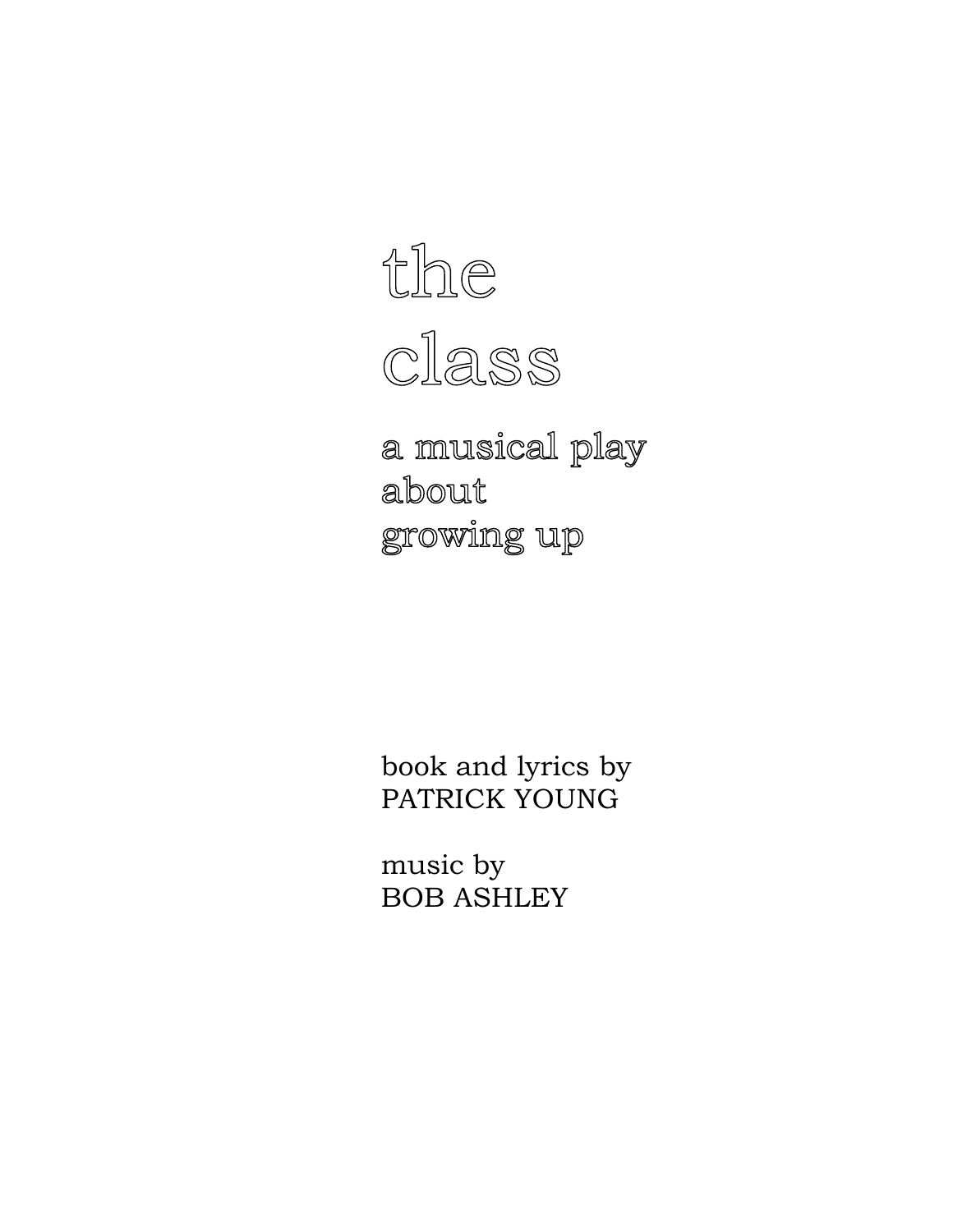

Third Draft, July 1988

(C) Book and Lyrics copyright 1987,88 by Patrick Young (C) Music copyright 1987,88 by Bob Ashley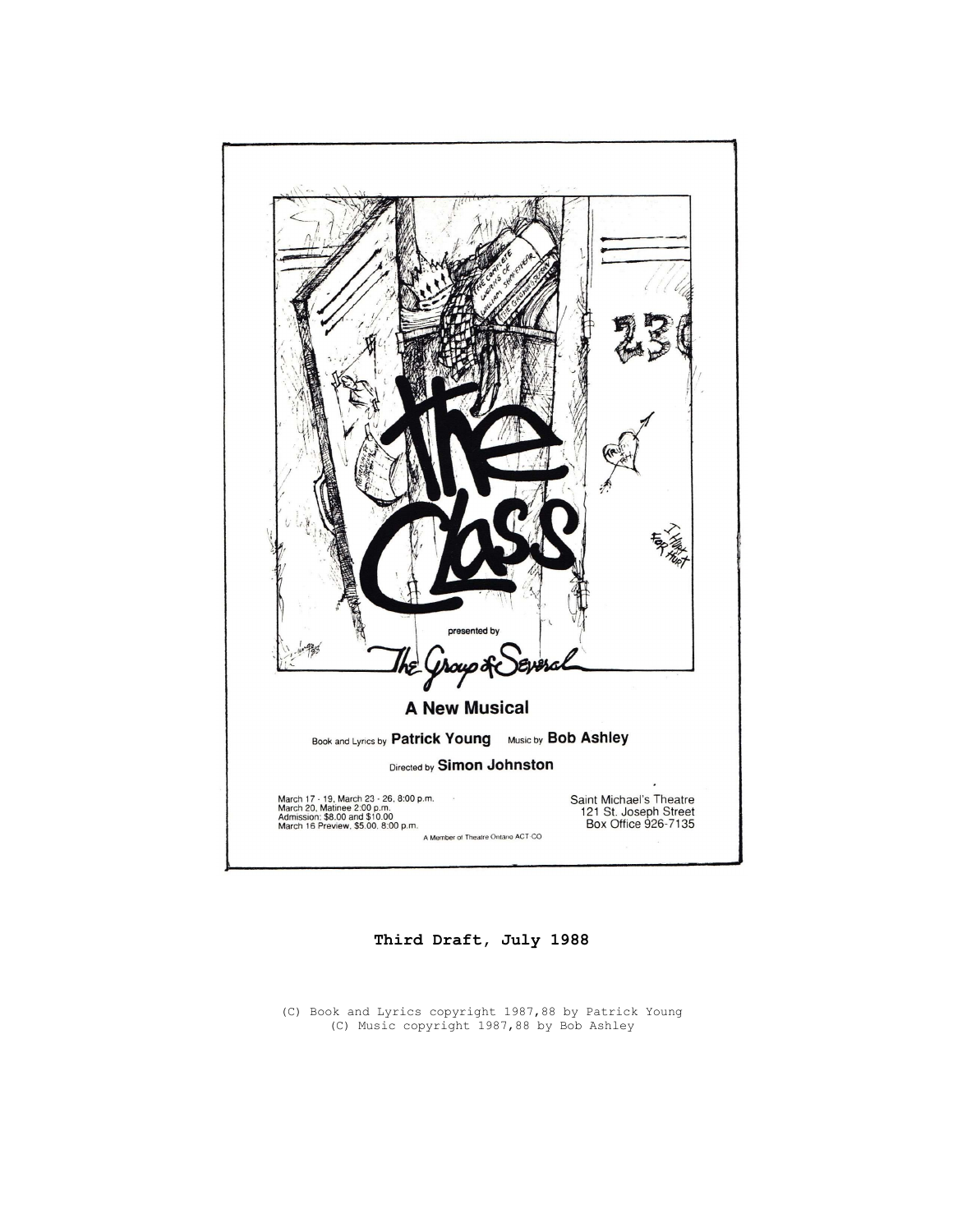#### for:

Andrew, Bill, Christine, Glenn, Jennette, John, Lisa, Michael, Paul, Paulina, Scott, Scott, Shanna, Sheldon, Sheri, Sherrie, Sherry, Stephen, Suzanne, Trinity - and all the others who came after.

## The Class

was commissioned by the Group of Several with funds from the Ontario Arts Council, and the first draft was given a public reading at Solar Stage, Toronto, in May, 1987, with financial assistance from Theatre Ontario. The cast included Jason Blicker, Diana Cartwright, Julie Lennick, Nadine MacKinnon, Christopher Martin, Kelly Mullaly, Greg Ross, and Diane Ticknor, and the director was Jim White.

The second draft was given a full workshop production at St. Michael's Theatre, Toronto, in March, 1988, again by the Group of Several, with support from the Ontario Arts Council. The cast included Diana Cartwright, Leslie Corne, Darlene Dempsey, Larry Jannison, Julie Lennick, Kelly Mullaly, Paul D. Smith, and Peter Windrem, with musical direction by Bill Martin, choreography by Rob Read, set design by Tony Abrams, and stage management by Mary Partridge and Mark Lucasiewicz. Verne Sparks produced, and the director was Simon Johnston.

> The authors gratefully acknowledge the contributions of them all.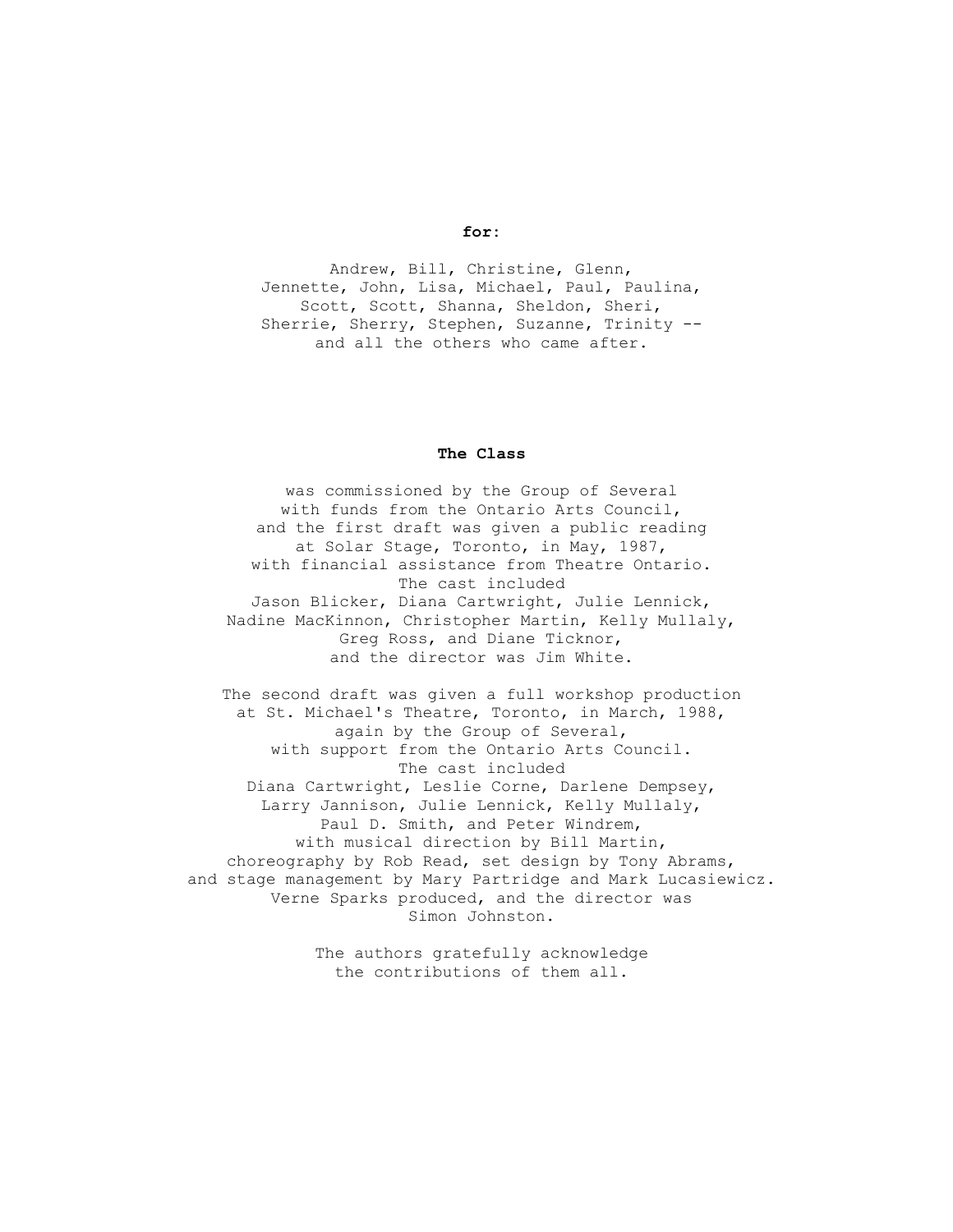#### Setting and Context

A white space. Most of the show takes place in the dressing and locker room reserved for the third year graduating class of a small but high-calibre professional actor-training programme, across the hall from the studios in which their classes and rehearsals take place. It is modern and antiseptic: lockers, mirrors, dressing tables, clothes racks; doors up left centre and right centre to the hall (as the room could be divided into men's and women's sides, but never is); doors stage right and stage left to the men's and women's washrooms (with showers) offstage; and an oversize calendar on the wall which ticks off the months to "Dday".

The up left door is marginally closer to the theatre and to the shops and wardrobe downstairs. The up right door is marginally closer to the offices and academic classrooms upstairs, and to the main entrance of the building.

In addition, there is an open downstage area that can serve as anywhere: eg. the "hotseat" in THE HEAD's office, a bus-stop, part of the stage itself, a snowy park, or ELIZA's hospital room. Occasionally scenes or musical numbers can spill from one to the other. But we never see more than a fraction of any location that is outside the room; the rest is left to our imaginations.

Some further circumstances are assumed without being directly spelled out in the text. The school is in a small but unspecified city. The Third Year Class forms the core of a repertory company which presents a well-sold subscription season of four major productions during the year, and supporting roles are filled by the Second Year Class as needed. Production values are high, as the college's programmes in technical theatre and costuming are equally strong, and the shows are professionally designed and directed. Since a full schedule of classes continues throughout all this, the students are generally on deck at least twelve hours a day, six days a week.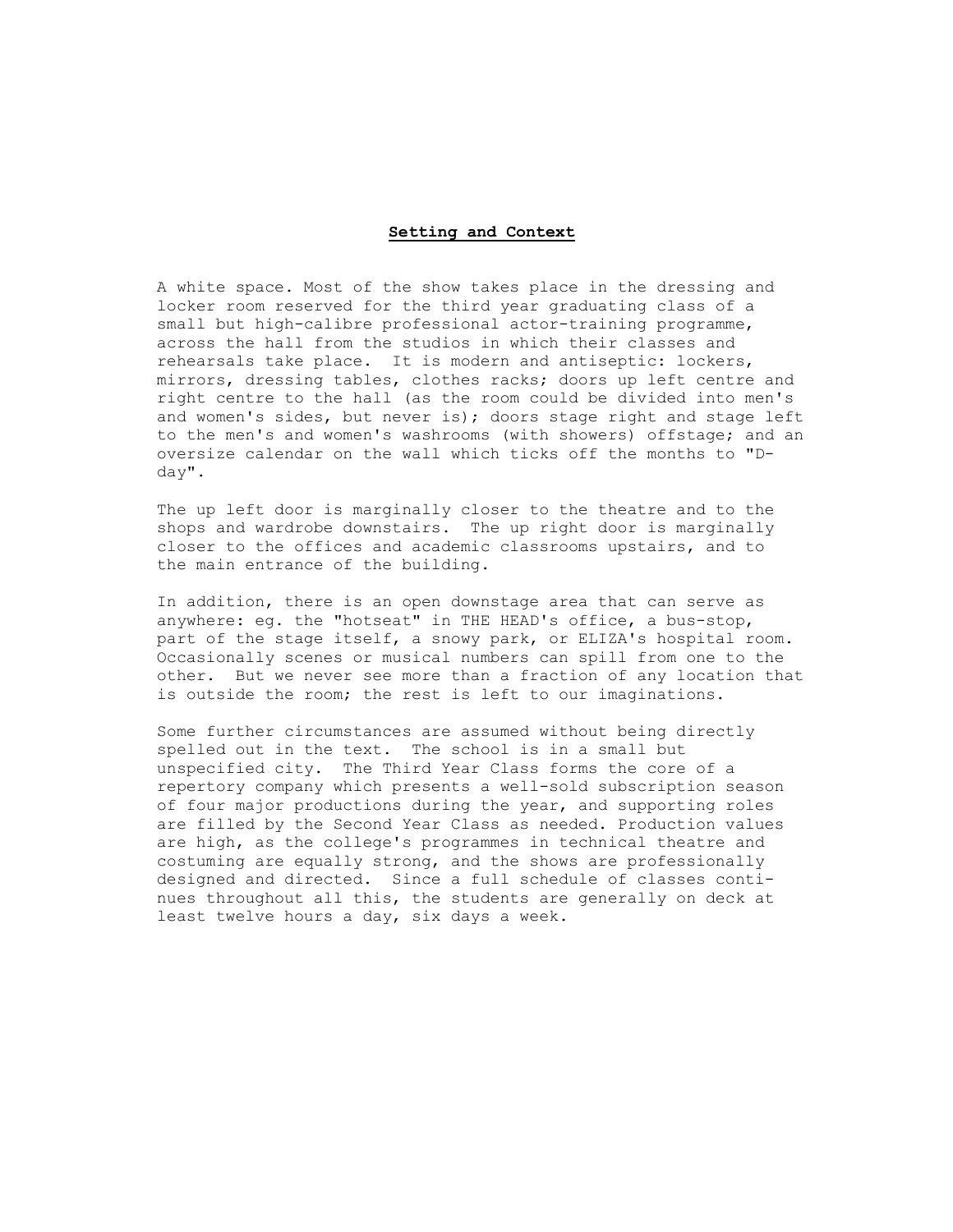#### The Characters

ELIZA: The youngest of The Class (just turning 18 as the show begins), ELIZA was accelerated in ballet school. She has always been The Class's star ingenue, and is cast as Hermia in A Midsummer Night's Dream and Shirley Talley in Fifth of July before her expulsion. She is, quite simply, too young to hold out -- at first -- against both her own fears and her stepmother's siege.

SUE: The Class's leading lady, SUE is cast as June Talley in Fifth of July, Titania/Hippolyta in A Midsummer Night's Dream, Rizzo in Grease, and Raymonde in A Flea In Her Ear. Very able, she has also, until now, been so competent and so anxious to be irreproachable that the rest of The Class calls her "Miss Perfect".

LOUANNE: The least cerebral of The Class, and also physically the weakest, LOUANNE has lovely comic character instincts and a big heart; she is cast as Gwen Landis in Fifth of July, Puck in A Midsummer Night's Dream, Frenchy in Grease and Antoinette in A Flea In Her Ear. But, unable to see her own talent, she's terrified of failure.

TRUDY: A funny and often abrasive butterball who wants to be somebody else, TRUDY made it into The Class by the skin of her teeth. She is cast as Sally Friedman in Fifth of July (which she botches), Snug/Lion in A Midsummer Night's Dream (which she doesn't), and Jan in Grease and Olympe "the Copper-bottomed Contessa" in A Flea In Her Ear (in which she wows 'em).

TED: The Class's leading man, and a fine classical actor, TED has always been paired with SUE, and for good reason. He is cast as Kenneth Talley Jr. in Fifth of July, Oberon/Theseus in A Midsummer Night's Dream, not Danny Zuko but Doody in Grease, and Tournel in A Flea In Her Ear. He nearly throws it all away because of his sexual identity crisis.

WHEELDON: The Class's brilliant comic character man, WHEELDON is a hit as John Landis in Fifth of July, Bottom in A Midsummer Night's Dream, Roger in Grease, and Chandebise/Poche (the lead) in A Flea In Her Ear. Having spent two or more years in the army before making his career decision, WHEELDON is the oldest, and now has good control of his craft -- but not of Theatre History, and not of LOUANNE.

THE MAN: Plays Kurt, Bobby, Richard, the Orderly, and the key recurring role of THE VOICE OF THE HEAD.

THE WOMAN: Plays the Therapist, and the recurring role of THE STAGE MANAGER.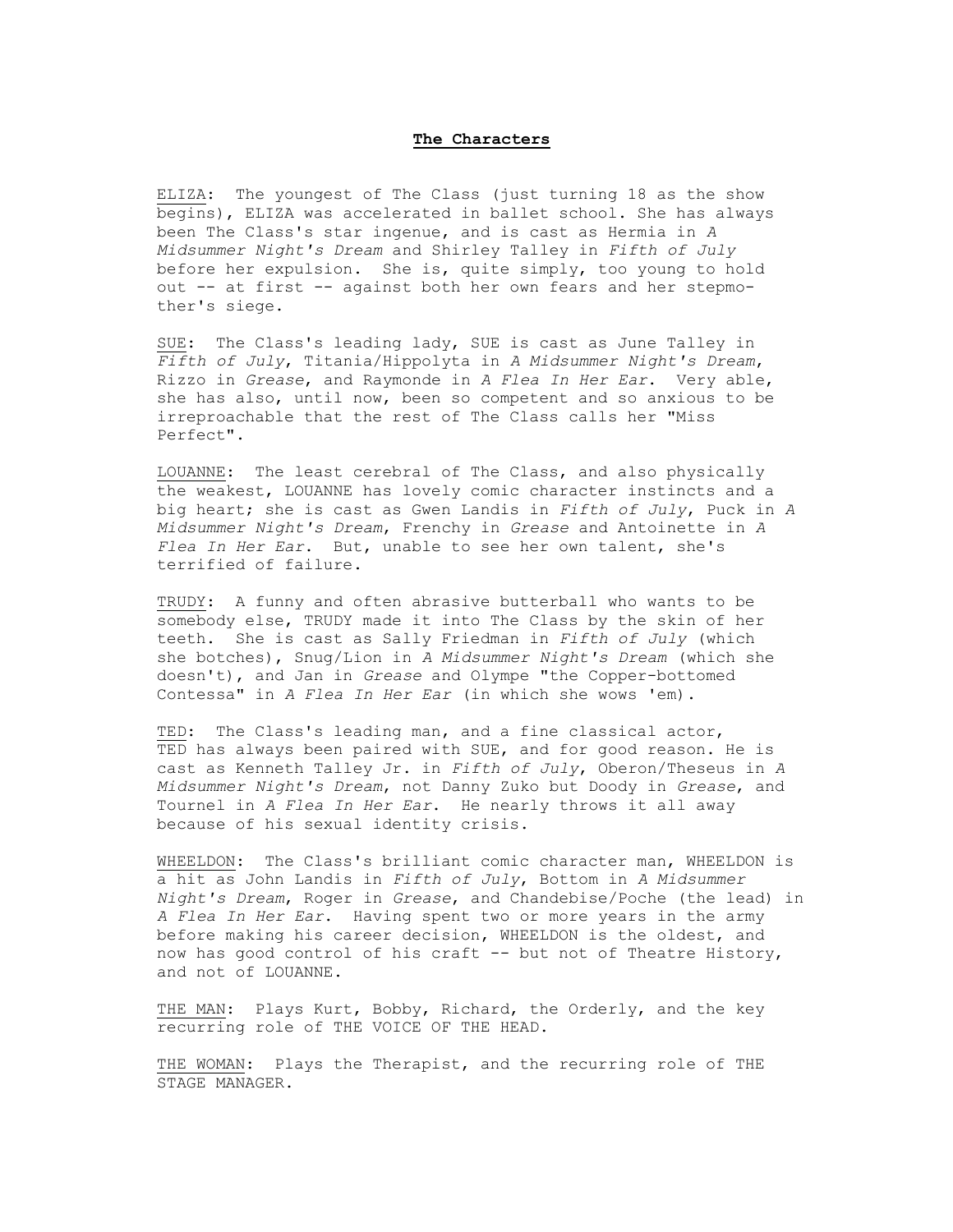# MUSICAL SYNOPSIS

# ACT I

# September

The Class ............................................... COMPANY You Have to Believe ....................................... ELIZA

#### October

| What About Us?  WHEELDON and LOUANNE |  |  |  |  |  |  |  |  |  |  |
|--------------------------------------|--|--|--|--|--|--|--|--|--|--|

#### November

| Transition  ELIZA, WHEELDON, LOUANNE                       |  |
|------------------------------------------------------------|--|
| Who Wants To Be An Actor?  LOUANNE, TRUDY, ELIZA, WHEELDON |  |
|                                                            |  |
|                                                            |  |

#### December

|  |  |  |  | Please, Sir  TED, TRUDY, WHEELDON, SUE, LOUANNE |  |
|--|--|--|--|-------------------------------------------------|--|

# ACT II

## January

| Gymnastics/Combat Demonstration  THE CLASS (minus ELIZA) |  |
|----------------------------------------------------------|--|
|                                                          |  |
| The Class/Inner Monologue Reprise  WHEELDON, ELIZA       |  |
|                                                          |  |

# February

| Valentine's Party  WHEELDON, LOUANNE, SUE, TRUDY, TED |  |
|-------------------------------------------------------|--|
| Valentine's/Snow Reprise  THE WOMAN/ELIZA             |  |
| You Have to Believe Reprise  THE CLASS and ELIZA      |  |

# March

# April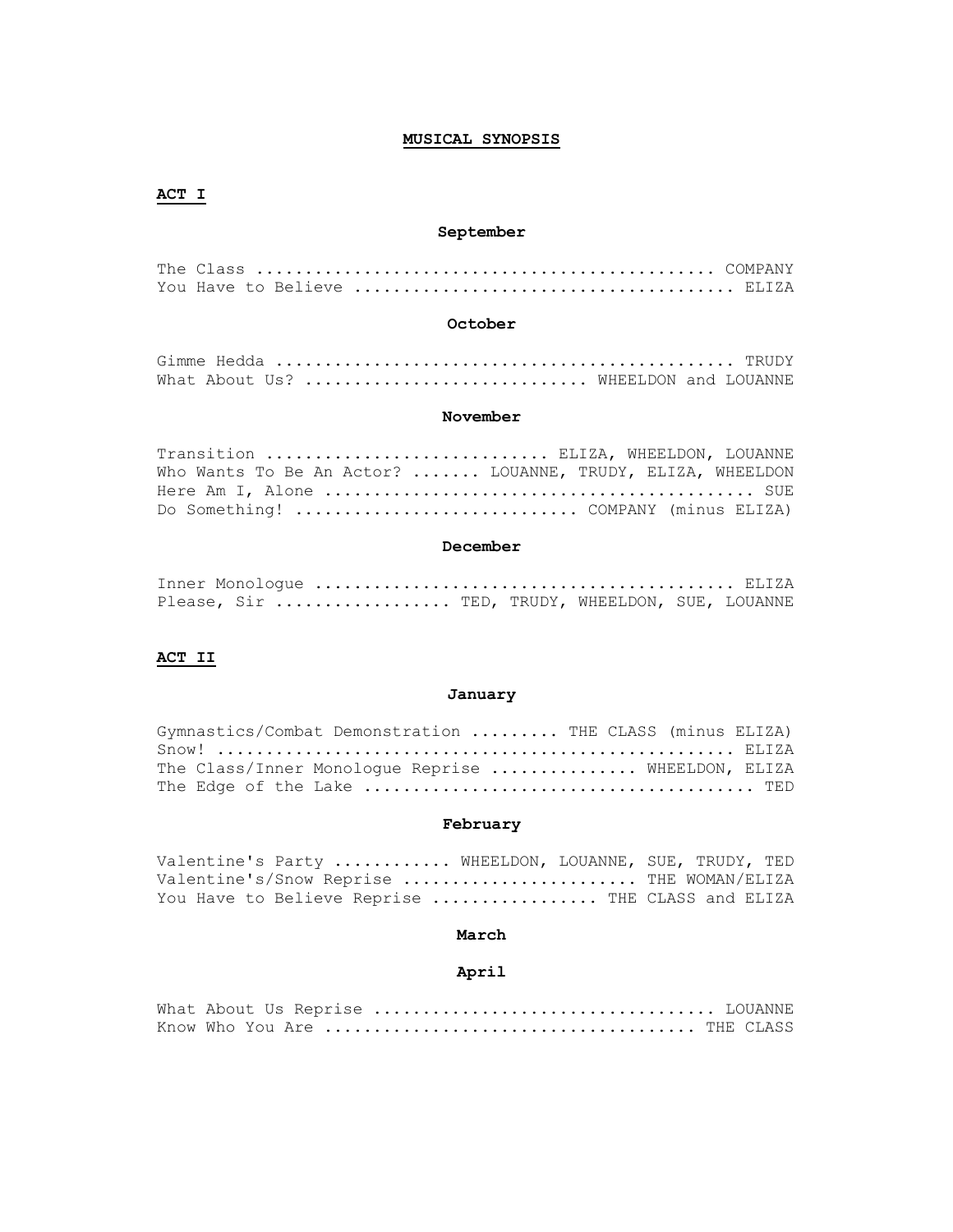# -- A C T I --

## SCENE ONE: September

 Music cue: THE CLASS. Lights up on the calendar, which reads Septem ber, and open into the Third Year Room, empty. On top of the lockers are a gift box and a home-made trophy-like object that looks like a torch. ELIZA opens the door slowly and tiptoes into the room, looking around her in some awe. Her gaze falls on the torch; she approaches it. Enter WHEELDON.

WHEELDON: Eliza-- How the hell are ya? Look at you!

(ELIZA has run to him. Enter TRUDY)

- ELIZA: Yodel-Trudy-hey! Watcha got to say?
- BOTH: Look at you!
- TRUDY: Wheelie!

(Enter LOUANNE)

TRUDY & ELIZA: Lou!

(Enter TED and SUE)

ALL FOUR: Ted!

ALL FIVE: **And Sue!** 

ALL SIX: Look at us! Here we are. Ever think We'd get this far? Always seemed So far away; Never thought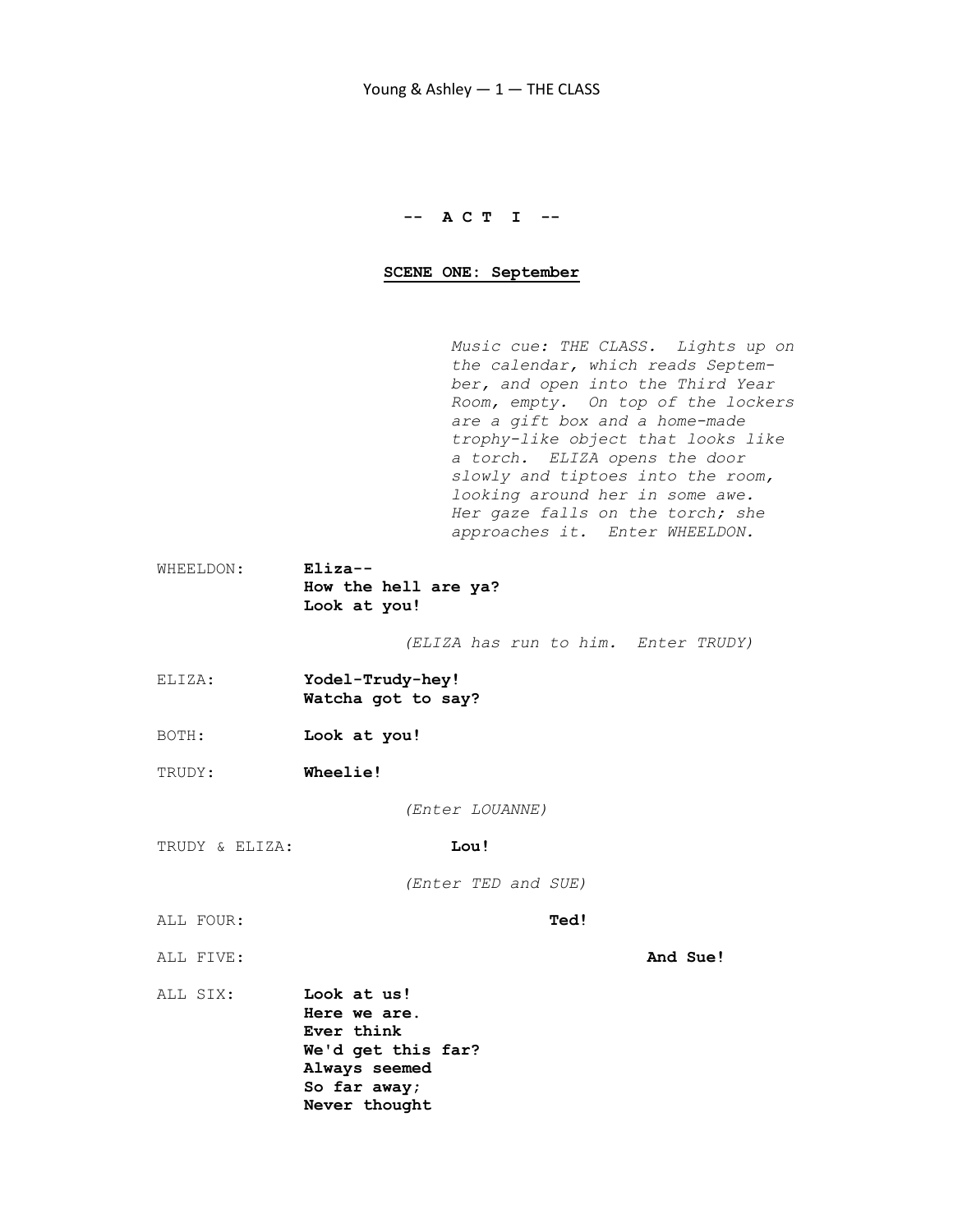I'd see this day --

ELIZA: Here, this room, this place, Is ace, and we've gotta face it:

ALL: **Here it is!** 

DUET OR TRIO: Didn't we do well, Dontcha think it's swell --

ALL: Gonna hit the biz!

(Music continues under dialogue)

ELIZA: The Third Year Room!

TRUDY: I gotta pinch myself to believe I'm here!

TED: Look: the "Golden Torch".

SUE: It's ours now -- !

(They haul it down)

TRUDY: Where did this thing come from anyway?

WHEELDON: They made it for some show years ago, and then it got awarded to the graduating class in some contest, and they passed it on --

ELIZA: And it became a kind of tradition: --

TED: "Passing the torch" -- you know?

TRUDY: Corny!

SUE: Will it go on?

(It does)

ELIZA: That means we're going to get through, you guys!

WHEELDON: We're not just going to get through, we're going to be stars! Didn't you all get that letter?

TED: (pulling it out) Right here!

(THE OTHERS do likewise)

SUE: An international company! Peter Brook! Josef Svoboda!

LOUANNE: It's like winning the lottery!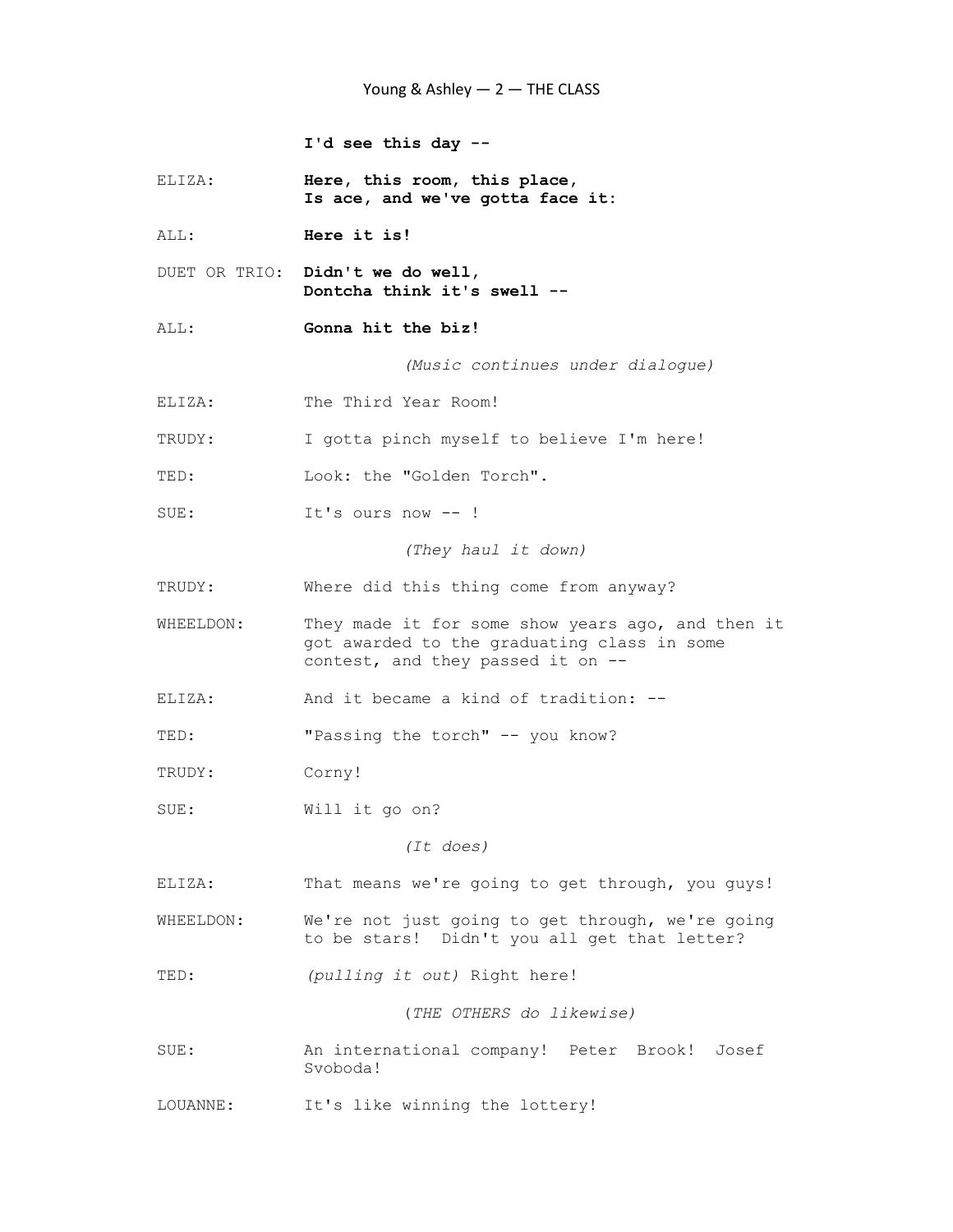ELIZA: And after we graduate --

TRUDY: You mean if we graduate!

ELIZA: -- we get to work together for another whole year!

THE CLASS: Now, this hour, this year, Is here and we musn't fear it! Now we dare: Wishin' on a star, Gonna go so far, Ask me if I care!

TRUDY: What's that box up there?

WHEELDON: (getting it) It's from last year's Third Years. It's for us!

SUE: Is that ever nice!

 (They open it and pull out the contents: first, a bottle of champagne)

TED: Look!

LOUANNE: O---h m---y Go---d!

(Now sweatbands)

ELIZA: (reading a tag) It says "YOU'LL NEED THESE!"

TED: They have our names on them!

- LOUANNE: Isn't that sweet?!
- TRUDY: Is there one for me?
- ELIZA: Of course.

TRUDY: Well, I'm only here on probation, you know. I could flunk out at Christmas.

SUE: So could we all!

TRUDY: Miss Perfect flunk out? That'll be the day!

THE CLASS: When, and where, and why We fly, we can't prophesy; but When we do: Better grab your hat, Give us watcha gat -- Gonna dazzle you!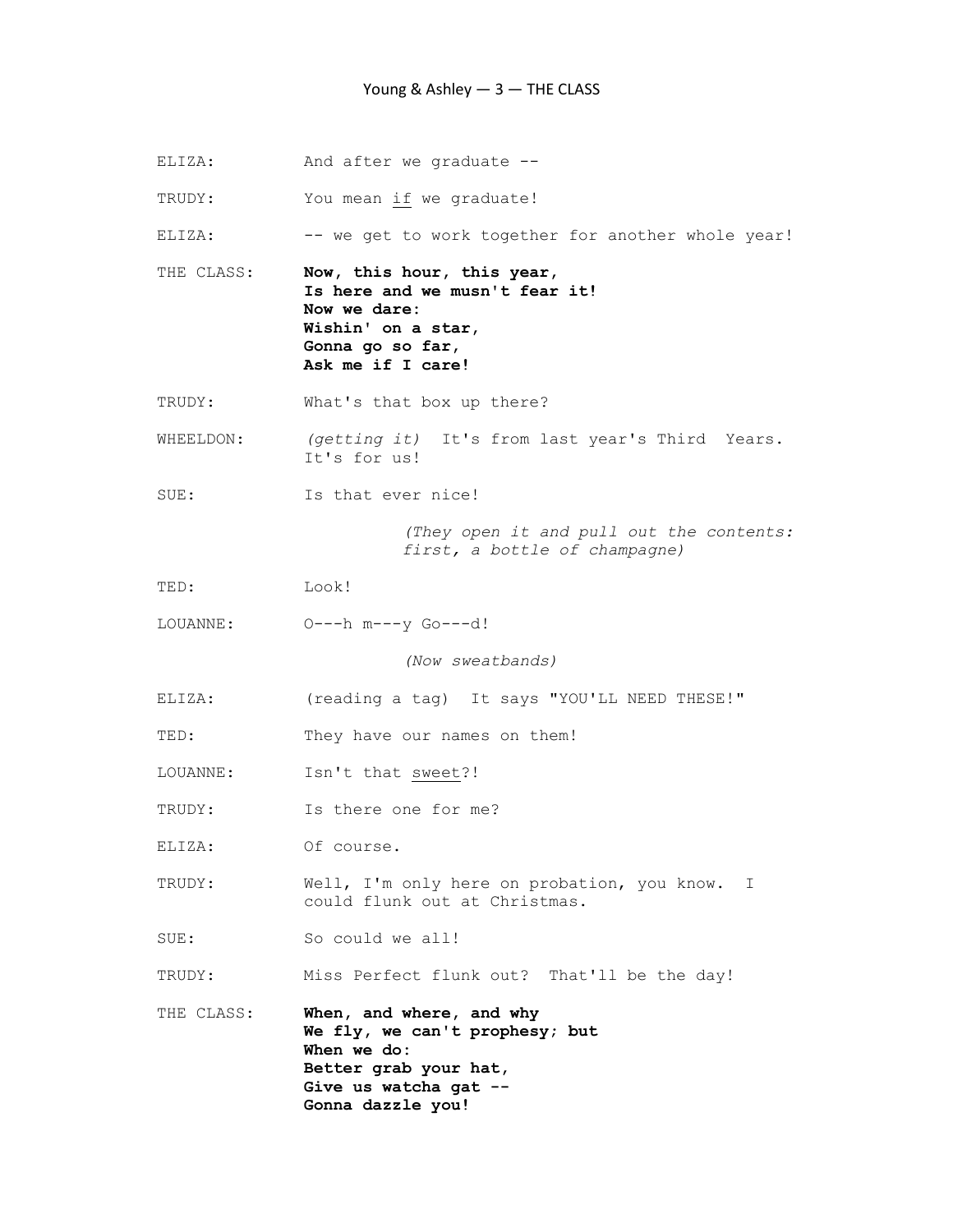We're op'ning up a whole new show -- Put us in a spotlight! Gonna be a hot night! With blood and sweat and tears, we know!

(Maybe referring to the Torch)

 Long as we have got light, We know how to glow!

> (Enter THE MAN and THE WOMAN to the unspecified downstage area as BOBBY and CHRIS, the Stage Manager. They punc tuate a series of "jump-cuts", or quick glimpses)

THE MAN &

- THE WOMAN: Comin' and a-goin' and a-workin' and a-slavin'
- LOUANNE: (displaying her finger bashfully) It's a diamond.
- TRUDY: A tiny diamond.
- WHEELDON: So on summer stock pay I'm supposed to be a millionaire?
- MAN & WOMAN: Seein' and a-doin' and a-sinnin' and behavin'
- ELIZA: I got an offer from The Feast, but I wasn't allowed to take it.
- TED: Why not?
- ELIZA: Too young to serve liquor.
- WHEELDON: You should have lied about your age!

MAN & WOMAN: Lovin' and a-hatin' and a-laughin' and a-cryin'

LOUANNE: Guess you two're living together again this year?

- TED: (arm around SUE) Oh, I guess so -- !
- SUE: (squeezing back) Nothing better to do --!
- LOUANNE: So when are you going to make it legal?

 (After a frozen moment, TED laughs uproariously)

```
MAN & WOMAN: de-
```
Mandin' and obeyin' and a-livin' and a-dyin'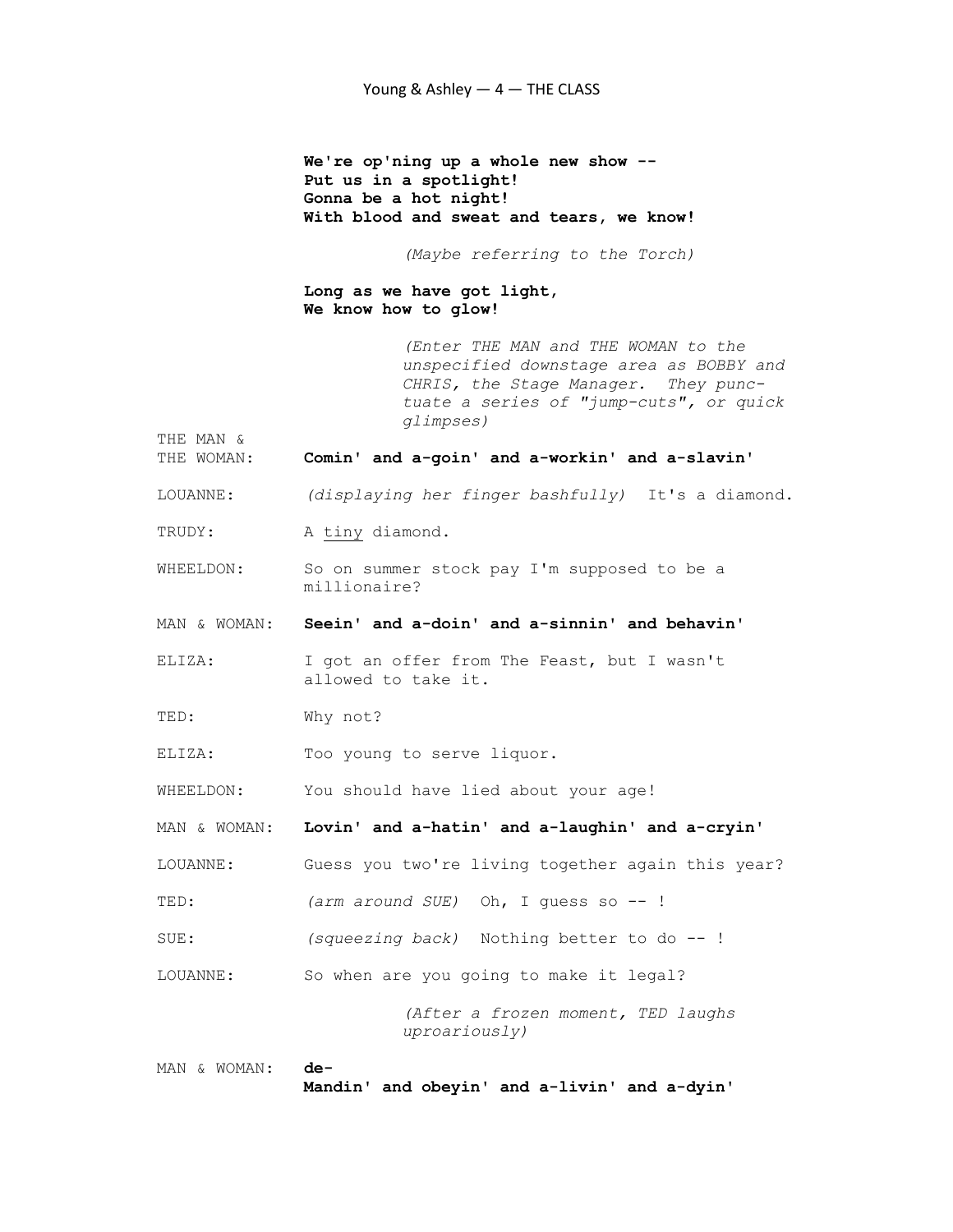- LOUANNE: I was working in the nursing home again. Bedpans and wheelchairs, wheelchairs and bedpans. I've forgotten how to act! I just know it!
- TRUDY: Well, I wasn't acting either: I was doing musicals.

MAN & WOMAN: Comin' and a-goin' and a-workin' and a-slavin'

- ELIZA: I wonder who "The Head"'s got for guest directors?
- TED: Christopher Newton!
- OTHERS: Yeah! (etc.)
- SUE: Brian MacDonald!
- OTHERS: Do it to me! (etc.)
- TRUDY: (dreamily) Steven Spielberg.

 (ALL rush to cross themselves or fold their hands in prayer)

- MAN & WOMAN: Seein' and a-doin' and a-sinnin' and behavin'
- WHEELDON: And when we get through all this, we're all going to get our ... ?
- THE CLASS: (waving their letters) EQUITY CARDS!!!

MAN & WOMAN: Lovin' and a-hatin' and a-laughin' and a-cryin'

ELIZA: Images, everybody, images! Singing class with Mary!

> (THE OTHERS strike instant poses -- from extravagant opera singers to scratching their heads)

- MAN & WOMAN: de-Mandin' and obeyin' and a-livin' and a-dyin'
- ELIZA: Voice and Text with Dorothy!

 ("Books" in hand, they are all elocu tionists.)

- MAN & WOMAN: Comin' and a-goin' and a-workin' and a-slavin'
- ELIZA: Dance with Francine!

 (Some turn into Karen Kain, others Bo Jingles, still others tie themselves in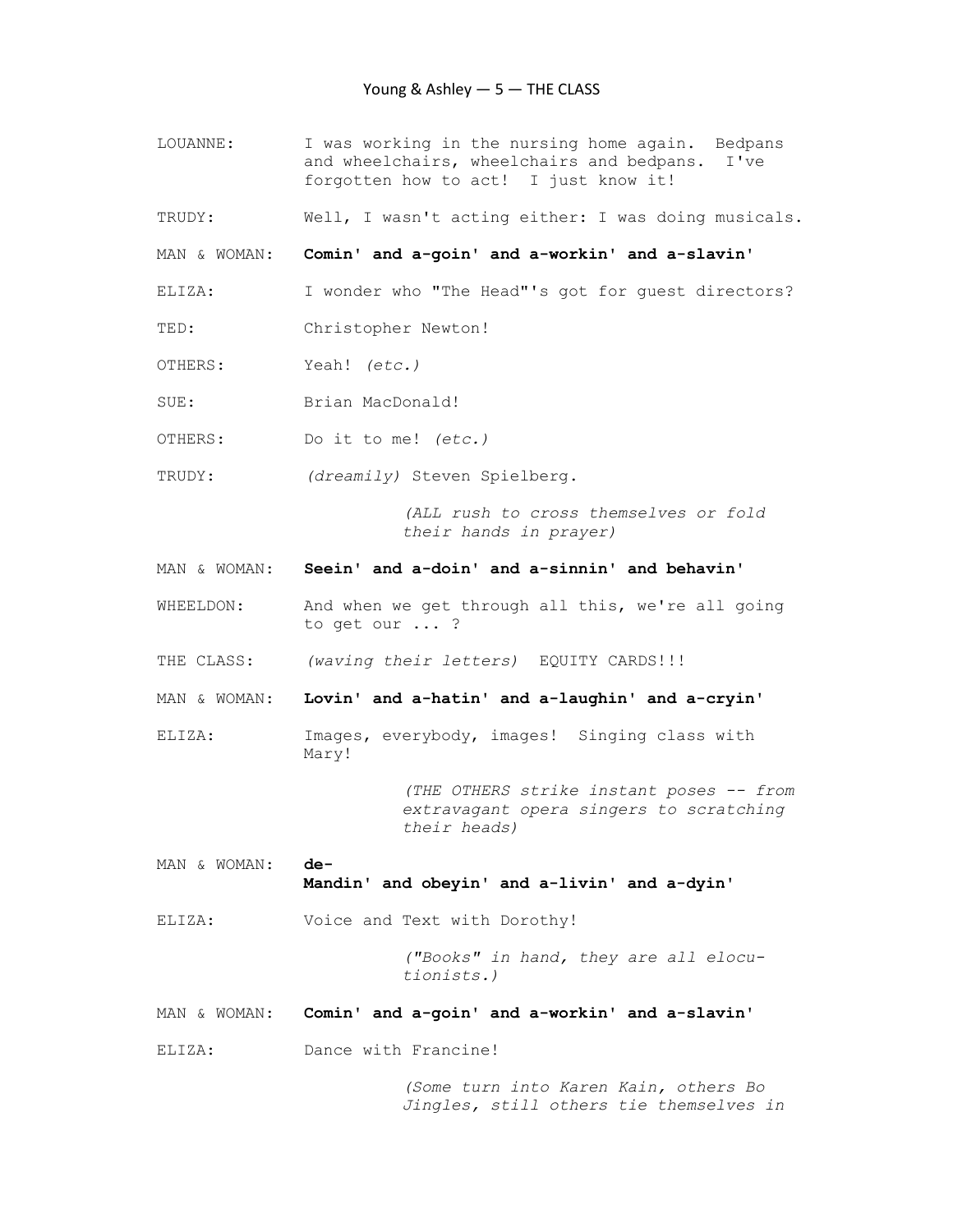```
 knots)
```

|                                    | MAN & WOMAN: Seein' and a-doin' and a-sinnin' and behavin'                                                                                                        |
|------------------------------------|-------------------------------------------------------------------------------------------------------------------------------------------------------------------|
| ELIZA:                             | Gymnastics with Kurt!                                                                                                                                             |
|                                    | (Now they're all cripples)                                                                                                                                        |
|                                    | MAN & WOMAN: Lovin' and a-hatin' and a-laughin' and a-cryin'                                                                                                      |
| ELIZA:                             | Scene Study with "The Head"!                                                                                                                                      |
|                                    | (Beat. They bury their heads)                                                                                                                                     |
| MAN & WOMAN:                       | de-<br>Mandin' and obeyin' and a-livin' and a-dyin'                                                                                                               |
| THE CLASS:                         | When, and where, and why<br>We fly, we can't prophesy; but<br>When we do:<br>Better grab your hat,<br>Give us watcha gat --<br>Gonna dazzle you!                  |
|                                    | TED&WHEELDON: We're starting on a brand new song --<br>Don't know what the tune is,<br>Light as a balloon is.                                                     |
| THE CLASS:                         | And maybe you can sing along --<br>Tell us where the moon is,<br>Now we're goin'                                                                                  |
| THE CLASS:<br>strong!<br>We,<br>a- | THE MAN & THE WOMAN:<br>Workin' and a-slavin' and a-<br>Seein' and a-doin' and a-sinnin' and behavin and a-<br>Comin' and a-goin' and a-workin' and a-slavin' and |
| not them,<br>a-                    | Seein' and a-doin' and a-sinnin' and behavin' and                                                                                                                 |
| not they,                          | Lovin' and a-hatin' and a-laughin' and a-cryin' --                                                                                                                |
| COMPANY:                           | Make hay till the break of day,                                                                                                                                   |
| THE CLASS:<br>'cause               | THE MAN & THE WOMAN:                                                                                                                                              |
| Wе<br>a-                           | Comin' and a-goin' and a-workin' and a-slavin' and                                                                                                                |
| surpass! --<br>a-                  | Seein' and a-doin' and a-sinnin' and behavin' and                                                                                                                 |
| Strong!<br>de-                     | Lovin' and a-hatin' and a-laughin' and a-cryin' and                                                                                                               |
| And true!                          | Mandin' and obeyin' and a-livin' and a-dyin' and a-                                                                                                               |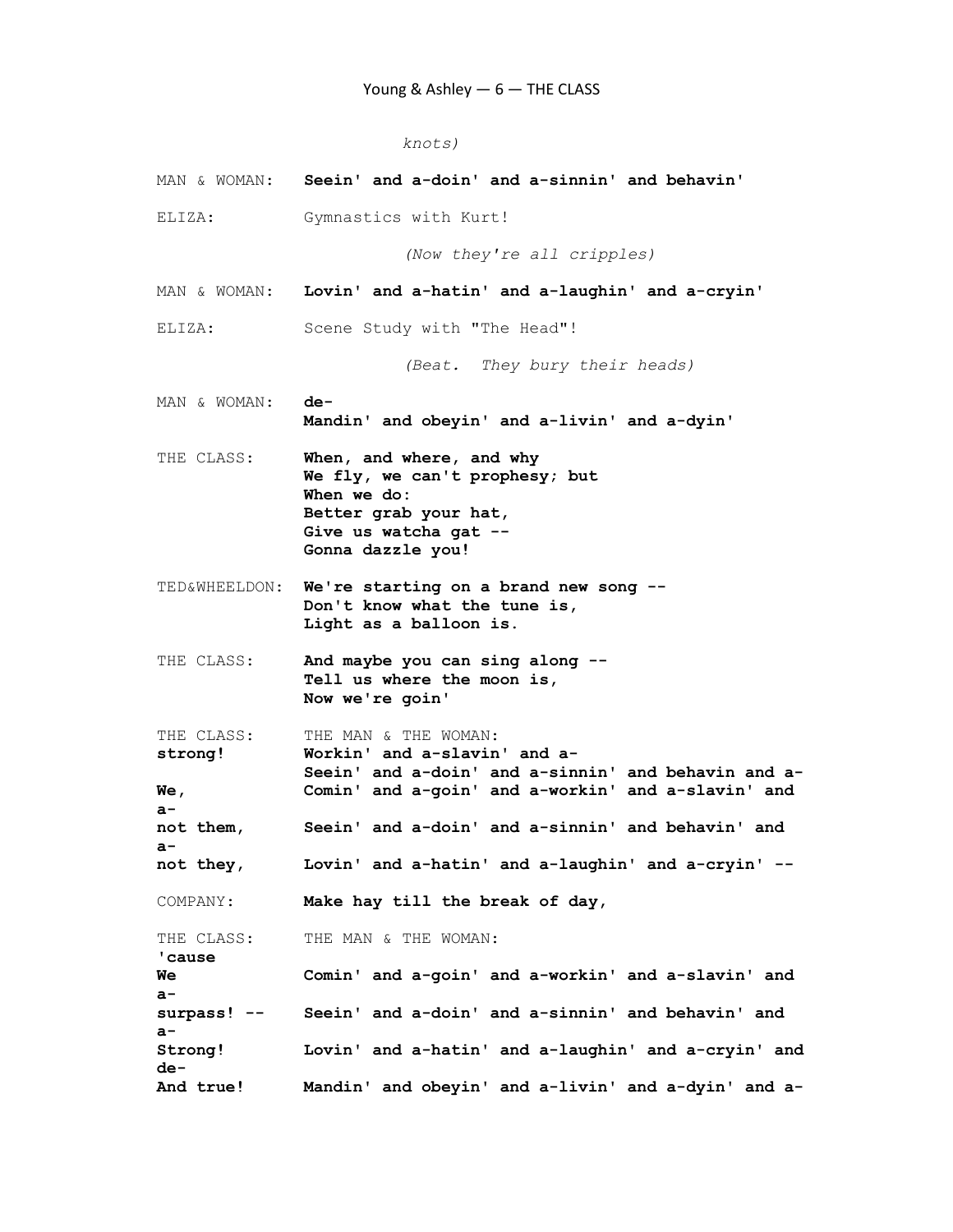| Bold!<br>$a-$                | Comin' and a-goin' and a-workin' and a-slavin' and                                                                                                                                                                                                                                                                                                                                         |  |  |  |  |  |  |  |
|------------------------------|--------------------------------------------------------------------------------------------------------------------------------------------------------------------------------------------------------------------------------------------------------------------------------------------------------------------------------------------------------------------------------------------|--|--|--|--|--|--|--|
| And blue! -- Blue!           |                                                                                                                                                                                                                                                                                                                                                                                            |  |  |  |  |  |  |  |
| COMPANY:<br>de-              | Lovin' and a-hatin' and a-laughin' and a-cryin' and                                                                                                                                                                                                                                                                                                                                        |  |  |  |  |  |  |  |
|                              | Mandin' and obeyin' and a-livin' and a-dyin' and a-<br>Comin' and a-goin' and a-workin' and a-slavin' and                                                                                                                                                                                                                                                                                  |  |  |  |  |  |  |  |
| $a-$                         | Seein' and a-doin' and a-sinnin' and behavin' --                                                                                                                                                                                                                                                                                                                                           |  |  |  |  |  |  |  |
| de-                          | Lovin' and a-hatin' and a-laughin' and a-cryin' and                                                                                                                                                                                                                                                                                                                                        |  |  |  |  |  |  |  |
|                              | Mandin' and obeyin' and a-livin' and a-dyin'<br>Bet your ass!                                                                                                                                                                                                                                                                                                                              |  |  |  |  |  |  |  |
| THE CLASS:<br>We are $\dots$ | THE MAN & THE WOMAN:<br>They are                                                                                                                                                                                                                                                                                                                                                           |  |  |  |  |  |  |  |
| COMPANY:                     | The Class! The Class! The Class --- !!                                                                                                                                                                                                                                                                                                                                                     |  |  |  |  |  |  |  |
|                              | (Exit THE MAN and THE WOMAN. The Class<br>has finished the number in a formal<br>arrangement in the open downstage area.<br>Now suddenly they are in individual<br>specials. "The Head", played by THE<br>MAN, is a disembodied voice)                                                                                                                                                     |  |  |  |  |  |  |  |
| THE HEAD:                    | I called you in as soon as I saw that letter<br>you've all received. Stupid thing was so vaguely<br>worded, it could easily be misunderstood. Now of<br>course, there is only one position available for a<br>graduate of this school. Nobody misunderstood<br>that, did they?                                                                                                             |  |  |  |  |  |  |  |
|                              | (Shock. Disbelief. Of course they did.<br>In hurried whispers)                                                                                                                                                                                                                                                                                                                             |  |  |  |  |  |  |  |
| LOUANNE:                     | What did he say?                                                                                                                                                                                                                                                                                                                                                                           |  |  |  |  |  |  |  |
| TED:                         | There's only one of them.                                                                                                                                                                                                                                                                                                                                                                  |  |  |  |  |  |  |  |
| LOUANNE:                     | 0---h m---y Go---d!                                                                                                                                                                                                                                                                                                                                                                        |  |  |  |  |  |  |  |
| SUE:                         | (out loud, to THE HEAD) No.                                                                                                                                                                                                                                                                                                                                                                |  |  |  |  |  |  |  |
| THE HEAD:                    | Good! Good. Their budget is big, but not that<br>big! Now. Since only one of you can go, I<br>propose to pick whichever one, man or woman, is<br>the top student at the end of the year -- unless<br>that person refuses the honour. And I've got to<br>know now if you will or won't because they're<br>waiting for my word on it. So what I'm asking<br>each of you is,  will you stand? |  |  |  |  |  |  |  |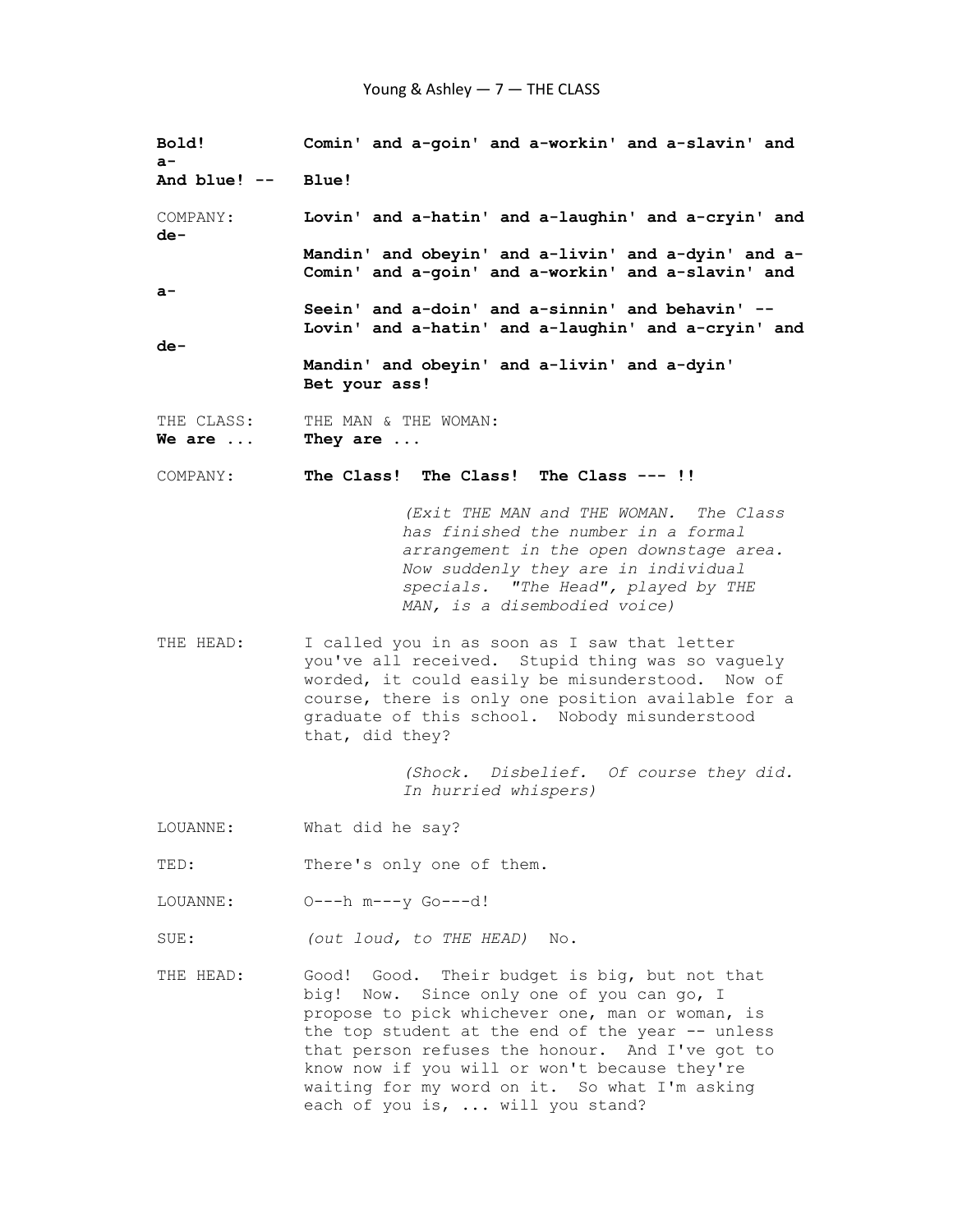```
 (Pause) 
              Think carefully before you answer. 
                        (Pause) 
              Ted? 
TED: (instantly) Yes. I'll stand.
                        (THE OTHERS react) 
THE HEAD: Wheeldon? 
WHEELDON: Uh -- (glancing at TED) Sure. Why not? (under
              his breath) I was kind of counting on it anyway. 
THE HEAD: Sue? 
SUE: (beat) Yes.
THE HEAD: Louanne?
```
LOUANNE: O---h m---y Go---d! (gesturing in alarm to THE  $OTHERS$ ) I can't  $--$  I don't  $--$  ... OK.

THE HEAD: Trudy?

TRUDY: You're asking me?

THE HEAD: I'm asking you.

TRUDY: Is a bear Catholic? I mean -- Hell, yes!

THE HEAD: And how about our little scene stealer? Eliza?

ELIZA: (with a glance at THE OTHERS) Sure! I'll just ... have to check with my mo -- my folks.

THE HEAD: I see. Let me know by tomorrow, then. Well, thank you, everybody. Work hard, and every one of you will have a chance. See you in class!

> (The specials fade as The Class wanders back to the Third year Room. Music cue: THE CLASS REPRISE)

THE CLASS: Bet your ass ... We are: The Class. The Class. The ...

(WHEELDON angrily crumples his letter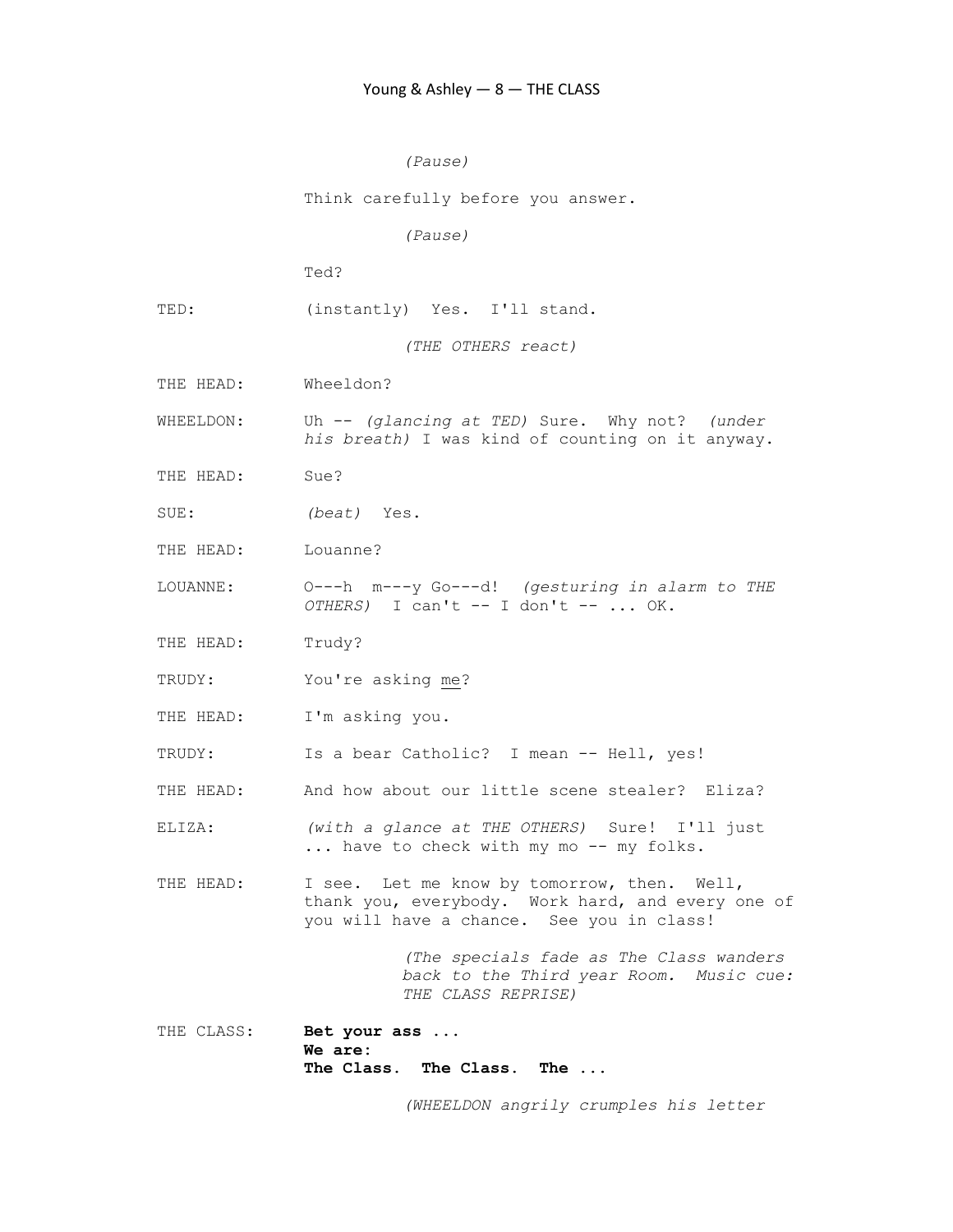into a ball and tosses it across the room. TED carefully tucks his into an inside pocket. SUE slides hers into a notebook. TRUDY, who has folded hers up very small, is trying to hide it. And LOUANNE is startled to discover she has turned her letter into paper dolls! ELIZA can't decide what to do with hers. Pause)

- TRUDY: I still can't believe he's letting me compete against you guys.
- LOUANNE: Well I don't want to compete! I'm going right back to his office and telling him I withdraw!
- TED: No, wait a minute, Lou. Are you telling me that if I won, you'd hate me?
- LOUANNE: No, of course not! I'd be happy for you!
- TED: Well, I'd be happy for you, too. It'd take every ounce of control in my body, but I'd be happy for you! (Strangling an imaginary victim)

(THE OTHERS laugh, with a little relief)

- ELIZA: We'd all be happy for each other, wouldn't we?
- WHEELDON: Yeah, Louanne.
- ELIZA: I mean, we've been living out of each other's pockets for three years almost. There's just us left out of the twenty in first year, and we're still together.
- SUE: We're not going to let a stupid contest change that, are we?
- ELIZA: Change us?

LOUANNE: Well ...

(Pause)

- WHEELDON: (determined to pull the mood up somehow) Let's all go for a brew, guys!
- TED: I'm with you, buddy! Sue?

 (THE OTHERS echo him ad lib and start to move)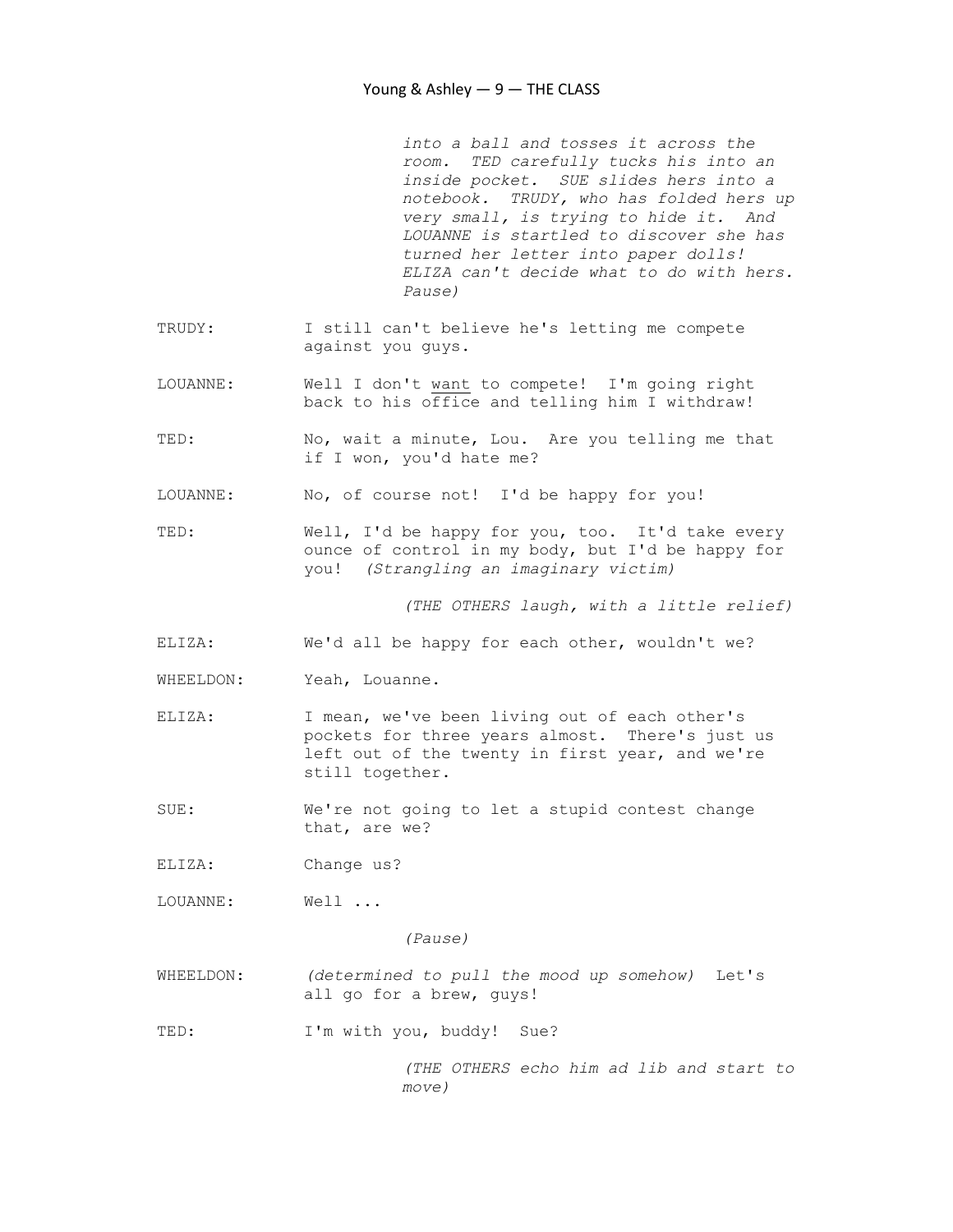## Young & Ashley - 10 - THE CLASS

SUE: I'll lend you my extra ID, Eliza.

ELIZA: Great! Hang on a sec', OK? I just have to call home.

SUE: You're not living at home, are you?

ELIZA: Have to! Back in a minute!

 (Exit ELIZA. THE OTHERS collect bags etc.)

- LOUANNE: Can you believe we start classes tomorrow? --
- TRUDY: Hey, you guys, look! The audition notice for first term!

 (ALL scramble for it. Ad lib "Let me see!" etc. Several simultaneous strains of conversation in the hubbub. A:)

LOUANNE: Fifth of July! We're doing Fifth of July!

TED: And Midsummer Night's Dream. Oh god. Wouldn't you just kill to do Oberon?

SUE: Or Titania!

- LOUANNE: You'll get June Talley in July. I just know it. And Ted'll get Kenneth --
- WHEELDON: -- The Lunts! --
- TRUDY: -- And I'll be stuck with the aunt. What else is new?

#### $(B: )$

WHEELDON: What's that crazy guy's name? The record produ cer?

TED: John Landis?

WHEELDON: That's the one! That one's mine!

LOUANNE: We have to be ready in two days!! O---h m---y  $Go---d!$ 

SUE: Why didn't we ask "The Head" about directors?!

 $(C: )$ 

TRUDY: Get your pens out! Sign-up time!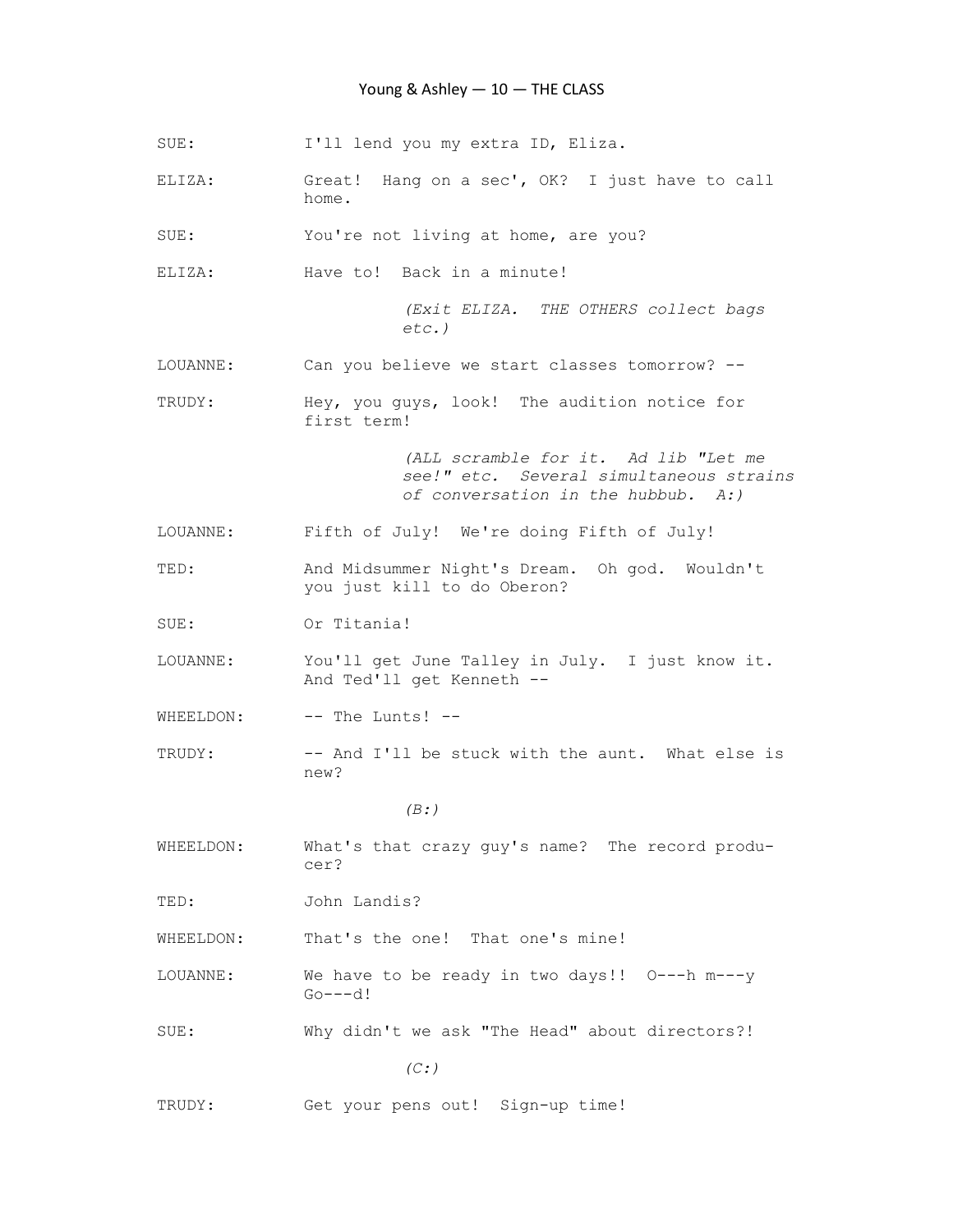TED: Damn, I can't do that one Wednesday, I've got Shakespeare class.

SUE: I'll trade you if you want.

WHEELDON: Got your purse, Louanne?

LOUANNE: Coming!

TRUDY: Do you think I should do my Phoebe again for whoever-it-is? Huh? Is anybody listening?

WHEELDON: Brew! Brew! Brew!!

 (TED joins him. Over the ruckus, re enter ELIZA)

ELIZA: I can't come.

THE OTHERS: Aw -- !!!

ELIZA: It's OK, no big deal. There'll be other times.

WHEELDON: Well, we're letting you off this once, OK? Come on, everybody!

ELIZA: Have fun, guys!

 (Ad lib noisy exit for all but ELIZA. Music cue: strains of THE CLASS intro duce YOU HAVE TO BELIEVE. ELIZA looks around the room, collects her bag, but still can't decide what to do with the letter. Her eyes fall on the torch. She pulls it down from its position and turns it on again)

 If today you feel as if you're off to start On a highwire hanging in the air, With a tiny parasol to still your heart As the only thing that keeps you there -- Then remember somebody's been here before And you're not the first to find the way; And if they got through it and went on to more, You may live to see another day....

 You have to believe That someone out there wants you -- Have to believe That you'll get through. You have to believe So nothing out there daunts you;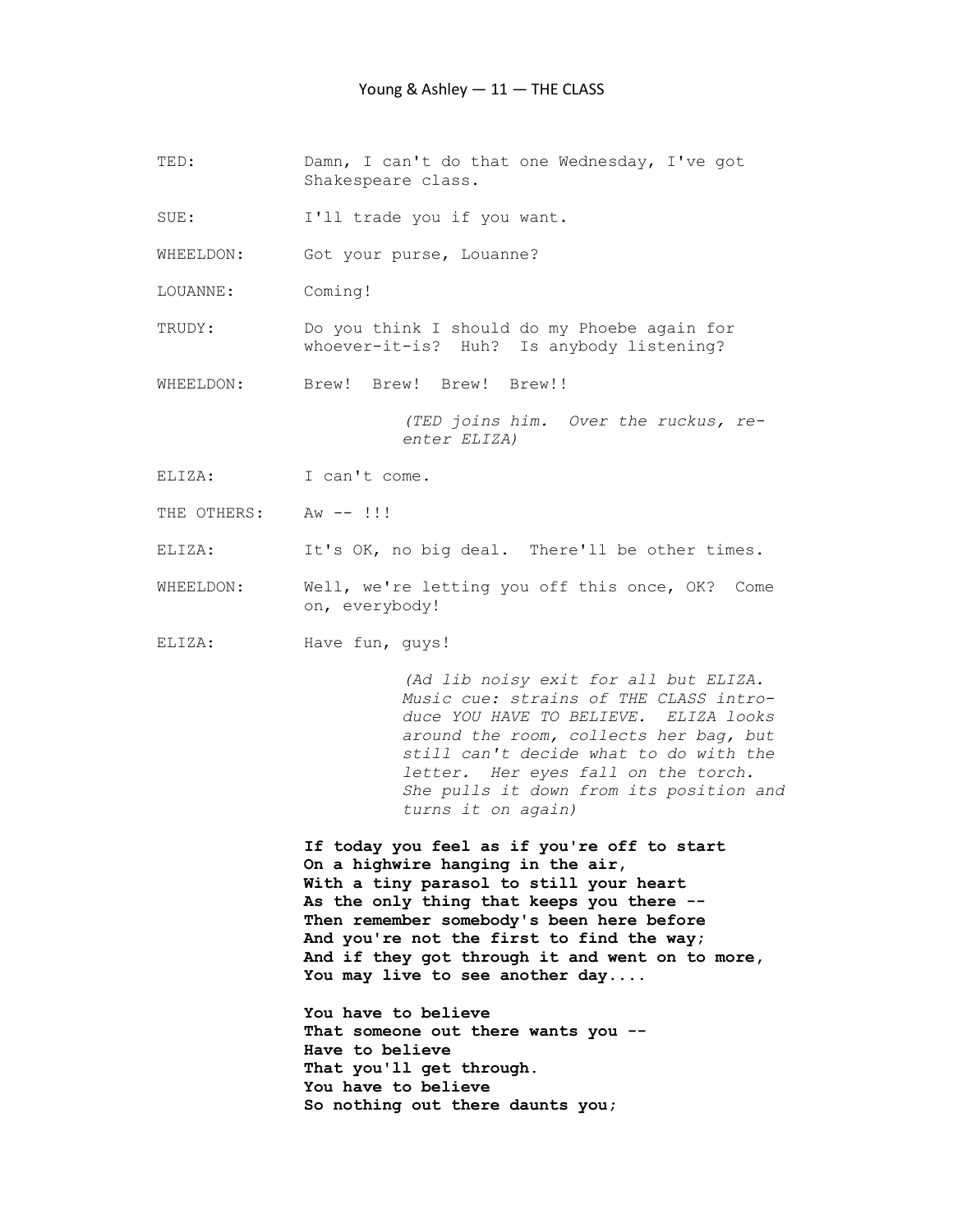And God knows I do.

 You have to believe! Hold on to your umbrella! Have to believe In Peter Pan. You have to believe That you've got feathers, fella; And you know you can!

 When the big top's folded and the day arrives That a blank wall stares you in the face, And you wish you'd lived another hundred lives To know how to join the human race -- Is your clown nose polished? Is your hem in line? You forgot your courage? Well I'll lend you mine. You've got all twelve numbers Ready on demand -- With your heart in your mouth And your hat in your hand! --

 You have to believe That someone out there wants you! Have to believe That you'll get through! You have to believe So nothing out there daunts you; And God knows I do!

 Oh yes, I'm sure I do.... Do you?

> ELIZA tucks the letter into her bag, plants a kiss on the base of the torch, returns it to its posi tion, switches out the lights, and goes. And the calendar flips to October.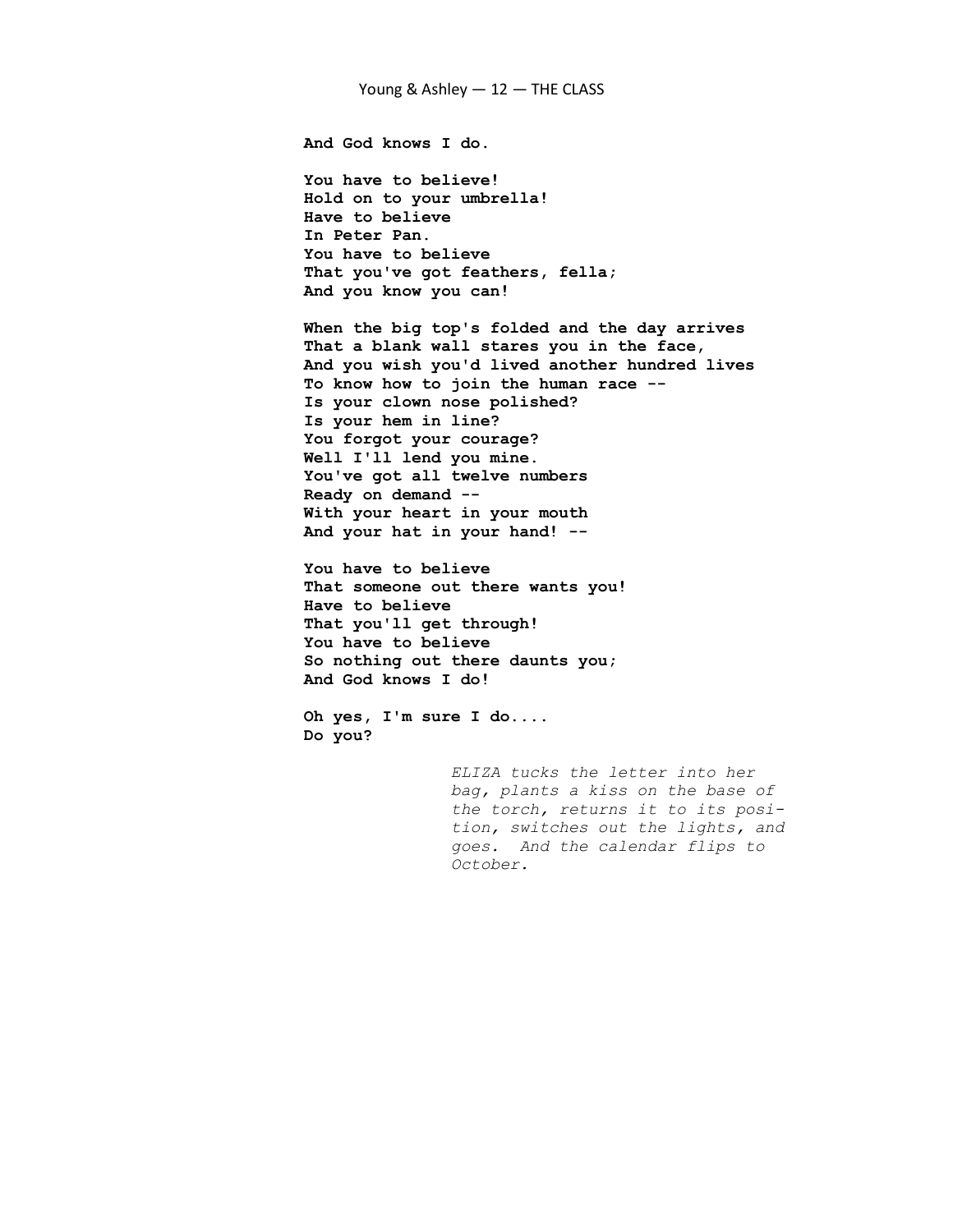#### SCENE TWO: October

 Morning, too early. Empty room. Enter SUE, up stage left. She re moves an article or two so that she is in exercise clothes.

SUE: (trying a stretch) Ow! (she tries another) Oh my god. Help!

> (Suddenly the stage right washroom door slams open. Enter TED, dripping wet and dressed in a towel)

TED: Jesus Christ!

 (Enter WHEELDON, also dripping and towel clad, also from stage right. NOTE: none of this is perceptible to SUE, who is in a different time frame)

- WHEELDON: I'm sorry.
- TED: **Jesus Christ.**
- WHEELDON: I'm sorry. Really.

TED: What did you -- ? I can't believe you did that.

WHEELDON: I ... uh ...

TED: I mean who did you think you were dealing with here? (pause) Have I ever given you any reason to think -- ?

WHEELDON: No! No, of course not!

TED: Well you were way out of line, man. You were truly and completely out of line.

WHEELDON: I quess so. I'm sorry.

TED: I mean, I don't care what you do. I don't care what you do.

WHEELDON: Sure.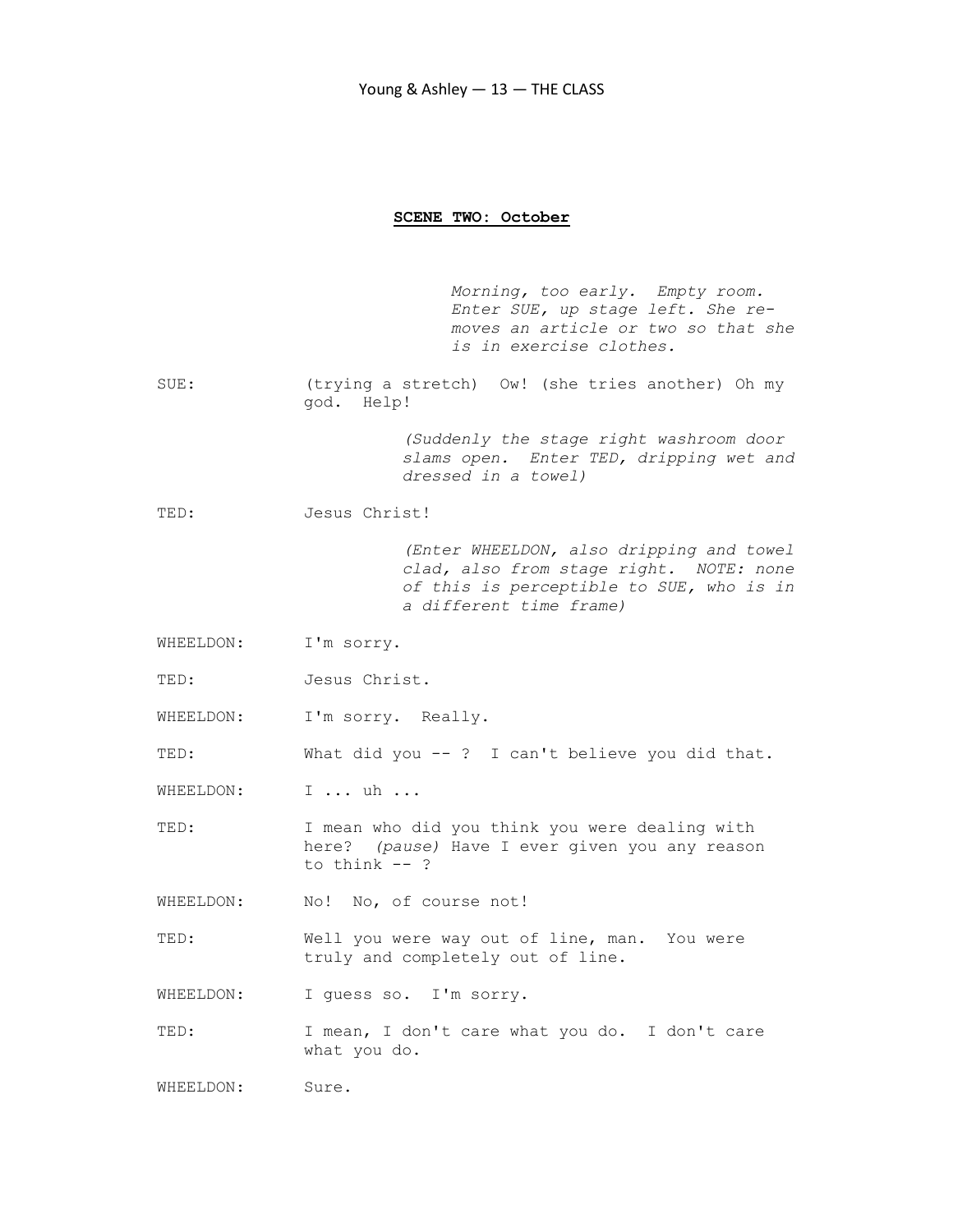TED: Just as long as you don't do it to me!

- WHEELDON: Hold on here! Wait a minute! Just what do you think I did? I mean, we're standing there in the shower, which we have done literally hundreds of times, you splash your goddamn cold water on me again --
- TED: It helps my circulation.
- WHEELDON: I know, I know. -- I go to scrub your back, which I have also done hundreds of times, and all of a sudden you're through the ceiling! So just what do you think I did? Eh?

TED: I'm sorry. I thought -- .

- WHEELDON: I know what you thought, I know what you thought, I get the picture! (beat) Does Sue know you have thoughts like this?
- SUE: Ow! (she changes position and tries another one)
- TED: Like what, Wheeldon?
- WHEELDON: Like ... you know what I mean.

(Enter LOUANNE, up stage left with bag)

LOUANNE: (crossing to the other washroom door) Hi.

 (SUE wiggles her fingers. Exit LOUANNE to the washroom, stage left)

WHEELDON: OK, forget it. But if you feel like talkin', buddy, you just holler. OK? ... OK?

TED: Sure, Whee.

WHEELDON: Now hadn't you better get that soap out of your hair? I will stay at the opposite end of the shower room; I won't come anywhere near you!

> (TED and WHEELDON cross slowly to the washroom stage right and open the door)

Last one dry is a fruit!

TED: Help! Mother!

 (They body-check each other back into the washroom. LOUANNE re-emerges from stage left in exercise clothes)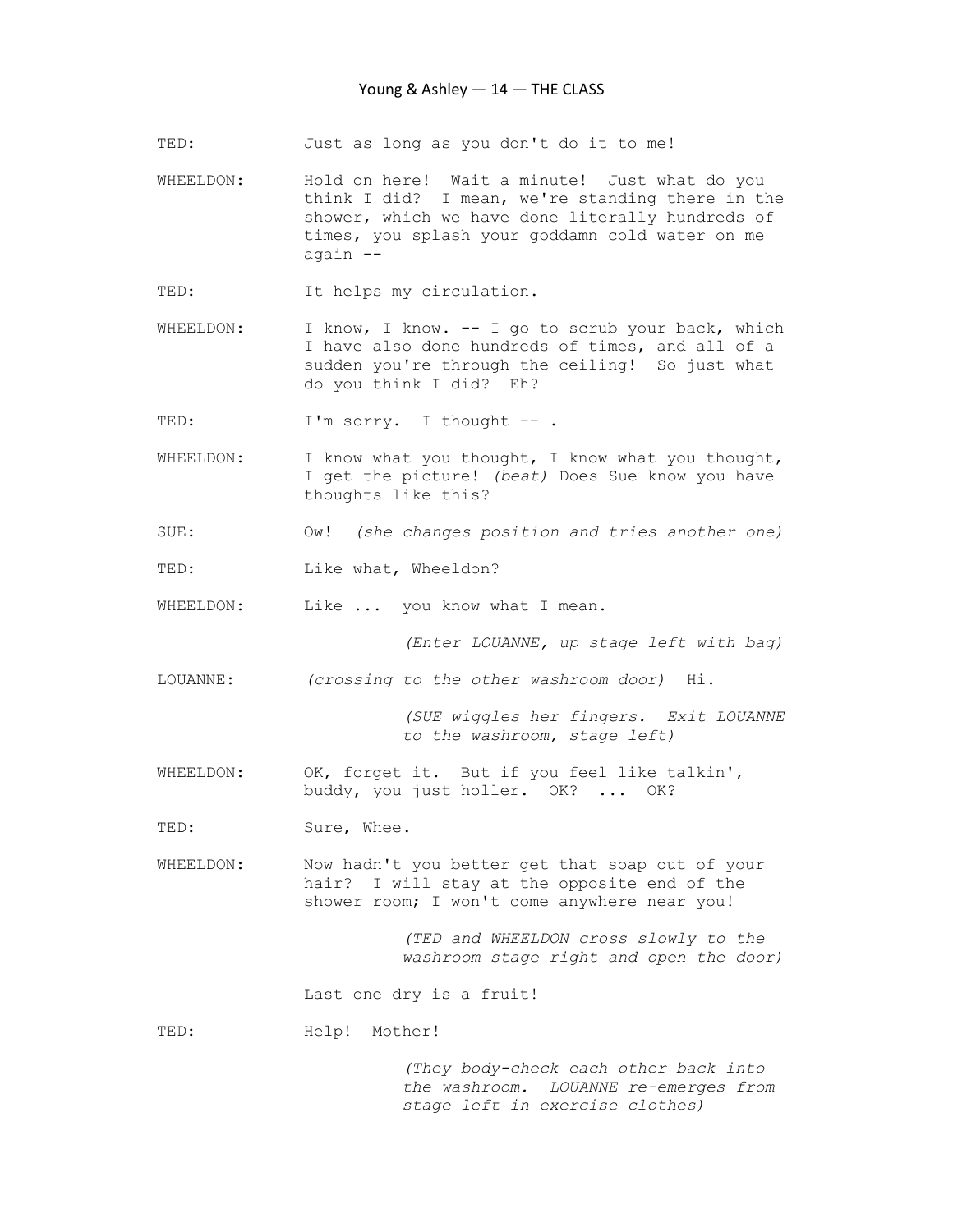LOUANNE: I don't want to do this.

SUE: Tell me about it.

LOUANNE: When I got up this morning I almost didn't get up this morning. I thought, "This is it. Game over. I 'll never walk again." I couldn't move!

SUE: I know. Kurt is such a slave-driver.

LOUANNE: He's going to ask me to do a somersault. I know it!

> (SUE, who has continued to exercise, starts to giggle)

 Don't laugh! It's not funny! Last time I thought I was never going to get off the floor!

SUE: When you got stuck like that -- upside down, with your little face peeking out between your knees --

LOUANNE: (reacts) Well, you can do them!

SUE: Barely.

LOUANNE: But you can. And Ted. Ted looks like he's trying out for the Olympics. And Wheeldon -- ! Sometimes I hate him: he can do three somersaults in a row, for God's sake! (she stretches) OW!! (she lies down flat) I give up.

> (Enter ELIZA up stage left, and starts getting ready)

SUE: Great show last night, Eliza.

ELIZA: Thanks.

LOUANNE: Eliza --

ELIZA: Hm?

LOUANNE: How do you do cartwheels like that?

ELIZA: Want me to show you?

LOUANNE: No! No, don't show me. I'll just get depressed.

ELIZA: Oh, come on.

LOUANNE: No. I'm never going to be able to do them anyway,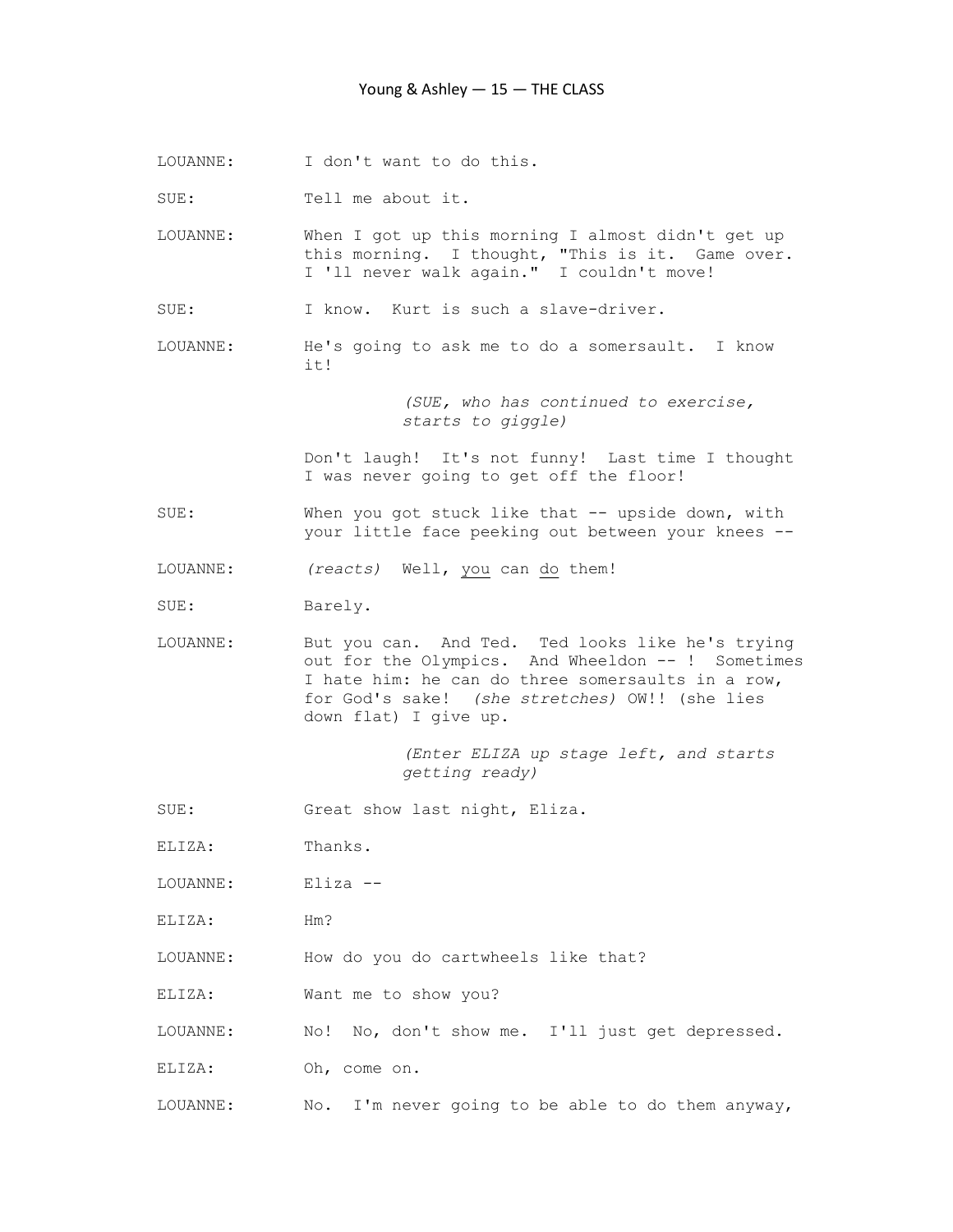so what's the use?

 (Enter TED and WHEELDON, dressed, from outside, i.e. the hallway up right)

WHEELDON: Are you guys ready for this?

THE OTHERS: No!

WHEELDON: Whaddaya mean? Don't you just love Gymnastics?

LOUANNE: Perky. He's always so darn perky.

 (Everybody settles in to stretch. Groans, etc. Suddenly, enter TRUDY up stage left, and bangs into the washroom without a word)

SUE: Hey! (pause) Trudy?

(Re-enter TRUDY)

Something wrong?

 (TRUDY bangs over to her locker, grabs something and slams the door. Re-exit stage left)

- TED: What on earth is eating her?
- ELIZA: Maybe she ran into "The Head".

WHEELDON: Maybe she ran into a door.

LOUANNE: (who has just tried another stretch) Maybe she found out she couldn't run!

SUE: Do you think one of us should go in there and see if there's anything wrong?

> (TRUDY slams back in and stands glaring at them, hands on hips)

TRUDY: You laughed!

SUE: What?

TRUDY: Yesterday in class. Right in front of "The Head". You all laughed!

SUE: Do you mean --

TRUDY: My very first heroine. I fought and clawed and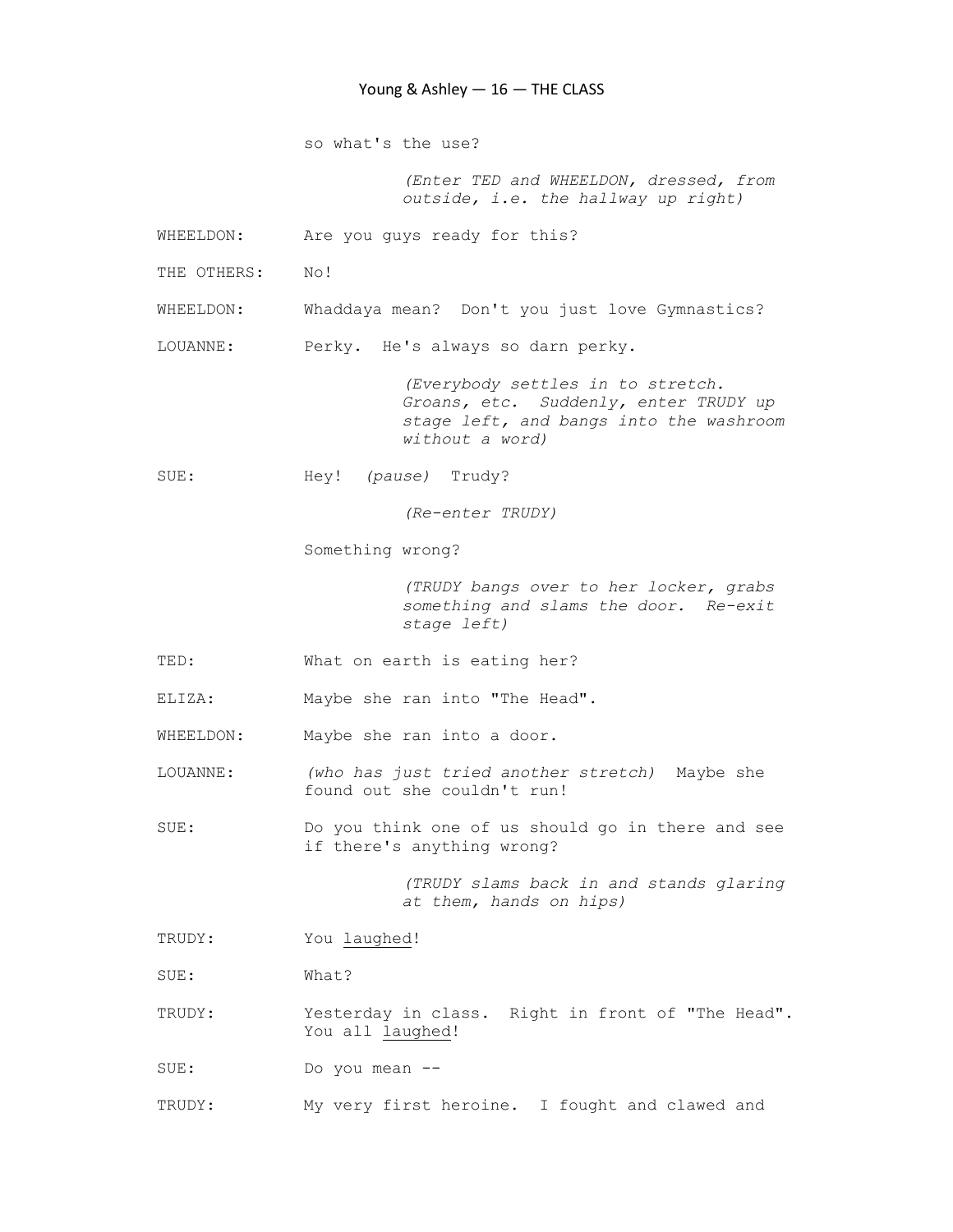humiliated myself to get him to give me the scene. What do I always get cast as? Old ladies and maiden aunts. Mrs. Malaprop in The Rivals, Sally Friedman in Fifth of July. In A Midsummer Night's Dream, I'm playing the Lion, for Pete's sake! And you laughed!

- TED: But, Trudy ... you were funny.
- TRUDY: As Hedda Gabler?!?

WHEELDON: I was killing myself.

(TRUDY reacts)

Sorry.

LOUANNE: You mean you weren't doing it on purpose?

(TRUDY reacts)

I guess you weren't doing it on purpose.

SUE: (getting up and crossing to her) Trudy, you were brilliant. I mean it. Nobody could have done what you did.

(TRUDY reacts)

 No, come on, don't be like that. Did it ever occur to you that maybe Hedda Gabler is not what you should be playing?

- TRUDY: You mean I'm too fat.
- SUE: I mean that you are wonderfully and uniquely talented, but you keep hiding it because you want to be somebody else.

TED: Yeah, Trudy, you're funny.

WHEELDON: I don't think "The Head" even knows what you've got.

TRUDY: He knows: --

(Music cue: GIMME HEDDA)

 A hundred pounds I don't need and terminal perfor meritis. It's not fair! I've got a --

ALL: Gland condition!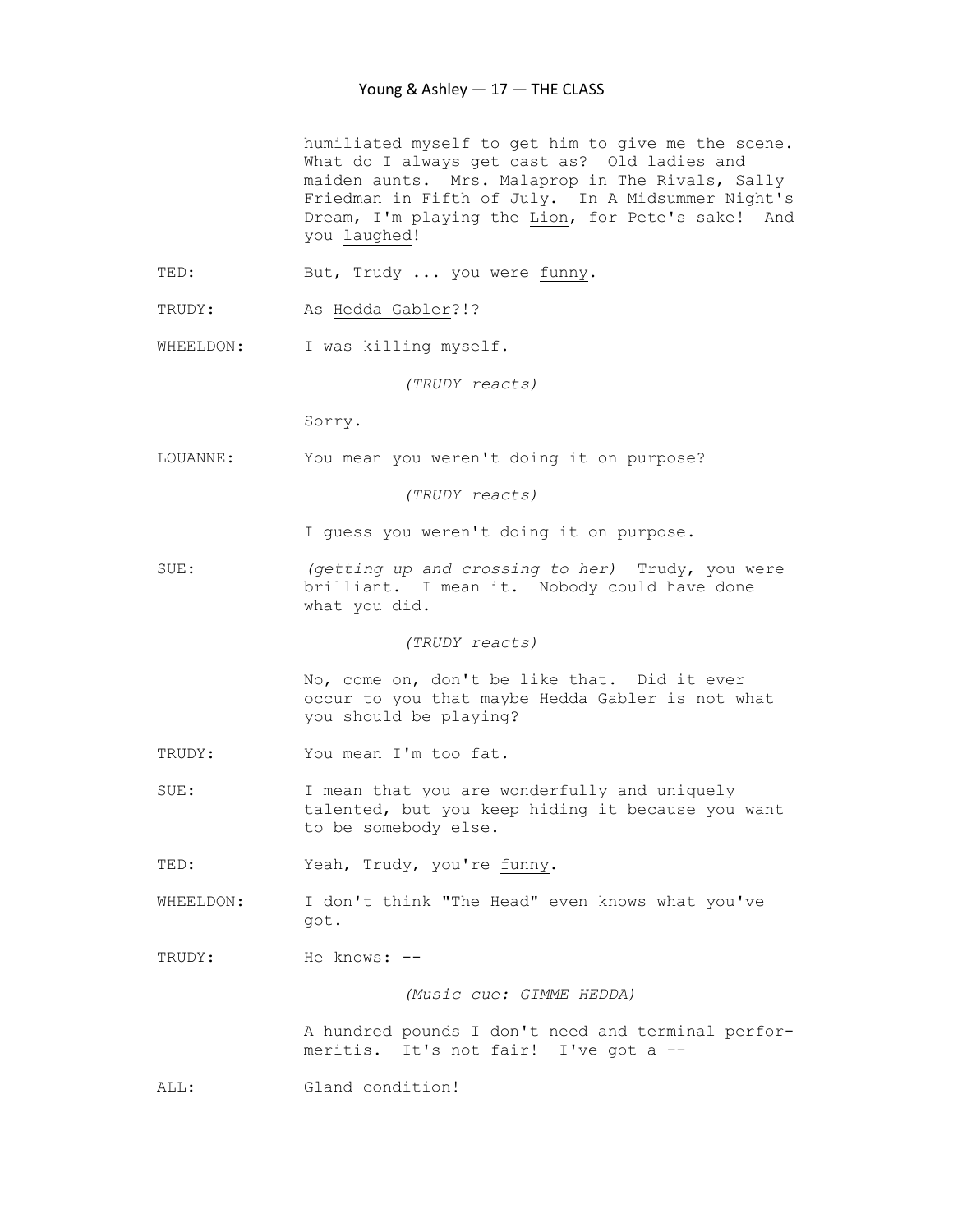TRUDY: Every time I try to gain ground with him, I'm outa luck; I've got to be the siren and I'm not talkin' fire truck! He won't understand. He's not for me. I cry and plead and beg him politely, "Let me if you can," Then ask to play Miranda -- he makes me feel like Caliban! So give me a hand -- Or can't you see? Gimme the Rosalinds and I'll give you ladies bright! Unmask me: Under the Wicked Queens, gonna find a real Snow White! You ask me Why the situation Drives me round the bend. Well, I have to ask "Is there no end?!" When I'm Dying to die for Juliet, he says "Kill for Juliet's Nurse" -- ! If anybody else should say that, they're goin' home in a hearse! I'm gonna demand Which role I'll be! I think it's grand How pluckily I tell him, Up and down and all around town, it's Time all your leading ladies were for me! TED: Trudy, it doesn't matter that you're big -- WHEELDON: Go with it! Use it! SUE: Sooner or later you have to recognize that you can't be somebody you're not. TRUDY: Well, I am Hedda Gabler. (LOUANNE stifles a giggle. TRUDY rounds on her) Inside!

 Tiptoe to his door when I'm sure I've got it in the bank,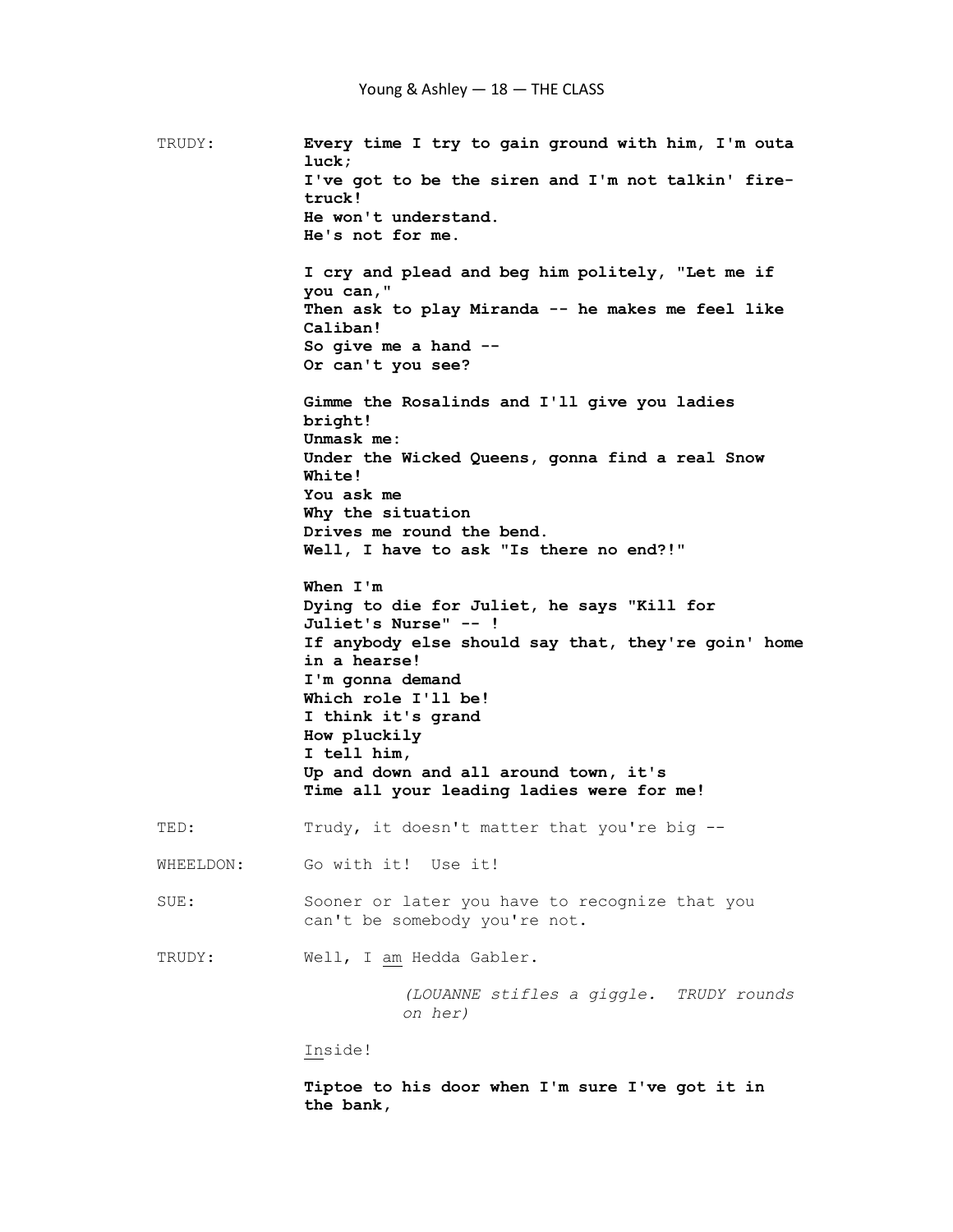And ask to try Maria -- he tells me "Try Lieutenant Schrank" -- ! I'm getting a block. It's really sad. If this keeps up, my trauma count's gonna add up really wierd: I'd kill for maybe Zeitel, he says "Try Tevye with a beard" -- ! It's really a crock! It drives me mad! No more the Mama Rose, 'cause I'm goin' Gypsy's way! Don't blunder: Gimme the seven veils and I'll give you Salome! No wonder That the situation Has me callin' names -- When even St. Joan goes down in flames! And I Live on pills and diets and fruit juice, but it never halps; If we did Sound of Music, he'd tell me "You can be the Alps" -- ! And that isn't fair! It isn't art! I could prepare Another part! -- He thinks he's So damn wise believing his eyes, but Even a girl my size can have a heart! (Pause) Do you know what he said to me yesterday after class? Sometimes he thinks he made a mistake. LOUANNE: A mistake? TRUDY: Letting me in on probation. He thinks he made a mistake. SUE: He makes me mad. He didn't have to say that. LOUANNE: He told me I was my own worst enemy! What did he mean by that?! I mean how am I supposed to -- ELIZA: Would you believe a block of wood? That's what he called me after class yesterday: "a block of wood."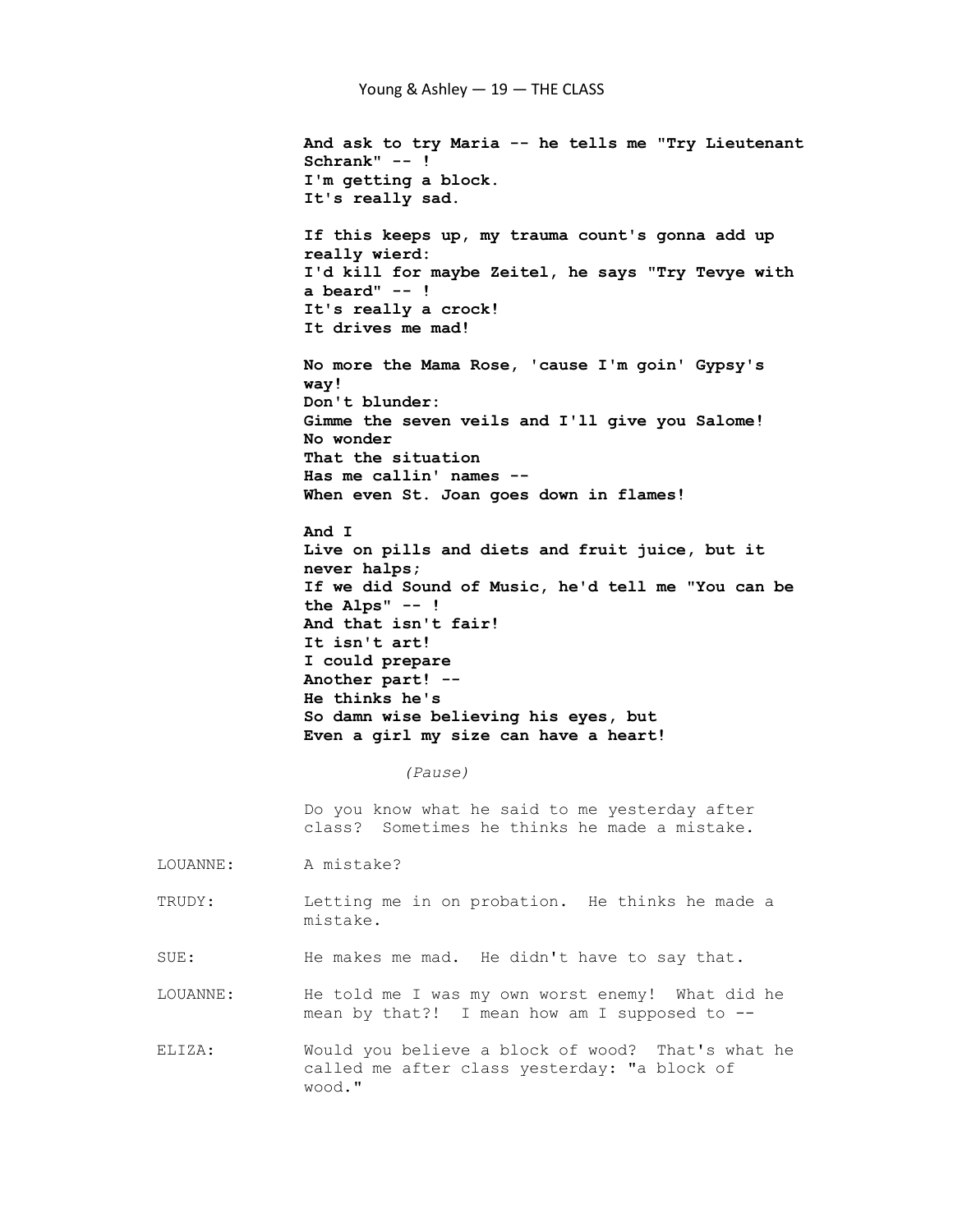# Young & Ashley — 20 — THE CLASS

- WHEELDON: So finally he's making some sense!
- SUE: Wheeldon!

ELIZA: No, Sue, he's right. I owe you an apology, Whee. I don't know what got into me.

- WHEELDON: Neither do I, but I gotta tell you something: if it does it again, I'll kill ya.
- ELIZA: All of a sudden, I felt like I was frozen! I could see you there in the scene, waiting for me to give you something, do something, do anything! But I ... I just couldn't. I'm sorry.

WHEELDON: Just don't let it happen again, OK?

- TED: Yeah, Eliza, you better not screw up his chances!
- LOUANNE: (cutting off WHEELDON's outraged reaction) You guys are really depressing me! I mean, if Eliza's a block of wood, what am I? -- Mount Rushmore?
- WHEELDON: Cut it out, Louanne!
- LOUANNE: No! It's true! I bet I'm out by Christmas.
- TRUDY: Me too. He hates me. The writing is on the wall.
- WHEELDON: "The Head, The Head, The Head, The Head": it's this damned competition! We're all starting to think like winners and losers instead of what we should be doing!
- TED: As if the end of the year wasn't enough to scare us.

WHEELDON: Who said anything about being scared? --

 (Suddenly, enter THE MAN up stage right in a jock outfit as the Gymnastics/ Combat Instructor. Everyone freezes)

- THE MAN: What the hell is going on here? I've been waiting for you all for ten minutes!
- LOUANNE: (leaping up to leave) Oh no!
- WHEELDON: Damn!
- THE MAN: (stopping LOUANNE) I want no fewer than six somersaults in a row from you today, young lady --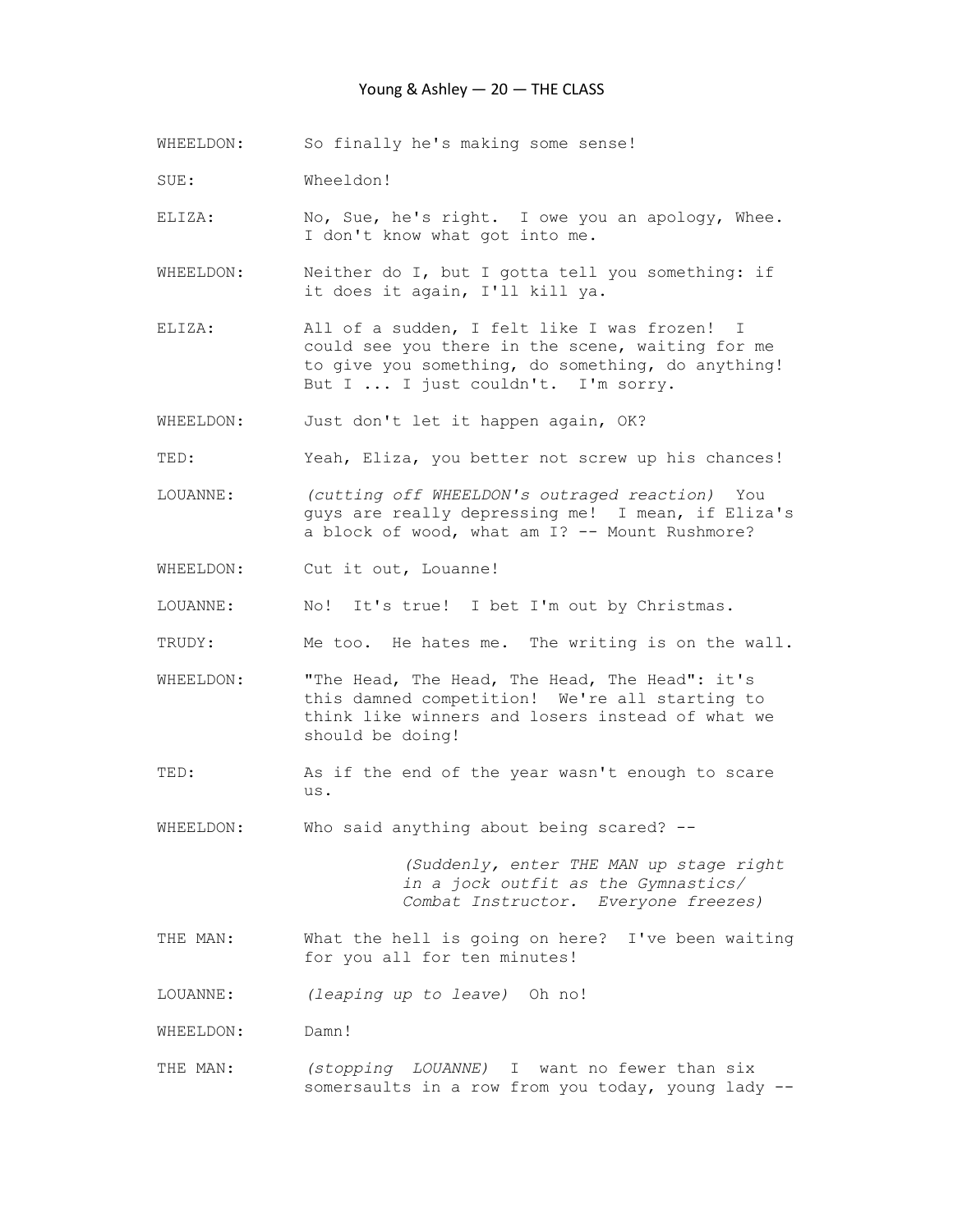- LOUANNE: I'm not warmed up! I'll kill myself!
- THE MAN: -- And you don't get out of class until I've seen at least one decent cartwheel.
- LOUANNE: A cartwheel?! (going) O---h m---y Go---d!

(Exit LOUANNE)

THE MAN: (to THE OTHERS) Well, shall we go then? On the double! Throw your butts into it! Move!!

> (THE OTHERS spring into frantic acti vity, scrambling to collect their things and murmuring "Sorry, sir". Lights start to grow in the downstage area; a bus is heard arriving. Upstage WHEEL- DON, then THE OTHERS, start to exit past THE MAN. Downstage, the bus re-starts and moves away. Enter LOUANNE to down stage on the run, with coat and bag)

- LOUANNE: Oh no! Damn! (checks her watch)
- TRUDY: (taking her time; to an imaginary arena full of spectators) We who are about to die, salute you!
- THE MAN: Let's get the lead out, lard --
- TRUDY: Don't say it!!!!

 (Nose in the air, exit TRUDY, then THE MAN. The cross-fade completes. Enter WHEELDON breathless, catching up to LOUANNE downstage)

- WHEELDON: Louanne, where's the fire?
- LOUANNE: Pardon me?
- WHEELDON: This is the third day in a row you've done this. I'm hanging around after class waiting to walk you to the bus stop, and you just -- head off! Without me!
- LOUANNE: It's only a block and a half, Whee. It's not as if I was going to get jumped or anything.
- WHEELDON: How do you know that?

LOUANNE: On a busy street in broad daylight?

WHEELDON: The point is that I always walk you to the bus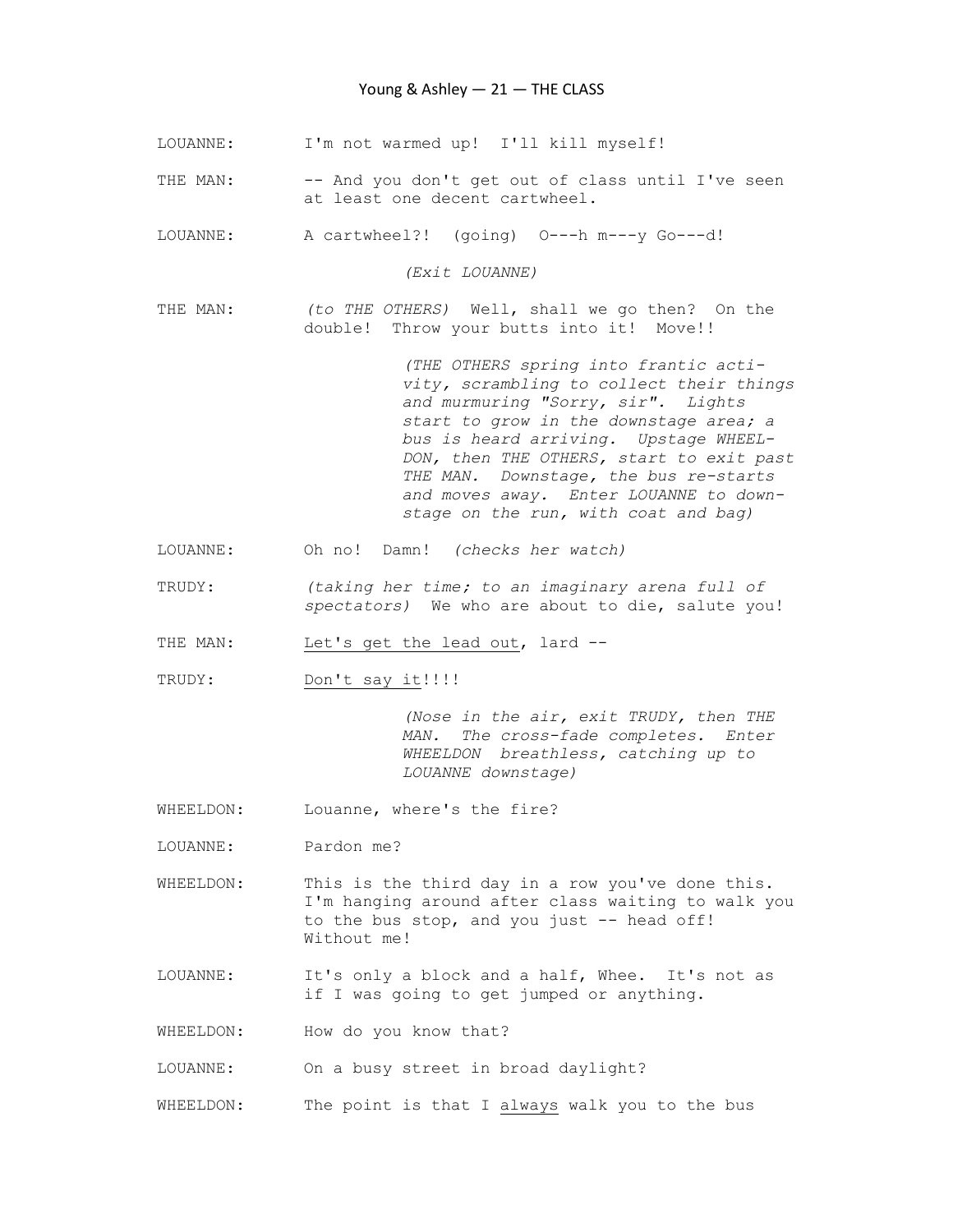### Young & Ashley — 22 — THE CLASS

stop. Always! And another thing.

LOUANNE: What?

WHEELDON: Yesterday on the way back from Shakespeare class I squeezed your hand.

LOUANNE: You did?

WHEELDON: Of course I did. I always squeeze your hand.

LOUANNE: Well?

WHEELDON: You didn't squeeze back!

LOUANNE: I think you must be imagining things.

WHEELDON: Nope. No squeeze.

LOUANNE: I probably did squeeze a little bit and you just didn't notice.

- WHEELDON: Not a bit. Your hand just sort of lay there like a dead fish.
- LOUANNE: Did not!

WHEELDON: Did too. You always squeeze back, Louanne!

- LOUANNE: Wheelie,... just because ... things have always been a certain way doesn't mean they're always going to be just that same way. I mean ... things can change. I can change. You can change.
- WHEELDON: Nope.
- LOUANNE: And then if things change, well, they're not going to necessarily be the same all the time. A person can't expect them to be. It's not like it's anybody's fault: sometimes they're just going to come out different. Ly. Differently.

WHEELDON: What --?

LOUANNE: I mean you were in the army and then you became an acting student, right?

WHEELDON: Uh-huh....

LOUANNE: So that's one change already, isn't it.

WHEELDON: Y -- uh ...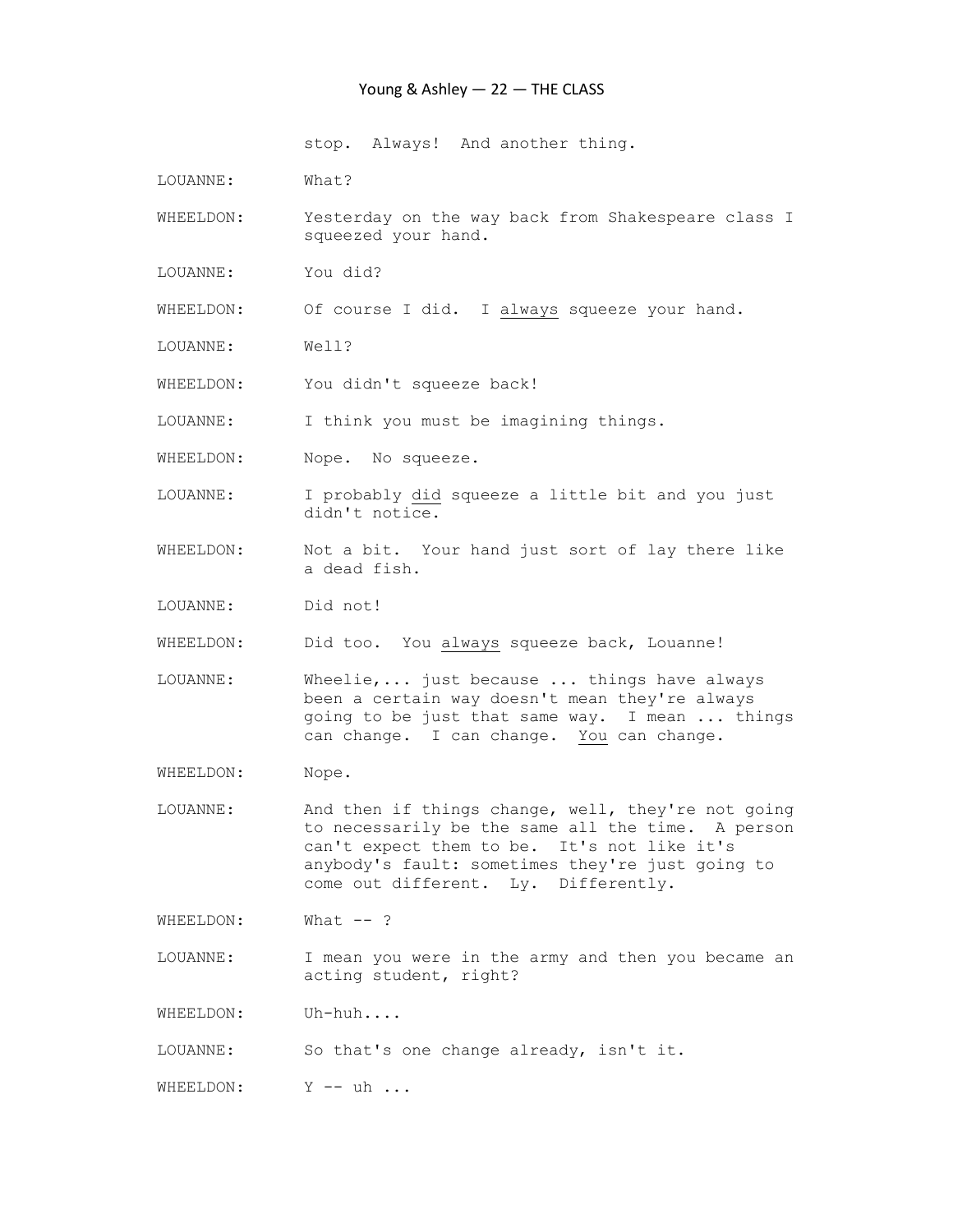- LOUANNE: And you didn't meet me until you were an acting student, did you.
- WHEELDON: No.
- LOUANNE: There! You see?
- WHEELDON: What?!? See what, Louanne? What are you getting at?
- LOUANNE: Well there you are! If you'd stayed in the army, you'd be with a completely different girl!
- WHEELDON: But I'm not!
- LOUANNE: (beat) Yet.
- WHEELDON: What are you saying, Louanne?!?
- LOUANNE: Oh, Wheelie. (pause) You're gonna win that prize, you know.
- WHEELDON: Whoa! Hold on! We're barely half way to Christ mas!
- LOUANNE: But you are. And then you'll be off to the other side of the world for God knows how long, and when you get back you're going to be a star, and running around all over the country, and then maybe New York, and then maybe Hollywood --
- WHEELDON: Wait a minute!
- LOUANNE: -- And then I'd end up being a drag on you --

WHEELDON: Louanne!

- LOUANNE: -- "Who's that mousy girl?" "His wife." "What does she do?" "Nothing!"
- WHEELDON: Louanne, stop it! You're terrific onstage, every body thinks so -- even "The Head".
- LOUANNE: Not from what he says sometimes, he doesn't.
- WHEELDON: But what about the other times? (pause) Hey! You remember the very first day of classes way back in first year? And we had to start off with Dance?

LOUANNE: Uh-huh.

WHEELDON: And I couldn't believe that the guys had to wear tights? I damn near turned right around and went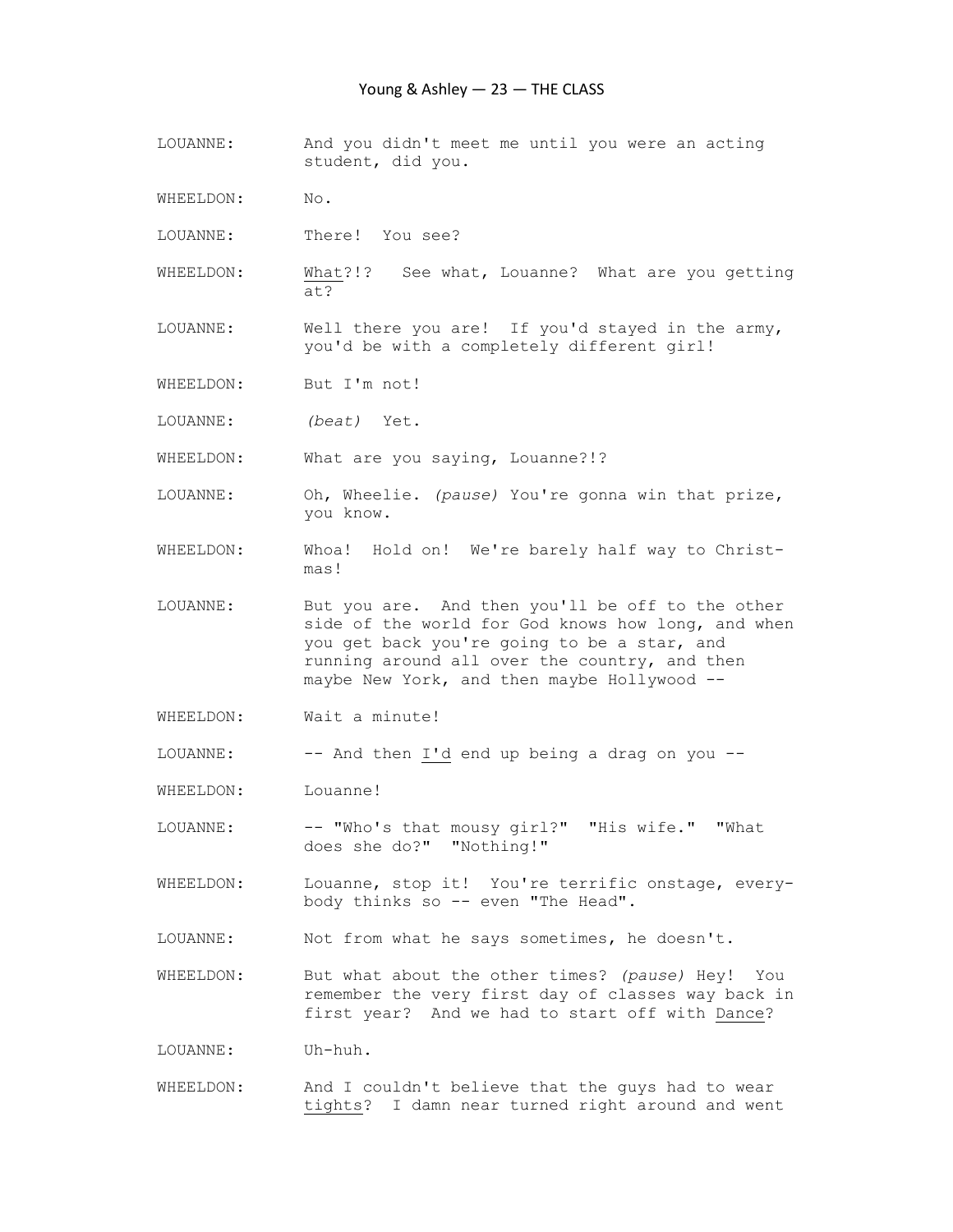straight back to the army!

- LOUANNE: Yes. (dutifully) And so you waited until the last second, when the halls were deserted, and then came creeping into class, with your gym bag in front of your crotch --
- WHEELDON: -- And there were twenty people sitting staring at me!
- LOUANNE: All in tights.
- WHEELDON: And then I saw you. And those big eyes. And you didn't seem to think I looked ridiculous.
- LOUANNE: No.
- WHEELDON: And so I stayed.

(Music cue: WHAT ABOUT US?)

 You could say that you were responsible for my entire acting career. You see?

- LOUANNE: That was then, Wheelie. This is now.
- WHEELDON: Waiting out here in the wings hand in hand --
- LOUANNE: It's always been that.
- WHEELDON: Building a castle or two in the sand --
- LOUANNE: There's nothing in that.
- WHEELDON: We have lived life out on a limb; If we fall off we can swim. I can see our future, and it's marvellous!
- LOUANNE: Oh, god. You'd be Out there, pleasing the crowd all alone --
- WHEELDON: You right behind me.
- LOUANNE: No way. I'd be waiting at home by the phone.

WHEELDON: Jeez. Don't remind me!

LOUANNE: When your star is high on the rise, Will love still shine in your eyes? When your life is full of fame and fabulous --What about us?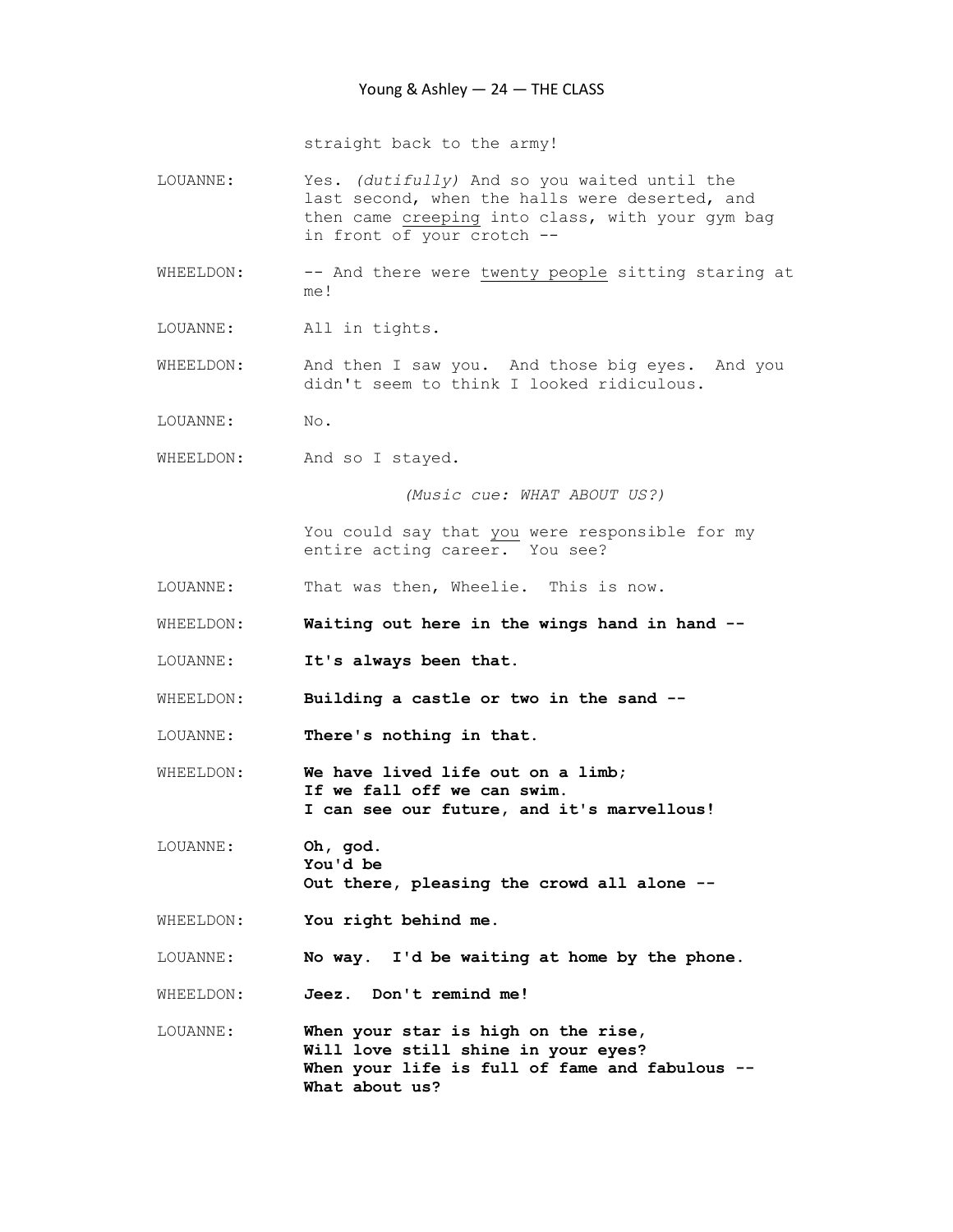- WHEELDON: I have never dreamed she might send me out there selling all on my own!
- LOUANNE: I know he would be better off selling what he's got alone!
- WHEELDON: But if she thinks I would ever leave her behind me mending socks and sweet as can be, She's got more things to see!
- LOUANNE: Someone tell me what he sees in me!
- WHEELDON: Honey, I'll find a place to stay out of the rain --
- LOUANNE: But I won't be there.
- WHEELDON: You'll find that coming along's not in vain.
- LOUANNE: You won't find me there!
- WHEELDON: When you think of all we've been through, You know you'll want it all too; I can see you up in lights and glamourous --
- LOUANNE: Here's my bus! (she runs for it)

(Exit LOUANNE)

WHEELDON: Hey! ... What about us? What about ... us?

> Lights fade to a spot on the calen dar.... And it flips to November.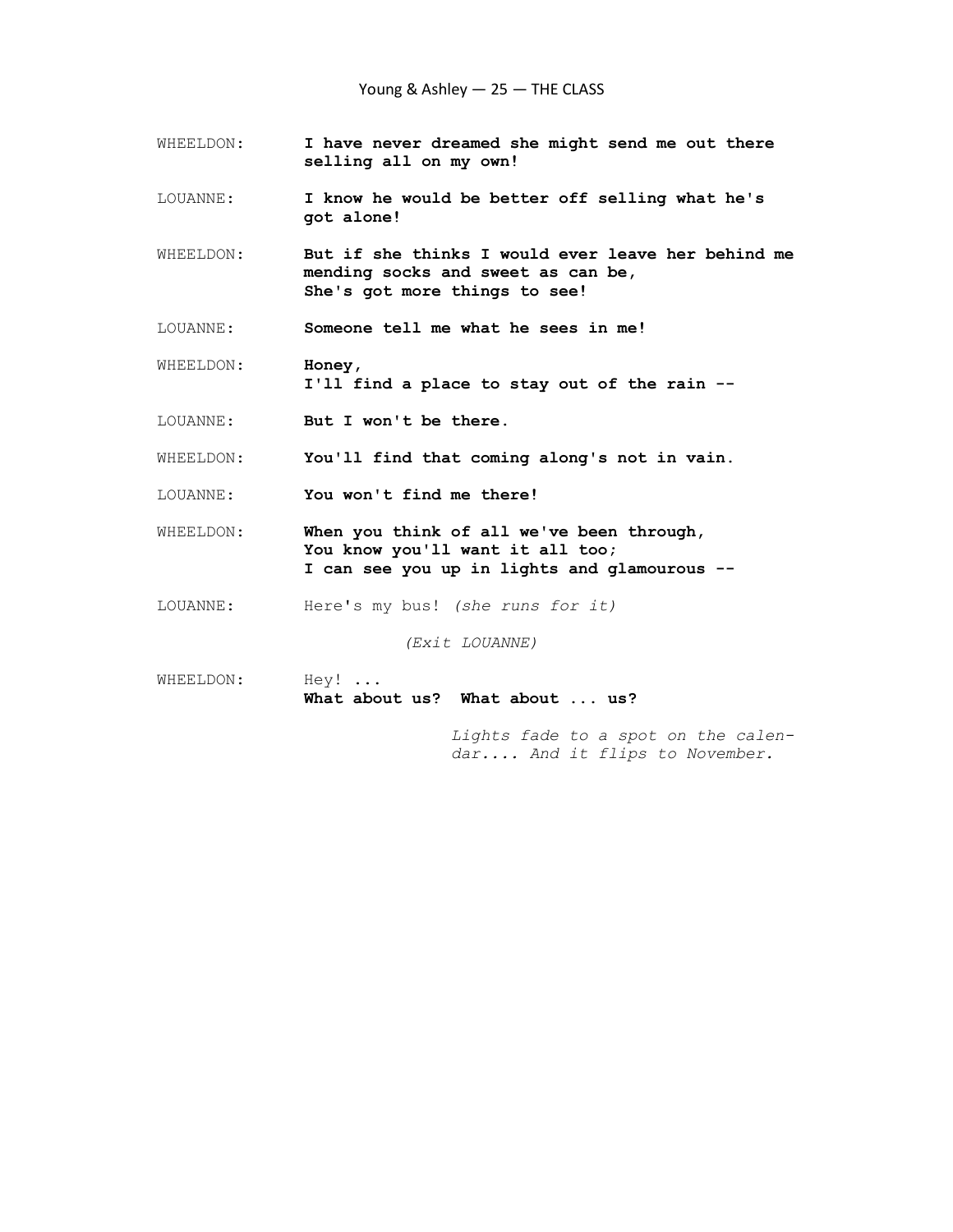#### SCENE THREE: November

The hotseat in "The Head"'s office, downstage. The dressing room upstage is relatively dim. And THE HEAD, played by THE MAN, is a disembodied voice. ELIZA presents herself nervously near the hotseat.

- THE HEAD: Come in, Eliza.
- ELIZA: I'm sorry, I ...
- THE HEAD: Sit down.
- ELIZA: If you don't mind, I'd rather not. I have to --
- THE HEAD: Sit down, Eliza.

(ELIZA sits, on the edge of the chair)

 I can't believe what I've been hearing about you lately. You've missed two costume fittings in a row, and you were twenty minutes late for the last one. Now what seems to be the problem?

- ELIZA: I didn't ... It was ... I forgot.
- THE HEAD: You know what the rules are about costume fit tings, Eliza.
- ELIZA: Yes.
- THE HEAD: What are they?
- ELIZA: "A costume fitting call is like a rehearsal call, and the student is responsible for checking the callboard daily to ensure that no calls are missed. Being late for or missing a costume fitting call is as serious as being late for or missing a rehearsal call."
- THE HEAD: And what happens if you miss a rehearsal call?
- ELIZA: (in a very small voice) Expulsion. (pause) But I -- I didn't see it there. I'm sorry, I just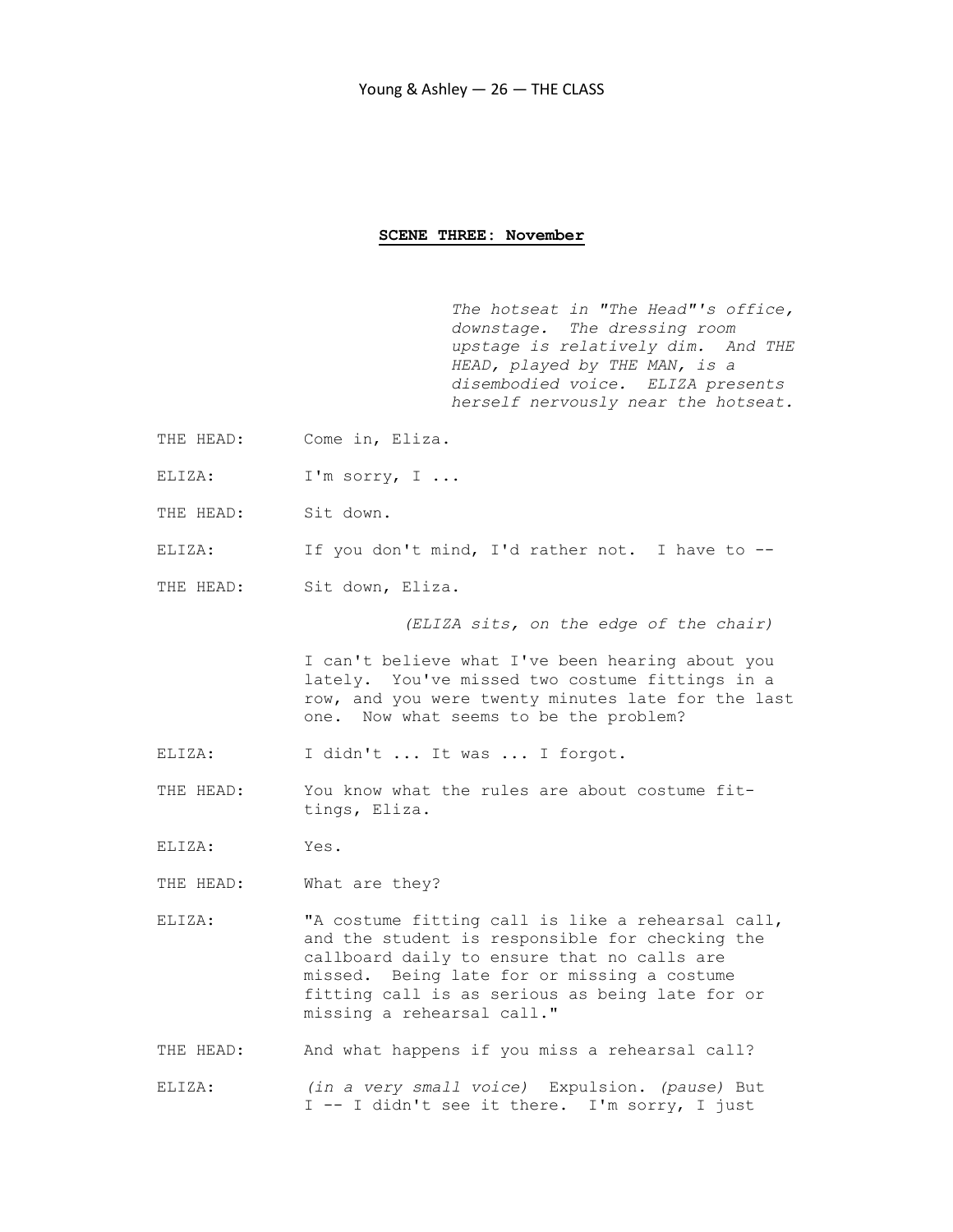forgot to check. I was taking care of my little sister that day and I just -- I couldn't leave the house.

- THE HEAD: You couldn't leave the house.
- ELIZA: She's five. She can't be left alone. And my stepmother's got her committees and the Art Gal lery Board and when she's out, I have to -- she expects me to --
- THE HEAD: What's this, Eliza?
- ELIZA: (after a moment) A telephone?
- THE HEAD: Do you know how to use a telephone, Eliza?
- ELIZA: Yes. Yes but, the callboard is downstairs and the office is upstairs and --
- THE HEAD: Don't you have any friends who would be willing to run and check the callboard for you?
- ELIZA: Well, yes, I guess --
- THE HEAD: You quess.
- ELIZA: -- I guess I just didn't think of that. (pause) But it wouldn't make any difference, you see. I still couldn't go out, not --
- THE HEAD: Does remaining in this programme make a difference to you, Eliza?
- ELIZA: Yes, of course it does!
- THE HEAD: Then why did you miss your dance class Wednesday?
- ELIZA: Oh. That! That time I --
- THE HEAD: Dance is the one class you're getting good grades in this term, Eliza. All those years in ballet school -- you want to throw them away?

ELIZA: No. No, I don't! I didn't mean to --

- THE HEAD: And what about this time that you were an hour late for your Midsummer Night's Dream rehearsal?
- ELIZA: I couldn't ... I couldn't get out! I hadn't finished the dishes!
- THE HEAD: (after a beat) The most difficult scene in the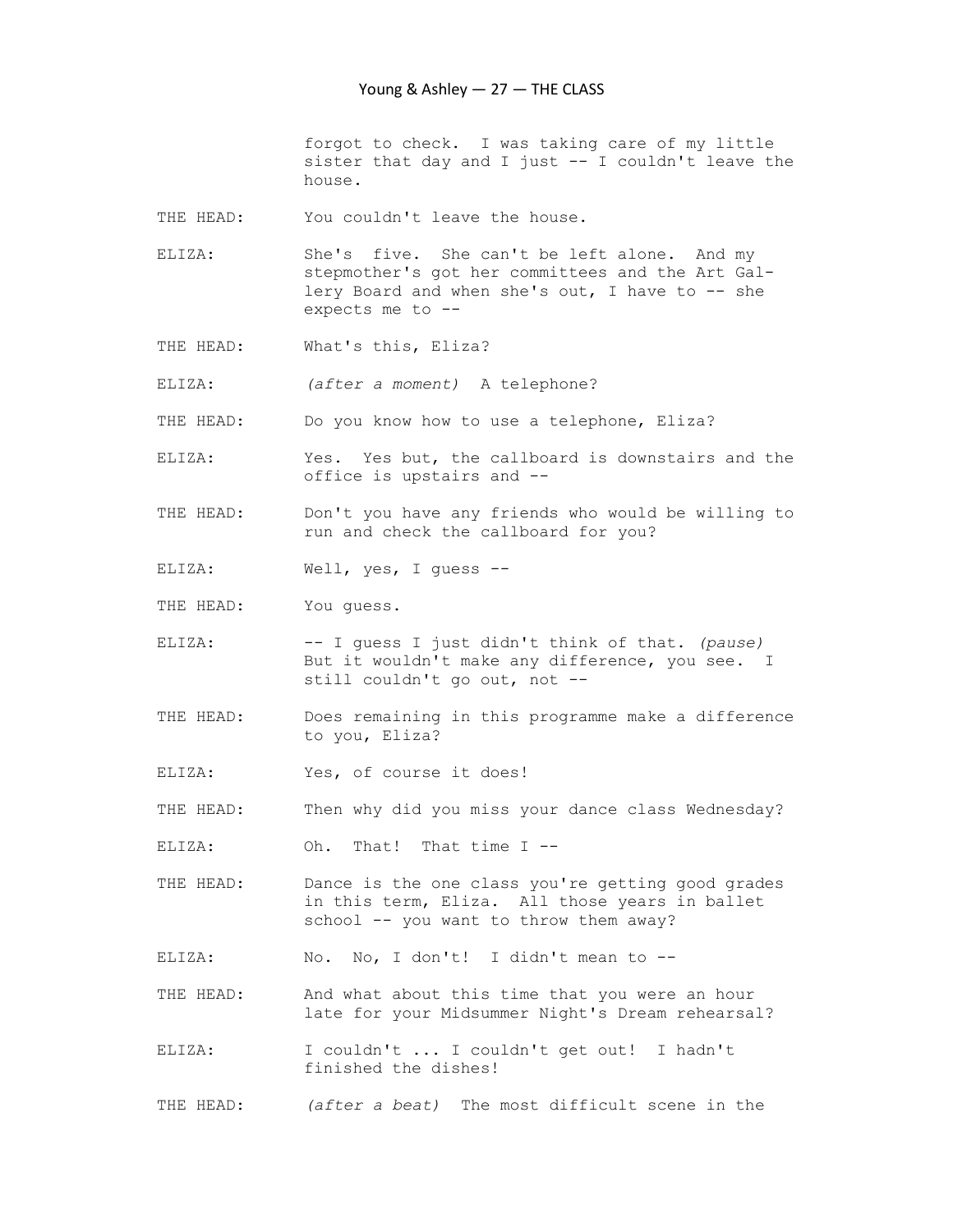play. Twenty-five people waiting for you. For over an hour. Because you hadn't finished the dishes.

- ELIZA: (in a rush) She says I'm shirking my responsibi lities at home. She says I'll never know what it really means to 'devote my life to art'. It's never going to amount to anything anyway, I'm never going to amount to anything anyway, so why should I put it before my family, my little sister, my ... She says I'm ... She says I'm like my mother.
- THE HEAD: Your mother.
- ELIZA: My real mother. She was an artist. She was talented -- very talented, everyone says -- but she couldn't -- she didn't -- she never amounted to anything, really, ever, and she -- well now and then, maybe, a flash of something, but then she'd go back to being all tangled up in herself and depressed and stuff and finally she ...
- THE HEAD: Yes?
- ELIZA: She committed suicide.
- THE HEAD: I'm sorry.
- ELIZA: And I'm so afraid that she's right, my stepmother I mean. I'm so afraid I'm ... like her. Like my mother.

(Pause. Music cue: TRANSITION)

- THE HEAD: Eliza, it wasn't your mother who kept twenty-five people waiting the other night.
- ELIZA: No.
- THE HEAD: And it wasn't your stepmother, was it?
- ELIZA: No.
- THE HEAD: It was you.
- ELIZA: Yes.
- THE HEAD: And you're not them, you're you.
- ELIZA: Yes.
- THE HEAD: Only you can decide what you want, where your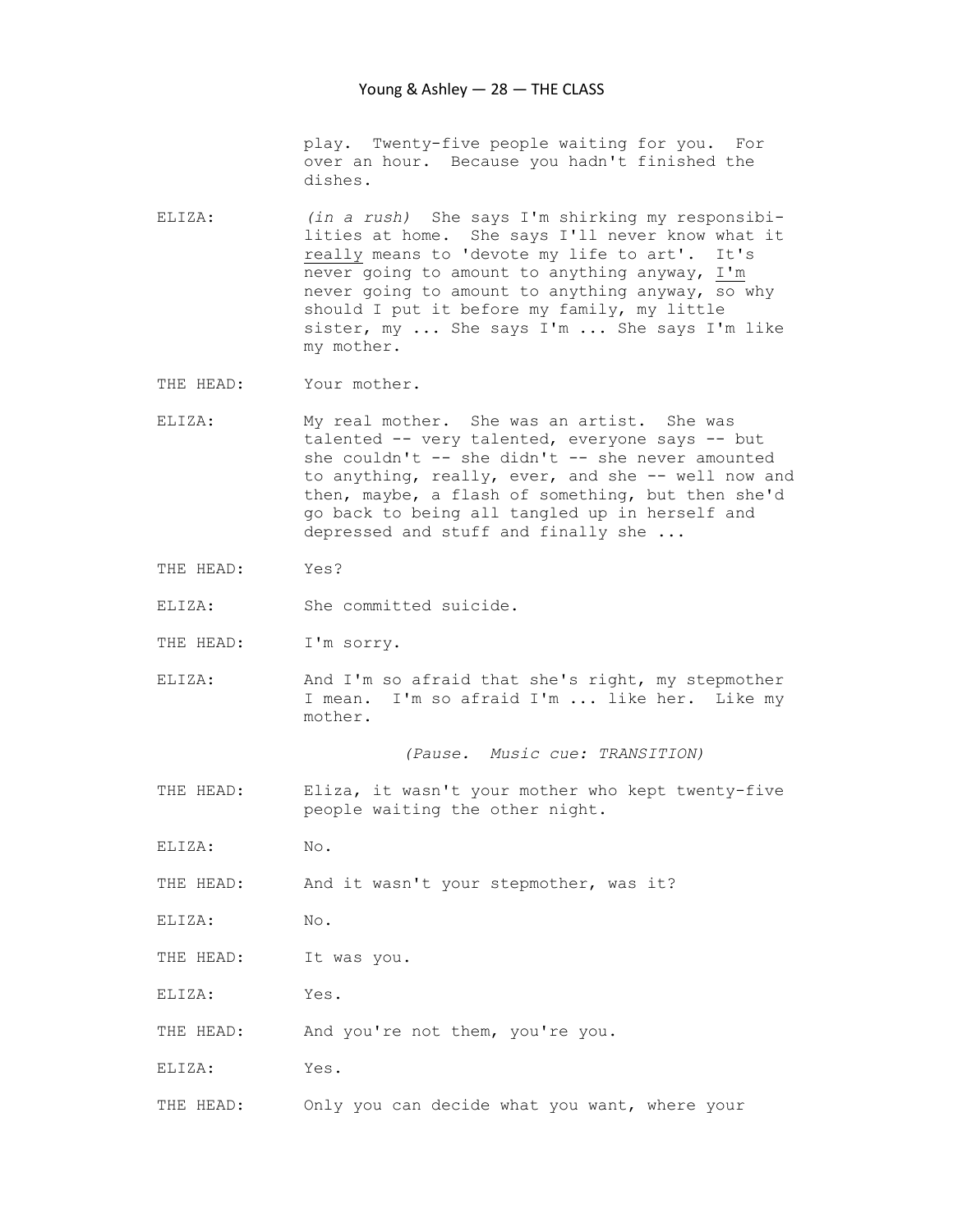priorities lie.

- ELIZA: Yes.
- THE HEAD: Last year I thought you had decided. That's why you're with us now.
- ELIZA: (in a very small voice) Last year I had a loan. I didn't have to live at home.

 (The music has slowly been building pressure. Now suddenly ELIZA breaks into dance: the yen to escape, the feeling of being trapped, rage, frustra tion, despair, in rapid succession; she holds on pleading)

THE HEAD: I see.

 (Enter LOUANNE up left, looking stunned. WHEELDON comes in from the washroom)

- WHEELDON: Louanne? Did you look?
- LOUANNE: You bet I looked!
- WHEELDON: (grins and starts laying out his make-up) Carmine left and lake goes right; Pancake for the coming night ...
- LOUANNE: He's trying to kill us! I see it all now. Yes: He's trying to kill us ...
- THE HEAD: I've decided to count your absences as latenesses, Eliza. This time.

 (ELIZA dances violent relief and joy, then holds on gratefulness)

- WHEELDON: Carmine right and lake goes ...
- LOUANNE: He's trying to kill us!

ELIZA: Thankyou.

- THE HEAD: That will pull you back a little bit from the edge. But Eliza ...
- ELIZA: Yes?
- THE HEAD: You don't have much margin for error. You under stand that, don't you.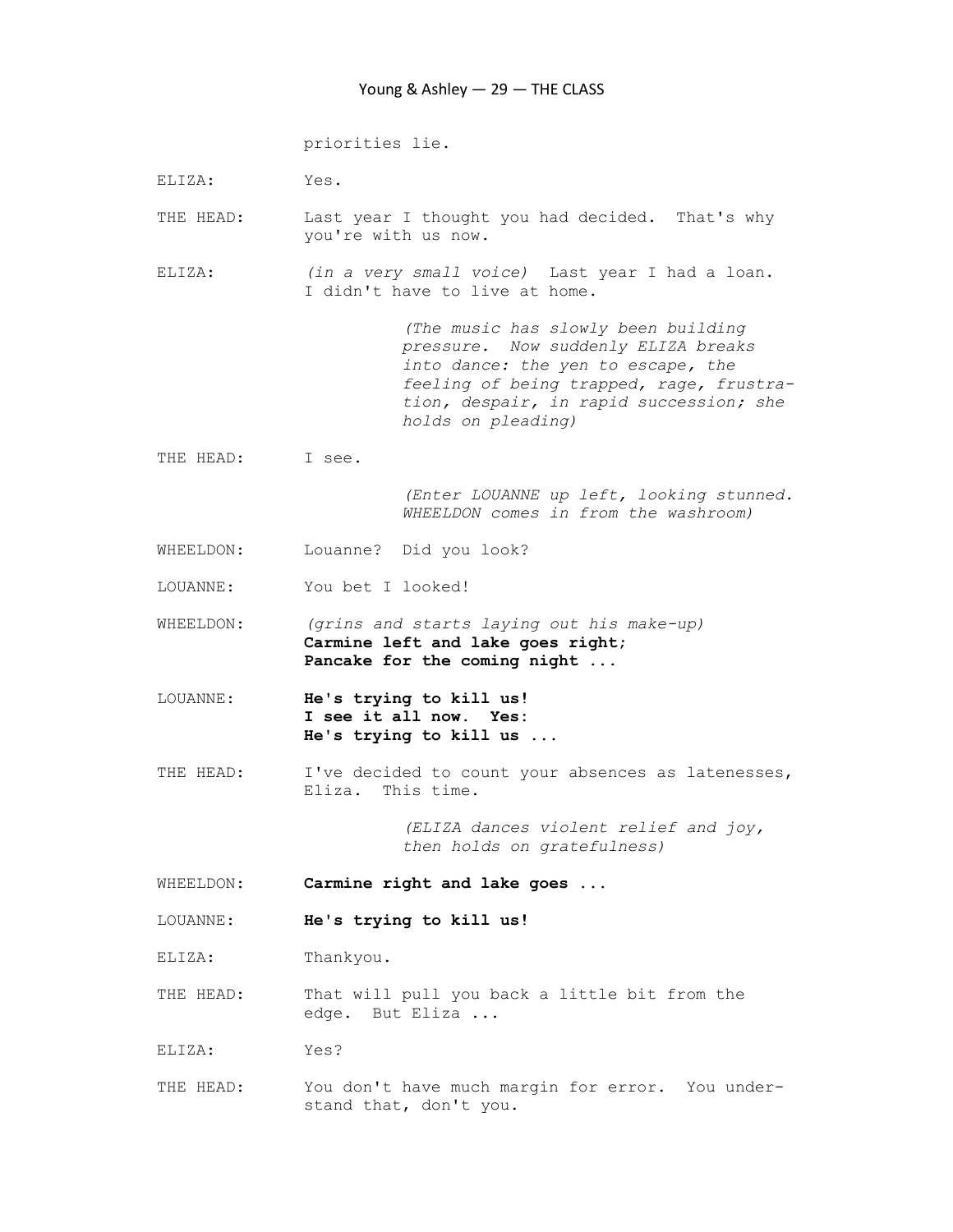(ELIZA dances the gamut of violently contrary feelings from murder to adora tion, from desperation to hope -- light ning quick changes -- and holds)

ELIZA: Yes. Thankyou, I ... Thankyou. Thankyou.

 (ELIZA is backing towards the other scene as the lights cross-fade)

LOUANNE: He's trying to kill us! I see it all now ...

WHEELDON: Carmine left and lake goes right ...

(Music out. The cross-fade is complete)

- LOUANNE: He's trying to kill us.
- WHEELDON: Aren't you being a little extreme?

LOUANNE: I'm serious: I'll never live through it.

- WHEELDON: What do you think, Eliza?
- ELIZA: Pardon me?
- WHEELDON: She's in la-la land again! About the set. Haven't you seen it?
- ELIZA: Yes.
- WHEELDON: So what do you think?

ELIZA: Well ... it's pretty spectacular, isn't it.

- LOUANNE: Spectacular. There you are. Just the way I always wanted to go. After a twenty meter drop, under three tons of steel cable, and with five hundred people looking at me.
- WHEELDON: Louanne, they got it safetied in six different directions.
- LOUANNE: I don't care. He hates actors. Anybody who could chain-smoke cigars like that in rehearsal, you just know they hate actors.
- ELIZA: My stepmother will loathe it. She's a purist.

WHEELDON: What does your stepmother know?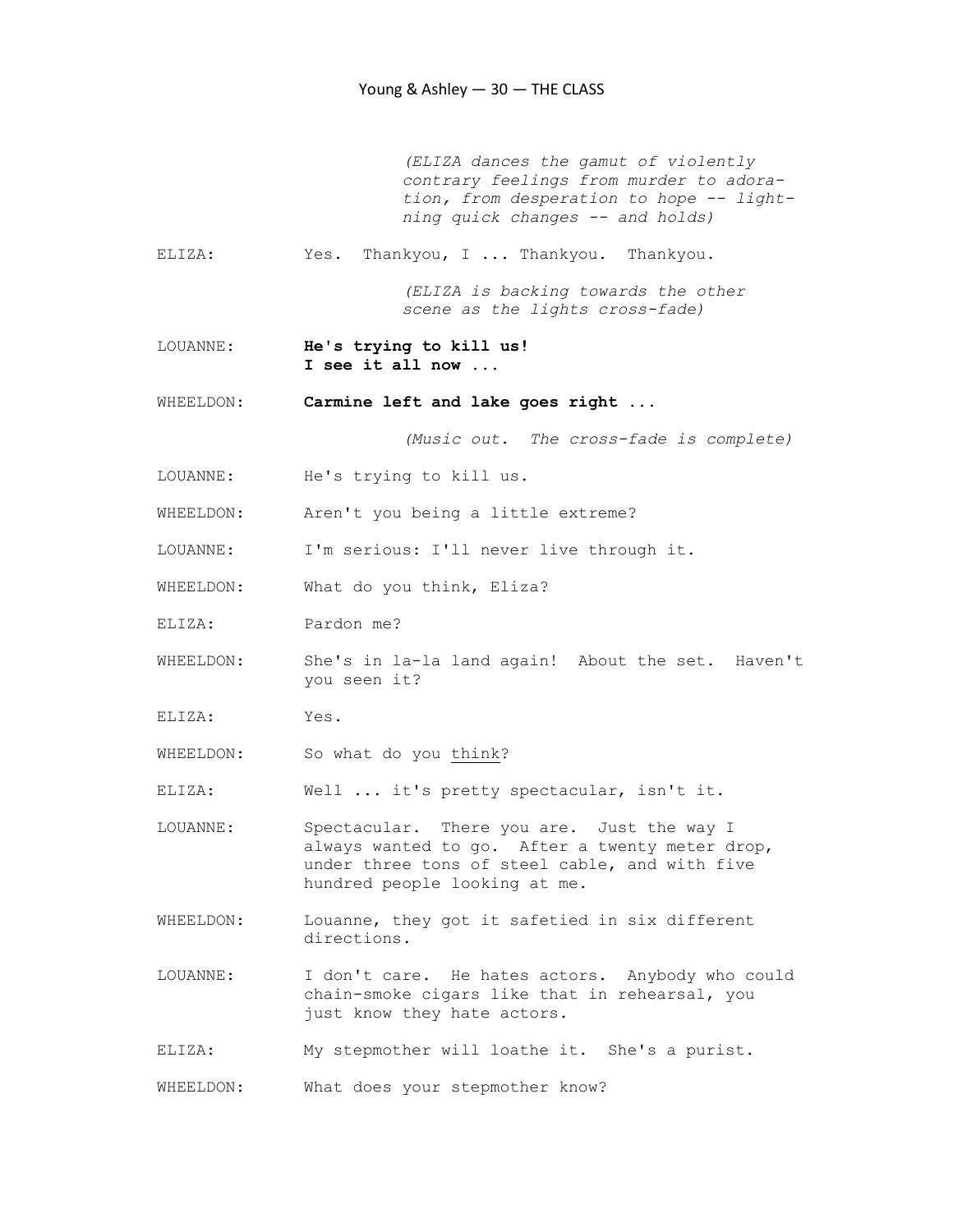- ELIZA: (beat) Nothing. (she pulls herself out of it) Nothing at all! I think it's probably the most original set for A Midsummer Night's Dream ever invented. The entire fairy kingdom suspended in leafy nets over an acre of real grass? Who else would have thought of that?
- LOUANNE: A sadist with an engineering degree?
- ELIZA: Did you see it just now when they were trying out that one manoeuvre? It was awesome!
- WHEELDON: Everything in blue sidelight and all the nets up there undulating?
- ELIZA: It looked just like the ocean!
- WHEELDON: Yeah!
- LOUANNE: Terrific. I climb twenty metres in the air and what do I get? Seasick!
- WHEELDON: Well, you were the one that wanted to play Puck.
- LOUANNE: I know! I wanted it so bad. They even asked us at the auditions if anyone was afraid of heights, and I had to keep my big mouth shut. Dumb! Dumb!!!

 (Enter THE WOMAN up left with headset on as Stage Manager)

THE WOMAN: First technical rehearsal for A Midsummer Night's Dream starting in five minutes!

THE OTHERS: Thankyou!

THE WOMAN: Are you guys ready?

LOUANNE: Ready as we'll ever be.

- THE WOMAN: Where are Ted and Sue?
- WHEELDON: They're up in the treetops trying to get used to their "leafy bower".
- THE WOMAN: They're up in the net now?! Oh my God!

(Exit THE WOMAN in a panic)

- LOUANNE: You see? We're all going to die!
- WHEELDON: Louanne, for God's sake! --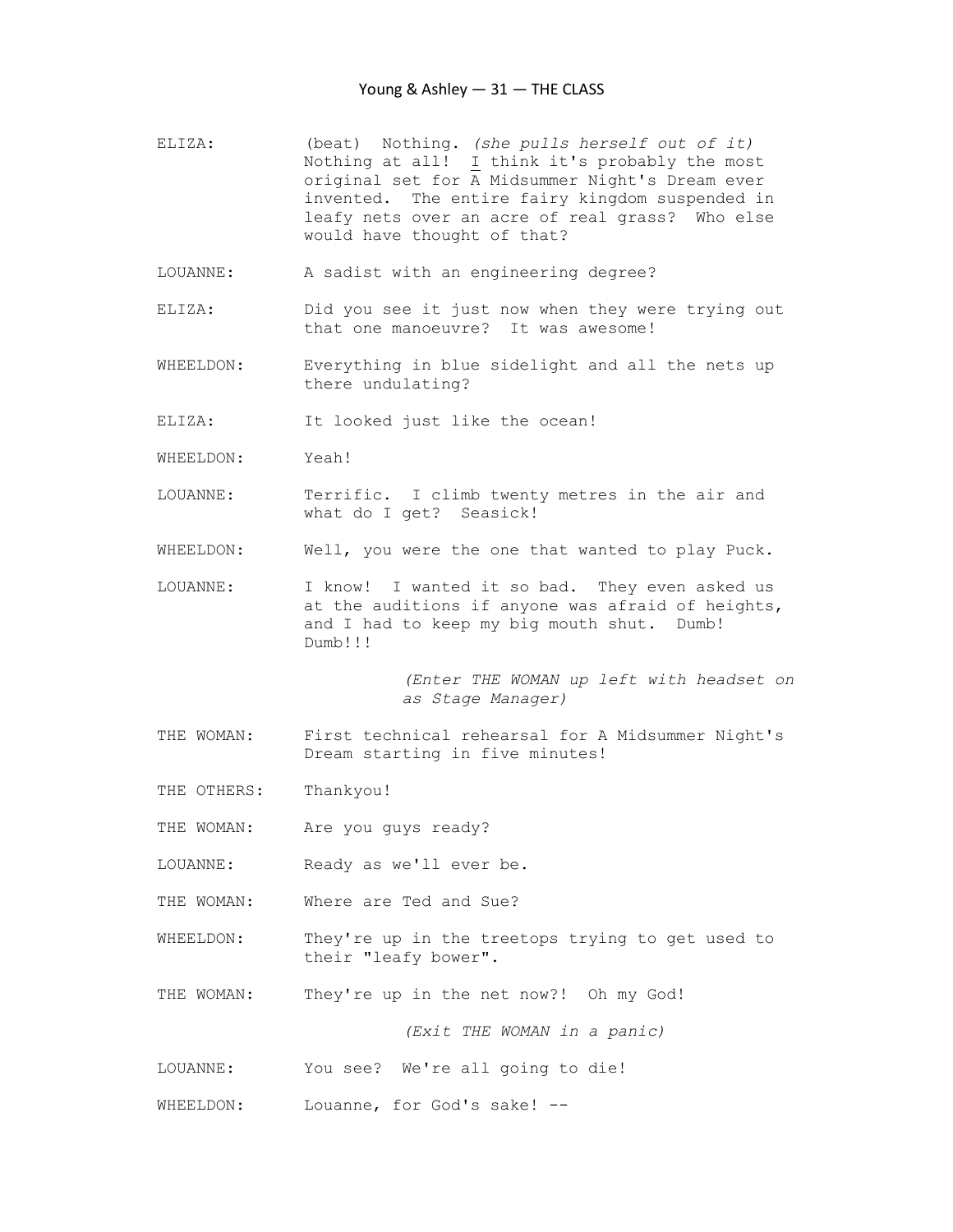(Enter TRUDY in a deliberately absurd lion costume. THE OTHERS fall about laughing)

- TRUDY: I knew you would do that! I just knew it!
- ELIZA: Is that what you're wearing?
- TRUDY: They asked me to try it tonight; they want to see if I get grass-stains on the knees. I got news for them: somebody's been watering the lawn.
- ELIZA: Really?
- TRUDY: Yup. And that stuff, believe it or not, is growing. First theatre I've ever heard of where they're going to have to mow the set!

(Everyone laughs. Enter THE WOMAN again)

- THE WOMAN: This is your places call, folks. We're going cue to cue at first in case anything screws up. All set to go?
- LOUANNE: Can't wait.
- WHEELDON: Did you manage to rescue Sue and Ted?
- THE WOMAN: Don't worry, we'll get them. We're forming a human chain.

(THE OTHERS react)

Beginners, please!

THE OTHERS: Thankyou!

 (Exit THE WOMAN. Music cue: WHO WANTS TO BE AN ACTOR?)

- TRUDY: My God. All those acting schools out there, and I had to pick the one where the set designer thinks he's Josef Svoboda.
- LOUANNE: Exactly. I mean who wants to be an actor? They do it to you every time:

 There's a ladder on the set, An' you're goin' up a rung -- Techies make a bet That they're gonna get ya hung On oak.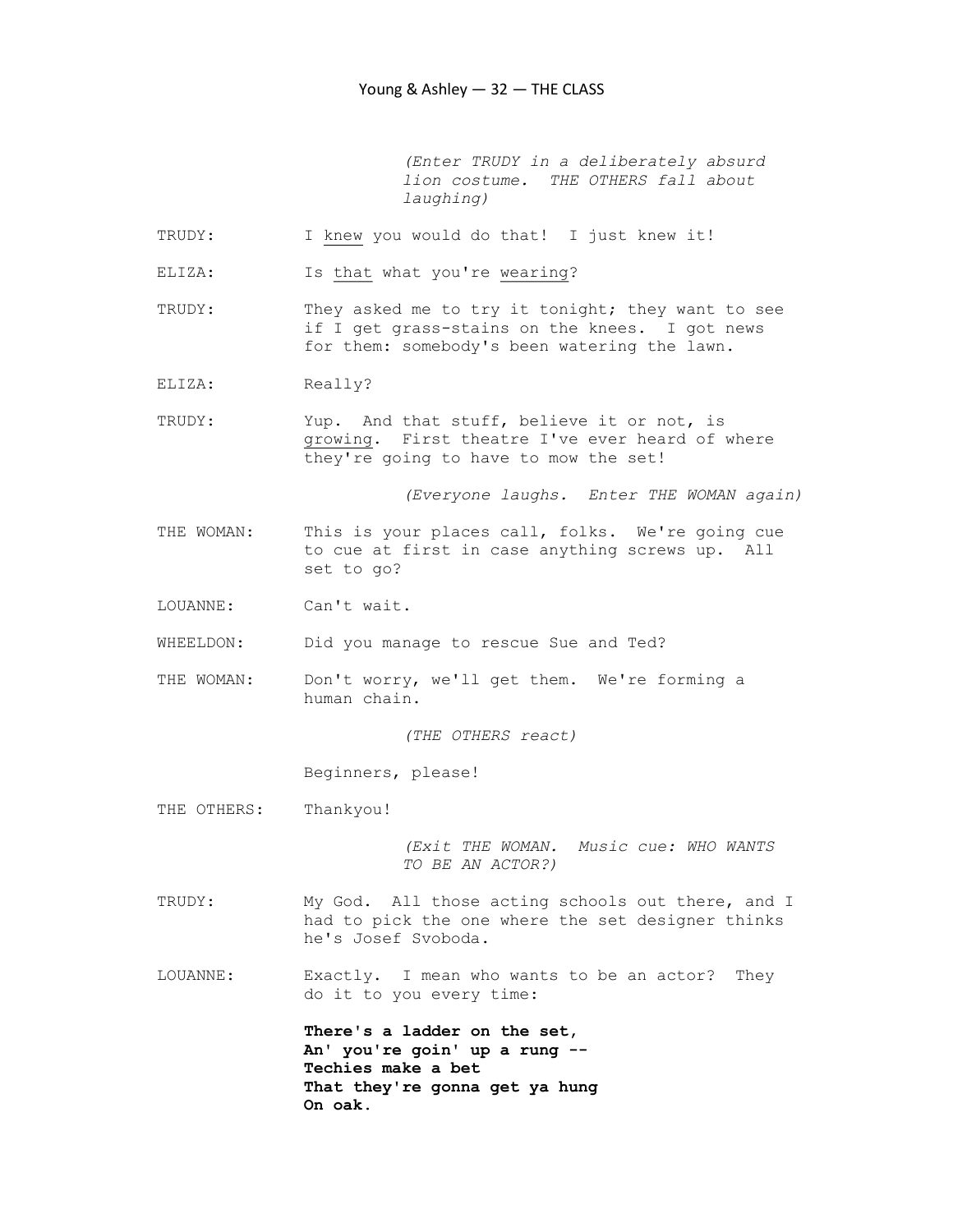And you choke.

| TRUDY:      | When the crew is gonna cook,<br>Then ya gotta swallow fate;<br>Coroner will look,<br>Say "It's something that (s) he ate."<br>No ioke.<br>So you croak. |
|-------------|---------------------------------------------------------------------------------------------------------------------------------------------------------|
| ALL FOUR:   | Who wants to try working as an actor?<br>Who wants to try something else instead?<br>Who wants to die?                                                  |
| LOUANNE:    | Here's another factor:<br>It really screws your head.                                                                                                   |
| ALL:        | We'd be better off dead!                                                                                                                                |
| ELIZA:      | You 're tripping on your train,<br>N' the costumer'll check;<br>Try it on again,<br>An' ya break your little neck<br>Right through.                     |
| ALL:        | Big to-do.                                                                                                                                              |
| ELIZA:      | An' the lighting man'll rig<br>Every special, every spot;<br>You can do a jig,<br>Where ya go the spot'll not<br>Come too.                              |
| ALL:        | Yes, it's true.                                                                                                                                         |
| WHEELDON:   | I could have been something in the army.                                                                                                                |
| LOUANNE:    | I could have been something as a nurse.                                                                                                                 |
| TRUDY:      | I should have been something slightly smarmy --                                                                                                         |
| ALL:        | 'Cause nothing could be worse!                                                                                                                          |
| LOUANNE:    | We'll go home in that hearse!                                                                                                                           |
| WHEELDON:   | Then they're handin' ya the cheque,<br>N' you sign your autograph;<br>Bank it, what the heck --<br>Every teller needs a laugh!<br>That's me.            |
| THE OTHERS: | He's for free.                                                                                                                                          |
| WHEELDON:   | Shoulda listened to my Pop --                                                                                                                           |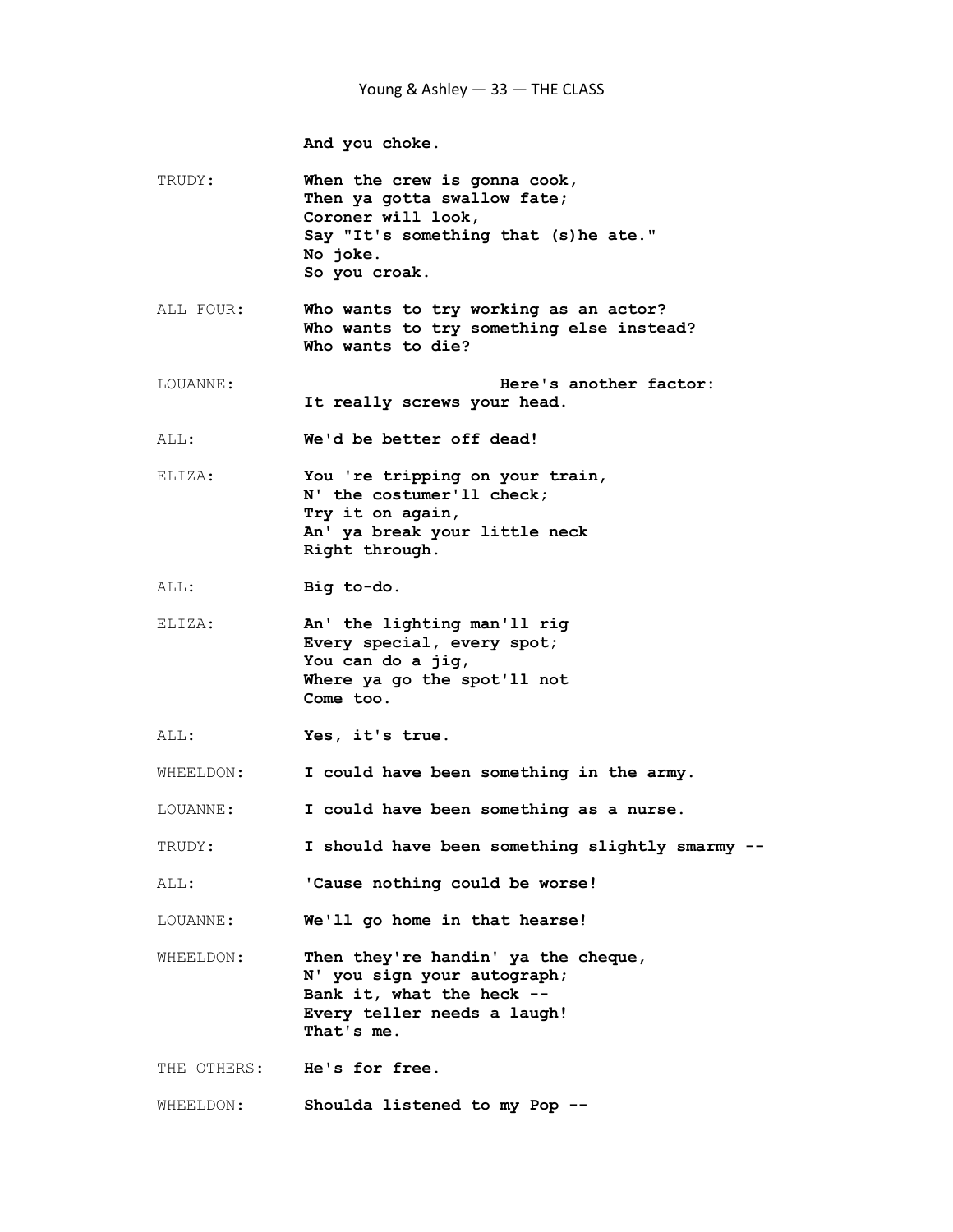He had all of it so right: Take a turn on top, I'm the bottom every night! No fee.

ELIZA: But you see:

 We could have been anything we wanted. We could have been something else instead -- But would have been then forever haunted By dreams inside our head....

ALL FOUR: And we'd rather be dead.

THE WOMAN V.O: Actors onstage, please! Actors onstage!

WHEELDON: Here we go, you guys! Let's have a huddle.

 (They gather as in a football huddle, arms around each other. Simultaneously, TED and SUE enter up right, or to the downstage area, in mid-rehearsal for a class scene, late on another night)

SUE: By all my modesty --

TED: Push! You forget yourself! A woman dipped in blood, and talk of modesty!

THE OTHERS: (with ascending volume) Ha! Ha! Ha! Ha! Ha! Ha! Ha! Ha! HA! HA! HA! HA! HA! HA! HA! HA! HA! HA! HA! HA! HA! HA! HA! HA! HAAAAA!!!!!!

WHEELDON: Go for it!!

 (Exit WHEELDON, LOUANNE, ELIZA, and TRUDY up left, tackling and body-check ing each other en route. Music out. TED and SUE continue playing Deflores and Beatrice-Joanna in The Changeling. They are good: TED relentless and lust ful, prying her defences away; SUE con fused, vulnerable, and slowly being won)

- SUE: Think but upon the distance that creation Set twixt thy blood and mine, and keep thee there.
- TED: Look but into your conscience; read me there. 'Tis a true book; you'll find me there your equal. Push! Fly not to your birth, but settle you In what the act has made you; y'are no more now. You must forget your parentage to me: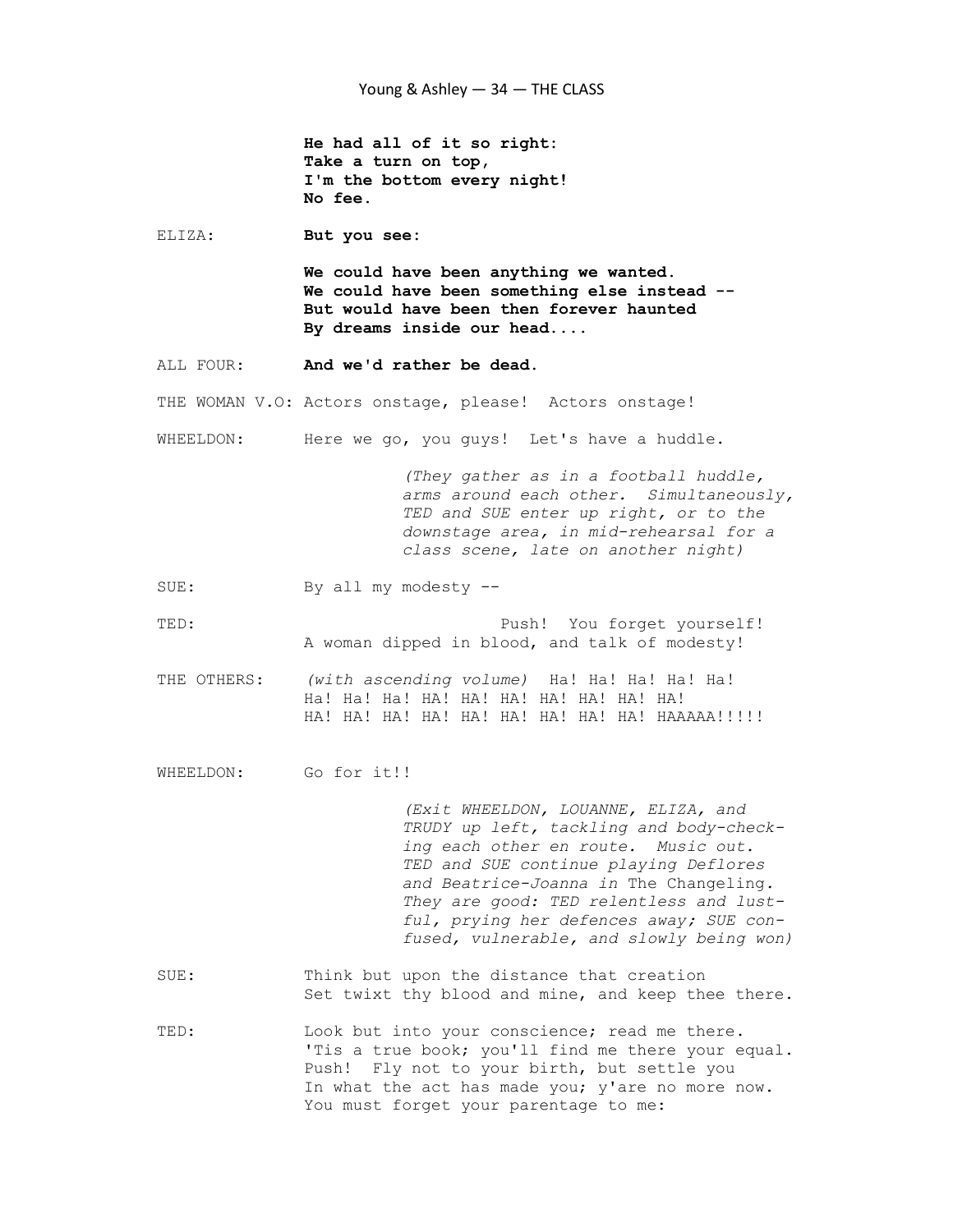|           | Y'are the deed's creature. By that name<br>You lost your first condition and I challenge you:<br>As peace and innocency has turned you out,<br>And made you one with me.                                                                                  |
|-----------|-----------------------------------------------------------------------------------------------------------------------------------------------------------------------------------------------------------------------------------------------------------|
| SUE:      | With thee, foul villain?                                                                                                                                                                                                                                  |
| TED:      | Yes, my fair murd'ress.                                                                                                                                                                                                                                   |
|           | (Enter ELIZA and rushes for her script.<br>WHEELDON pokes his head in after her)                                                                                                                                                                          |
| WHEELDON: | Eliza!                                                                                                                                                                                                                                                    |
| ELIZA:    | There's just this one speech that I'm not sure of.                                                                                                                                                                                                        |
| WHEELDON: | Forget it!                                                                                                                                                                                                                                                |
|           | (WHEELDON drags ELIZA out. TED, face<br>buried in SUE's neck, smothers a giggle)                                                                                                                                                                          |
| SUE:      | What? What is it?!                                                                                                                                                                                                                                        |
| TED:      | I just got a mouthful of hair!                                                                                                                                                                                                                            |
| SUE:      | (laughing) Oh, God! Well, if you wouldn't nuzzle<br>me quite so close at that moment.                                                                                                                                                                     |
| TED:      | (Dracula act) I can't help myself!                                                                                                                                                                                                                        |
|           | (TED and SUE both laugh again)                                                                                                                                                                                                                            |
| SUE:      | Seriously, don't you think it's better to save<br>that for later?                                                                                                                                                                                         |
| TED:      | "So soon may you weep me, " you mean?                                                                                                                                                                                                                     |
| SUE:      | Yeah.                                                                                                                                                                                                                                                     |
| TED:      | (sly grin) I had something else in mind for that.                                                                                                                                                                                                         |
| SUE:      | Ooooooooh! Wanna try it again?                                                                                                                                                                                                                            |
|           | (TED is laughing)                                                                                                                                                                                                                                         |
|           | Now what?                                                                                                                                                                                                                                                 |
| TED:      | Last month in Fifth of July, Alain said to me one<br>night -- You know that moment when I've just<br>fallen off my artificial legs, and he picks me up<br>and so on? Well, it worked out a little differ-<br>ently this particular night, and he ended up |

holding me with my face right against his cheek --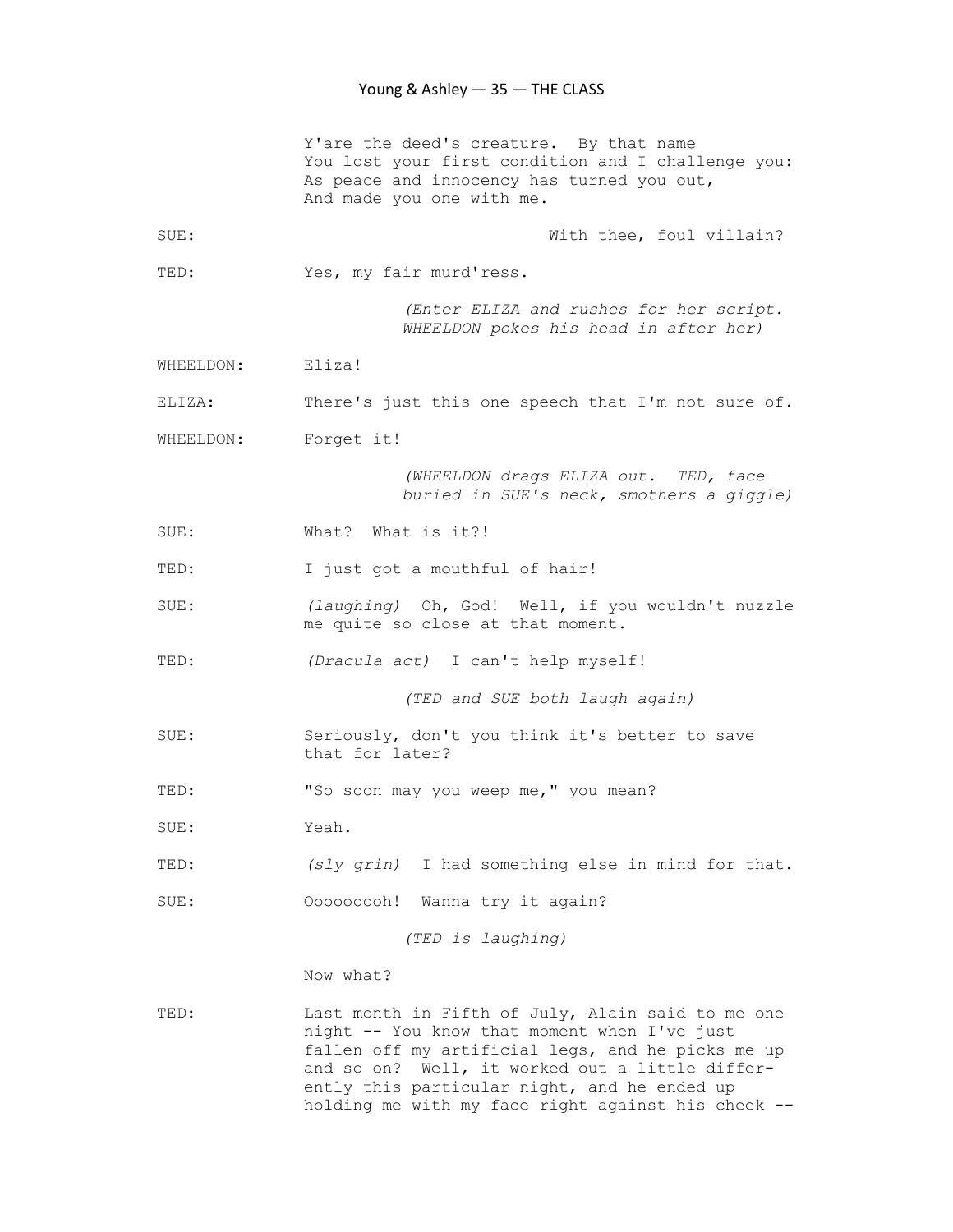SUE: I remember that night.

TED: -- and he says to me -- under his breath, of course; the audience couldn't see -- he says, "Hey, little boy, want some candy?"

- SUE: No!
- TED: And then he sticks his tongue in my ear!
- SUE: Yecch! The tart!

(They are both laughing)

What a sweetheart that boy is.

- TED: Yeah. I don't think there was a dry seat in the house all through the run. Alain wandering around in cutoffs and no shirt on for the whole play. Geez.
- SUE: Yeah, isn't he a hunk?
- TED: (stiffening) You think so?
- SUE: Of course! Don't you?

(TED shrugs)

 Oh, come on, you're not blind! He's gorgeous. (she sighs) What a waste.

- TED: (getting up suddenly) Where were we? "My fair murd'ress"?
- SUE: I guess so.
- TED: Want me to give you the cue before that?
- SUE: Hold it a second. (she adjusts her rehearsal skirt)
- TED: I am so tired.
- SUE: We could work at home.
- TED: I hate working at home.
- SUE: Tell me about it. (finishing) OK.
- TED: And made you one with me.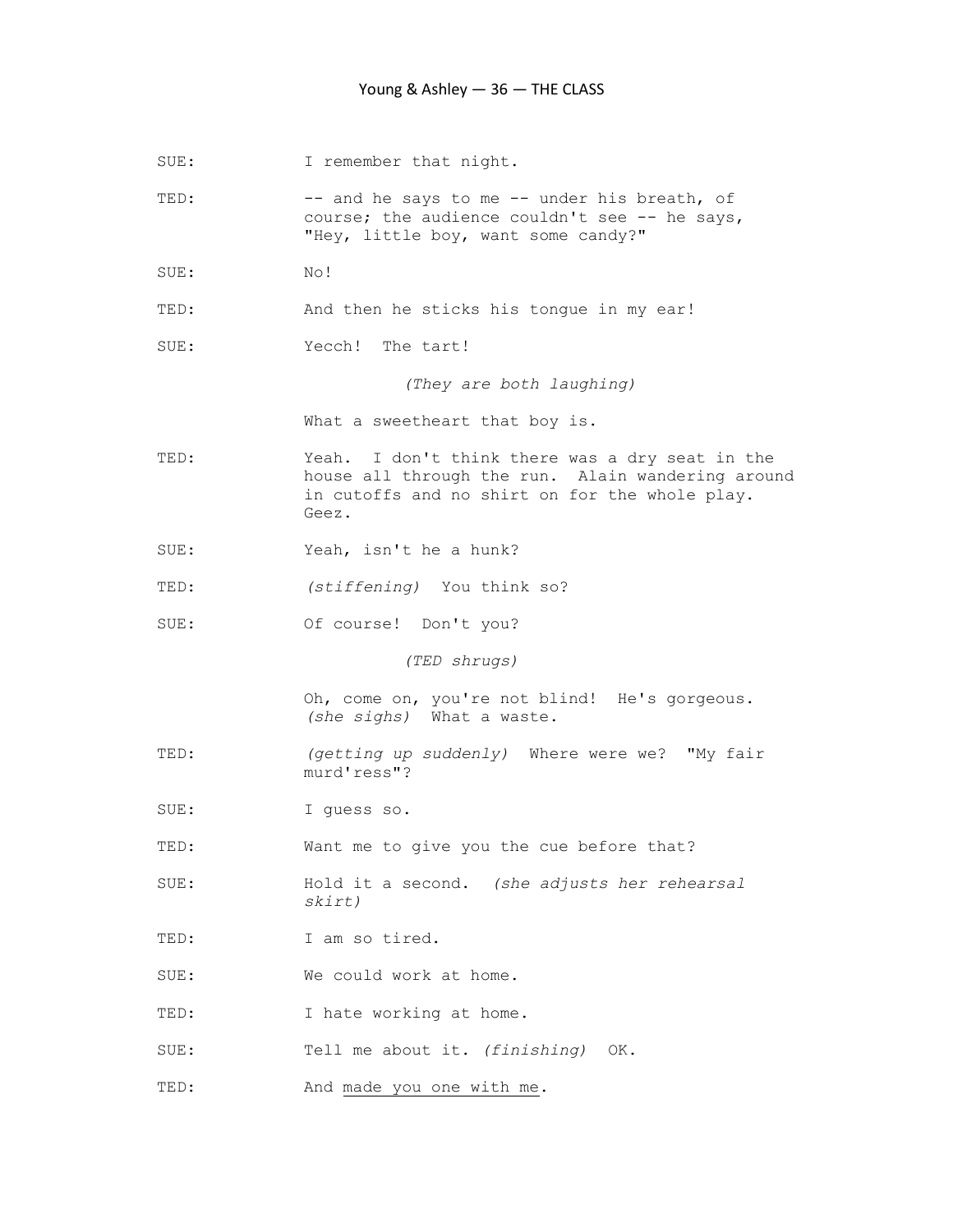| SUE: | With thee, foul villain?                                                                                                                                                             |
|------|--------------------------------------------------------------------------------------------------------------------------------------------------------------------------------------|
| TED: | Yes, my fair murd'ress. (pause; then he bursts out<br>laughing again)                                                                                                                |
| SUE: | What is it this time?                                                                                                                                                                |
| TED: | They've hit the Shakespearean Comedy section in<br>second year, and Alain's doing a scene as Sylvius<br>in As You Like It? --                                                        |
| SUE: | You two certainly got to be friends, didn't you.                                                                                                                                     |
| TED: | Sorry. (repositions himself) And made you one<br>with me.                                                                                                                            |
| SUE: | With thee, foul villain?                                                                                                                                                             |
| TED: | Yes, my fair murd'ress. Do you urge me?<br>By all the sweets that ever darkness tasted,<br>If I enjoy thee not, thou ne'er enjoyest!<br>I'll confess all! My life I rate at nothing! |
| SUE: | Deflores!                                                                                                                                                                            |
| TED: | I shall rest from all lovers' plagues then;<br>I live in pain now. That shooting eye<br>Will burn my heart to cinders.                                                               |
| SUE: | O, sir, hear me!                                                                                                                                                                     |
| TED: | She that in life and love refuses me,<br>In death and shame my partner she shall be!                                                                                                 |
|      | (They are really into it now. The scene<br>has become very physical and very sens-<br>ual)                                                                                           |
| SUE: | Stay, hear me once for all --                                                                                                                                                        |
| TED: | No! Let this silence thee:<br>The wealth of all Valencia shall not buy<br>My pleasure from me.<br>Can you weep Fate from its determined purpose?<br>So soon may you weep me.         |
| SUE: | Vengeance begins.<br>Murder, I see, is followed by more sins.<br>Was my creation in the womb so curst<br>It must engender with a viper first?                                        |
|      | (By now she, at least, is on the floor)                                                                                                                                              |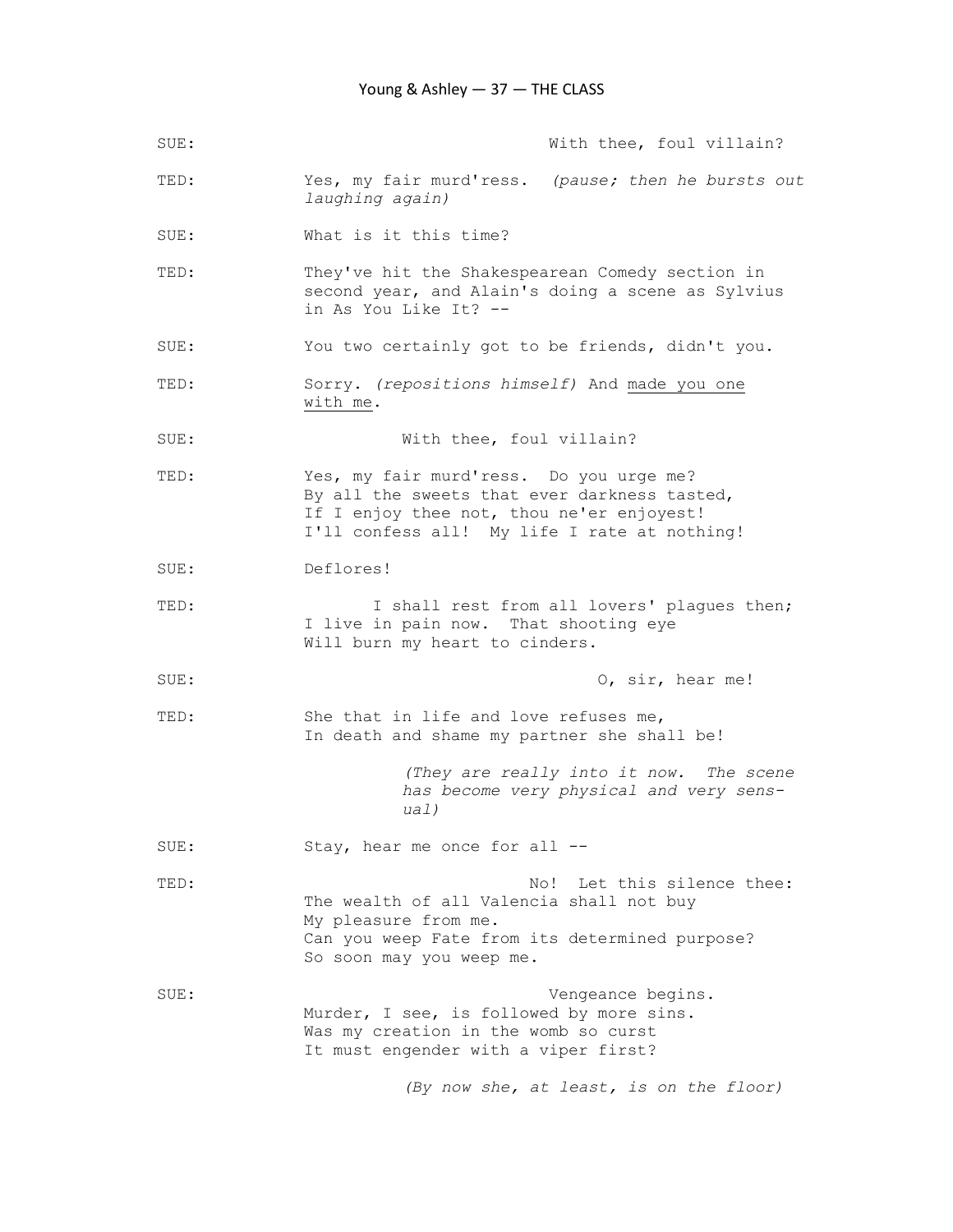TED: Come, rise and shroud your blushes in my bosom; Thy peace is wrought forever in this yielding. 'Las! How the turtle pants! Thou'lt love anon What thou so fear'st and faint'st to venture on.

> (TED starts to make the "exit", but SUE stays wound around him and rooted to the spot. He holds her tactfully, non plussed)

SUE: Ted.

TED: Yeah? What is it?

(No answer)

Sue?

- SUE: What's wrong?
- TED: I'm sorry, it's my fault. I'm no place tonight.
- SUE: (pulling back from him at last) I didn't mean the scene, you idiot. I meant ...
- TED: Yes?
- SUE: I meant us. I meant us. What's happening to us?

(TED is silent, avoiding her eyes)

 Forget it. I'm sorry. Please. I guess I just.... We never get home anyway, but lately it seems like even when I do, you don't. And even when you do, you're still not. There, I mean. You know? I don't know what ... you're thinking or where you're going or even who you are any more and I'm - I'm - I'm ... lonely.

- TED: Yeah?
- SUE: (tears in her eyes) Yeah. There are those endless technical rehearsals for Dream, and this scene for "The Head", and our Gymnastics showcase to plan, and of course the competition, that damned competition, and ... other things.

TED: I know. (he touches her)

SUE: You don't, actually. I don't see how you could, you never ask.

TED: I'm sorry. I can't explain it. Not right now.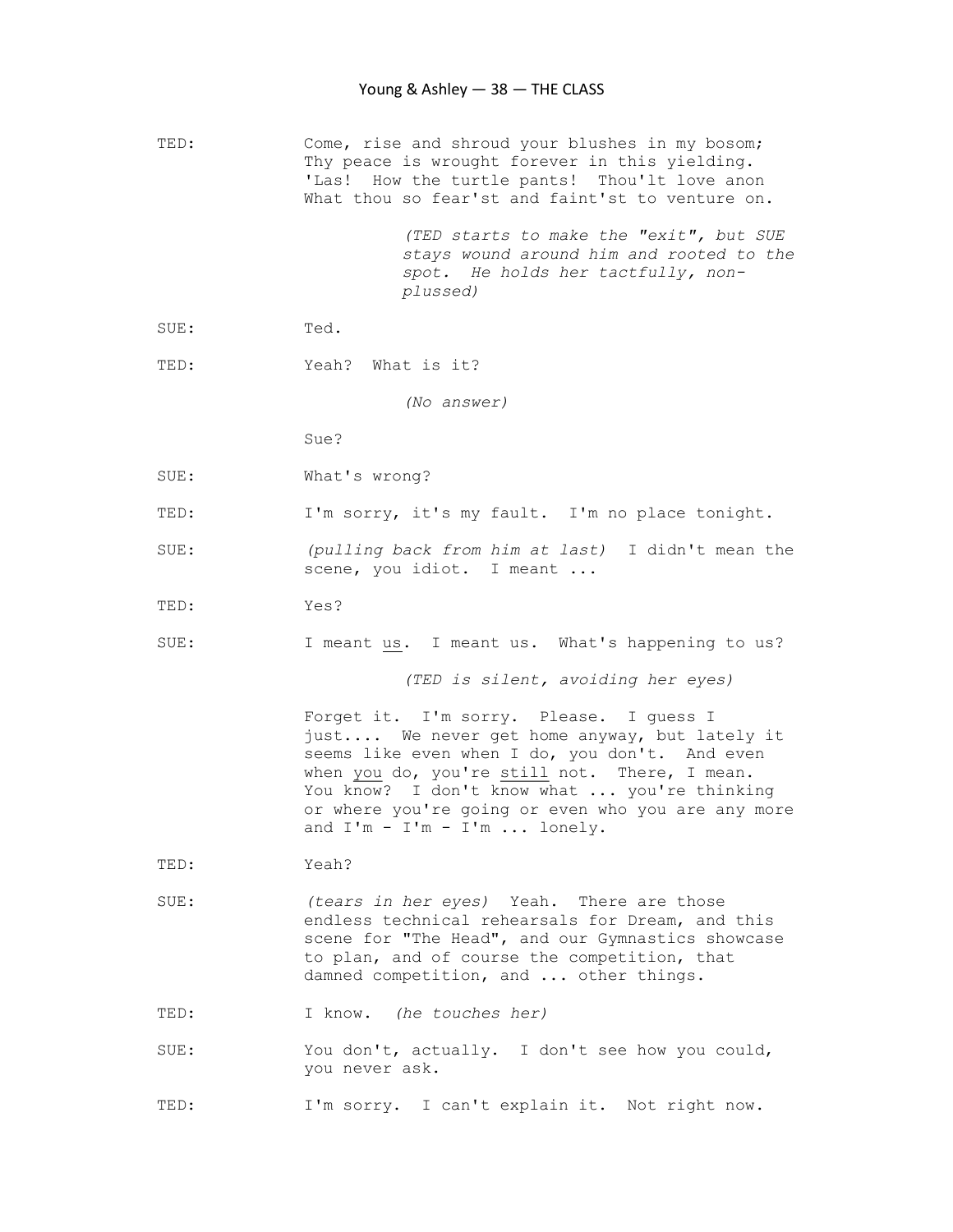#### Young & Ashley — 39 — THE CLASS

Not to you. Ha! Least of all to you!

SUE: Ted, tell me. What is it?

- TED: I don't want to talk about it, Sue. And that's it.
- SUE: Come on, for God's sake: we're supposed to love each other!
- TED: Yeah. That's why -- (his voice breaks on him)
- SUE: Go on. I'm listening.
- TED: (in a rush) I've decided to move out, Sue. Sunday. I'm going to crash with Alain for now and look for a place of my own. Some time I'll be able to explain it to you, but not ...

(Exit TED)

SUE: Ted -- !

 (Music cue: HERE AM I, ALONE. SUE struggles with her warring feelings for several moments before she can begin to sing)

 Here am I, alone. Didn't even see this coming. Here am I, alone, colder suddenly. It's numbing. Could I try to hold him here, gamble on a thaw, Hope that spring will reappear? No, He won't come I know; he's Lost in all his snow. So

 Here am I, alone. Nothing more to say. It's winter. Here am I, alone, playing in a play by Pinter: Every line is lie for lie; silences are true. 'Cause Here am I, alone, and there's nothing I can do.

 No one to blame when love begins to grow away. Half of the game is knowing what you must throw away: Any thought of needing him, any thought of wanting Somebody who will share the load, Lighten the burden, Give a kind word. Then

 Here am I, alone, nothing but the ground below me. Here am I, alone; only stars around to slow me. Flying solo, flying high, that's alright by me --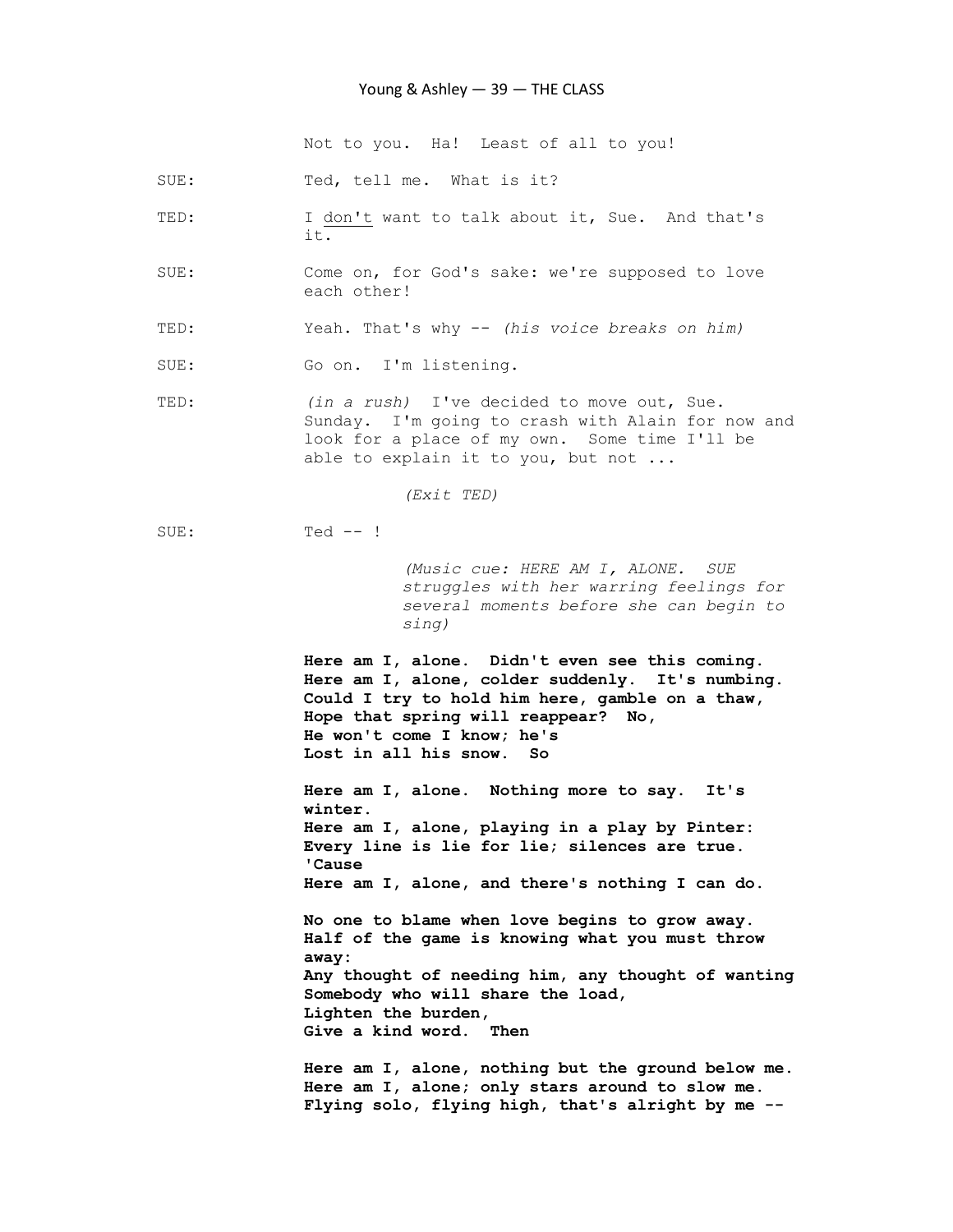# If I must live alone, then that's where I'll want to be! (Dressing table lights are fading up for the next scene. Audience laughter fades in over the intercom. We are hearing a performance of A Midsummer Night's Dream. The voice of THE MAN as Demet rius comes through) THE MAN V.O.: There is no following her in this fierce vein. Here therefore for a while I will remain. (A loud snore. More laughter. Enter TRUDY in overalls as Snug the Joiner, carrying her Lion costume, and begins to change into it, while acting out in "lip-sync" what she ears the other actors doing on the monitor) TED V.O.: What hast thou done?!? Thou hast mistaken quite, And laid the love-juice on some true-love's sight! LOUANNE V.O.: Then fate o'errules that, one man holding troth, A million fail, confounding oath on oath. (Exit SUE slowly) TED V.O.: About the wood go swifter than the wind, And Helena of Athens look thou find. By some illusion see thou bring her here. I'll charm his eyes against she do appear. (During the following, TRUDY climbs onto a chair and grasps a mimed "rope") LOUANNE V.O.: I go, I go, look how I go, Swifter than arrow from the tartar's bow! Shall we their fond pageant see? Lord, what fools these mortals be! (TRUDY leaps. Audience applause. Then a sudden echoing metallic twang, a muf fled shriek or two, a collective gasp from the audience, followed by uproar. TRUDY is rivetted to the speaker) TRUDY: Holy Shit! What was that?!

 (Exit TRUDY up left, shrugging on the costume as she goes. The next instant ELIZA rushes in the same door, dressed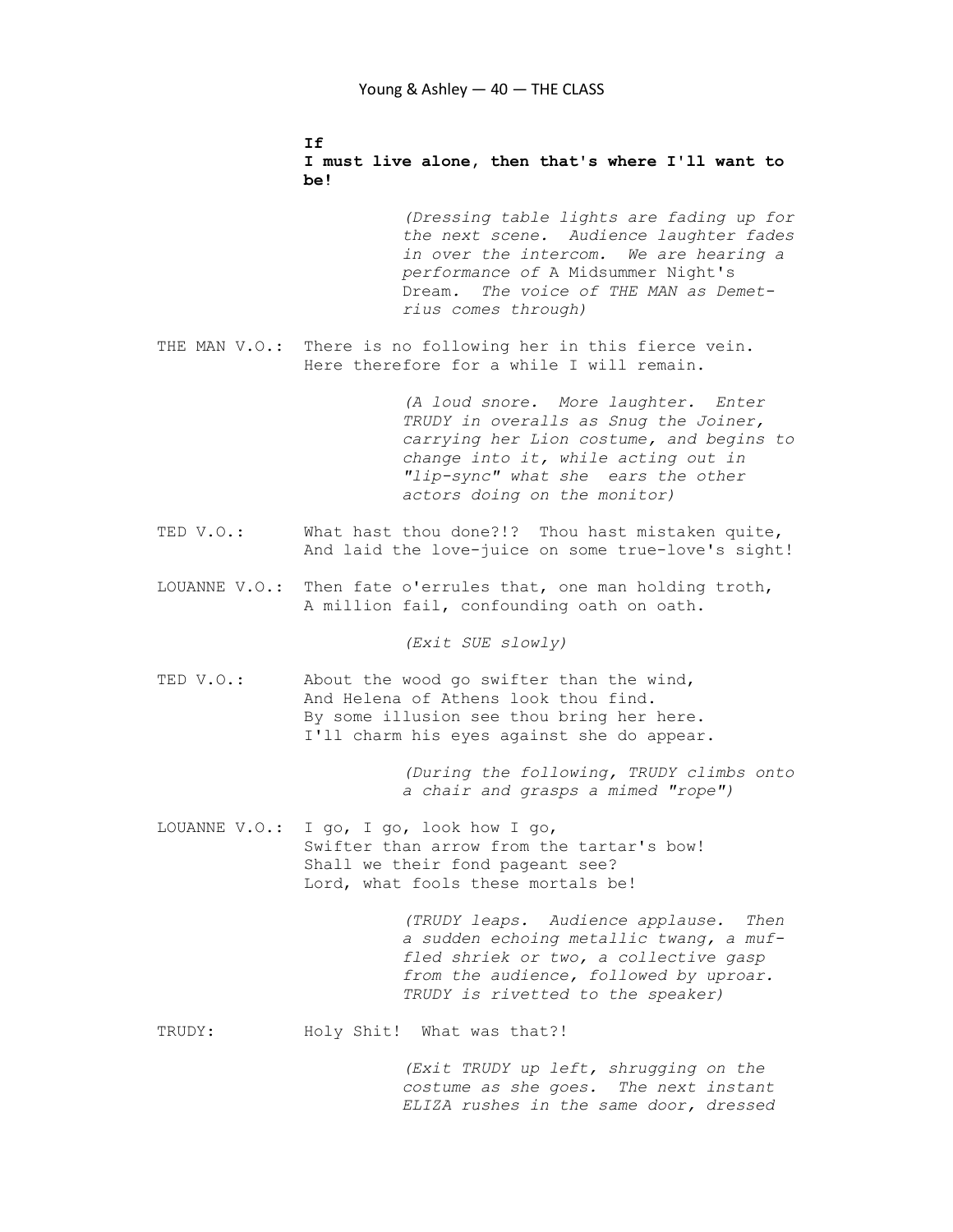as Hermia and in tears. She throws something at her dressing table and gets her coat from her locker. The uproar has faded only slightly)

THE WOMAN V.O.: Would the actors clear the stage, please, so we can work. Clear the stage, please, actors.

ELIZA: Oh no!

 (Exit ELIZA up right on the run, grab bing her bag as she goes. Enter up left seconds later TED dressed as Oberon and WHEELDON dressed as Bottom -- wearing donkey ears and a clown nose -- followed by TRUDY. They are very high on adrena lin, and TED is fuming)

TED: (to TRUDY) My God, did you see that?

WHEELDON: The thrill of a lifetime!

TRUDY: What happened? Are you guys OK?!?

- TED: We'll live -- no thanks to the frigging fly system!
- WHEELDON: You know those moments when your whole life flashes before your eyes?

 (Dialogue continues with the following V.O. on the intercom in the background)

THE HEAD V.O.: Ladies and Gentlemen, as you can see, we've had a slight mishap. In these days of restricted bud gets, some of our fly gallery is not maintained by the university to the level we might wish. We assure you however, that everything about this set is safetied in at least three directions, that further collapse is not possible, and that no one has been even slightly injured. We apologize for both the shock and the interruption, and we ask you to bear with us. It would assist us right now if you would all help yourselves to a second intermission while we sort this problem out. We estimate a delay of less than ten minutes, and we'll let you know as soon as we're ready to proceed. Thankyou.

(Simultaneous with the above)

TED: Sure as hell do! Somebody's going to get sued for this one!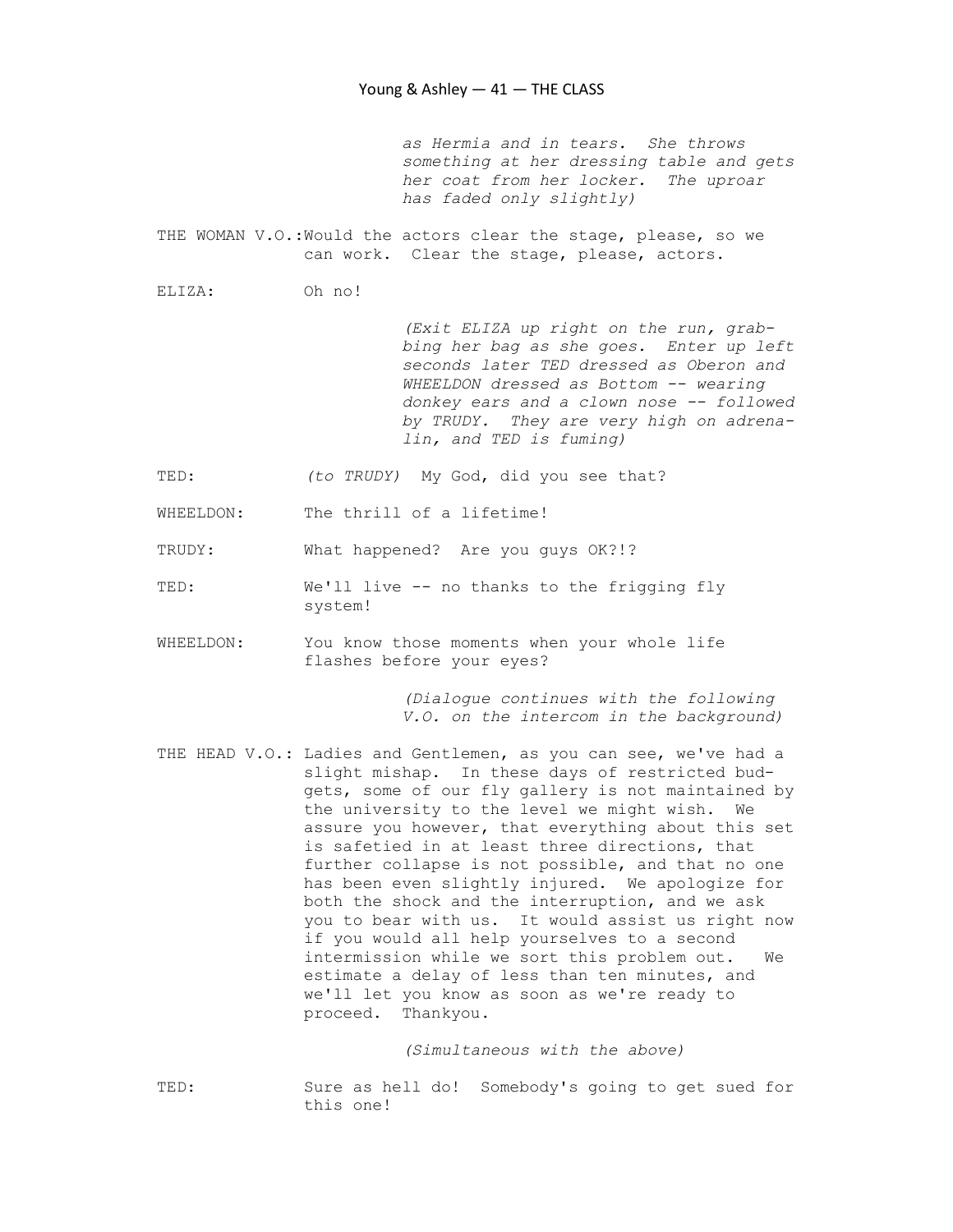TRUDY: But what happened?!?

WHEELDON: The net! -- a support gave way somewhere! There I am all wound around Titania in her leafy bower --

TED: I was tight-rope walking on that ridge! --

WHEELDON: -- Yeah, you know, it's like a huge hammock. And we're both half asleep 'cause our next cue is pages away --

TED: What else is new?

WHEELDON: -- and all of a sudden we're in mid-air! The hammock drops out and we're in mid-air!

TRUDY: Holy shit!

WHEELDON: -- and then: Boi-oi-oi-oi-oing! It was like landing in a trampoline!

TED: Fortunately.

TRUDY: You must have been terrified!

WHEELDON: Nah. Excuse me: just gotta change my underwear.

TRUDY: How did you get down?

TED: Scrambled down to the front and flipped off.

WHEELDON: Yeah, just as the S.M. was hollering "Everybody freeze!"

TED: And they'll probably get us for that, too!

WHEELDON: Ted, ease up! We're here, aren't we?

TED: Who are you, Pollyanna?!? We could've been killed!

WHEELDON: Not a chance. (beat) I think.

TRUDY: So where are Sue and Louanne?

TED: Sue's just following orders. You know Miss Per fect: they say freeze, she freezes.

WHEELDON: (suddenly alarmed) But what about Louanne?

TED: You didn't see her up there?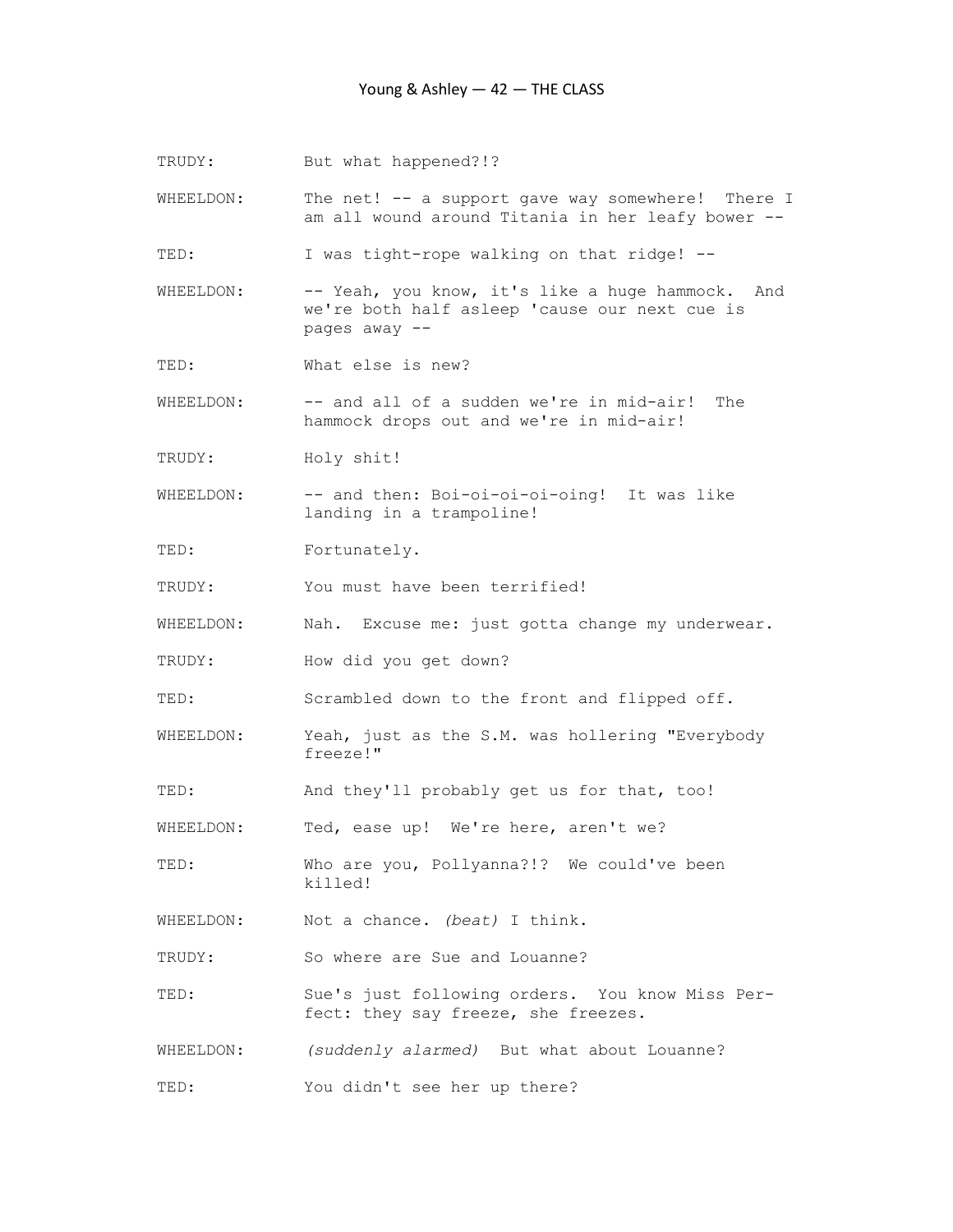### Young & Ashley — 43 — THE CLASS

WHEELDON: Up where?!?

TED: Wheeldon, Louanne is stuck on her rope -- !

WHEELDON: Aaaaaaaaaqh!!!

TRUDY: No. The one she flies in and out on?

- TED: That's the one. Swinging baaaaaaack and fooooorth and baaaaack and fooooorth --
- LOUANNE V.O.: Whooooooooo-hooooooooo!

WHEELDON: Jesus! She'll die of fright!!

TRUDY: Can't they get her down?

TED: Not for a while: the fly lines are all snagged.

LOUANNE V.O.: I'm getting seasick!

- WHEELDON: Oh, God!
- TED: It's unbelievable. Baaaaaack and foooorth and --
- WHEELDON: Do something!!

(Music cue: DO SOMETHING!)

Do something!!!

 (Exit WHEELDON on the run, TED and TRUDY after him trying to hold him back)

- TED: Hold on, Whee; they caused it, let them look after it!
- TRUDY: All you can do is get in the way!

TED: She'll be alright as long as she doesn't let go!

 (Lights up downstage, where THE MAN as ASM and THE WOMAN as SM are attaching half a dozen pulleys and ropes; SUE is there too, dressed as Titania. One swag of leafy net has flown in above them. We are looking at the stage right wing; the rest of the set  $--$  and LOUANNE  $-$  are understood to be over our heads. Re-enter WHEELDON, TED, and TRUDY to downstage)

WHEELDON: Do something!!!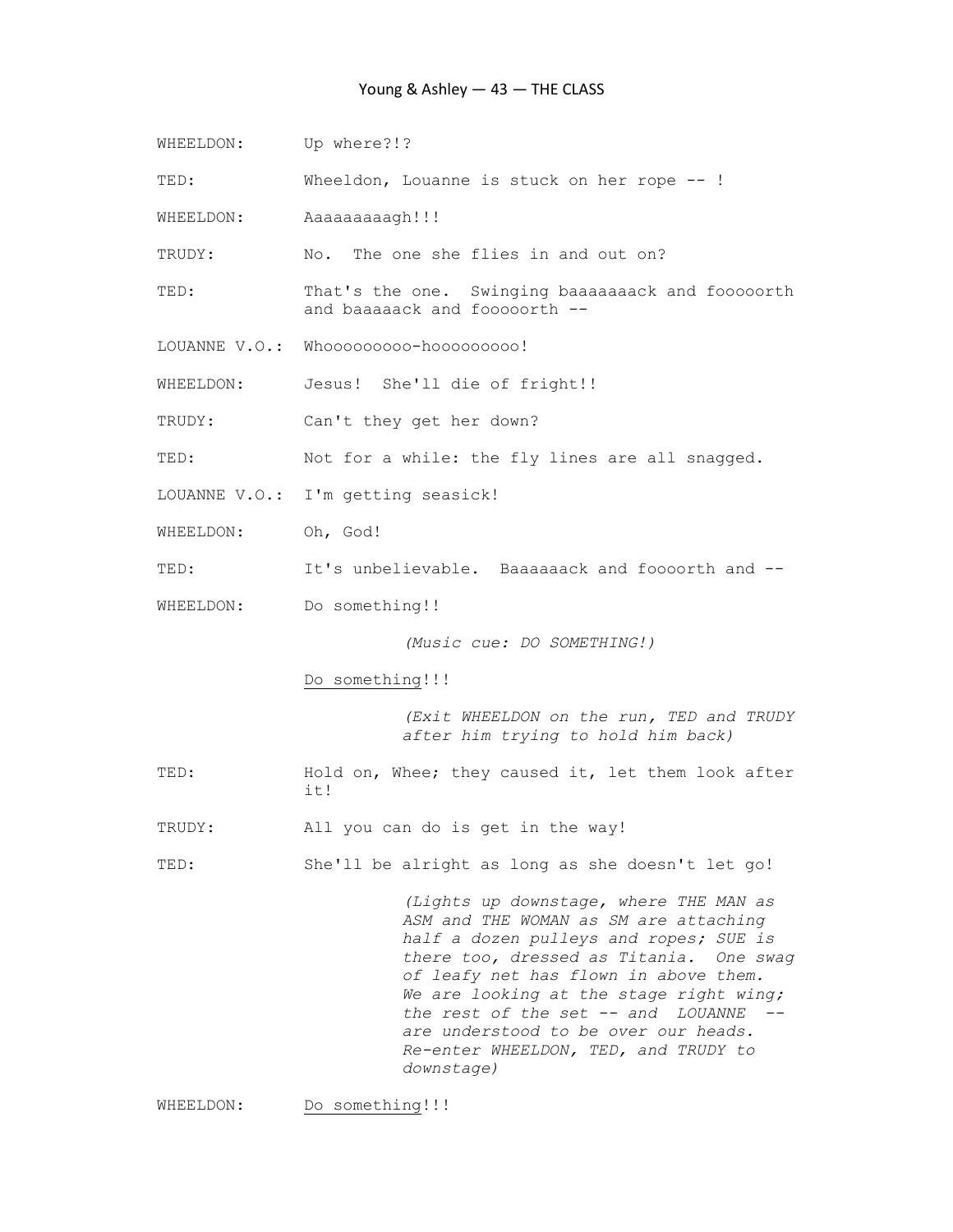- THE WOMAN: We're doing everything we can! Would all actors clear the stage please!
- THE MAN: (frantic) You're in my way! You're in my way!
- TED: Come on, Whee, --
- LOUANNE: Whooooooo-hoooooooooo!!
- WHEELDON: (breaking downstage again) Omigod, there she is!

 (We can't see her, but onstage the COMPANY's heads follow LOUANNE's swoops through the air above us)

Hang on, Lou! Don't panic! We're coming!

- THE MAN: Wheeldon, please -- !!
- WHEELDON: Bobby, don't just stand there dithering, show me the line that's snagged!!!

(THE MAN does so)

Aha! Now:

 If you and Trudy haul on 1 And I secure line 5, It should release line 3 And maybe keep Louanne alive!

(They yank. Yank. Yank)

LOUANNE: Whoa!

WHEELDON: Now Ted and Bobby pull on 2 And Sue get number 4; I'll try to handle 3 and 6 And yank a little more!

(They yank. Yank. Yank)

LOUANNE: Whoa!

TED: Let me try 3 and you try 6.

THE MAN: We've left out number 1!

- WHEELDON: If you don't hang on 2 and 4 We'll never get this done!
- SUE: No, you take 2.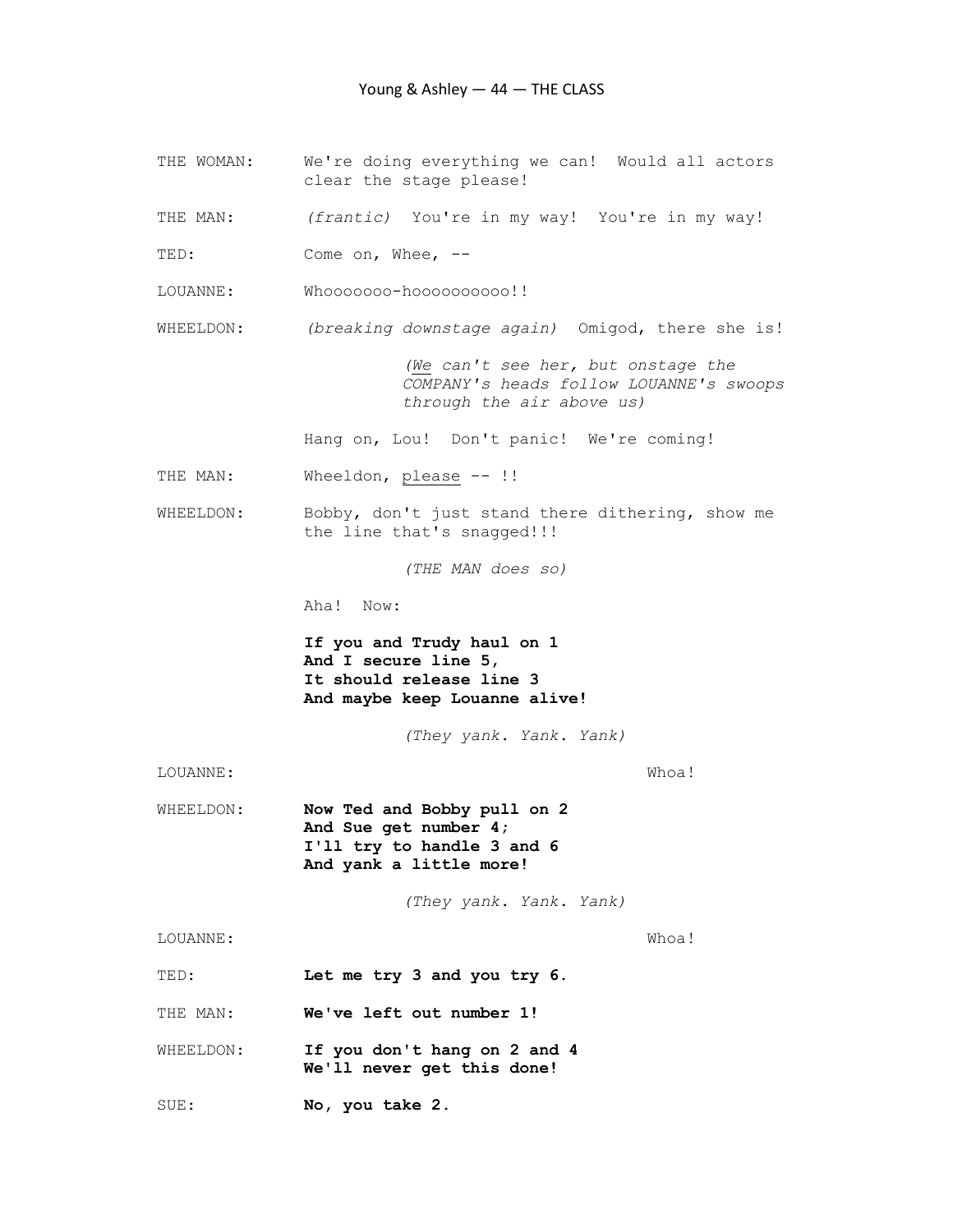THE MAN: No, you take 2. TRUDY: No, you take number six! WHEELDON: Have you got 4? THE MAN: No! THE OTHERS: Omigod, We're really in a fix! TRUDY: 1 left! SUE: 5 right! THE MAN: 3 down! LOUANNE: Whoa! THE OTHERS: Wheeldon, let's stop: This whole thing is still jammed at the top; There's no way that you'll get Louanne free. Calm down, you'll see: Listen to me! Let's pack it in; There's no hope in the world we can win. Let the techies apply all their skill -- Stop and they will! WHEELDON: -- But she's hanging there still!!! ALL: My God, she's dangling upside-down -- She looks like she's about to drown! And now she's swinging side-to-side -- One slip and she could lose her hide! WHEELDON: If Chris and Bobby pin down 2 While I try number 3, It's got to free the other one And bring her back to me! (They try it) LOUANNE: Whoa! Whoa! Whoa! WHEELDON: No-o-o-o!! (Mounting chords as WHEELDON climbs the ladder to the flies) Louanne, I'm coming!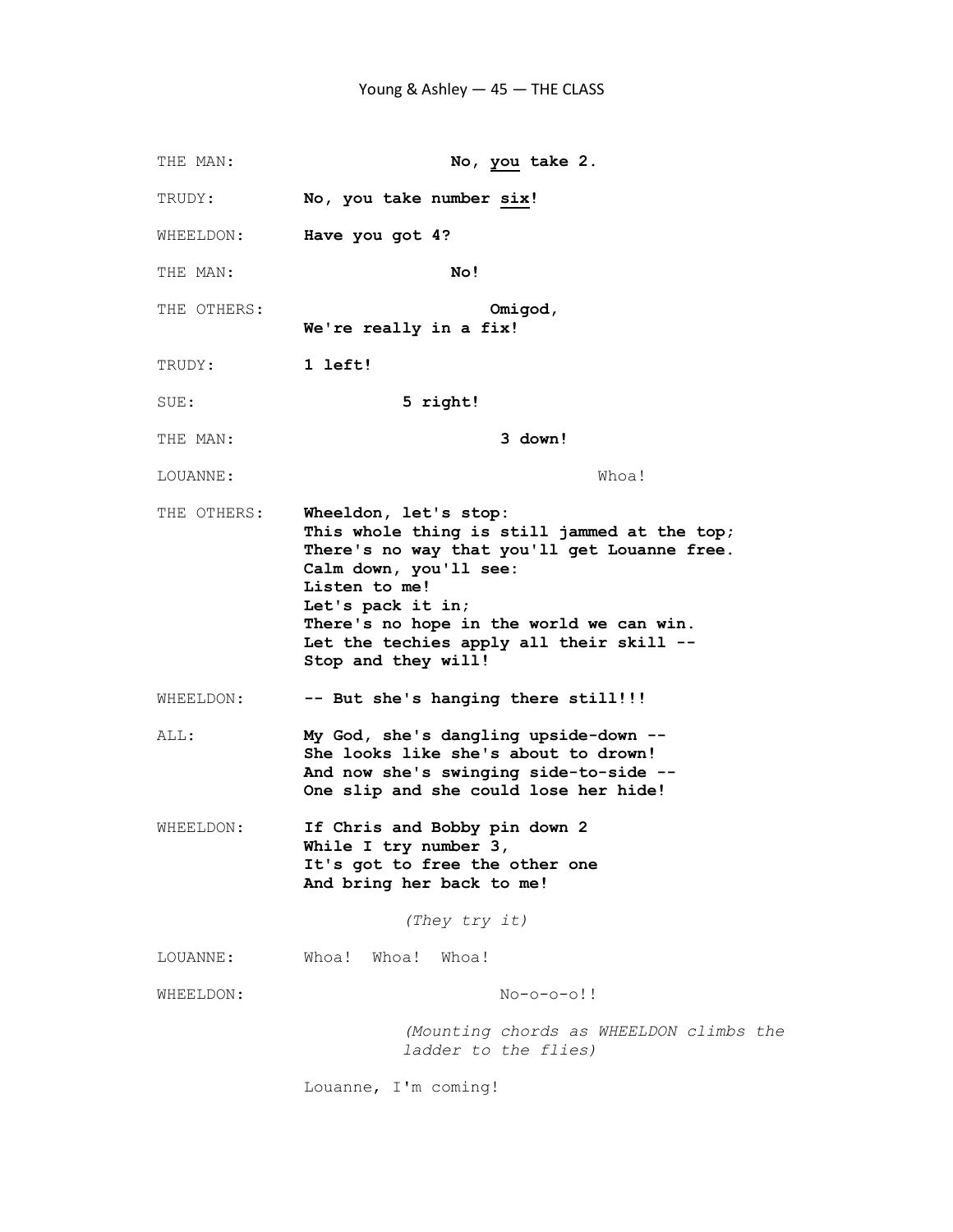THE OTHERS: Wheeldon! No!!! Don't go up there! You're no use thirty feet in the air! Let the crew who are trained for the job Grease the right knob -- Leave it to Bob! Don't be a clown! You could kill yourself! Please come back down! Louanne needs you but here and alive -- Quit it! Survive! WHEELDON: (aloft) Try number 5! THE OTHERS: She's hanging there without a sound -- What happens if she hits the ground? And now she's laughing like a dope: Hysterical! -- she's losing hope! THE WOMAN: (at last seeing what WHEELDON is up to) If Sue and Trudy haul on 5 While Wheeldon pries at 3, An inch or two will solve it; You can leave the rest to me. Ted, get on number 6, And Bobby, stabilize line 4; If everybody's ready, Then we'll haul a little more: WHEELDON: Pull! LOUANNE: Whoa! WHEELDON: Pull! LOUANNE: Whoa! WHEELDON & THE WOMAN: Pull! LOUANNE: Whoa! WHEELDON & THE WOMAN: Pull! LOUANNE: Whoa! ALL: Pull! LOUANNE: Whoa! ALL: Pull! LOUANNE: Whoa! -- Wheeeeeeeeeeeee!!!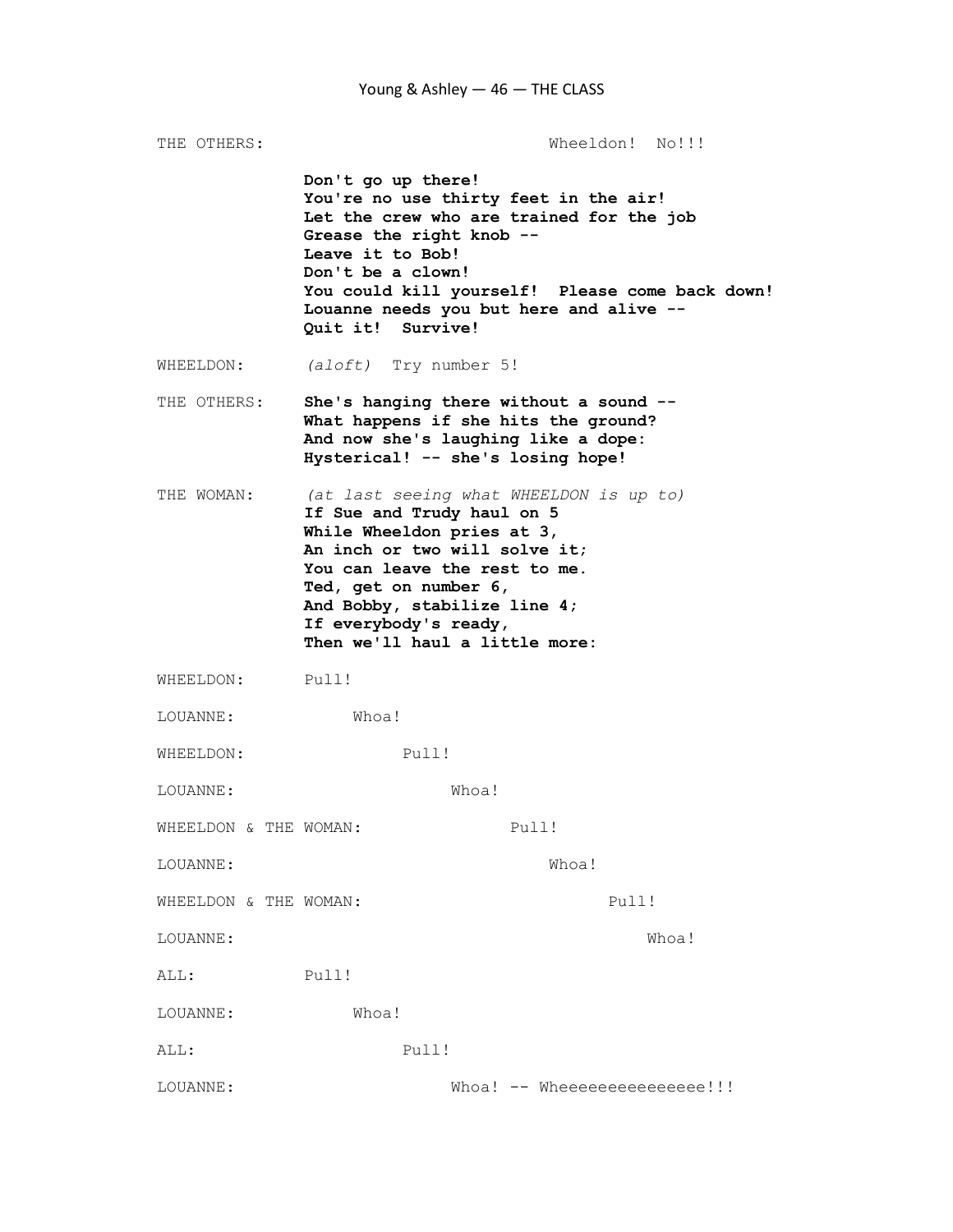(LOUANNE has just swooped in on her rope and been caught by THE OTHERS. WHEELDON climbs back down, panting, but is ig nored) THE OTHERS: What a relief! When we thought you were heading for grief -- Hanging there on the edge of your grave. What a close shave! God, you were brave! Here, safe and sound! Aren't you glad to be back on the ground?

LOUANNE: Omigod, I was thirty feet tall, Having a ball: Look, Mom, I can! -- Me! Peter Pan!! Over the top! (to WHEELDON) Why did you stop? I was not scared at all!!!

THE OTHERS: She was not scared at all -- ?!?

 (WHEELDON collapses -- on the button of the song. Then lights cross-fade as they get WHEELDON up and all but THE MAN stagger back to the Third Year Room. LOUANNE pointedly turns her back on WHEELDON; ad lib hubbub, with the two of them in separate admiring groups)

- LOUANNE: I just didn't look down! As long as I didn't look down, I was fine!
- WHEELDON: Good old army. Heavy equipment training, you know.

THE WOMAN: Headcount. Gotta make sure you're all here. Ted, Wheeldon, Trudy; OK; Sue, Louanne; OK -- Eliza. Where's Eliza?!

TRUDY: I passed her in the hall when all this started; I thought she was coming to the washroom.

THE WOMAN: (with the washroom door open stage left) Eliza! She wasn't under it when it came down, was she?

TRUDY: I told you, I saw her.

TED: Wardrobe, maybe? She might have got grass stains on her frock.

THE WOMAN: (into her headset) Bobby, when you get a sec'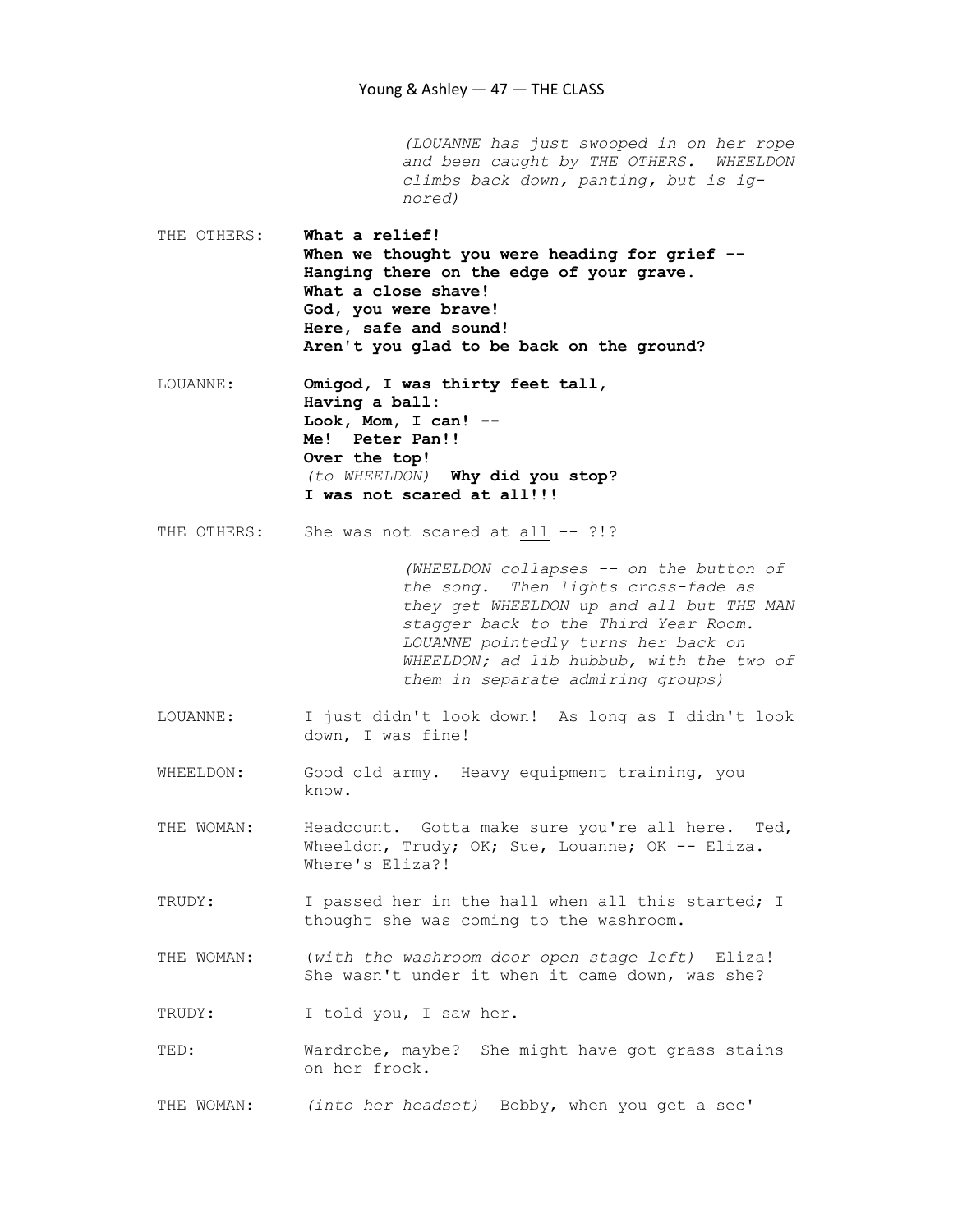would you hightail it down to wardrobe and get Eliza out of there, please? -- I know, I know. Thankyou! (to THE OTHERS) Stand by for your places call, everybody. We'll be going in mi nutes.

THE OTHERS: Thankyou!

(Exit THE WOMAN)

LOUANNE: What's going on? Where's Eliza?

- SUE: God knows: hiding or something. I would too if I were her!
- WHEELDON: Did you see that awful dry just before the accident?
- LOUANNE: Where Hermia's supposed to be attacking Demetrius?
- TED: God, yeah! She just stood there, staring at him! Poor Alain!
- SUE: Alain can look after himself. (to THE OTHERS) But Lysander! She was so late for their entrance, he had to come out alone and then stand there improvising -- in iambic pentameter, yet! I couldn't believe it!
- WHEELDON: If that little idiot doesn't get it together, she's history.

TRUDY: Her stepmother was in the audience tonight.

- LOUANNE: You're kidding.
- TRUDY: Nope. Didn't you hear that awful English "ahem! ahem!" every time Eliza did anything? That woman is a real pain.
- SUE: Her stepmother thinks we're all colonials anyway. I can imagine what she'd have to say when the set fell down!
- THE WOMAN V.O.:All clear, everybody, we're ready to roll. Could we have places, please. We're picking it up where we left off in Act III, scene 2. Beginners, please. Hey you guys, Eliza wasn't in wardrobe. Is she there yet?

WHEELDON: (flipping a switch on the intercom) No! THE WOMAN V.O.: Oh, God, what next? Eliza onstage please! Eliza,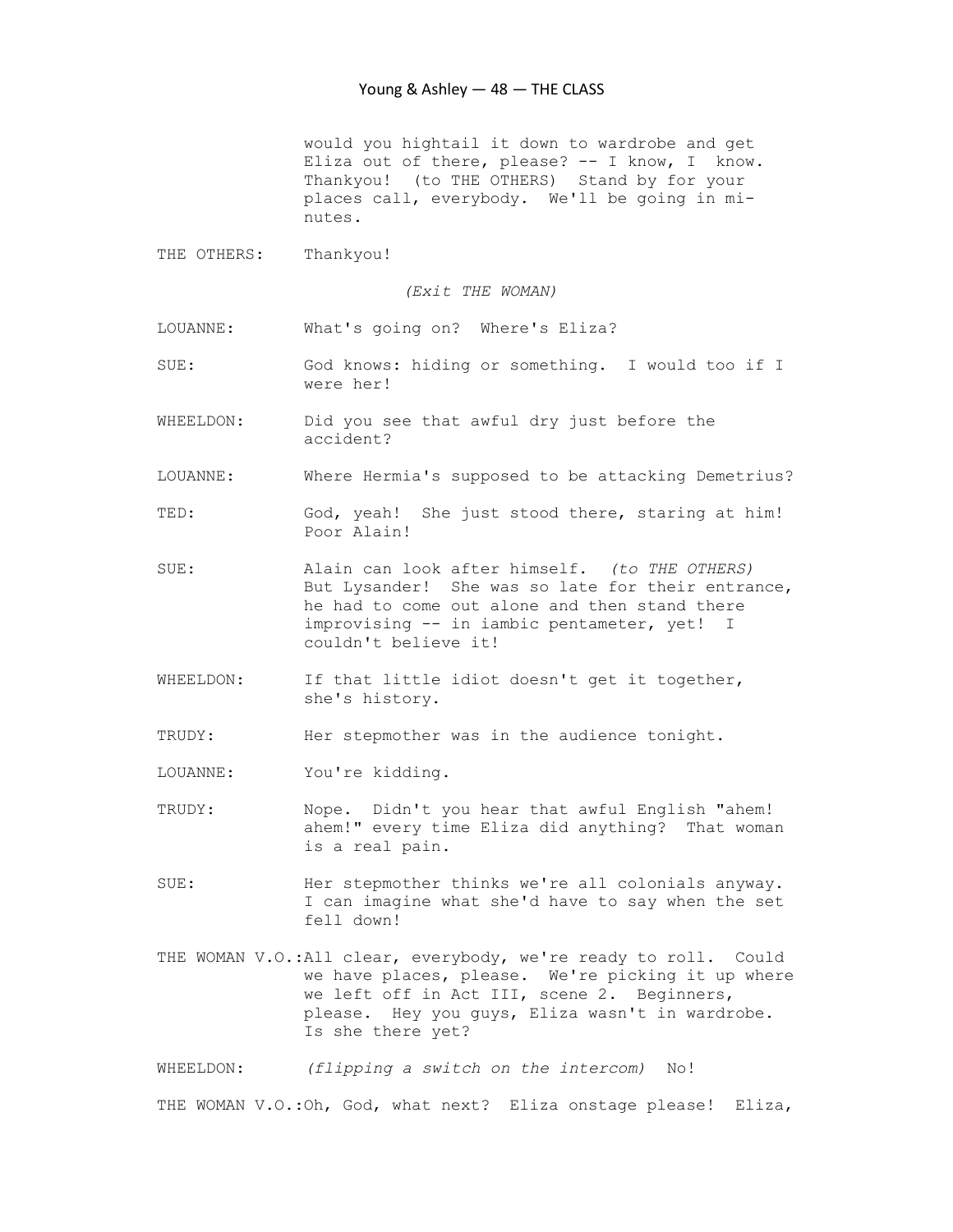wherever you are, onstage please! This is begin ners, everybody. Beginners, please.

> (The following speech to the audience by THE HEAD is in the background on the intercom as dialogue continues)

THE HEAD V.O.: Ahem! Ladies and gentlemen, I'm happy to report that the problem has been solved by our capable technicians and we're ready to begin again - hopefully without any further mishap! Heh, heh. Thankyou very much indeed for bearing with us, and please take your seats. Please take your seats, ladies and gentlemen. Thankyou.

> (After THE HEAD, a round of applause and the sounds of audience settling)

LOUANNE: (as THE HEAD begins) We've got to get out there!

 (A flurry of last minute make-up checks etc. during the following)

- WHEELDON: We can't go anywhwere without a Hermia! Didn't anyone see her at all?
- TRUDY: She passed me on her way here, and she was looking like death. That's the last I know.
- TED: Trudy, you're not on for a few minutes. Wanna check the studio? That's the only other place I can think of.

## (Exit TRUDY)

 Even with all her screw-ups, I still can't believe that kid tonight!

WHEELDON: Yeah, what is she gonna do next?! Eliza, where are you?

SUE: What if she doesn't show?

WHEELDON: (beat) What?!?

LOUANNE: She said: "What if she doesn't show".

WHEELDON: Aw, come on. She wouldn't. She couldn't. (pause) That kid is gonna be hamburger. Hamburger!!!

(Enter TRUDY, panting)

TRUDY: She's not in the studio, she's not in the second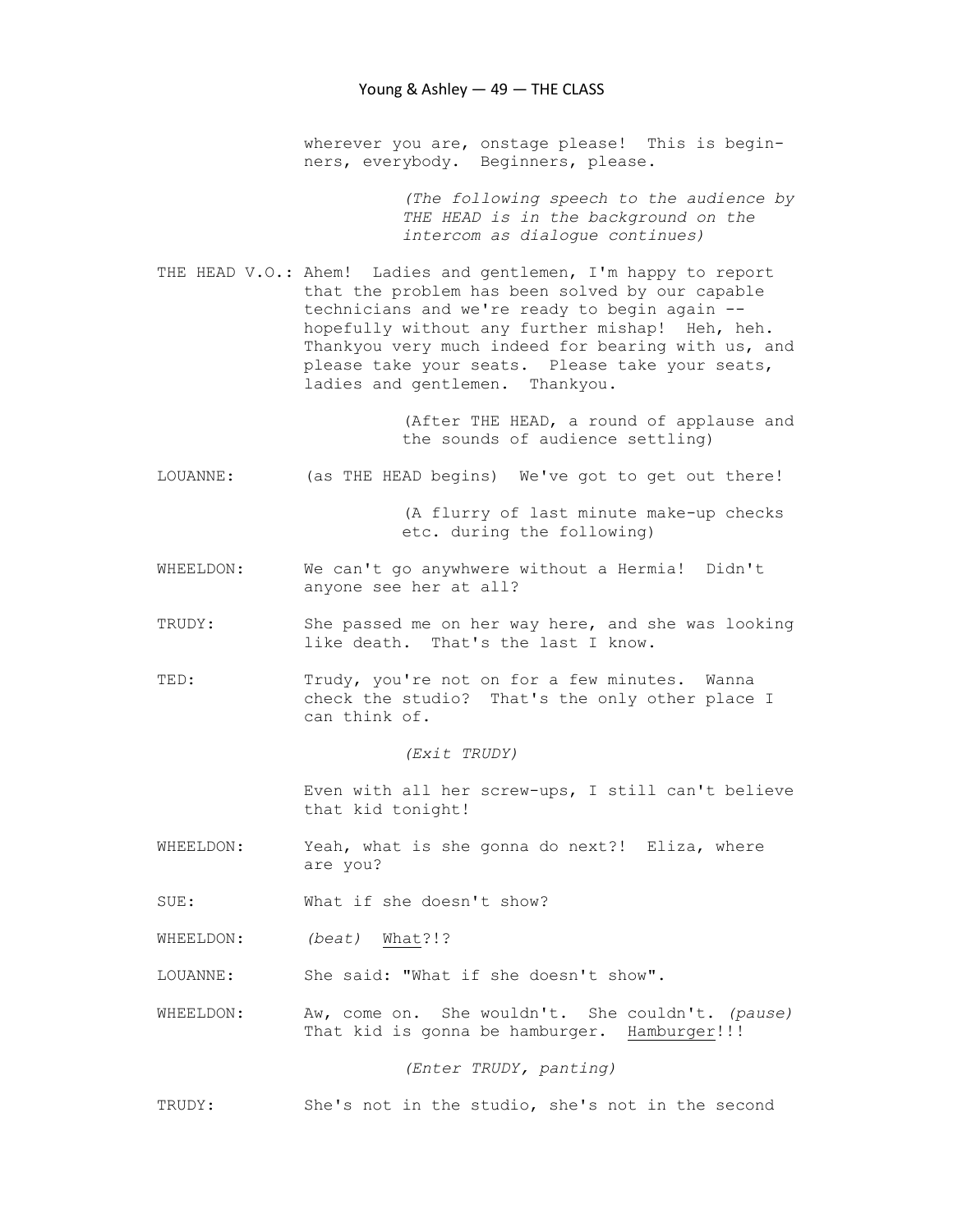year room, she's not in wardrobe, and I just ran into Michael and he says she's not up by the office.

WHEELDON: Holy shit.

(The audience is starting a rhythm clap)

LOUANNE: Listen to that! We gotta get out there, you guys!

TRUDY: Omigod, look. Her bag is gone.

TED: (wrenching open ELIZA's locker) So's her coat.

LOUANNE: Ohhhhhh -- ! What are we going to do?!

SUE: Would you believe our Stage Manager with book in hand?

TED: You're kidding. And leave Bobby to call the show?!

WHEELDON: Bobby can't call the show!!!

SUE: He can call the show a darn sight better than he can play Hermia! Now come on!

TRUDY: Let's get out there, you guys!

(ALL exit up left in a flurry)

LOUANNE: (as she goes) O---h M-----y Go------d -- !!

SUE: (as she goes) Lord, what fools these mortals be!

WHEELDON: (as he goes) Hamburger! Hamburger!!!

 Moments later, a round of applause over the intercom as the lights fade -- to the calendar, which flips to December.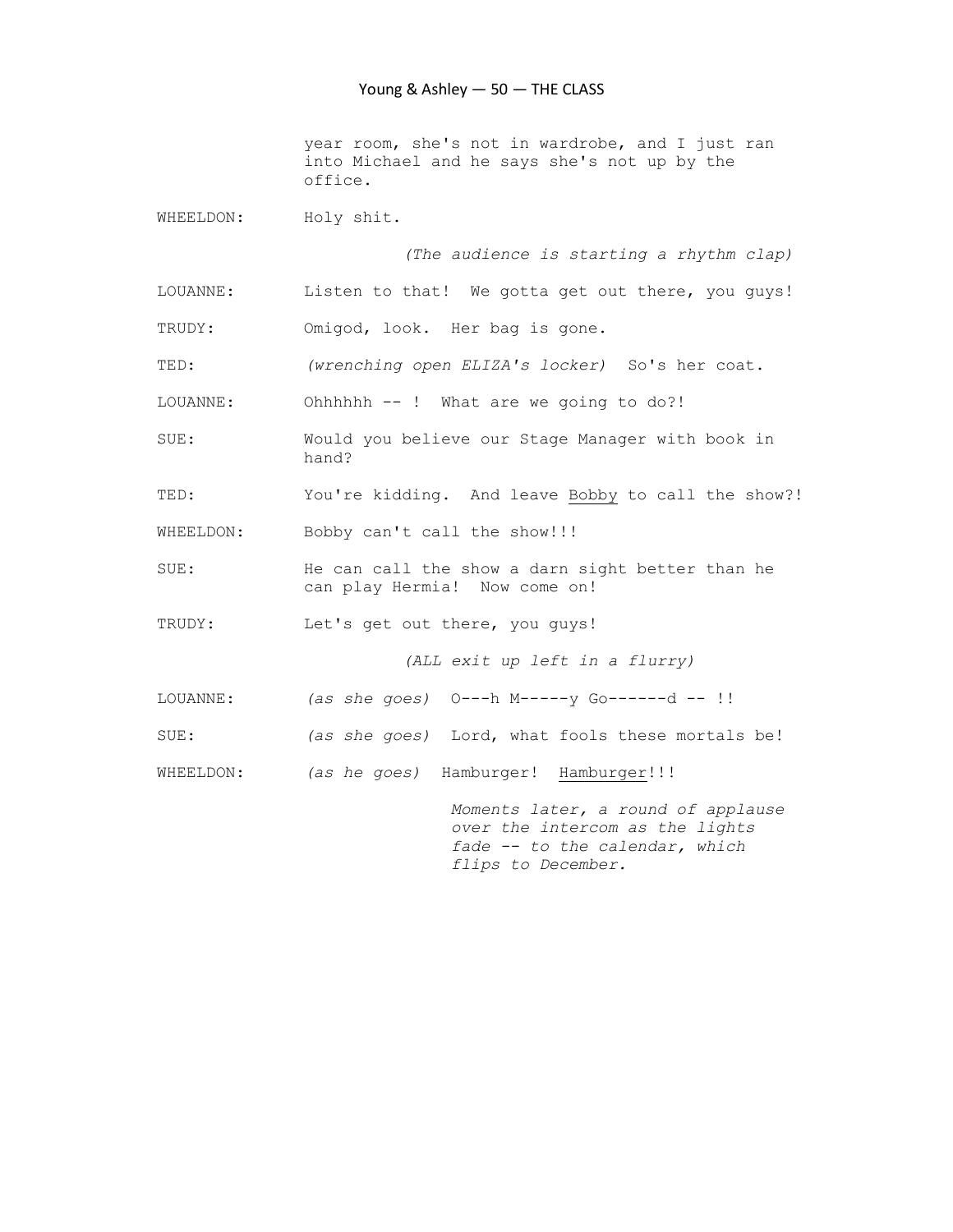#### SCENE FOUR: December

 ELIZA is back on the hotseat. Music cue: INNER MONOLOGUE.

- ELIZA: Oh! Here it comes. I know he's bound to say ...
- THE HEAD: You know it has to happen, don't you?

(ELIZA nods her head but can't speak)

Do I have any choice?

ELIZA: I suppose not.

THE HEAD: The rules are the rules.

ELIZA: And the friggin' rules are made to break -- made to be broke, made to be broke, made to be broke, made to be broke, made to be broke ...

> Yes, Mommy, I've been a bad bad girl, I don't know what to say ...

- THE HEAD: I have no idea what to say, Eliza. I've never had to do this before.... Damn it, I hoped you were going to be the one, despite your age. But all this semester, you've been a mess; and then Dream --! If you were a professional, you'd be fired, fined, tried by a panel of your peers ...
- ELIZA: And when she painted me, Her brush made sun in golden hair; That sun is now all I have of her  $-$  I have of her, I have of her, I have of her, I have of her ...
- THE HEAD: You have nothing to say at all?

ELIZA: (close to tears) May I go now, please?

- THE HEAD: I'm not going to say this hurts me as badly as it does you, Eliza, because I know better. I'm sorry.
- ELIZA: So, there it goes ...

 (ELIZA has risen and is backing away. Lights start to rise -- the Torch inclu-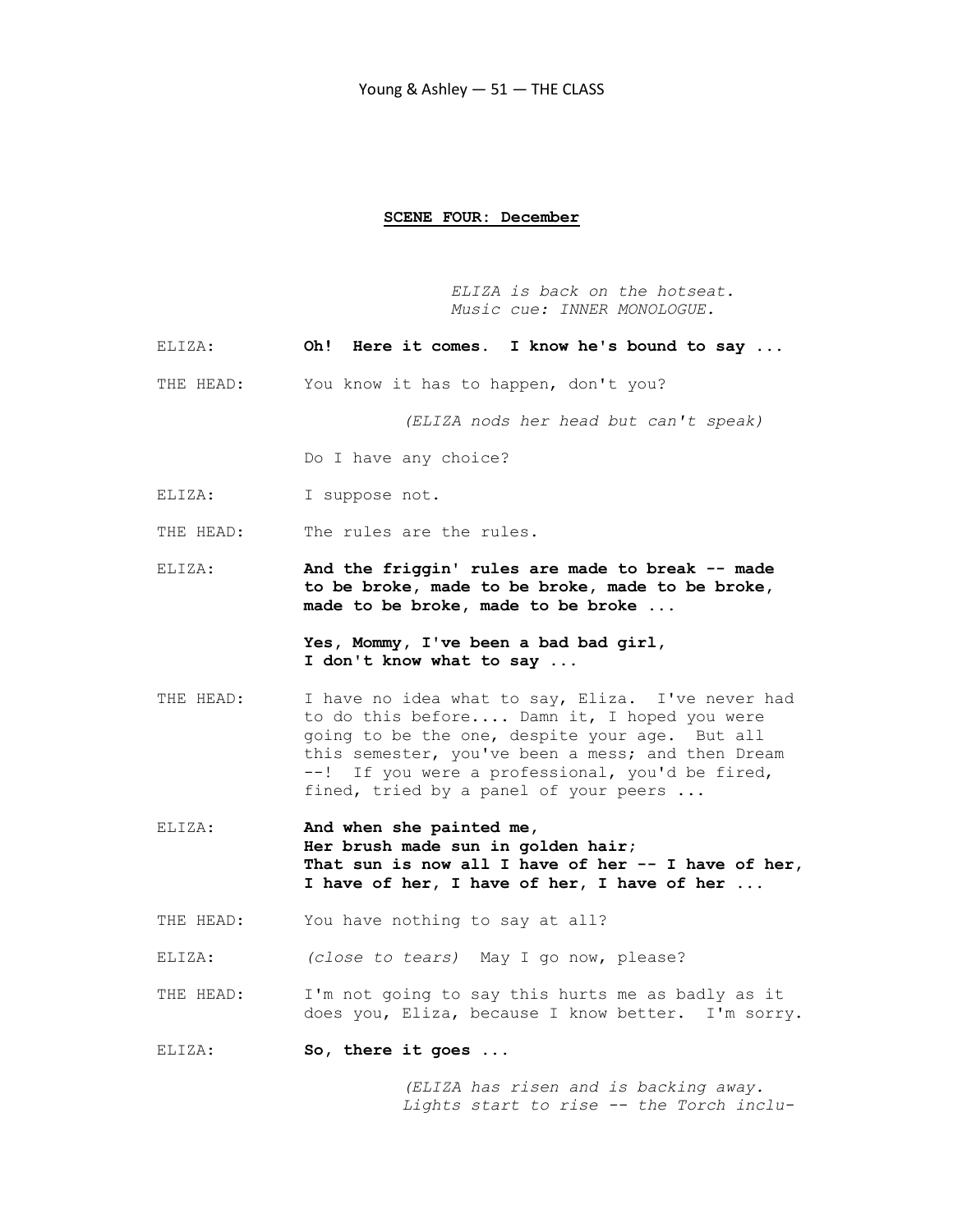ded -- in the third year room, where THE OTHERS are waiting)

- TRUDY: So, anyway, that's what I told him. The second he told me I got through, I laid it right on the line.
- ELIZA: Sir?
- THE HEAD: Yes?
- ELIZA: (strangled) I'm sorry, too!

(ELIZA flees. Music out)

TRUDY: I said we're doing Grease and A Flea In Her Ear next term, right? And the leads are Rizzo in Grease and Raymonde in Flea, right? Right, he said. Well, there you are, I said. You got 'em!

> (She does a ba-dum-pah dance step. THE OTHERS roll their eyes)

- SUE: Puh-lease!
- TRUDY: I suppose you think you're going to get them all as usual, eh, Miss Perfect?
- LOUANNE: (quickly) It's Ted's turn.
- TED: I pass.
- SUE: Ted, for God's sake --
- TED: It was the worst grading interview I've ever had, and I don't want to talk about it, OK?!

TRUDY: Well! Pardon us for living.

- LOUANNE: Sue?
- SUE: Ohhhhhh-kayyyyy. He said I've gone two years backwards, I'm not letting go any more, my voice is coming from here (throat) not from here (gut) ... It wasn't a lot of fun. Anything else you want to know?

TRUDY: What about you, Wheeldon?

WHEELDON: Aaaaaaargh -- !

LOUANNE: Tell us, Whee.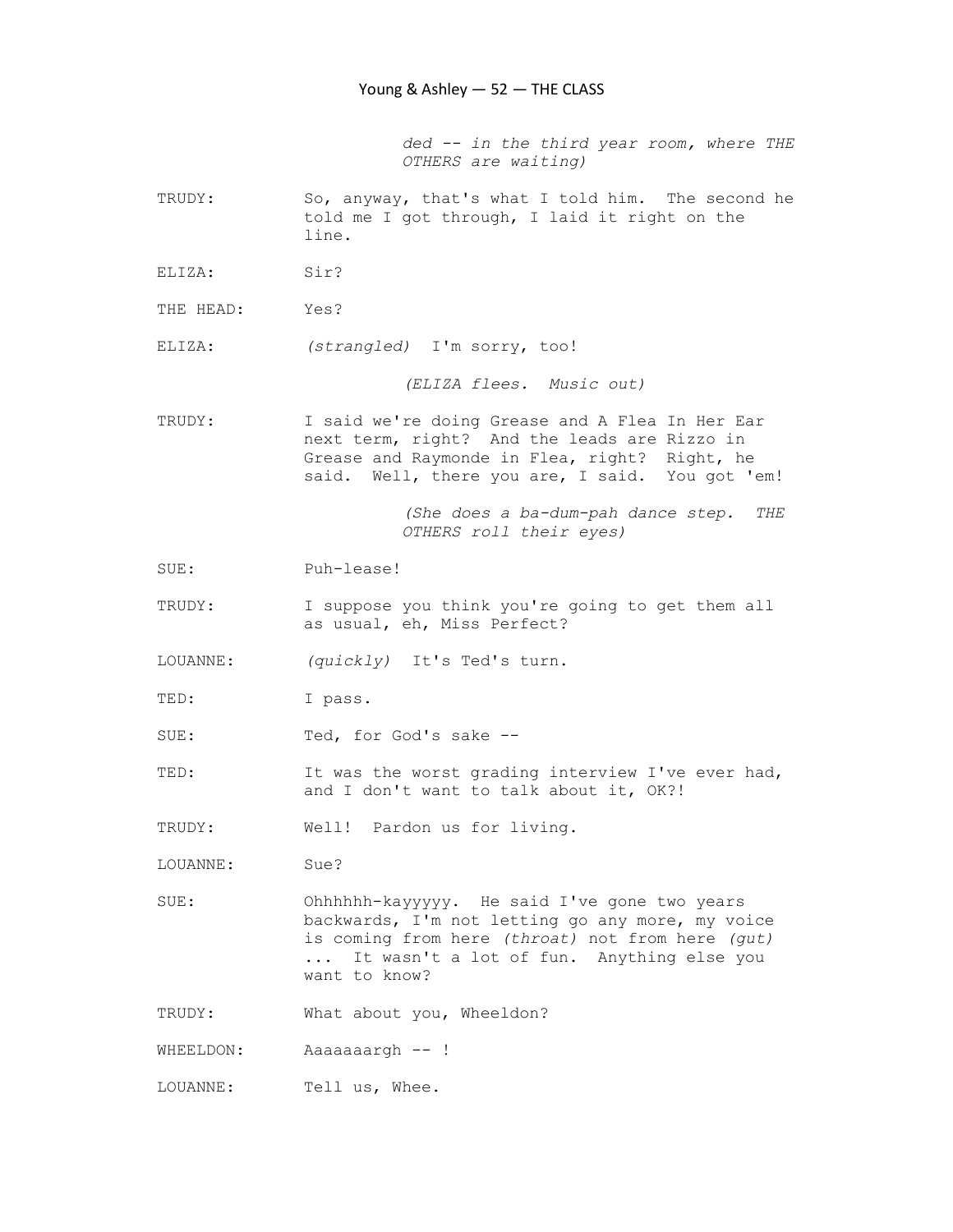- TED: It can't be that bad -- you've been acting up a storm all semester.
- WHEELDON: (exploding) Goddamn theatre history!!! I flunked my theatre history!
- LOUANNE: Oh no.
- WHEELDON: If I don't get my theatre history I don't gradu ate, and if I don't graduate, I stand about a snowball's chance in hell of --

(Pause. They look at each other)

- LOUANNE: O---h m---y Go---d! I feel awful. You guys all had such a terrible time.
- TED: You mean you didn't?
- LOUANNE: Before I went in I cried for hours, but when I got there I kept thinking he meant somebody else! He said he thought Puck was wonderful, he said I'm finally getting it together; he even said I'm starting to look like a real candidate for --
- TED: (slowly) Winning the prize.

TRUDY: I think I'm going to be sick.

Show me it fast,

 (Music cue: PLEASE SIR. Note that these are inner thoughts, unheard by THE OTHERS)

TED:  $($  of LOUANNE) Look at the girl who thinks she's in front -- All wide-eyed, sweet, and innocent -- Playing the part and hoping that I can't see. I know it! She better mind her P's and Q's, Take care to dot her I's, Pleasing the Head, Or she'll be dead! What a surprise: -- Her ahead of me! ... TRUDY: (of SUE) She thinks that I'm the last in this line. Well brace yourself now, pal o' mine: That isn't where I'm killing myself to be! You know it: I'm gonna get me all the A's, You're gonna get the D's!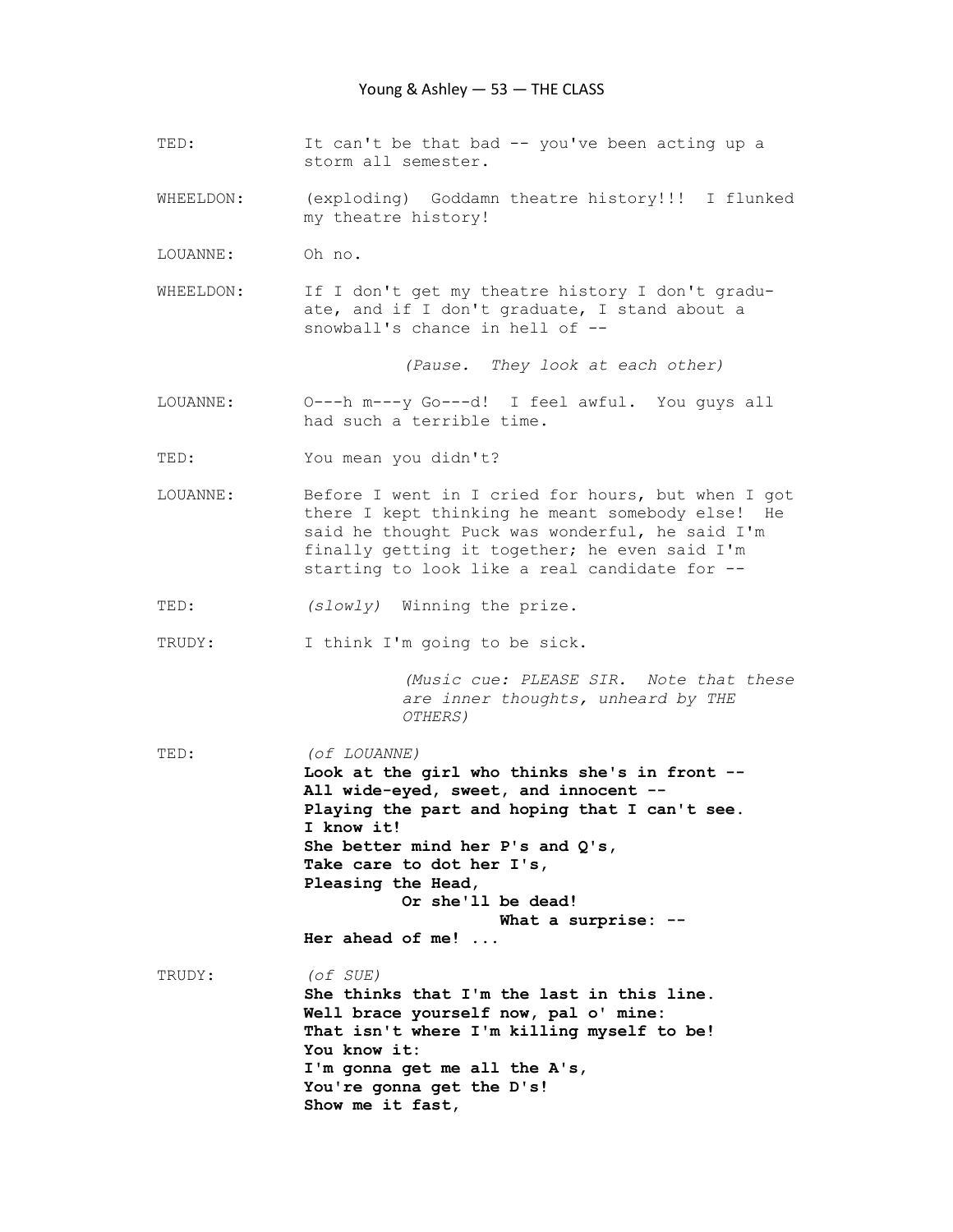Young & Ashley — 54 — THE CLASS

 Show me at last, You on your knees -- Not ahead of me! ... ALL: So when, Sir, You've got choices to make, why, then, Sir, Bring the arrow around again, Sir; Point at me, you'll do well. I'd be swell! I'm asking please, Sir, I'll solve the problem you've got with ease, Sir, When you're down to the wire, take me, Sir; Let the other ones go to hell. WHEELDON: (of TED) He's losing ground 'n and getting off track; I know that I can get it back -- I've only got to get my damn History.LOUANNE: Oh my god, oh Whee. TRUDY: Not ahead of me. TED: I want that prize! SUE: SUE: E-li-za? I see it: They're tripping up and falling down;WHEELDON: I can't learn it. My turn to lead the dance -- TRUDY: On your knee, Miss Perfect. TED: I want that prize now! ALL: Screw the charade! I know that they'd Leap at the chance To get ahead of me! And yet, Sir, When you're playing the game roulette, Sir, It's the custom to make a bet, Sir. Odds or e-ven, you'll see How I'd be! I'm asking please, Sir, Don't lose the forest for all the trees, Sir; Now I'm practic'lly on my knees, Sir -- Let the other ones rot! TRUDY: Take me! WHEELDON: Take me! SUE: Take me! TED: Take me! LOUANNE: Take me! ALL: Please sir! Take me!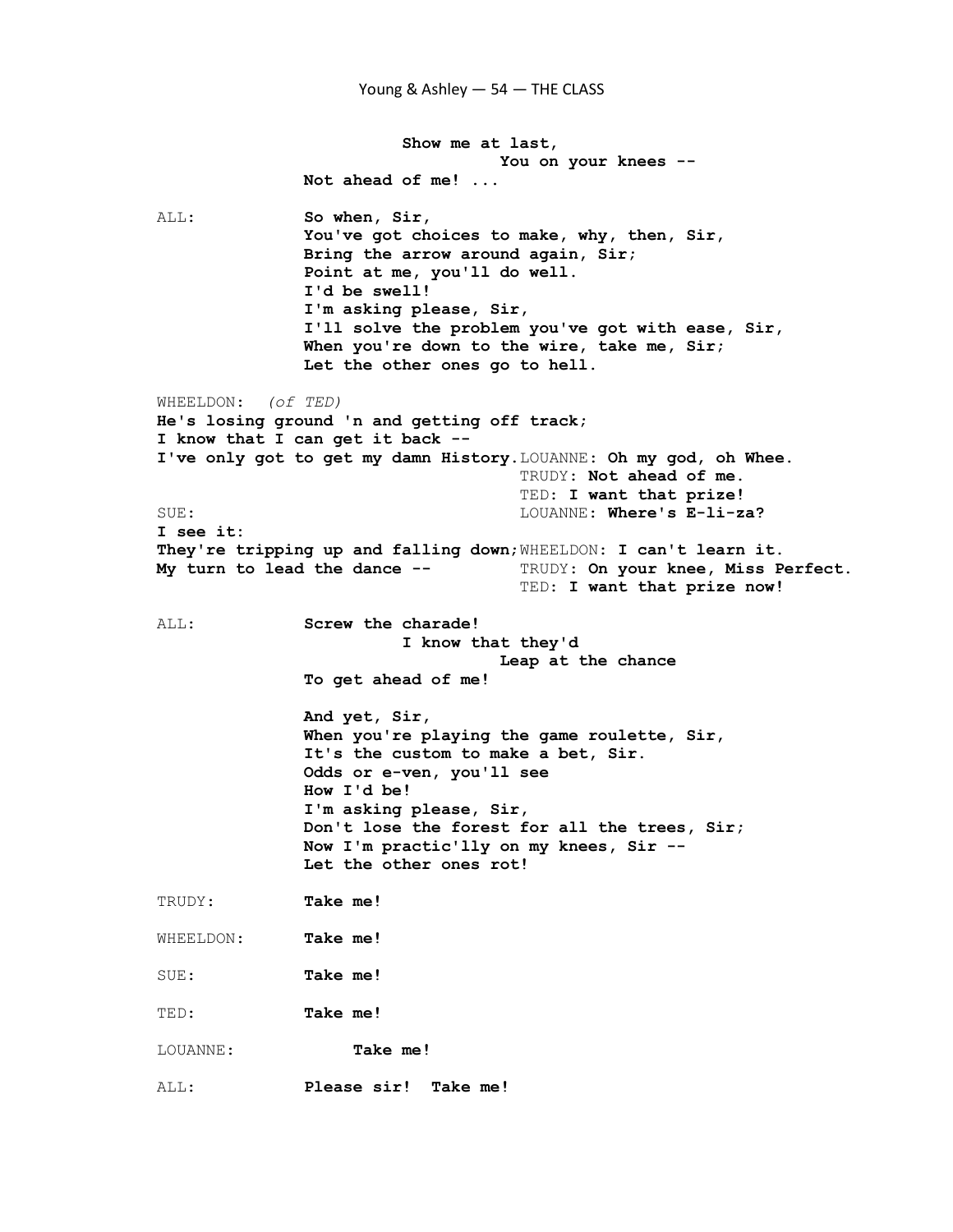(By the button of the song, ELIZA has entered. Light musical stings under score the following)

- SUE: Eliza, where the hell have you been?
- TED: You weren't in your grading interview all this time, surely.
- WHEELDON: You have to admit there was a lot to talk about.
- LOUANNE: (sotto voce) Wheeldon! You know what she's been going through this semester.
- SUE: Louanne, you're too much! So suddenly Eliza's the only one with problems?
- WHEELDON: Nothing a little growing up wouldn't cure. (to ELIZA) Well?

(Pause)

- ELIZA: I thought you'd be gone.
- WHEELDON: We were waiting for you. What else is new?
- ELIZA: I just ... want to clear out my locker.
- SUE: What --?

(No answer. ELIZA goes to her locker)

LOUANNE: Eliza, what is it?

(No answer)

TED: Eliza --?

- ELIZA: (stopping her collection of stuff) I'm gone, you guys. I'm out. I'm history.
- LOUANNE: He kicked you out?!?
- ELIZA: Yes. "Expelled". No! Don't touch me or say anything or ... I couldn't stand it if you did. Just let me clean out my locker and go.

 (They stand back. She continues digging and arranging)

WHEELDON: Jesus Christ.

(ELIZA struggles into coat and boots and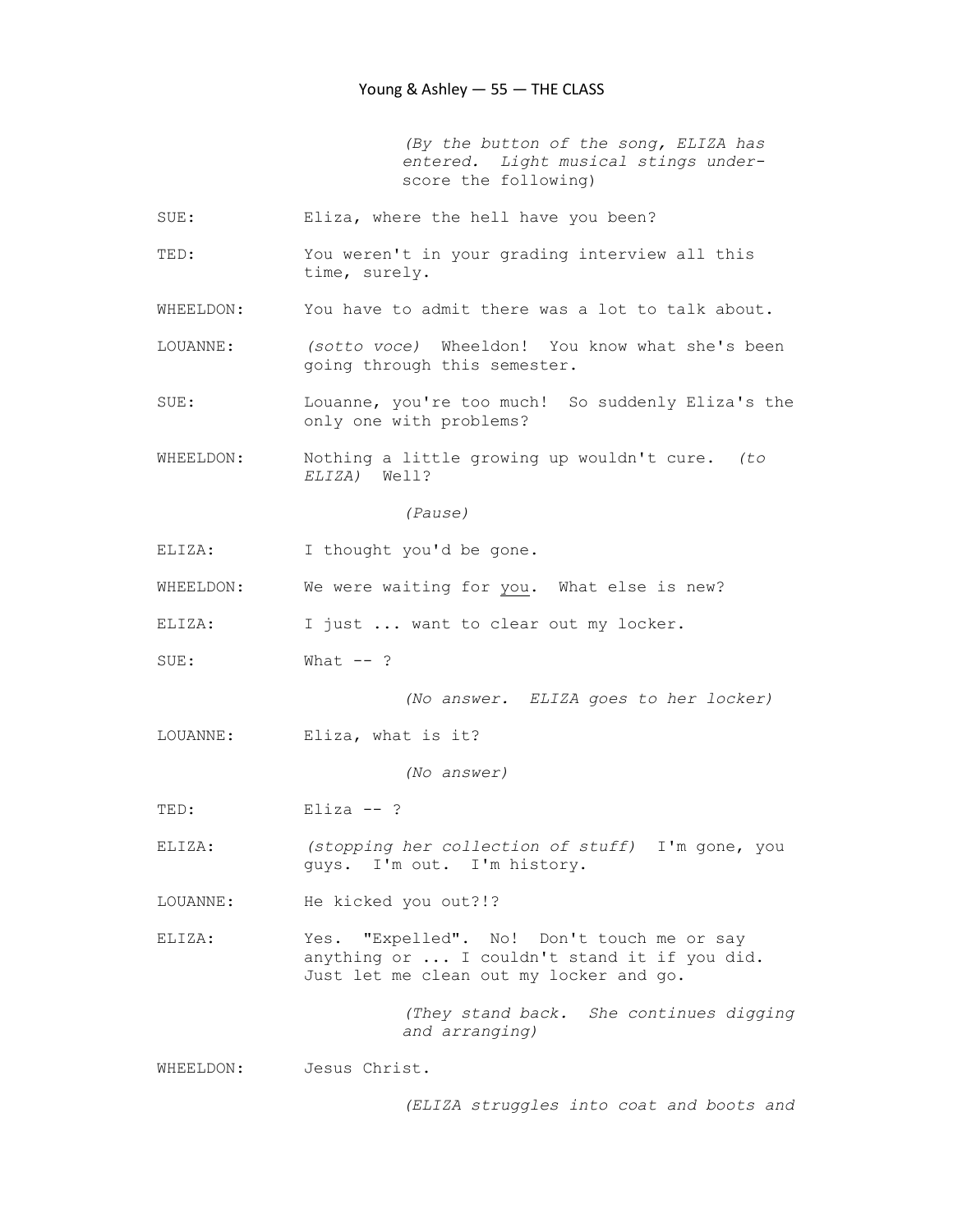heads for the door, loaded with stuff. Total silence from THE OTHERS)

ELIZA: (strangled, without turning back) Goodbye you guys.

> (She is almost out the door when she sees that the Torch is on. She runs, just making it out before reaching total breakdown. Exit ELIZA)

LOUANNE: Omigod, Eliza -- ! We could go to bat for her, you guys! At least we could talk to "The Head".

> (Music cue: PLEASE SIR REPRISE. One by one they turn away from LOUANNE)

ALL: One of us out 'n five of us in The race....

SUE: Do I still wanna win?

LOUANNE: Look how the odds are tipping conveniently....

TED: Don't say it: --

WHEELDON: One of the five could miss a step....

- TRUDY: That's all it takes to lose.
- ALL: Then they would find, In "The Head"'s mind, They're in her shoes!

(tempo) What if it was me?

 Well, fine, Sir. You want heads on the block? Not mine, Sir. I'll make sure that I stay in line, Sir; And whatever you want, I will be! I'm asking please, Sir -- And once again I am on my knees, Sir -- Keep me healthy from that disease, Sir; Let the other ones go -- Not me!

 Not me! Please, Sir! Not me!

> In anger, WHEELDON turns the Torch off. Blackout.

-- INTERMISSION –-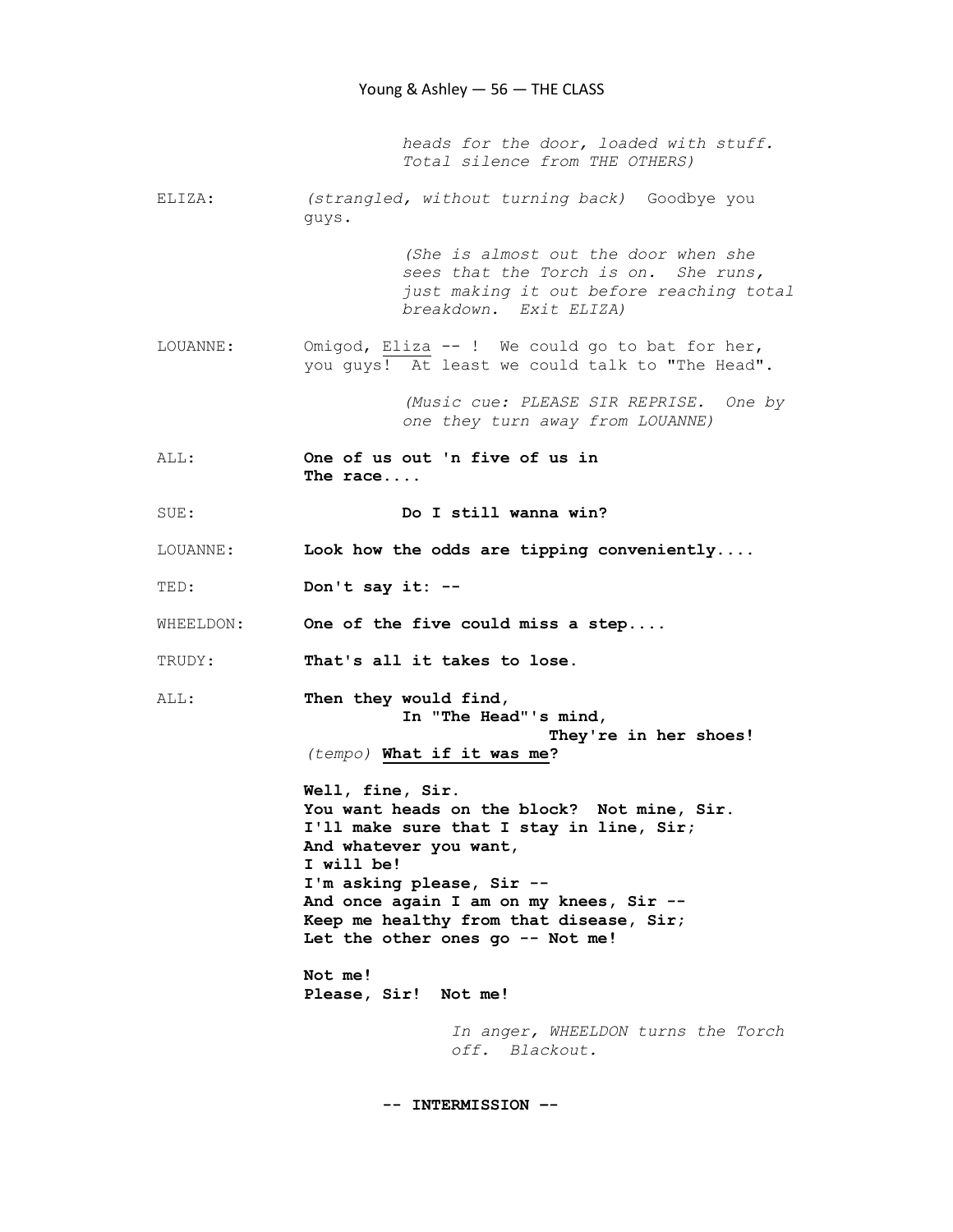## -- A C T I I --

#### SCENE FIVE: January

 The forestage is lit like a park at night. A screech of brakes and angry car-horns. ELIZA runs on in coat and boots. She becomes fas cinated with what is on the ground. Music cue: underscore from the verse of SNOW! Perhaps she starts to dance with the falling flakes.

THE WOMAN: (calling from offstage) Eliza?

 (Music out. ELIZA hides. Enter THE WOMAN downstage as the Stage Manager in winter coat)

 Eliza, was that you? You nearly got yourself killed a minute ago!

(No answer)

Eliza, where are you?

(No answer)

Are you coming to the Showcase? (pause) Eliza?!?

 (No answer. Exit THE WOMAN. Music resumes as ELIZA comes out of hiding, twirls across the stage, and disappears. Then lights rise on the calendar, which reads January, and open up to the third year room. There may be scraps of leftover Christmas decoration, and the Torch is nowhere in sight. Music cue: segue to THE CLASS UNDERSCORE. The five remaining members of The Class enter and lay down mats for a tumbling demonstration. Ad lib as necessary: they are all very impatient with each other. Then)

WHEELDON: Fifteen minutes to Showcase, everybody!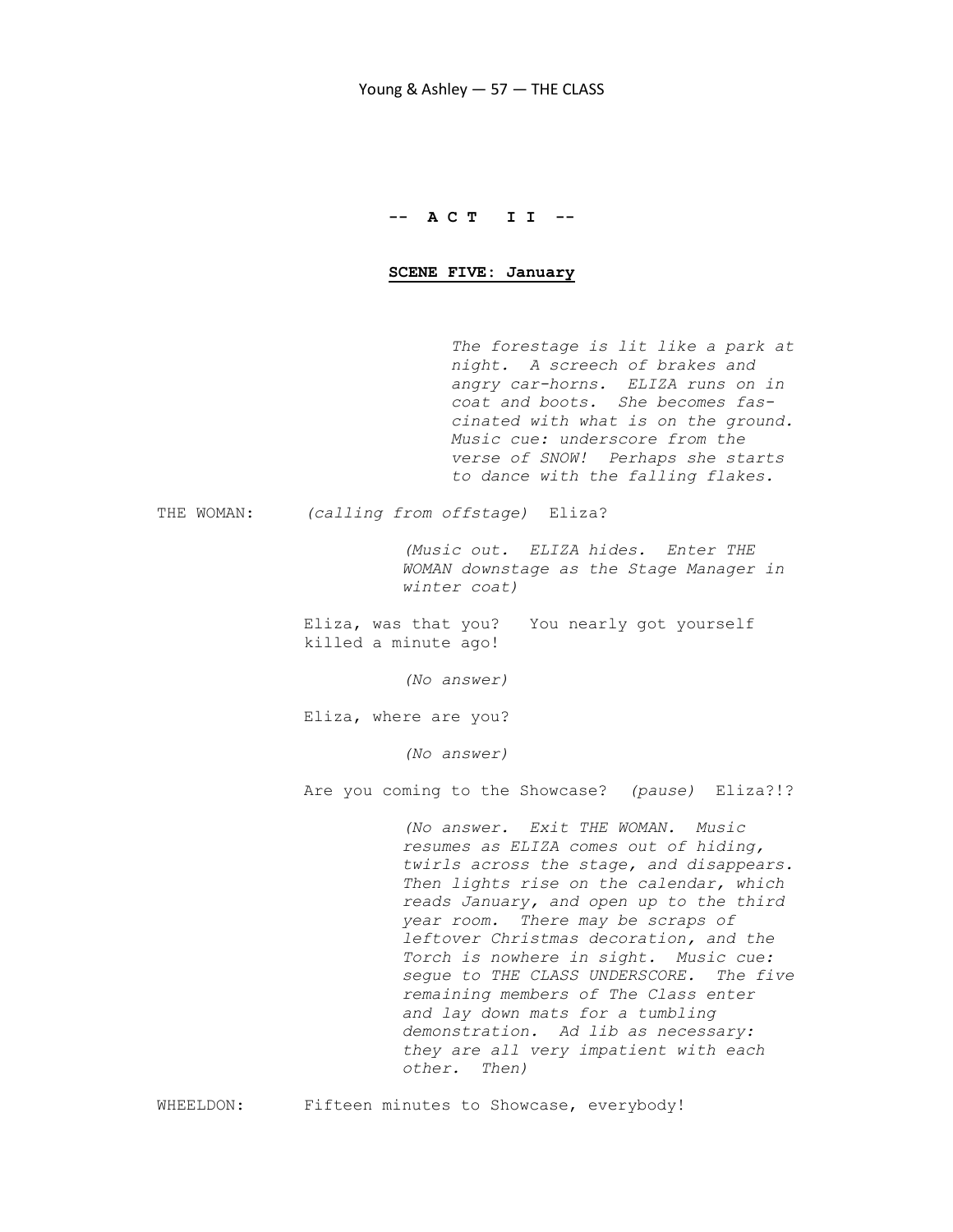(Music out. They scramble to complete the set up for a Wild West saloon brawl. During the following dialogue, WHEELDON and TED get on cowboy hats and necker chiefs, SUE and LOUANNE rehearsal skirts with feathers tucked in their hair -- LOUANNE may also wear jokeshop glasses -- and TRUDY a sombrero and a poncho. They also rig a "bar" across two chair backs with several bottles on it)

- TRUDY: Geez. Ten days, but I can still feel that last helping of plum pudding.
- WHEELDON: Tell me about it! Every belt of Scotch from New Year's is sitting right there!
- TED: Didn't you guys work out during the holidays?

TRUDY: {Are you kidding?! WHEELDON: {Gimme a break!

- TED: Then what do you expect?
- TRUDY: Well you didn't land any leads, I notice. Wheel don got Chandebise/Poche and they had to ask Alain to do Danny Zuko!
- TED: So suddenly Jan and Olympe are the stars of the show?
- TRUDY: Rub it in! Go ahead, rub it in!
- WHEELDON: Fourteen minutes to showcase.
- TRUDY: (to WHEELDON) Up yours!

(WHEELDON gives her the finger)

- SUE: If we're going to rehearse this thing, could we please cut the crap and get on with it?
- LOUANNE: It's going to be really wierd without Eliza.
- SUE: Everything is wierd without Eliza.
- WHEELDON: Well, the first bit should make sense with just you and Louanne; we can cut what she was doing.
- SUE: OK. Louanne, couldn't you manage her next bit after you deal with Trudy?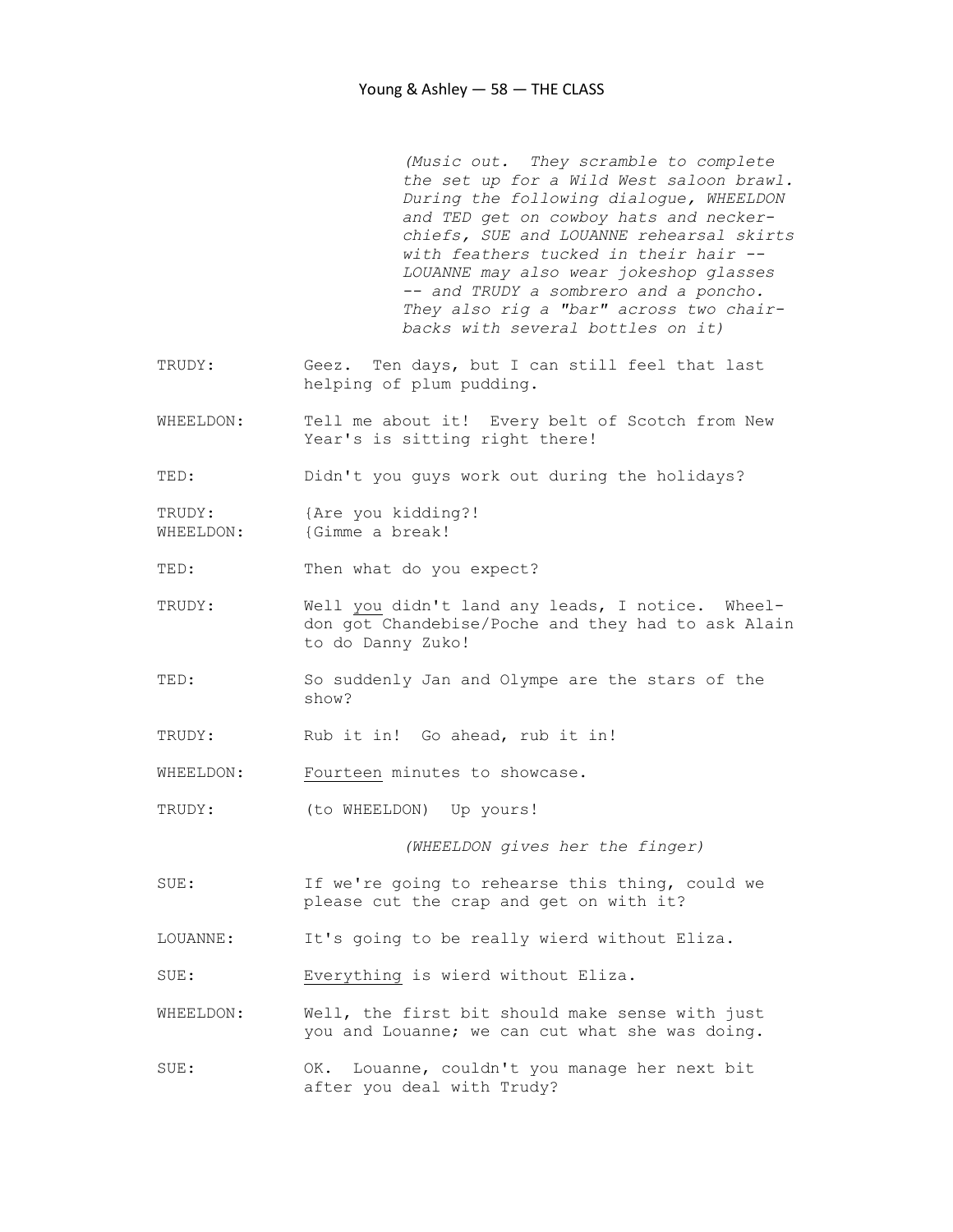#### Young & Ashley — 59 — THE CLASS

LOUANNE: If I can remember it: I don't know! WHEELDON: And Trudy could fill in the one after that. TRUDY: Wait a minute! How come Louanne and I get stuck with all Eliza's stuff? What about Sue? WHEELDON: Sue can't fill in for somebody else; she's --WHEE & TRUDY: -- the Leading Lady! LOUANNE: I thought that was Ted. TED: What?!? LOUANNE: Oops. Just a joke -- ! (WHEELDON shoos her into position as he heads for the door) I didn't mean anything by it -- ! WHEELDON: Let's get this turkey on the wing. (Exit WHEELDON. THE OTHERS take their positions: TRUDY and LOUANNE at the "bar", TED and SUE across the room where they're supposed to be "spooning") TED: I can't believe we're actually going to trot this thing out in front of the whole school. SUE: Ted, this rehearsal might be a little easier for everybody if you would get off that high horse of yours. TED: I think I'll wait and see what you do with your broomstick! (SUE's response is precluded by WHEELDON's entrance, cap guns blazing) WHEELDON: Yipee-yi-o-ki-yay!!! (SUE and LOUANNE shriek and hide behind TED. Music cue: Silent Movie/Honkey Tonk underscoring) TRUDY: Aye, caramba! Thee baddest bad guy in all of New Meheeco! (she hides under the bar and her somb rero)

(WHEELDON advances into the room; maybe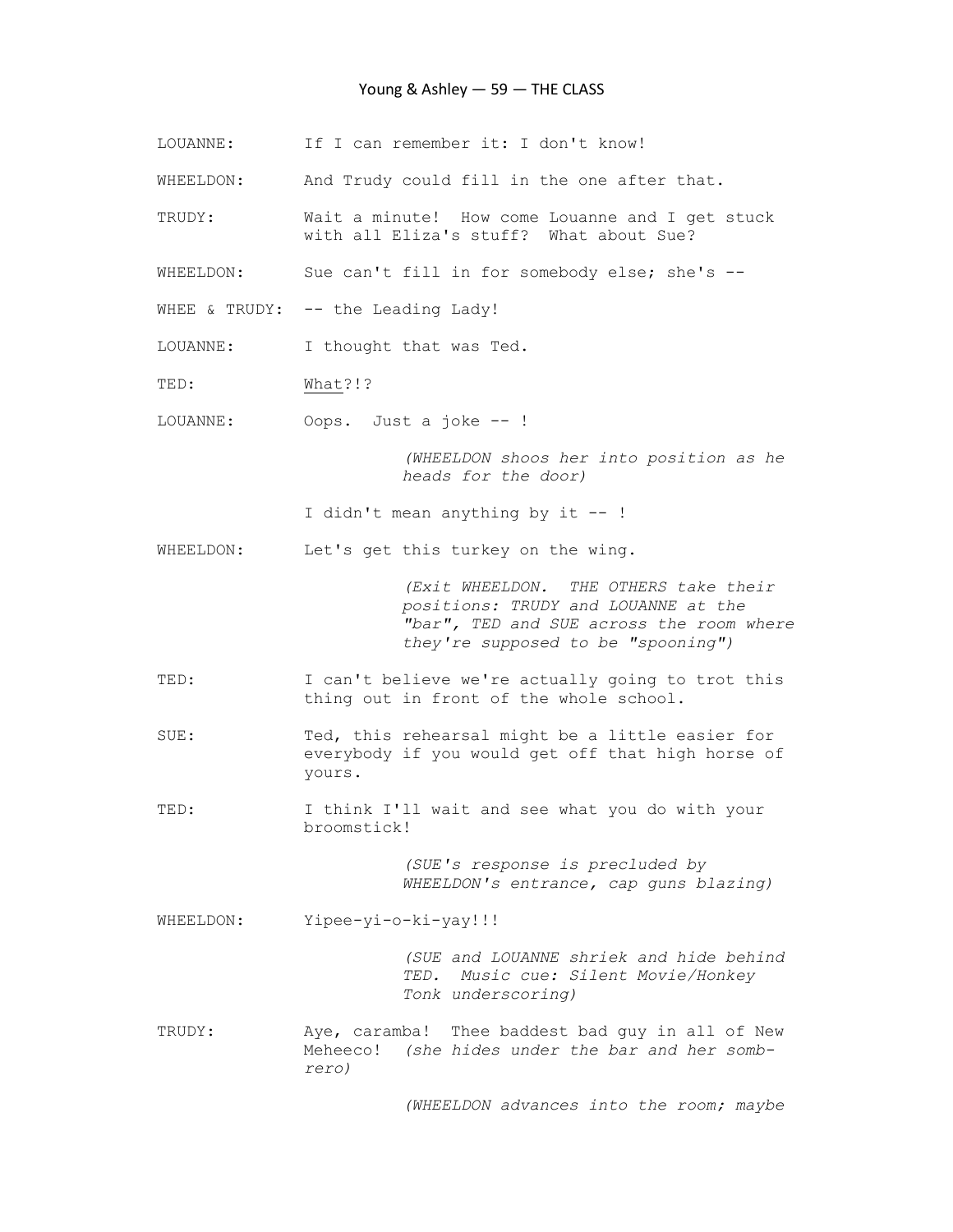he has jingle bells on his heels to simulate spurs. Try W.C.Fields or Yose mite Sam)

WHEELDON: Bartender! Gimme somethin' to wet my whistle!

TRUDY: Get eet yourself!

 (WHEELDON shoots the cap-guns at the bottles. SUE and LOUANNE shriek. TRUDY, from under the bar, is actually knocking each one over in turn; then she leaps up, quaking)

Si, senior! Anytheeng you say, senior! ("pours")

 (WHEELDON knocks back three in a row; gasps of horror from the girls. Then he turns their way)

WHEELDON: Ah! Nooky! (burps)

(SUE and LOUANNE shriek)

TED: I warn you sir, attempt no discourtesy to these ladies, or I'll --

WHEELDON: Outa my way, cream puff!

TED: (that wasn't in the script) "Cream puff" -- ?!?

 (WHEELDON flips TED across the room, then sweeps LOUANNE into an embrace. She bats her eyelashes delightedly. He flips her across the room, too; then he mimes going for ELIZA)

- WHEELDON: (falsetto, for ELIZA) No! Help! (he mimes receiving slaps; he flings "ELIZA", too, aside; now he goes for SUE)
- SUE: Dudley! Save me!

TED: Unhand that woman, varmint!

 (WHEELDON, nuzzling SUE, gives TED the finger or spits on the ground)

Why you  $--$ !

 (He launches himself at WHEELDON's head; WHEELDON dodges and TED goes flying by and into a somersault, then lies there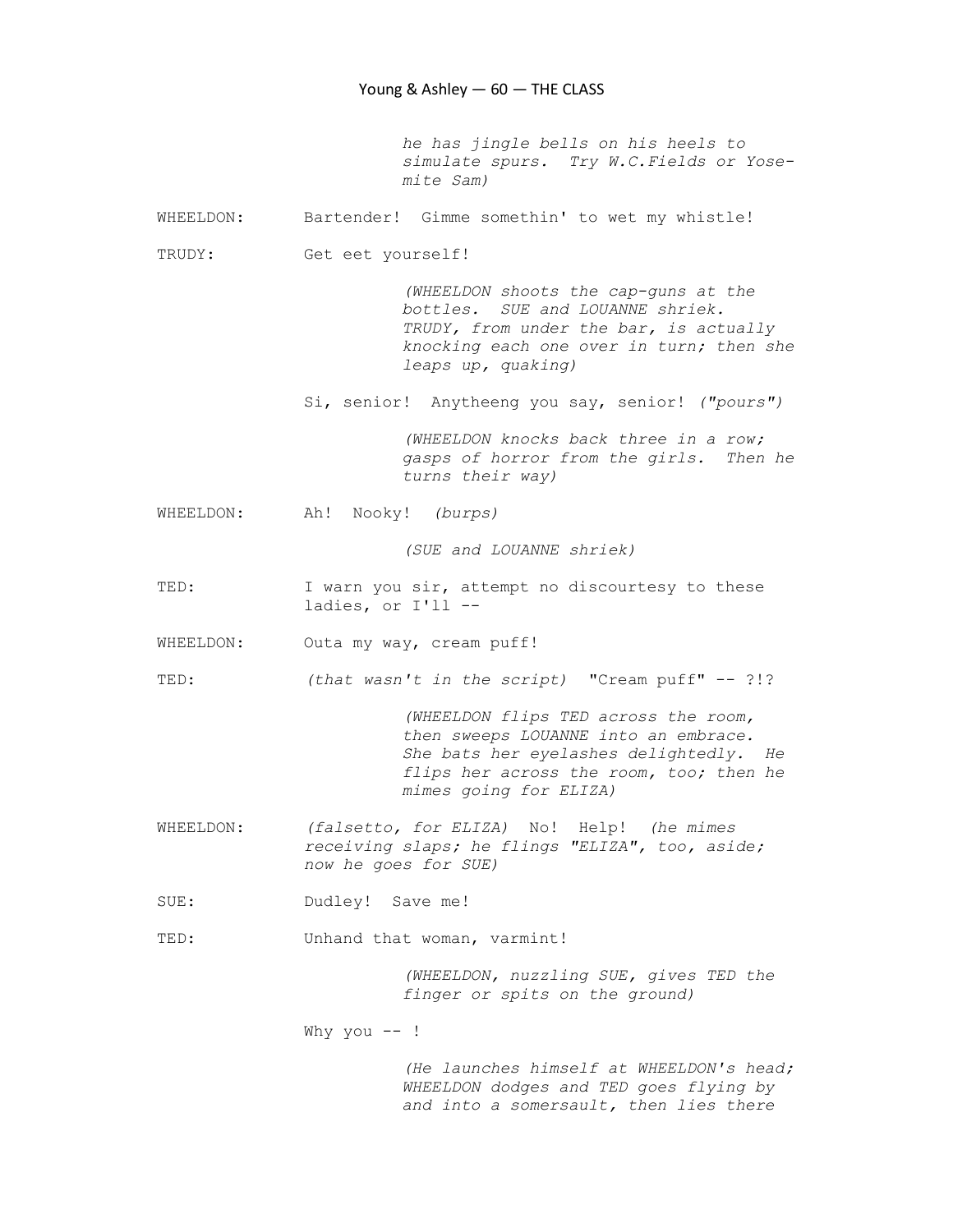"dazed". WHEELDON roars with laughter -- but now LOUANNE seizes SUE out of his arms, gives her a two-fingered eyeball punch, a knee to the solar plexus, and a two-handed chop to the back of the head. SUE goes down; LOUANNE reclines happily in WHEELDON's arms; he flips her across the room again. There TRUDY attempts to get her out of harm's way, but is summarily dispatched. LOUANNE races back for WHEELDON, but runs straight into SUE) LOUANNE: Look out! Let me go -- I have to be Eliza now! (Arriving with the impatient WHEELDON, she slaps him twice and then flips him. Then, as TED goes to follow up on WHEELDON, she intervenes and does the same to TED) TED:  $\qquad \qquad \mathsf{OW}!!!$  (Music out. Everything freezes) Jesus Christ! WHEELDON: You alright, buddy? TED: No thanks to you! Damn it, there was no throw there, Louanne! LOUANNE: Oh! Sorry: I got confused! (TED gets up, socks WHEELDON and the fight resumes. So does the Music. LOUANNE races back to SUE) SUE: What --? LOUANNE: I'm me this time!

 (The two of them go at it like mud wrestlers. Meanwhile TRUDY races to interfere with TED and WHEELDON's fist fight, carrying on like a demented ingé nue)

TED: Trudy, what the hell are you doing?!

TRUDY: Being Eliza!

(The fight becomes a free-for-all; TRUDY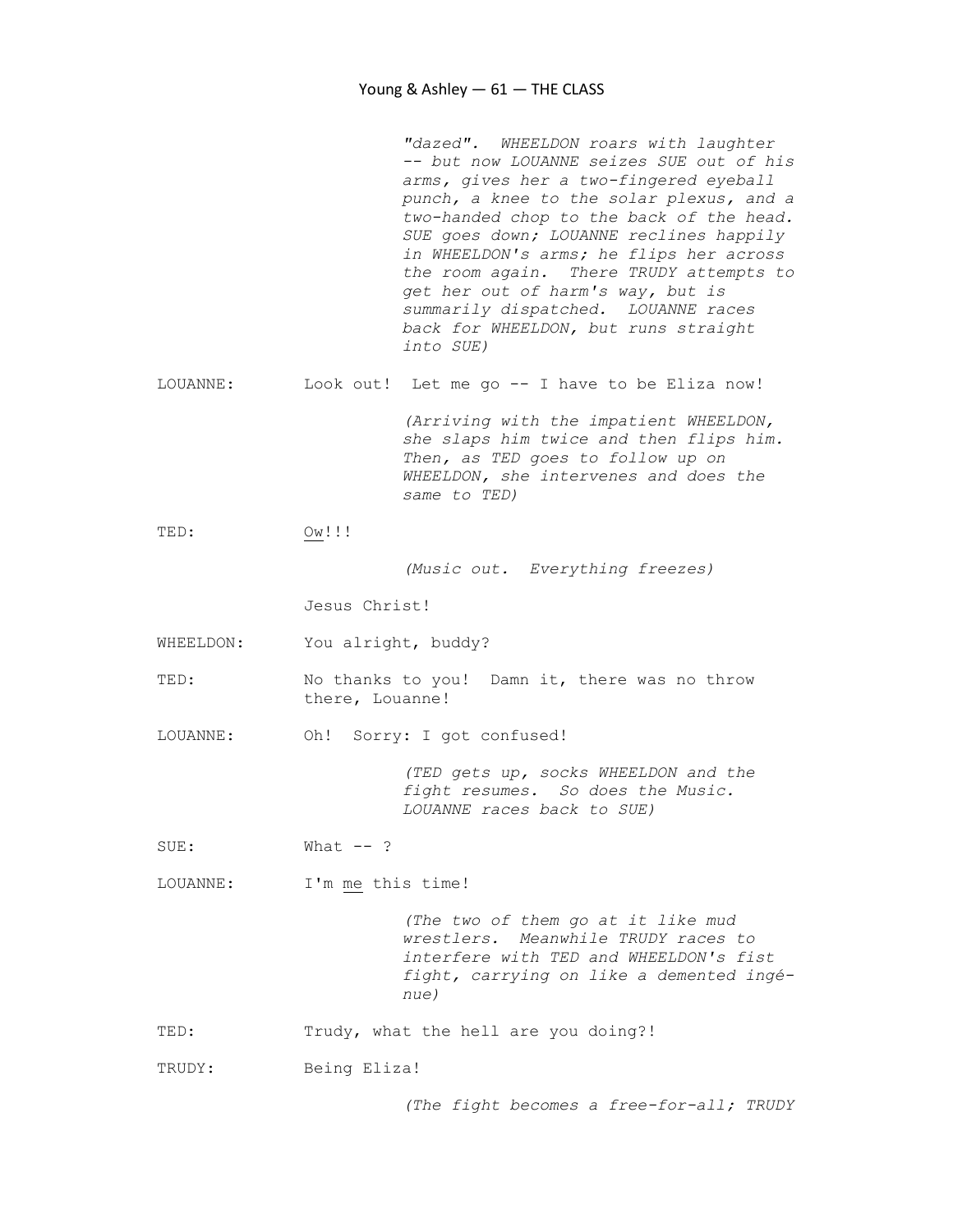keeps getting caught in the middle. TED is overdoing it: twice in a row someone smarts at his handling)

SUE: Watch it! ... Ted, take it easy! You're going to kill somebody!

> (But what happens is that TRUDY gets flung at him instead of Eliza and he goes down under her weight)

## TED: Aagh!

(Everything freezes. Music out)

That tears it. You guys can do what you like; I am not going to make an ass of myself out there.

- LOUANNE: Are you alright?
- WHEELDON: Here -- take a hand.

TED: I can manage on my own, thankyou!

- TRUDY: There's no need to get shirty about it; it was an accident.
- TED: It's not an accident, it's a disaster. Corny and trite and flat and stupid.
- TRUDY: Well whaddaya want for a wrestling demonstration -- Chekhov?
- TED: We're not getting graded on it, so the hell with it. I'm leaving. (goes for his coat)

THE OTHERS: What -- ?!?

- SUE: Ted, I have just about had it up to here with your prima donna act. Anybody can flunk a course or blow an audition: get over it!
- TRUDY: He's not used to getting B minuses -- it takes practice.
- WHEELDON: What the hell is going on?!? Before Christmas, you were like an old bear; then you come back after a holiday and it's twice as bad!
- TED: Get off my back!
- SUE: No! It's time you took a good look at yourself.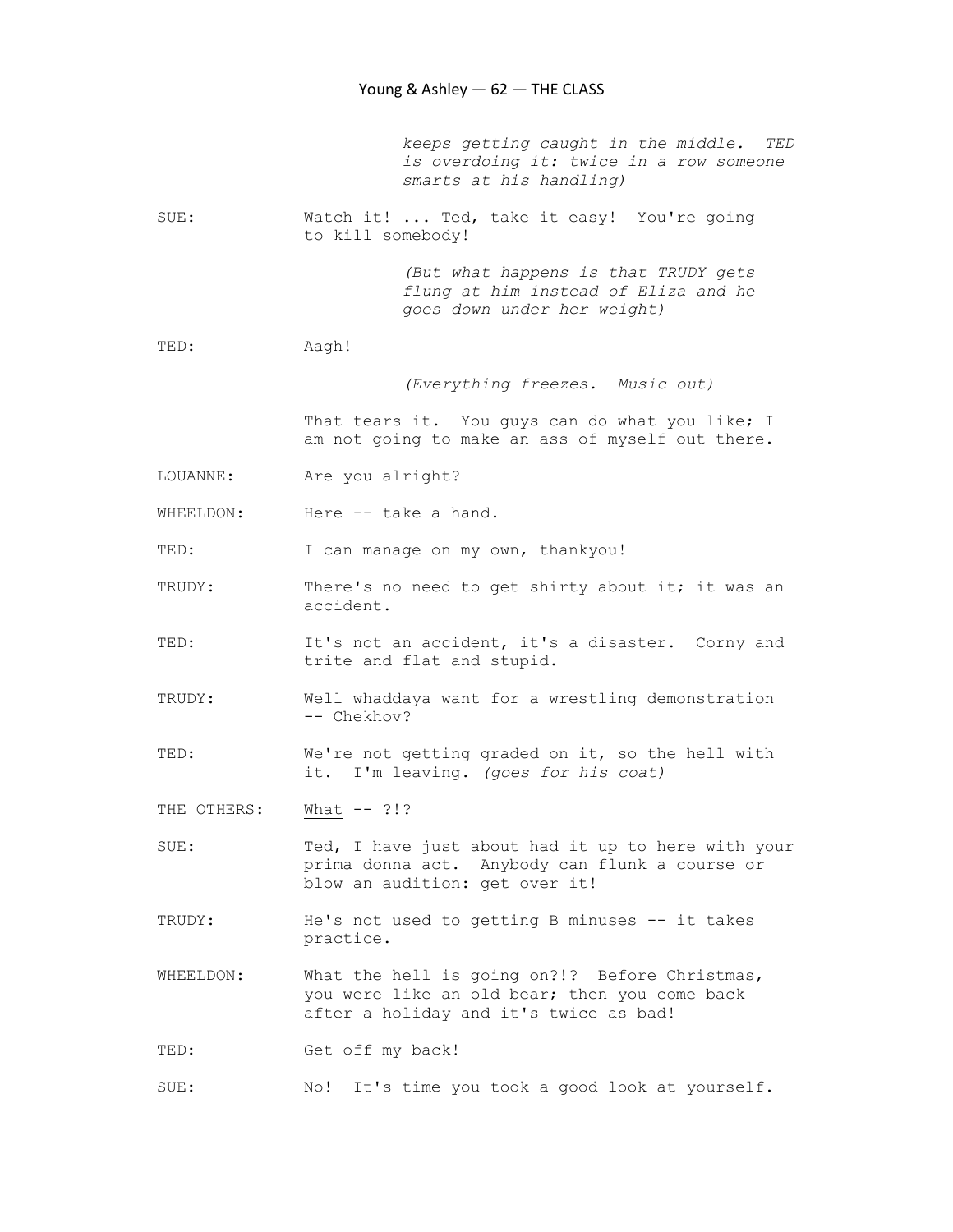## Young & Ashley — 63 — THE CLASS

- WHEELDON: You're digging yourself into a hole!
- SUE: It's not called a hole.... It's called a closet.

TED: I don't have to listen to this --!

SUE: (blocking his exit) You're walking around with a chip on your shoulder the size of a house, carrying your "deep dark secret". Just who do you think you're protecting? I'm a big girl now. And this town is not so large, and we are not so blind, deaf and dumb, that we all don't know by now what's going on. So open the door a crack and let in the light of day, why don't you?!

(Exit TED, slamming the door. Pause)

- LOUANNE: I've got an uncle who's ... you know, and he's really sweet!
- SUE: I guess if he's determined to be a jerk there's not a hell of a lot we can do about it.
- WHEELDON: We've got four minutes: let's get these mats in there.

(They begin to fold them up)

- LOUANNE: O--h m--y go--d! What are we going to do? No Ted, no Eliza -- !
- TRUDY: I could play the ingenue!

 (THE OTHERS react. Then lines overlap increasingly as the squabble mounts)

SUE: I say we cut all their stuff.

LOUANNE: We can't just drop all that without rehearsing it! {-- We'll kill ourselves! TRUDY: {We don't have to! I know the moves! SUE: {(to LOUANNE) Haven't you ever heard of winging it?!

WHEELDON: Trudy could play Ted -- after she does the bottles!

SUE: {That's crazy; she'd have to turn around and go right back to being bartender! TRUDY: {I can do it! ... Is anybody listening?!? LOUANNE: {I think we should cancel. Somebody could get injured. WHEELDON: {Louanne, if we take it easy, everything should be fine!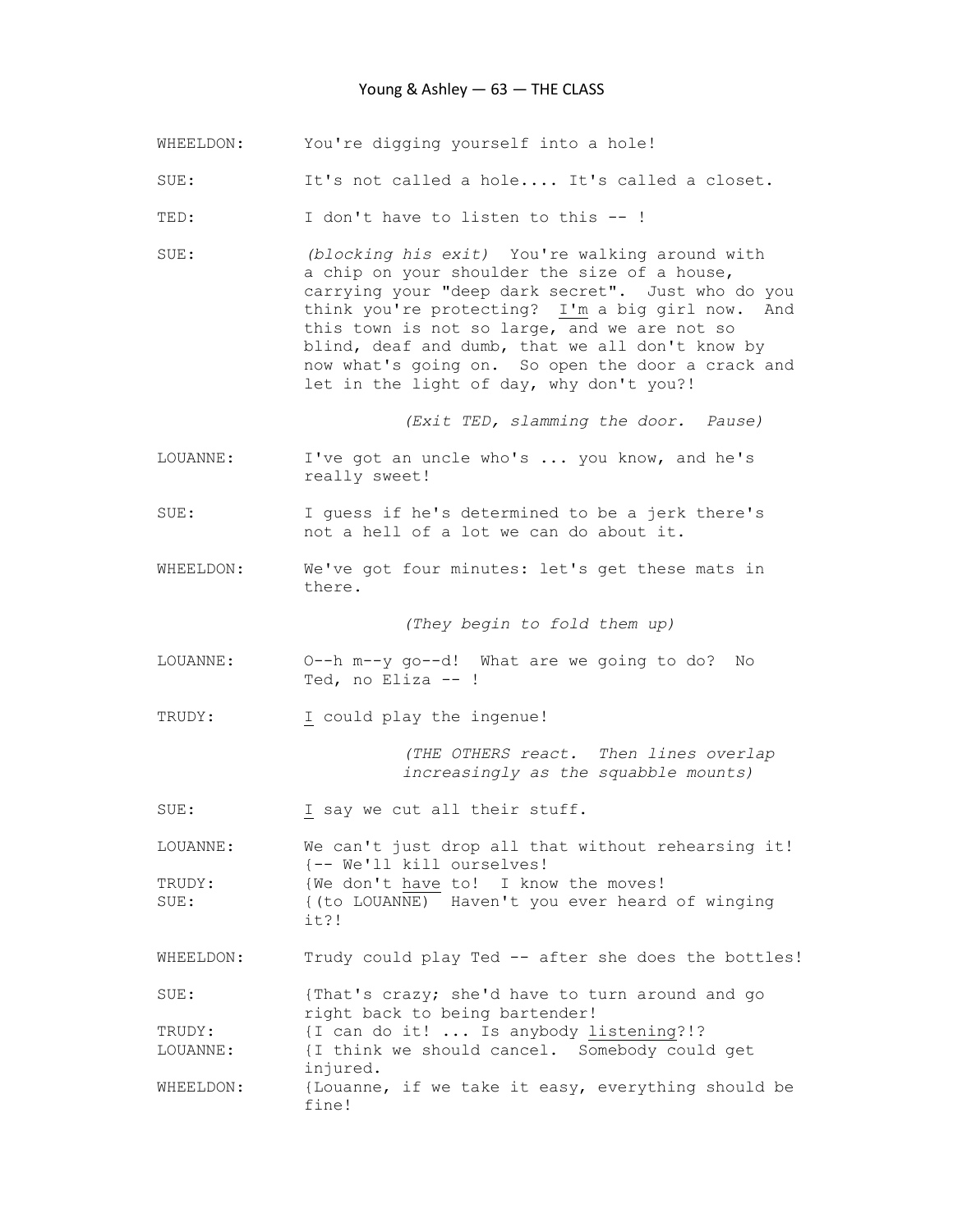(With a quick knock at the door, enter THE WOMAN, very worried, and tops it)

- THE WOMAN: Guys! Guys!!
- THE OTHERS: What!!!
- THE WOMAN: I just saw Eliza.
- WHEELDON: So?
- LOUANNE: {How is she? OTHERS: {What? Where? or What do you mean?
- THE WOMAN: Well ...
- WHEELDON: Now what's she done?
- THE WOMAN: She nearly got herself run over, and then when I followed her into the park, she hid on me.

(THE OTHERS react)

- WHEELDON: You're sure it was Eliza?
- THE WOMAN: Well, whoever it was did a triple pirouette in the middle of King and Main.
- LOUANNE: Omigod: Eliza!
- THE WOMAN: She nearly caused a three-car collision. I mean I know you're getting ready for Showcase, but the way she was acting made me feel really strange. I just ... thought you might want to know.
- THE OTHERS: Yeah. or Geez. or Thanks.
- THE WOMAN: (beat) I'll give you a hand with these. (starts to manhandle mats)

 (As she does so, they stare at each other. What to do? Then LOUANNE goes for her coat. TRUDY and SUE catch on and do likewise)

LOUANNE: (stopping in front of WHEELDON) Coming?

 (After a moment's hesitation, WHEELDON springs for his coat too)

THE WOMAN: Wait a minute! Where are you all going?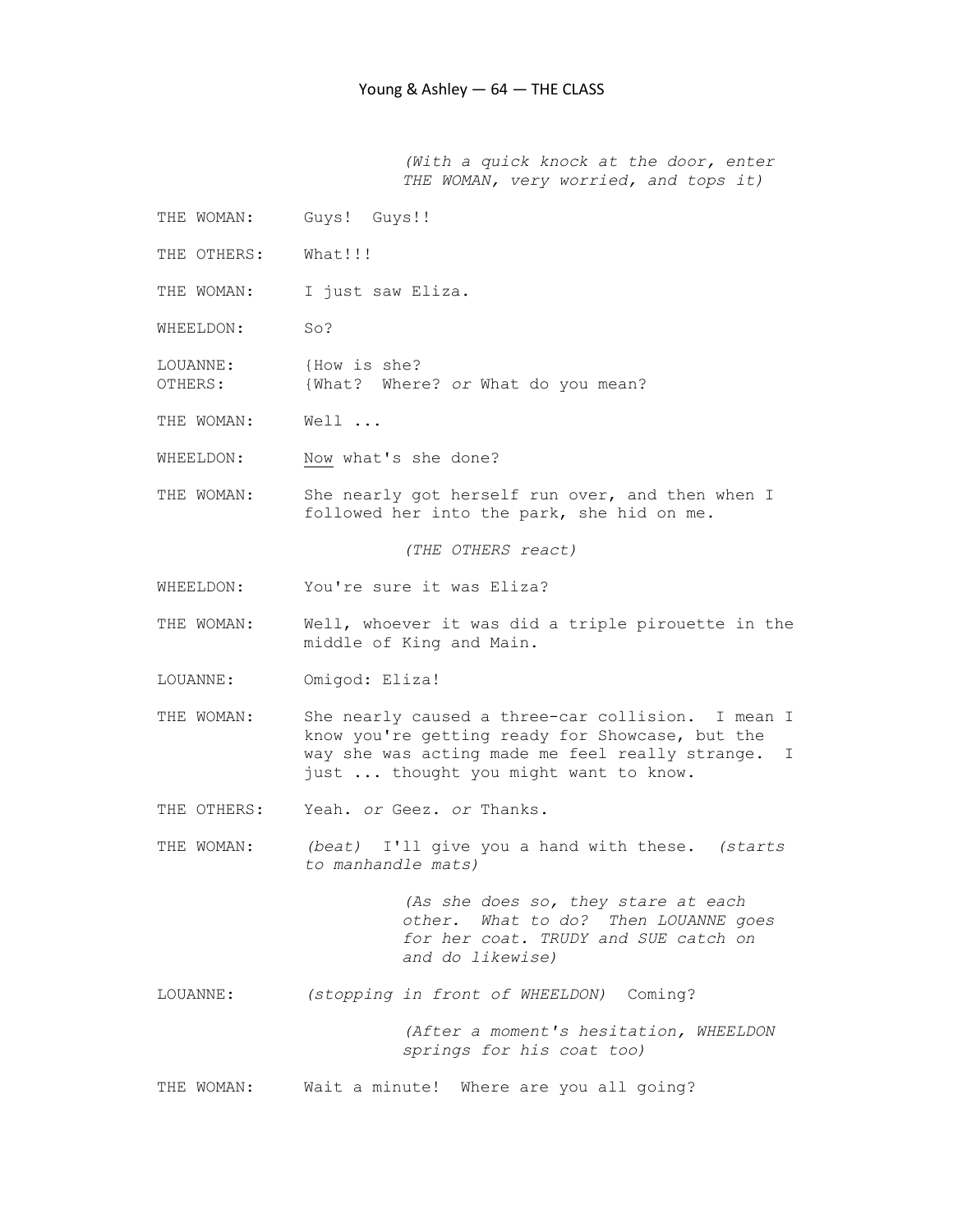WHEELDON: To find Eliza.

 (Music cue: SNOW! Downstage, ELIZA comes out of hiding. She dances with the falling snow)

THE WOMAN: What?!? You can't just --

WHEELDON: She was in the park?

THE WOMAN: Yes, but --

WHEELDON: (overlapping to SUE) You and Trudy take the west gate, Louanne and I will go for the east.

SUE: And if we don't see her in fifteen, we'll meet you at the gazebo.

(Exit WHEELDON, LOUANNE, SUE, TRUDY)

- THE WOMAN: (as they bump out past her) But what about the Showcase?!
- THE OTHERS: (already offstage) Screw the showcase!
- THE WOMAN: But what am I going to tell "The Head"? -- Guys?

 (Exit THE WOMAN, with the remaining mats, as lights cross-fade until the whole stage is a snowy park at night)

ELIZA: Fluttering down, twirling around, flying -- So thick on a branch, low on the ground, it's lying -- Whiter than white, grey as the light, It waits there to show me, to know me -- And I must go, for I must know:

> Snow, kinds of snow; Through the street and field, counting as I go All kinds of snow. You will show, I will make you yield everything you know! There's powder that's fresh enough for angels, And crystals that dazzle in the glare, And flakes that are nice but they change into ice All at once in mid-air, Till you cannot bear

 Snow. To and fro, By each frozen brook, looking high and low For kinds of snow I should know, Like an open book written long ago: -- There's slush in the gutters on the roadside,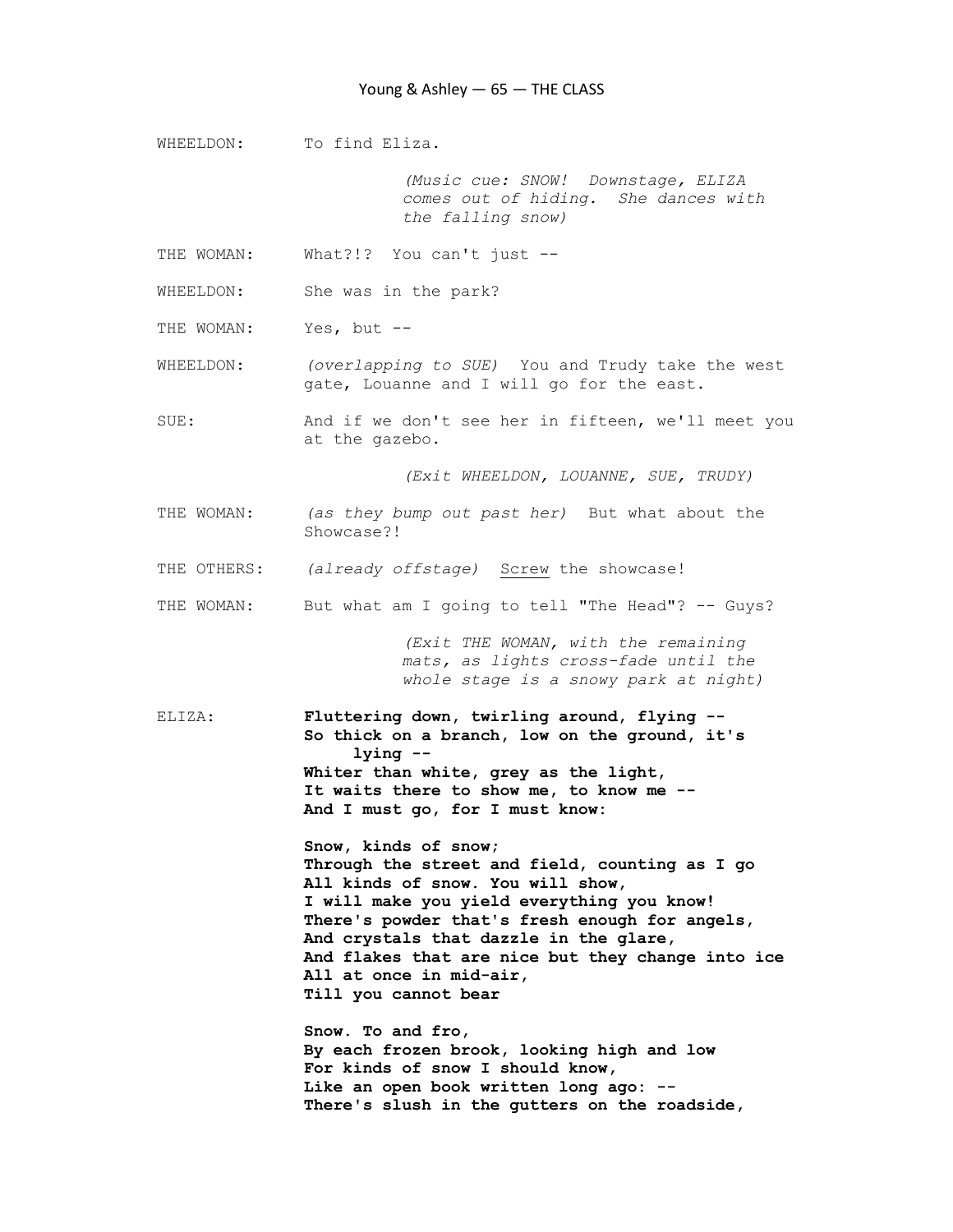And spray that goes leaping through the air, And sleet that's alright when it falls in the night, But in morning beware, For it's covered in snow! And the Eskimos know; they have a word for... I think it's maybe ... sixty or more kinds of snow. Sixty-three -- Fifty-three -- Seventy! And if they know it, then I should know it; It all makes sense if you know. Ninety-three -- Forty-three -- Look at me! Because if you get them all in line, then it's fine: You've got all of it under -- all of it under -- But I don't, and I won't, and I can't -- but I can! I know I can find, I can get one more kind of -- Yet one more kind of my Snow! See it blow! -- And get in your hair, and before you know, The rising snow-drifts will grow, Till you can't see where you were going to go! There's snow that is filling in the highways, And snow that is washing into shore, And snow that is howling in the by-ways, And snow where it's never been before! There's snow that has hidden all the rainbows, And snow that is covering the floor, And snow that is climbing up the windows, And snow that is coming through the door! And now that I've found All the kinds all around, Have I traced every tense -- Have I seen all the sense I was looking for? No! No! No! There's got to be more!!! (The tinkly snow music resumes. WHEEL- DON and LOUANNE appear quietly on one side of the stage, SUE and TRUDY on the other) WHEELDON: Eliza! How the hell are ya? Look at you. ELIZA: (only by rote)

 Yodle-Trudy-hey! Watcha got to say?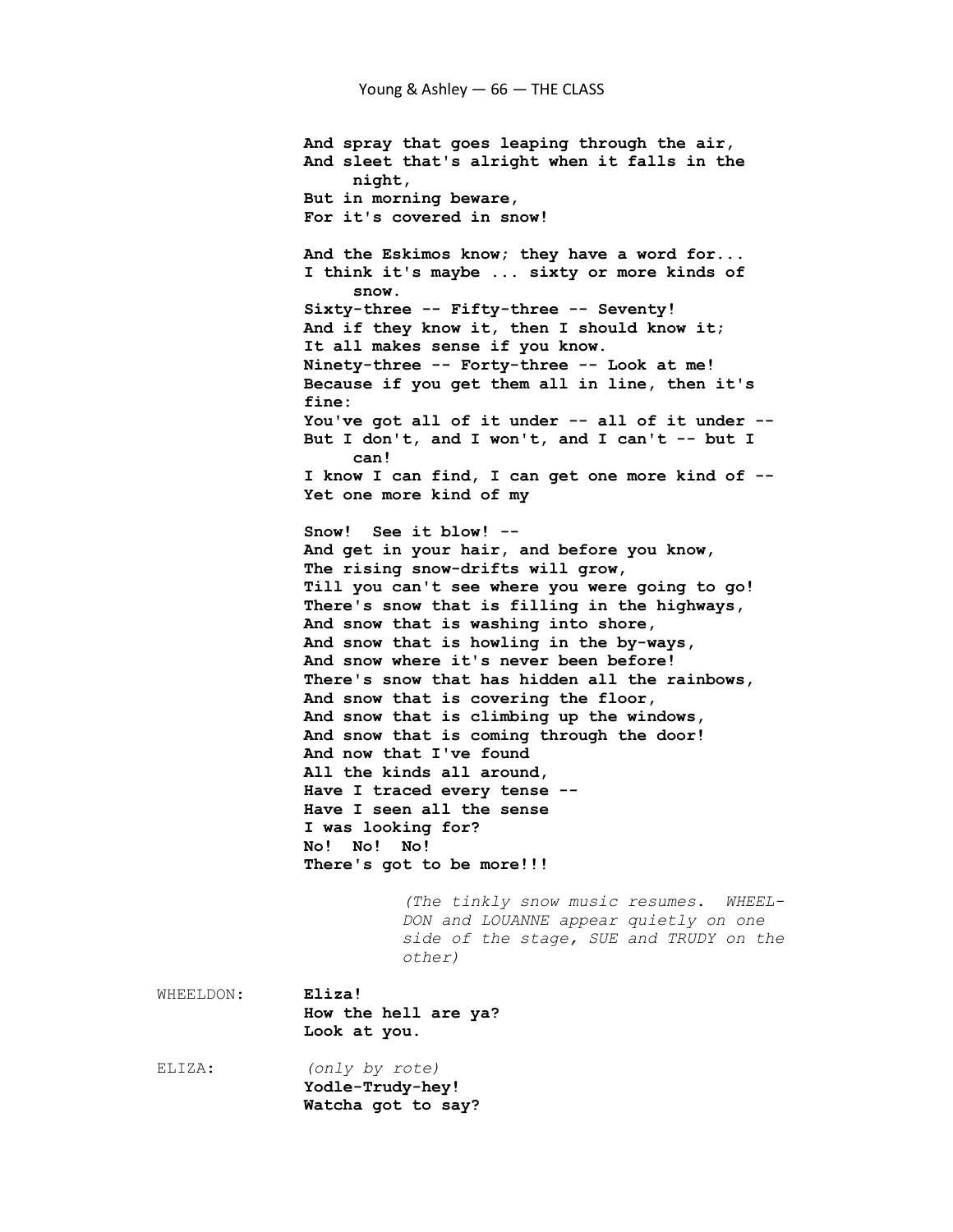TRUDY: I'm fine. How are you?

ELIZA: I can't come ... to the showcase. I have to look after my little sister, and the dishes aren't done.

SUE: We called your home, Eliza. Your mother's fran tic: she says you haven't been there since yester day morning.

ELIZA: My mother's dead. And when she painted me, Her brush made sun in golden hair. That sun is now all I have of her -- I have of her, I have of her, I have of her, I have of her, I have of her ...

> (THE OTHERS react. They close in cau tiously)

- WHEELDON: Eliza, we think you should come with us.
- TRUDY: You need food.
- SUE: We'll take you someplace warm.
- LOUANNE: Someplace where they can take care of you. OK?

 (Pause; she moves a step closer. Music out)

#### OK?

 (Suddenly ELIZA makes a run for it. A struggle. It takes WHEELDON and SUE and the others some effort to trap her and pin her down)

ELIZA: No!! Not home!!!

WHEELDON: OK! Not home! Someplace else!

SUE: Easy now.

 (Pause. Resume underscoring: ELIZA starts to give in)

ELIZA: Will it be warm there?

LOUANNE: (in tears) Yes. It'll be warm there.

ELIZA: You're crying. It's because I missed a class,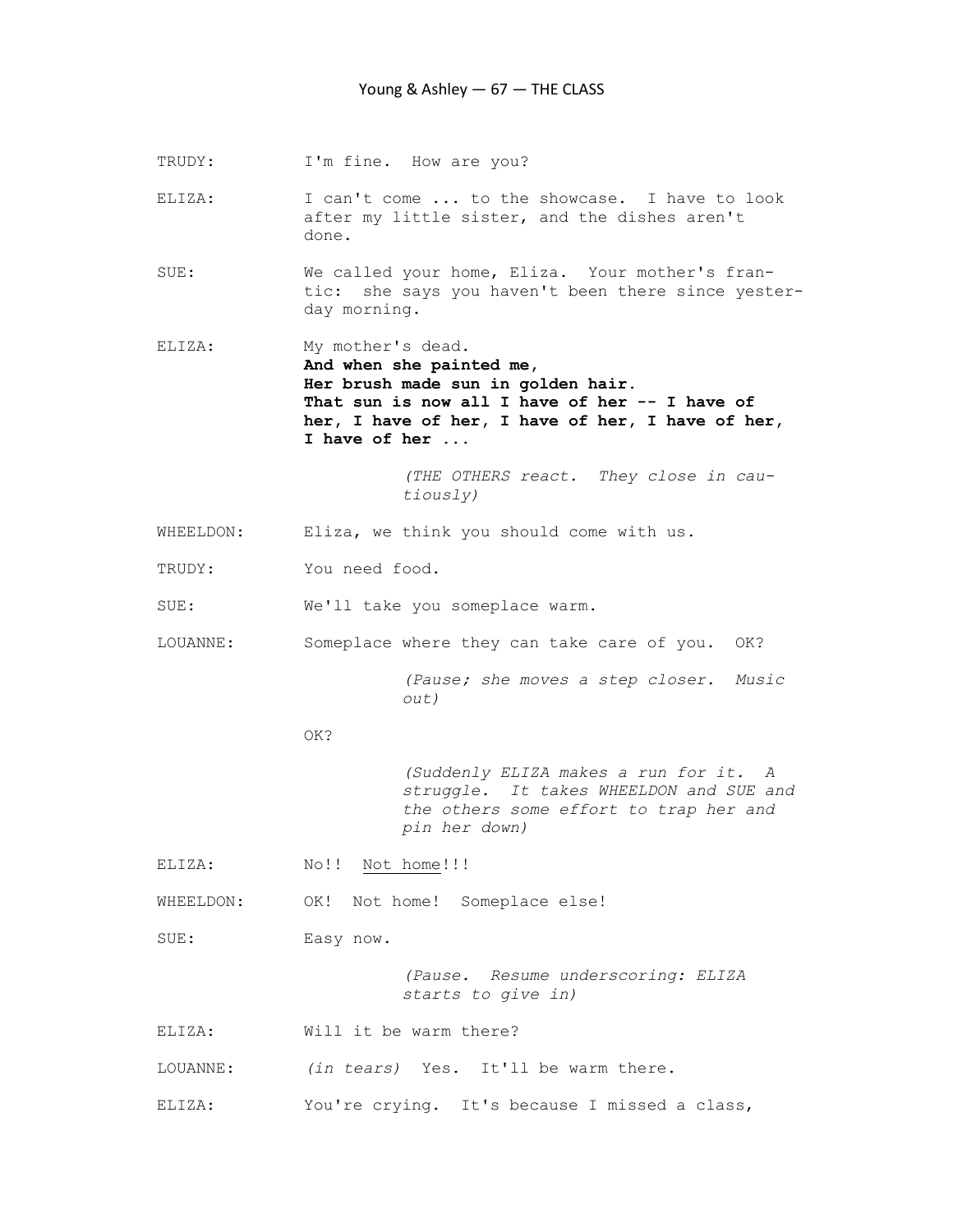isn't it? I'm sorry. WHEELDON: Come on, Eliza. (They help her up and gently lead her out, LOUANNE in the lead, with the music tinkling along behind them until they are gone. A moment's suspension, then a new music cue: THE EDGE OF THE LAKE. TED storms into the park, kicking snow drifts and shaking trees) TED: "I thought that was Ted! -- Oops, just a joke." "Get off that high horse of yours!" "Outa my way, Cream Puff! Cream Puff!" "Get over it!" "It's not called a hole.... It's called a ..." "I thought that was Ted!" "Get over it!" "Closet!!!" "Open the door a crack and let in the light of day, why don't you?" The light of day ... Let in the light .... At the edge of the lake, There in the morning -- Wond'ring which step to take, Feeling a warning -- Water mirror-still, the shadow of a hill There in the dawn; Air a little chill -- And it was beautiful.... It was beautiful. At the edge of the lake, There in the morning -- I was far too awake, Feeling a warning: Would it be too cold if I became too bold? Shatter the dawn? I was ten years old, and the heat was on. Then came a voice: "Let's have no more. You want us to phone your next of kin? Swallow your fear and leave the shore. Go with a grin" -- So I went in.... At the edge of my life, Here in the morning -- Like the edge of a knife, Feeling the warning: I can never know how far the ripples go --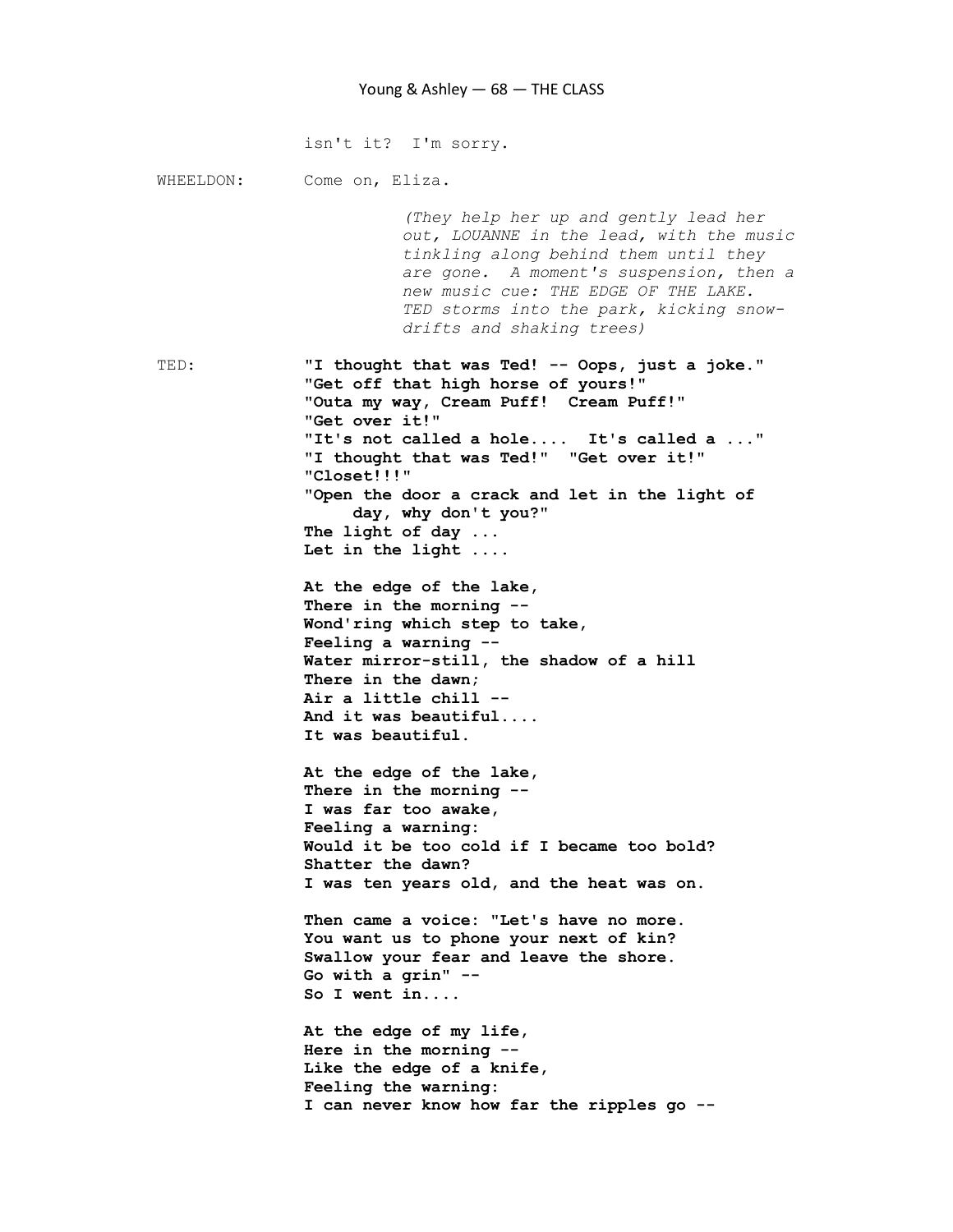Not in my mind; I can only know what I'd leave behind.

> And lights find the calendar, which flips to February.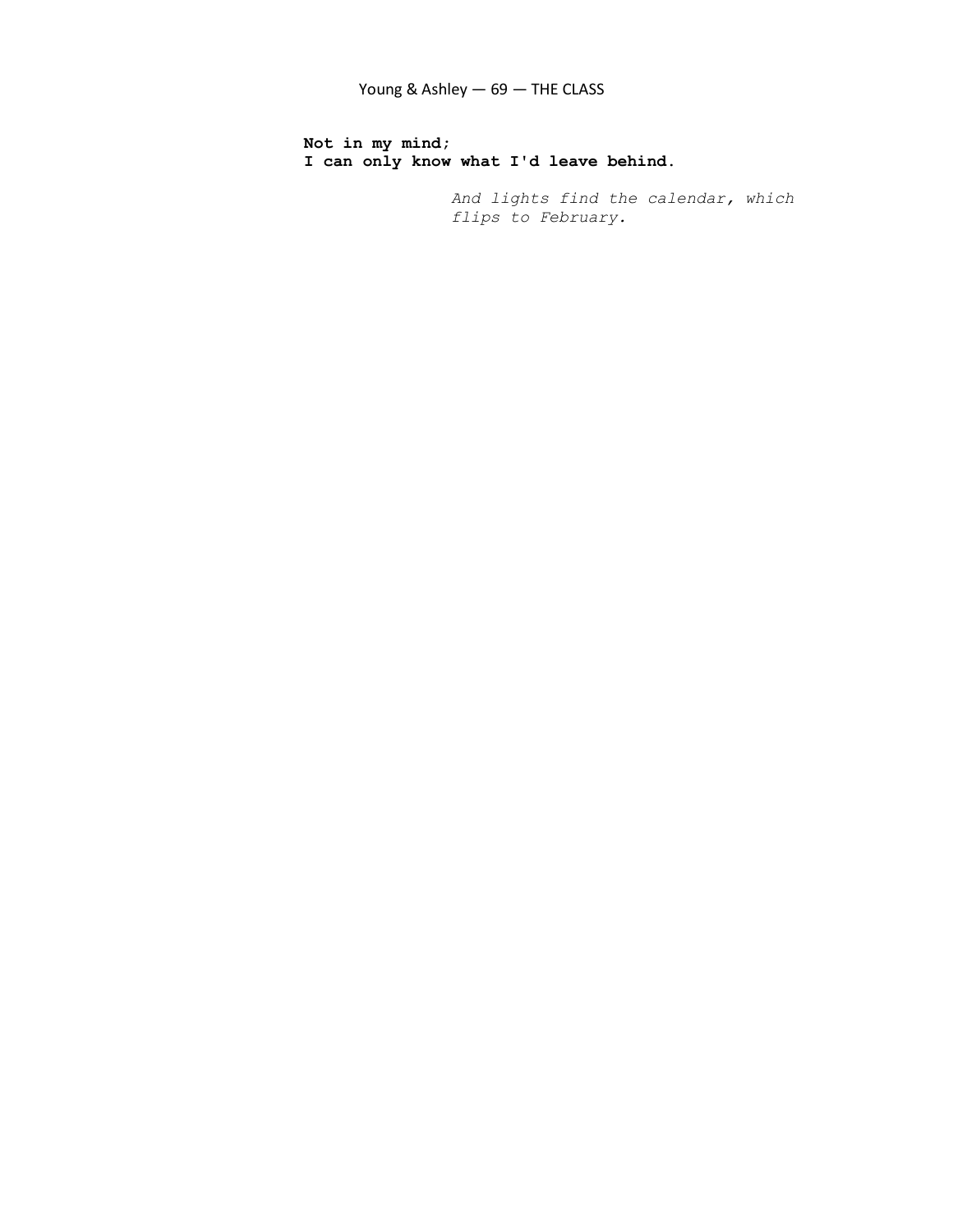### SCENE SIX: February

 Lights up on the room, revealing WHEELDON at his place, late at night, pouring over notebooks and heavy texts. Similar objects at TED's place.

- WHEELDON: The first IATSE strike was in 1919?
- TED: 1910 to 11. The first actors' strike was in 1919.
- WHEELDON: And that led to the foundation of Actors' Equity.
- TED: Nope. (entering the scene and removing his coat) Equity had been going for five or six years by then, but that was the first time anybody took it seriously.
- WHEELDON: Oh, man. I wish I was Miss Perfect. I bet she's got all this down pat.

TED: Besides which she's prettier than you are.

WHEELDON: Oh no! Have I gained weight?

TED: Stuff it, buddy!

(By now he's seated too. They study)

Do you think Eliza liked the flowers?

WHEELDON: I don't know. It was hard to tell. (he goes back to his book) "Lilian Baylis"? Who the hell was Lilian Baylis?

- TED: That was that wierd old broad who kept the Old Vic going.
- WHEELDON: Phew --! I'd be down the tubes if you hadn't stuck around tonight. Thanks.

(TED shrugs. Pause. They study)

TED: I hate hospitals.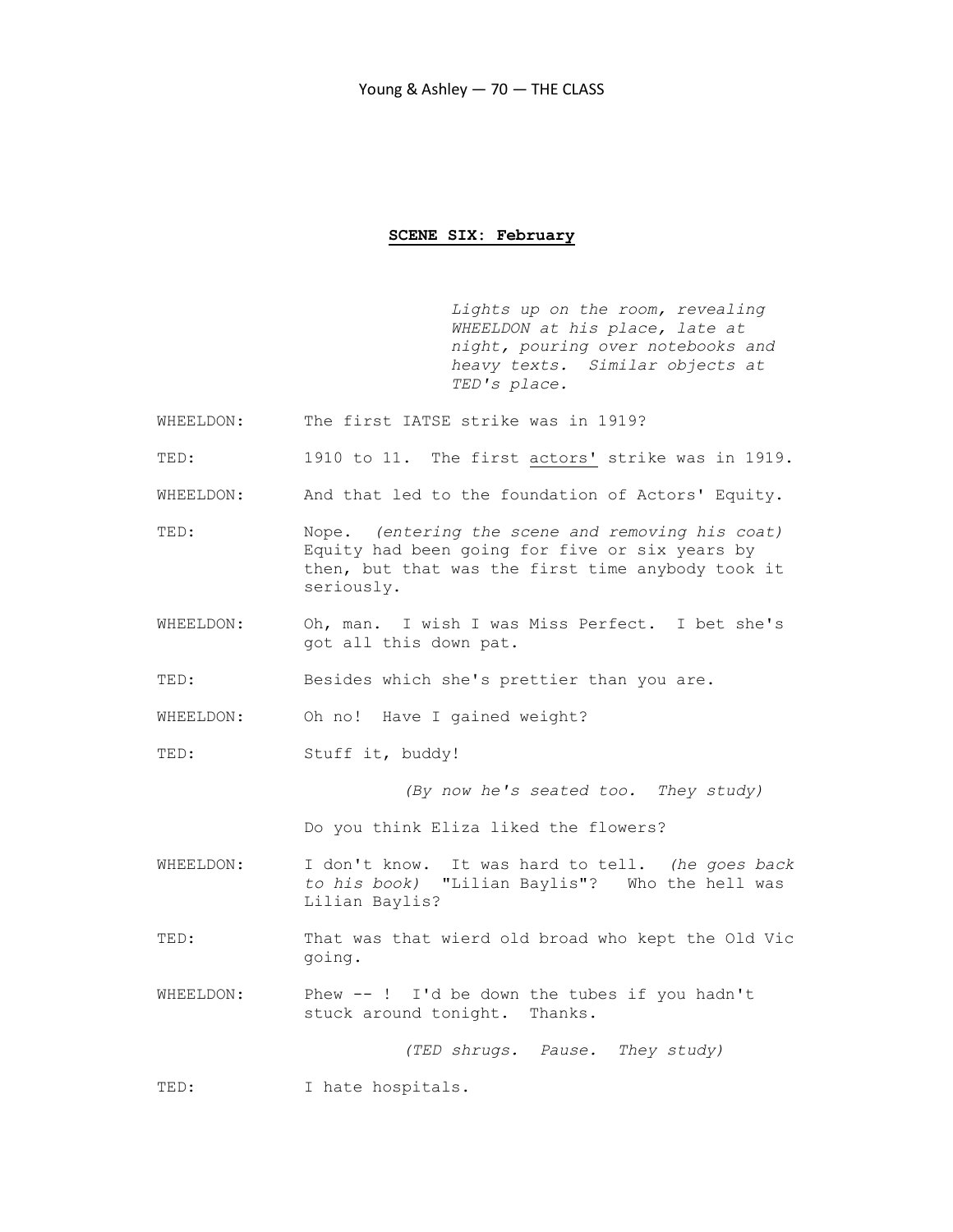- WHEELDON: Me too. Louanne doesn't. Louanne feels right at home in hospitals.
- TED: They don't do shock treatments any more, do they?
- WHEELDON: I don't know. I hope not. (sudden panic) Oh my God, the Bauhaus! I never even looked at the Bauhaus!

TED: The Bauhaus was at Christmas!!!

- WHEELDON: Oh. (beat) Jesus!!! The only academic course we can't get out of, so naturally old dry-ass Dust has to be the only prof in the whole college who gives his mid-term before Study Break.
- TED: We're not getting a Study Break. We're still going to be up to our ears in Grease, remember?
- WHEELDON: (an explosion that builds until he's bouncing off the walls) It's no use! I can't do it! I was up until three this morning working on my Oedipus mask, and we didn't finish rehearsal until mid night again. I need a party!!! I need a blow out!!! I wanna get drunk and run around naked and jump up and down on somebody's head!!!!!
- TED: (starting to snicker) Do you feel better now?

WHEELDON: No. (starting to go too)

 (They dissolve into punchy giggles. Enter LOUANNE and SUE with streamers, etc., early on a Saturday night a week or so later, and begin to set up a ladder)

TED: Wheelie? --

WHEELDON: Yeah?

TED: How are things with you and Louanne?

WHEELDON: Same as they've been all year. We're sort of together and sort of not, and I can't get her to talk about it, so ... (shrugs) I've been realiz ing how much I used to take her for granted, you know? Like I had to do the thinking for both of us? Now she's making up her own mind, and ... all I can do is wait.

TED: Better in the long run, no?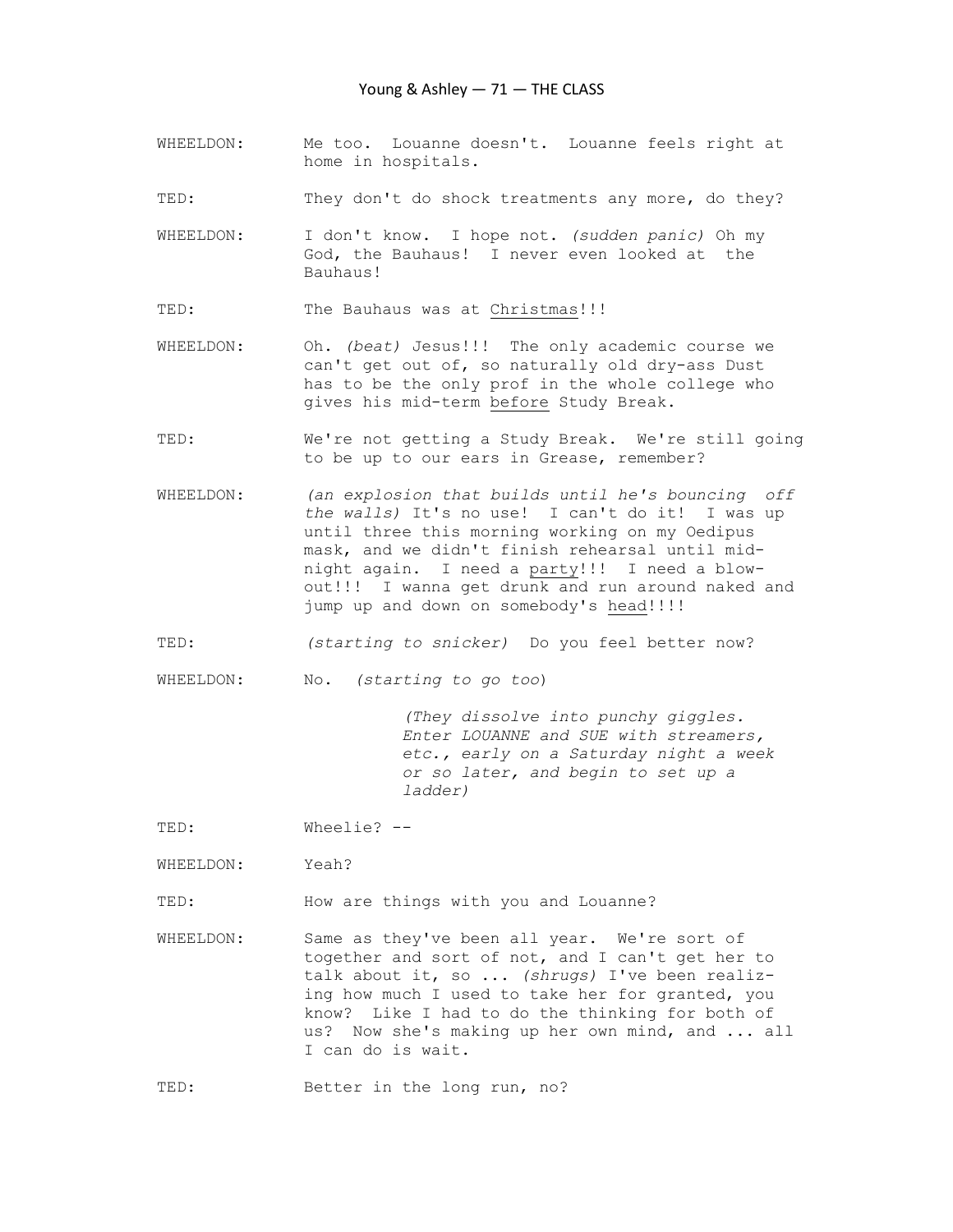## Young & Ashley - 72 - THE CLASS

WHEELDON: I guess. As long as ... you know.

(They grin at each other)

What about you? Still not ready to talk to Sue, are ya?

(TED blushes)

I hear things, though.

- TED: Shut up, Wheelie.
- WHEELDON: I hear things!

 (LOUANNE and SUE have removed the last bits of Christmas stuff, if there were any, and are starting on Valentine's Day decorations)

Are you sure the Bauhaus isn't on?

TED: Only some stuff about Walter Gropius.

- WHEELDON: Walter Gropius?!? Jesus Christ!! (dives for his notes)
- TED: (packing up and crossing to the door) Walter Gropius designed a totally adaptable theatre in 1927 that was never built, but was a big influence on all those white elephants from the sixties and seventies? Like ours?
- WHEELDON: If you say so....

LOUANNE: (up a ladder) I need to get higher!

SUE: If you go any higher you'll break your neck!

TED: (at the door) It could be one of us in there, you know.

WHEELDON: I know.

TED: I wish there was something we could do.

WHEELDON: What's that old expression? "There but for the grace of God" -- ?

TED: Go I.

(Exit TED. Music cue: VALENTINE'S PARTY)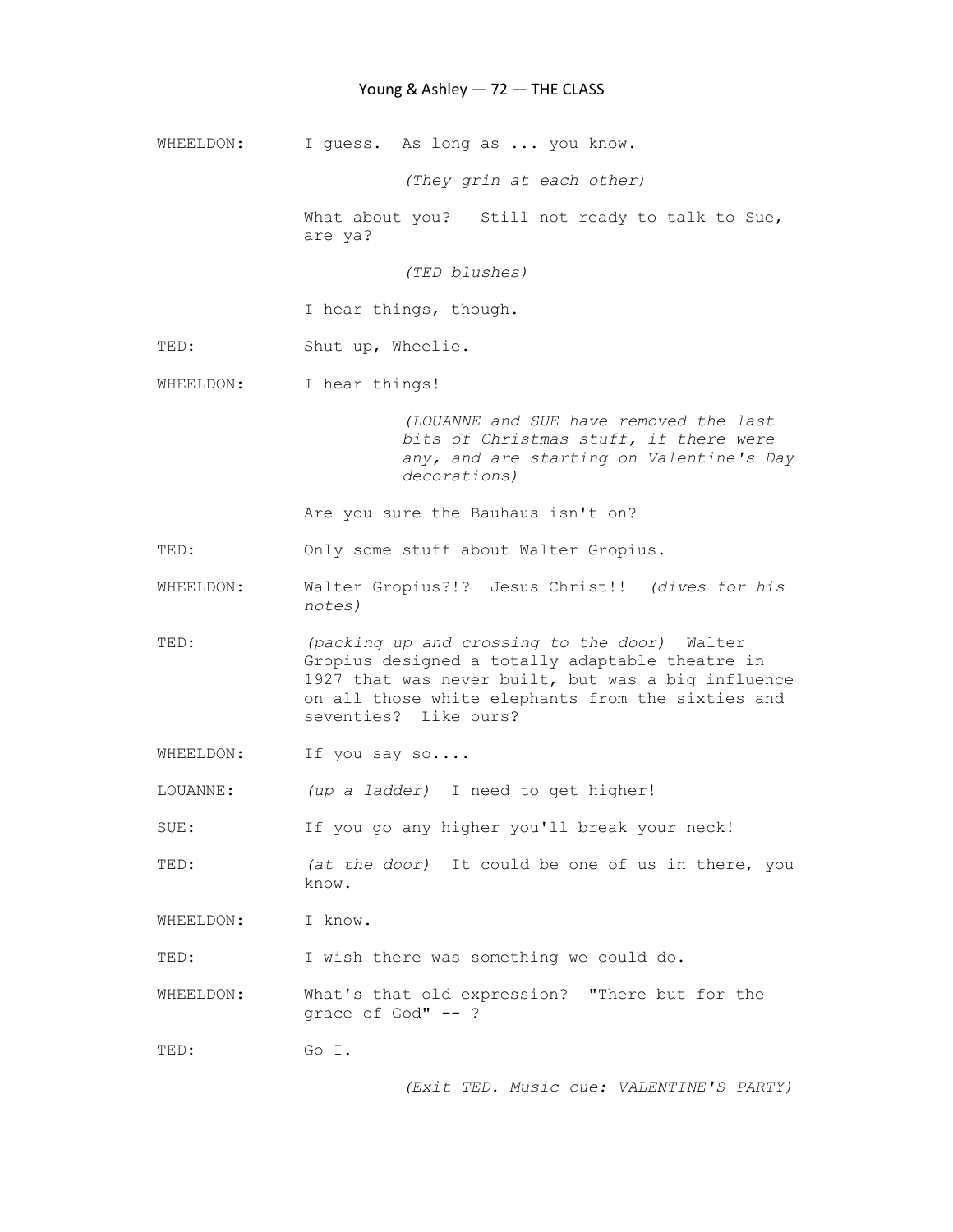WHEELDON: (packing up) Screw this. I'm going home to bed. (But instead of going home to bed, he joins the other scene, as lights change. Streamers, paper hearts, etc. It's a Valentine's Day party for the whole department, and it's just getting going across the hall in the studio) WHEELDON: Now when you're in the dead of winter, GIRLS: Wop wah-ooh ... WHEELDON: Tossin' and turnin' nearly every night, GIRLS:  $\blacksquare$  Nearly every night ... ALL: It's alright! -- Sleep tight. WHEELDON: And when you really need a hint that GIRLS: Wop wah-ooh ... WHEELDON: Your fire will burn un-til the mornin' light, GIRLS: Till the mornin' light ... ALL: It's alright! -- It might. WHEELDON: Cause when you wanna Skim off the cream of GIRLS: Ooh-- All that you dream of, And you have got to let the steam off, GIRLS: Ah-- Well then you know you gotta ALL: Party till dawn! Party till dawn! Till all the cows come home; You gotta Party till dawn! Party till dawn! Do what we do in Rome. We gotta get that feelin', Put trouble outa sight: We'll boogie on the ceilin' Until we all get tight. We're gonna Party till dawn! Party till dawn! -- It's Valentine's Party night! (Music continues faintly, as if at a distance. LOUANNE is perched on a coun ter or stepladder, and stretching to tape one piece of something near the ceiling)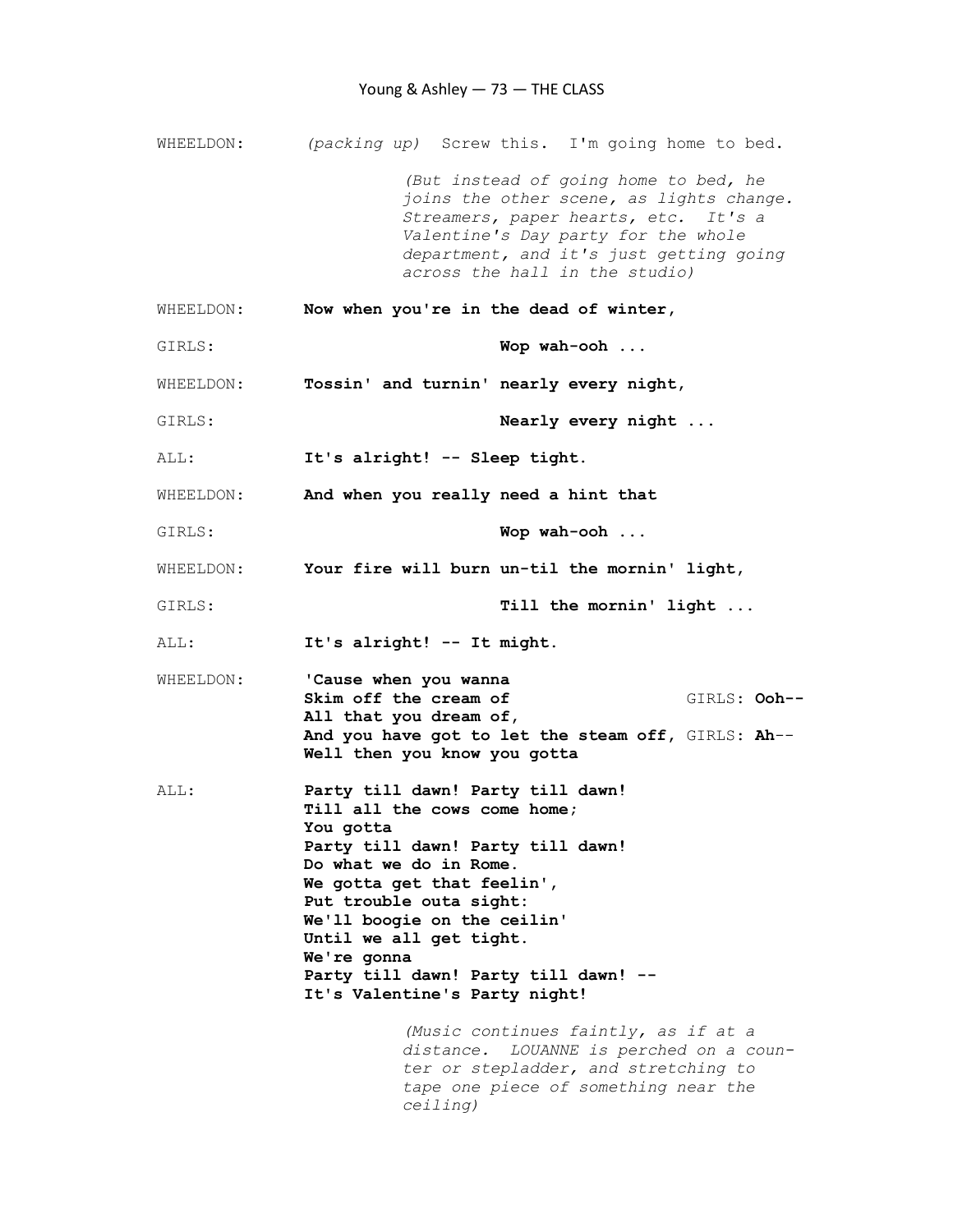- LOUANNE: Wheeldon, hold this for me?
- WHEELDON: (laughing) Geez!
- LOUANNE: What?
- WHEELDON: I'm trying to imagine you doing this last Septem ber!
- SUE: You would have passed out!
- LOUANNE: A few things have gone down since last September. I'm thinking about taking up skydiving next!

 (Enter TRUDY, decked out like the Miche lin tire man, and so keyed up that she's on the ceiling. Music out)

- TRUDY: Aaaaaaaaaaagh!!!
- WHEELDON: Geez, Trudy!

SUE: What the hell is all that about?

- TRUDY: If I have to put on or take off one more piece of clothing, lug one more bag full of scripts, miss one more bus when I'm up to my butt in slush --
- WHEELDON: What are you going to do?
- TRUDY: Move in here and go naked. (starts to peel off the layers)
- WHEELDON: Spare us!

TRUDY: (noticing the decor) Aaaaaaaaaaagh!!!

WHEELDON: If you do that again, I swear I'll drop ya.

- TRUDY: Why do I feel like I just walked into a Hallmark Card?!
- LOUANNE: If you don't like our taste, you know what you can do.
- WHEELDON: Yeah: pick up a roll of tape!

TRUDY: Oh, I don't do manual labour: I'm a star now!!!

THE OTHERS: (beat) What -- ?!?

TRUDY: I got a job, you guys! I got a job! I got a job!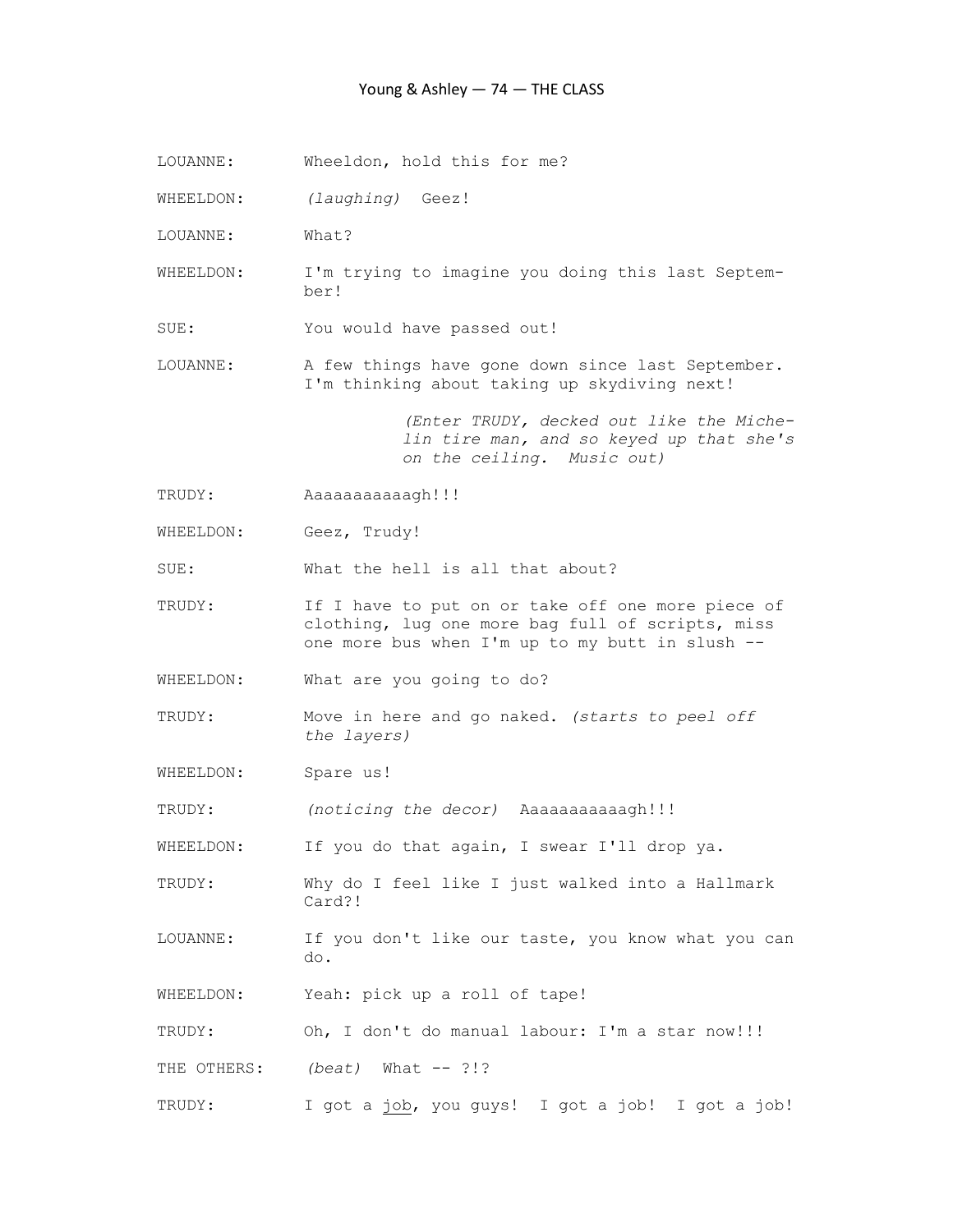J, O, B, --

| SUE:<br>LOUANNE:<br>WHEELDON: | {You got a job?<br>{What?<br>{What are you talking about?                                                                                |
|-------------------------------|------------------------------------------------------------------------------------------------------------------------------------------|
| TRUDY:                        | I had an audition for The Showboat today -- and<br>they loved me! They offered me a contract for the<br>whole summer right on the spot!  |
| WHEELDON:                     | Did you take it?                                                                                                                         |
| TRUDY:                        | I told them I'd have to think about it. Of course<br>I took it! What do you think I am, crazy?                                           |
| LOUANNE:                      | But I thought The Showboat only did musicals.                                                                                            |
| TRUDY:                        | Yeah, that's them. So I sang up a storm, and tap-<br>danced, and did all of my schtick and they ate it<br>up!                            |
| SUE:                          | Wait a minute, Trudy. Are you telling us you said<br>yes to a company that couldn't even offer you Lady<br>Macbeth?                      |
| TRUDY:                        | Oh come on, let's face it, Lady Macbeth I'm not.<br>What I am is the best singin', dancin', fat<br>comedienne in the biz -- so look out! |
| LOUANNE:                      | (with difficulty) Isn't that wonderful?                                                                                                  |
| WHEELDON:                     | (with equal difficulty) Fabulous. So  the<br>first one in the whole class to get a job offer is<br>Trudy.                                |
| TRUDY:                        | Yeah!! And I ran into "The Head" and he actually<br>congratulated me: I couldn't believe it!                                             |
| SUE:                          | Neither can I!                                                                                                                           |
| LOUANNE:                      | Sue $--$                                                                                                                                 |
| TRUDY:                        | OK, Miss Perfect! Where do you get off being so<br>high and mighty? I don't notice you with any job<br>offers!                           |
| SUE:                          | I don't leap at the first one that comes along.                                                                                          |
| TRUDY:                        | $You --!!$                                                                                                                               |
| WHEELDON:                     | Trudy! Cool it, for god's sake!<br>Sue!                                                                                                  |
| TRUDY:                        | She's always --                                                                                                                          |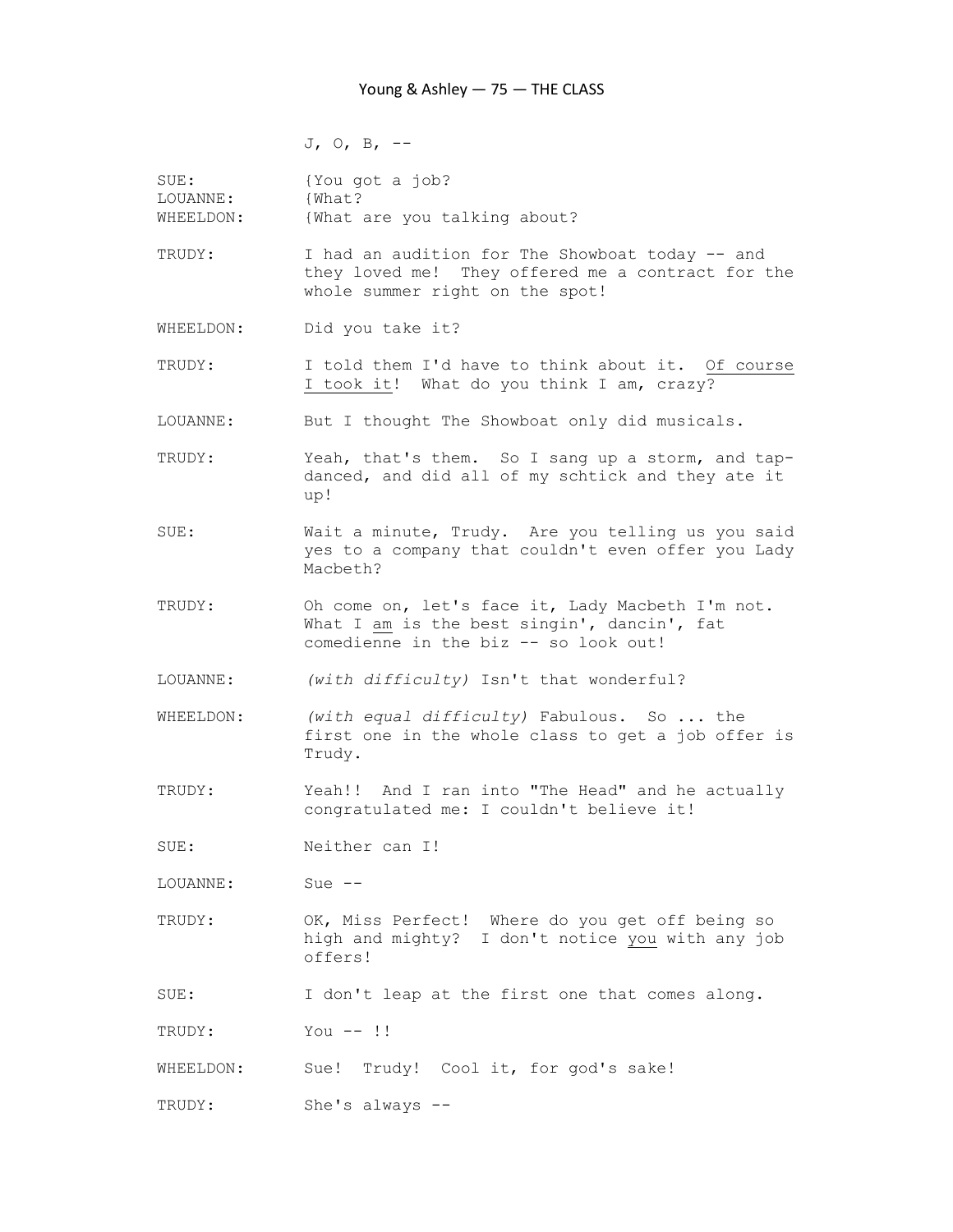LOUANNE: Please -- !

WHEELDON: We're supposed to be having fun tonight! Trudy, we're happy for ya, we really are. We're just ... (glance at THE OTHERS) we're green with envy. Congratulations!

- LOUANNE: Yeah! Congratulations!
- WHEELDON: Come on, it's party night! We're gonna forget all about work and winter and who's getting what and just have fun, OK?

(No response: the girls bridle)

 You gotta help me celebrate too: I passed my mid term!

(Music in)

'Cause when you're gettin' sick an' ti-red --

LOUANNE:  $Wop$  wah-ooh ... Come on, you guys! WHEELDON: Fightin' an' growlin', livin' in a stew: TRUDY&LOUANNE: TRUDY&LOUANNE: ALL BUT SUE: Don't be blue -- me too. WHEELDON: And when you're feelin' uninspi-red --ALL 3 GIRLS: Wop wah-ooh ... WHEELDON: You need some howlin', have yourself a brew; GIRLS: GIRLS: **Have yourself a brew** ... ALL: Here's to you -- have two. WHEELDON: You know you got a Friend you can lean on, GIRLS: Ooh-- Girl that you're keen on; You need a night to be obscene on! GIRLS: Ah-- So now you know you gotta ALL: Party till dawn! Party till dawn! Till all the cows come home; You gotta Party till dawn! Party till dawn! Do what we do in Rome.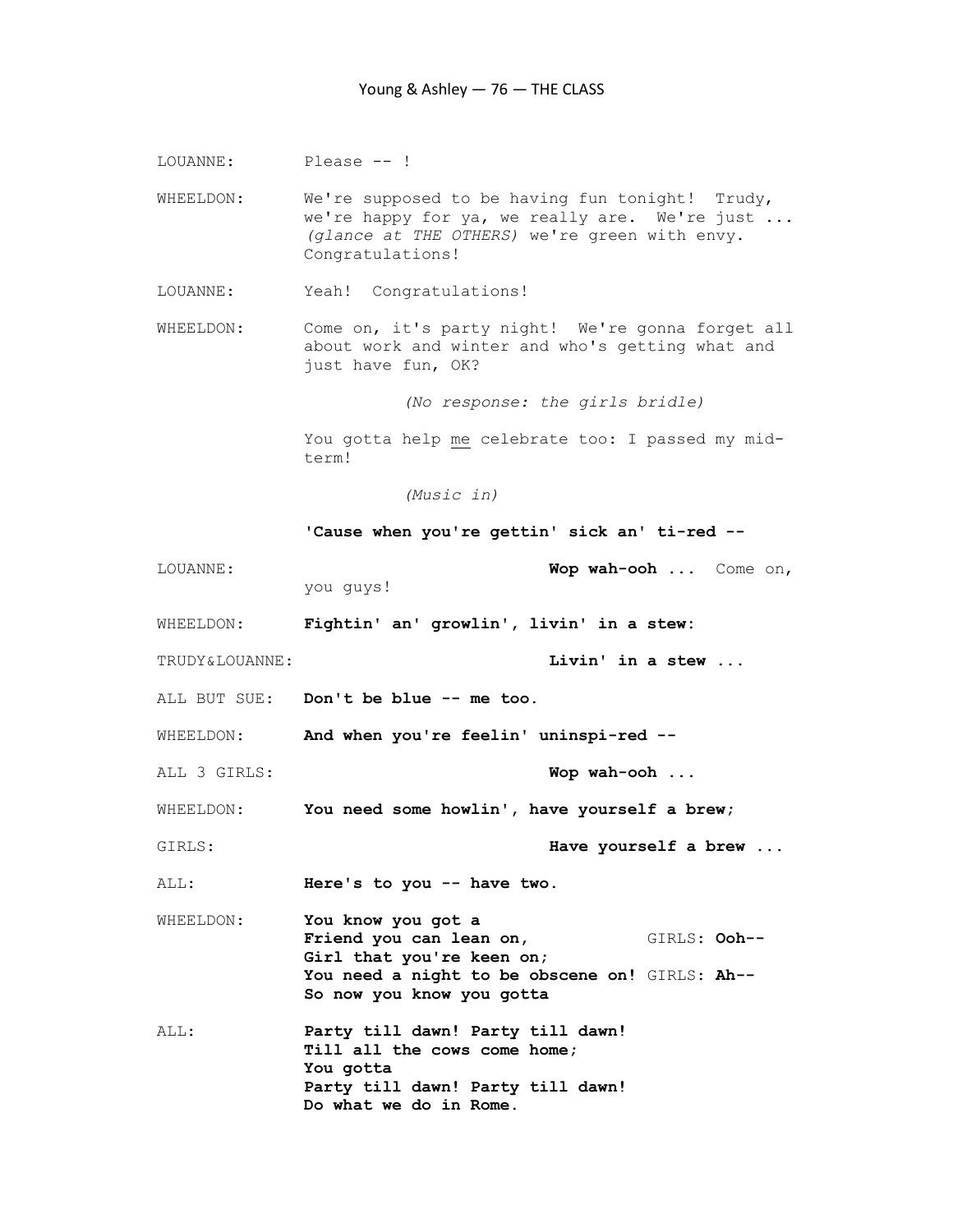We gotta get that feelin', Put trouble outa sight: We'll boogie on the ceilin' Until we all get tight. We're gonna Party till dawn! Party till dawn! -- It's Valentine's Party night! (Drum and dance break: 4 bars) Everybody Needs this party tonight! Everybody Is gonna come to the party tonight! (Dance break: 7 bars) So now you know you gotta Party till dawn! Party till dawn! Till all the cows come home; You gotta Party till dawn! Party till dawn! Do what we do in Rome. We gotta get that feelin', Put trouble outa sight: We'll boogie on the ceilin' Until we all get tight. We're gonna Party till dawn! Party till dawn! Party till dawn! Party till dawn! Party till dawn! Party till dawn! -- It's Valentine's Party night! (TED enters shyly with THE MAN as a handsome stranger. TED is very nervous, contrite, and, now that he's finally doing what she asked, desperately anx ious for SUE's approval. THE OTHERS stare) TED: Hi, Everybody. OTHERS: Hi. (or hello or whatever) (Pause) TED: Getting the old room decorated? LOUANNE: That's what we're doing. TED: Oh. Yeah, well, there's nothing like a bit of festive ... decoration.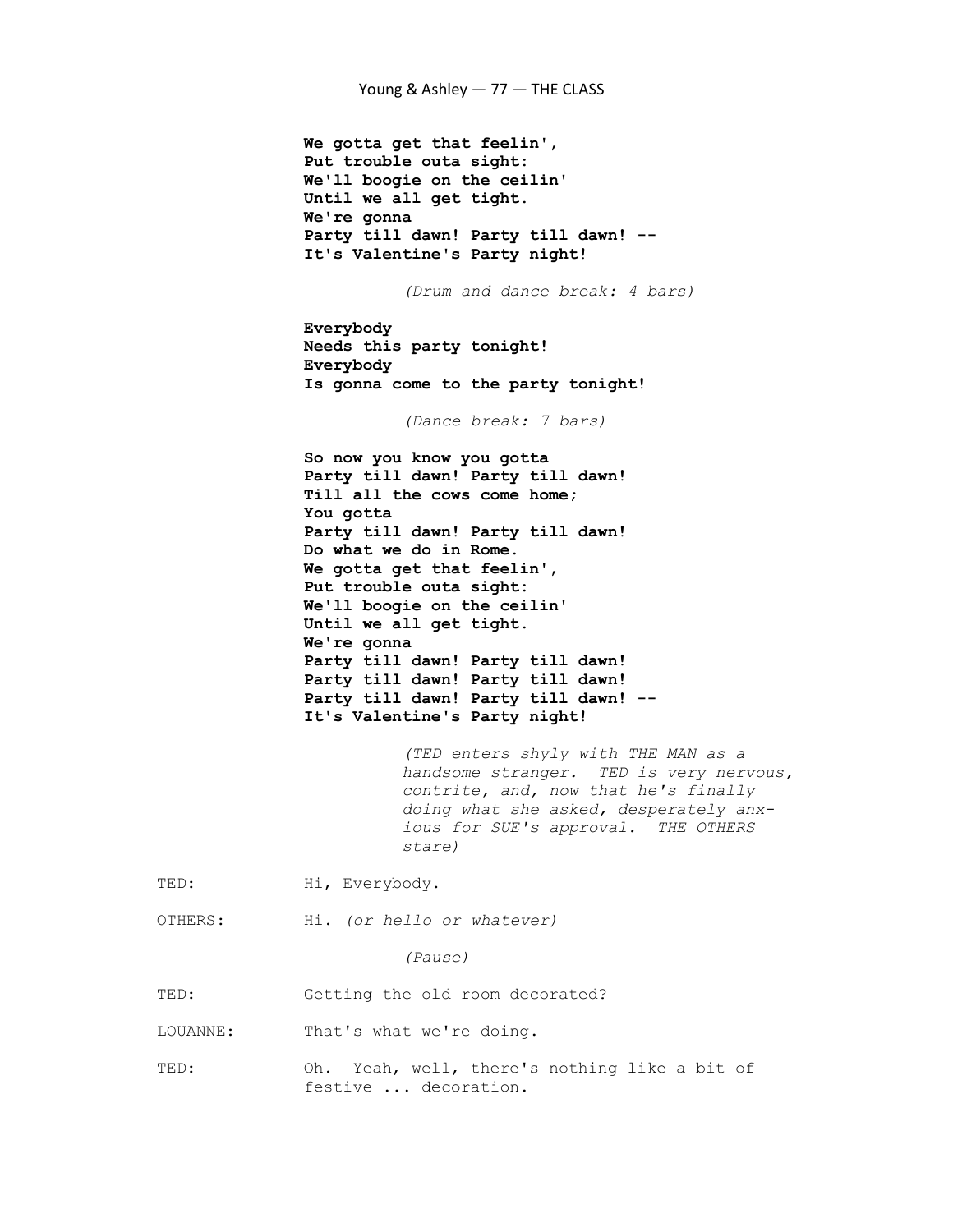WHEELDON: Nothing like it. (Pause) TED: Looks great. (All are now looking pointedly at the stranger. TED absorbs this) Uh ... there's somebody here I'd like you all to meet. Richard, this is Wheeldon, Louanne, Trudy, (Acknowledgements from them) ... and Sue. THE MAN: Oh! So this is Sue. I've heard so much about you! SUE: That's interesting. I haven't heard a word about you. TED: Everybody, this is Richard. THE MAN: Hi! SUE: (teasing) Is Richard your date for the evening? TED: (his life is riding on this) Richard is my date for more than the evening. (A stunned silence) WHEELDON: Well, hello, Richard! (shaking hands enthusiasti cally) Very pleased to meet you! (to TED) Maybe now you'll leave me alone, eh? (After a beat TED laughs uproariously and everybody but SUE joins in, re lieved, and shaking hands. SUE crosses slowly away, as lines from THE OTHERS overlap) THE MAN: (Now that one's going to take some explaining! TED: {It's a long story! LOUANNE: {Well, Ted, all I can say is, it's a good thing I didn't see him first!<br>WHEELDON: {Now who's gonna be e {Now who's gonna be explaining? TRUDY: {You sly fox, you! I like your taste! Can I borrow him next week? TED: Sue? ... Sue, are you alright? ... Aren't you even going to say hello?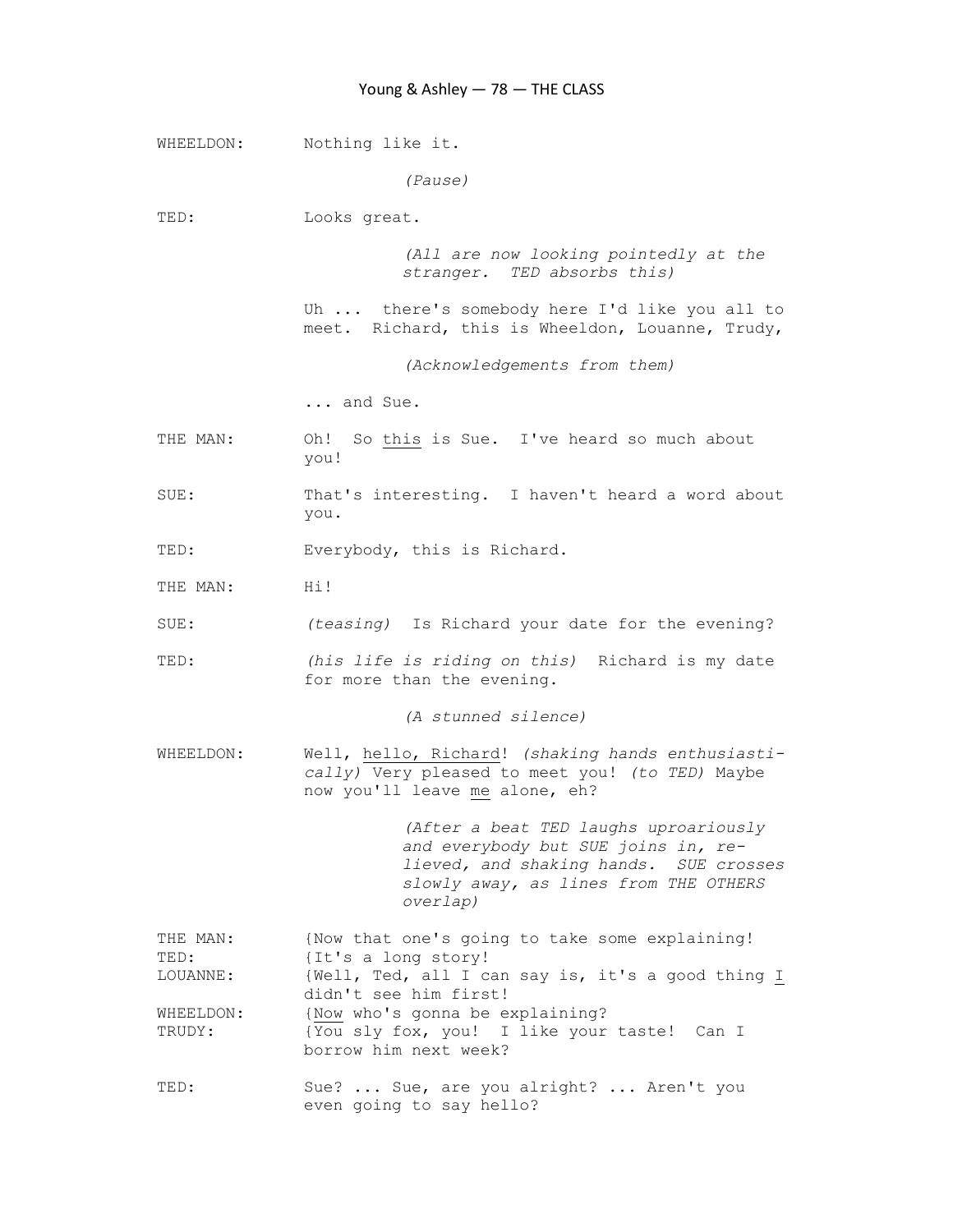(No answer. THE OTHERS hold their breaths)

 Richard, is the bar open in there yet? Maybe you better get me a beer.

THE MAN: I'll see.

SUE: You ... idiot -- !

TED: (instantly believing the worst) Take your time, Richard.

THE MAN: Right!

(Exit THE MAN)

- TED: (deep breath) OK, whatever you've got to say, let me have it -- I know I've got it coming.
- SUE: (turning round at last, in tears, but laughing) You complete idiot, couldn't you have warned me?

 (TED is speechless -- he never thought of that)

 (to THE OTHERS) You see? He's hopeless! (to TED) Are you happy?

(He nods yes)

I'm so glad. I'm so glad! (she opens her arms)

(SUE and TED hug joyfully)

 Now what did you do with poor Richard? Tell him I want a dance!

TED: Would I do?

 (He would. Music cue: VALENTINE'S PARTY REPRISE. They start to dance)

WHEELDON: Well, hail, hail, the gang's all here!

LOUANNE: All but one.

WHEELDON: Yeah. Right. Happy Valentine's Day, Eliza!

THE OTHERS: Happy Valentine's Day, Eliza!

WHEELDON: Get down, Ted!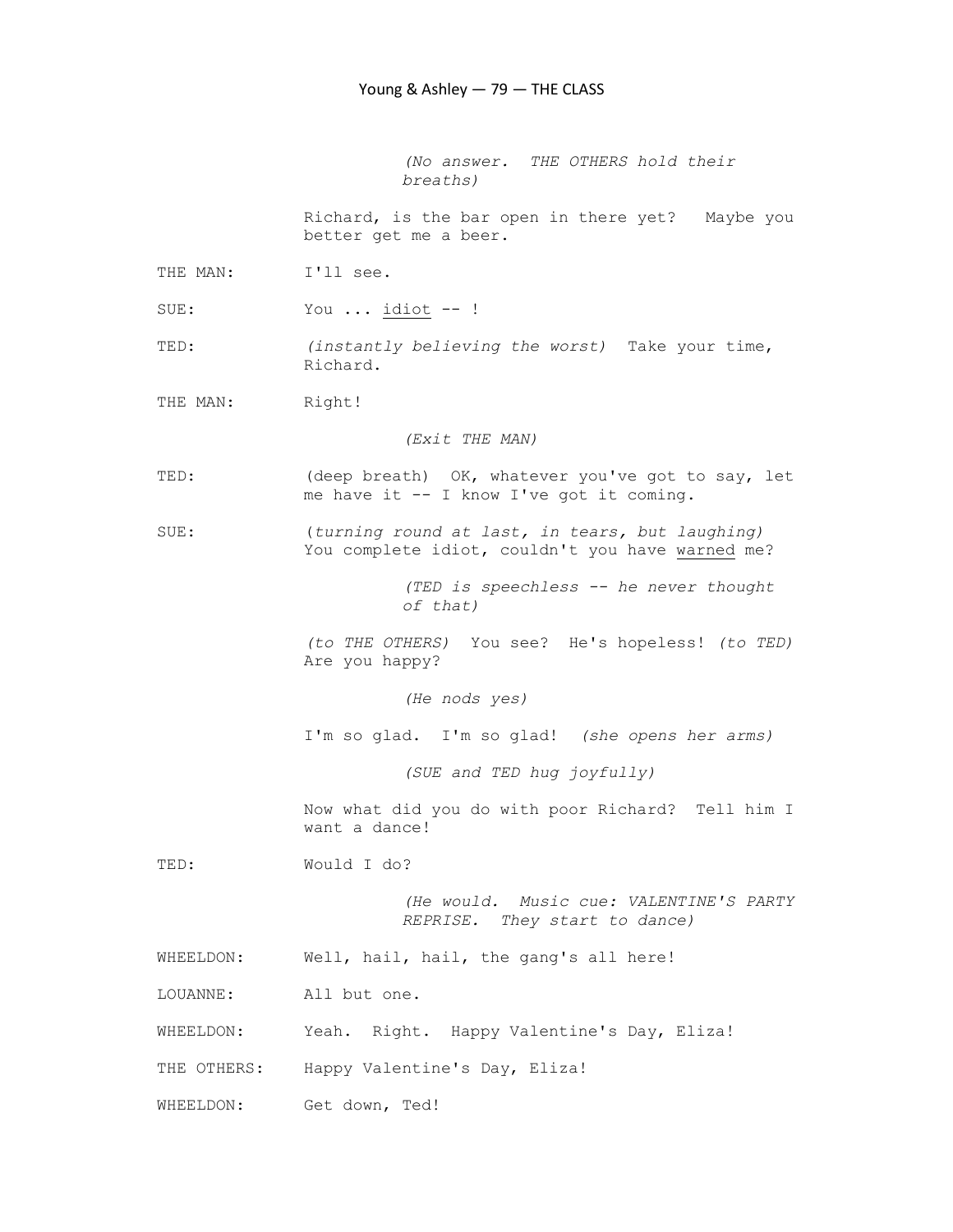You know you got a Friend you can lean on, GIRLS: Ooh -- Girl that you're keen on; You need a night to be obscene on! GIRLS: Ah --TED & WHEE: So now you know you gotta ALL: Party till dawn! Party till dawn! Till all the cows come home; You gotta Party till dawn! Party till dawn! Do what we do in Rome. We gotta get that feelin', Put trouble outa sight: We'll boogie on the ceilin' Until we all get tight. We're gonna Party till dawn! Party till dawn! Party till dawn! Party till dawn! -- (During the above THE WOMAN, as a Thera pist in a white coat, enters downstage with ELIZA and a couple of institutional chairs, then attempts to hang a couple of Valentine's decorations. Now THE OTHERS hold as lights cross-fade to the hospital and THE WOMAN takes over the number in a very square "kindergarten piano" style) THE WOMAN: Party till dawn! Party till dawn! Till all the cows come home; You've got to Party till dawn! Party till dawn! Do what we do in Rome. We've got to get that feeling, Put trouble out of sight: We'll boogie on the ceiling ... (Since ELIZA is paying no attention, she stops) ELIZA: Fluttering down, twirling around, flying -- THE WOMAN: It's time to come away from the window now, Eliza. ELIZA: So thick on a branch, low on the ground, it's lying -- THE WOMAN: It's a party. Don't you want to come to a party? ELIZA: Whiter than white, grey as the light,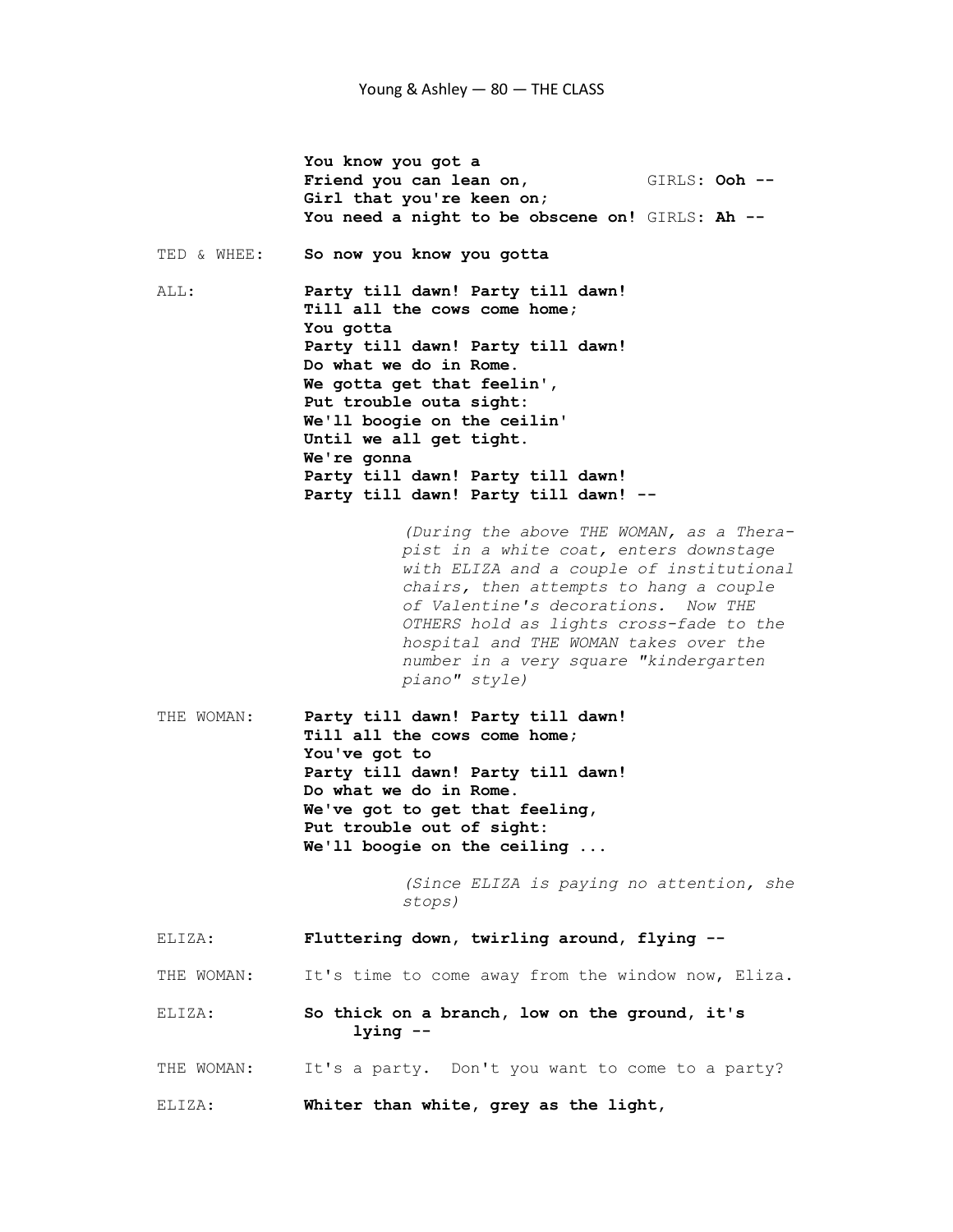It waits there to show me, to know me -- And I must go ...

- THE WOMAN: You're not ready to go out just yet, Eliza. Won't you come with us, please?
- ELIZA: I want to go out!!!

 (Music out. Enter THE MAN as an Orderly with a large parcel, gift wrapped)

- THE WOMAN: (aside to THE MAN) Oh, thank goodness. I can't do a thing with her.
- THE MAN: Look, Eliza. Somebody sent you a Valentine's present.

(No response)

- THE WOMAN: (trying for humour) It must be chocolates. People always send chocolates on Valentine's Day. Do you think it's chocolates?
- ELIZA: I want to go out!!!
- THE MAN: (with a look to THE WOMAN) Well, here you are. It says, "From Louanne and Wheeldon and Ted and Sue and Trudy: with love."

(Now he has her attention)

Open it. ... Go ahead, open it.

(ELIZA opens it. Inside is the Torch)

ELIZA: Ah --!

 (Music cue: YOU HAVE TO BELIEVE REPRISE. THE OTHERS sing softly in the background)

THE WOMAN: For heaven's sake. What's that?

THE MAN: What is it, Eliza?

 (No response. ELIZA just clings to the torch. THE WOMAN and THE MAN decide it's best to leave her that way and, eventually, exit)

GIRLS: You have to believe! Hold on to your umbrella! Have to believe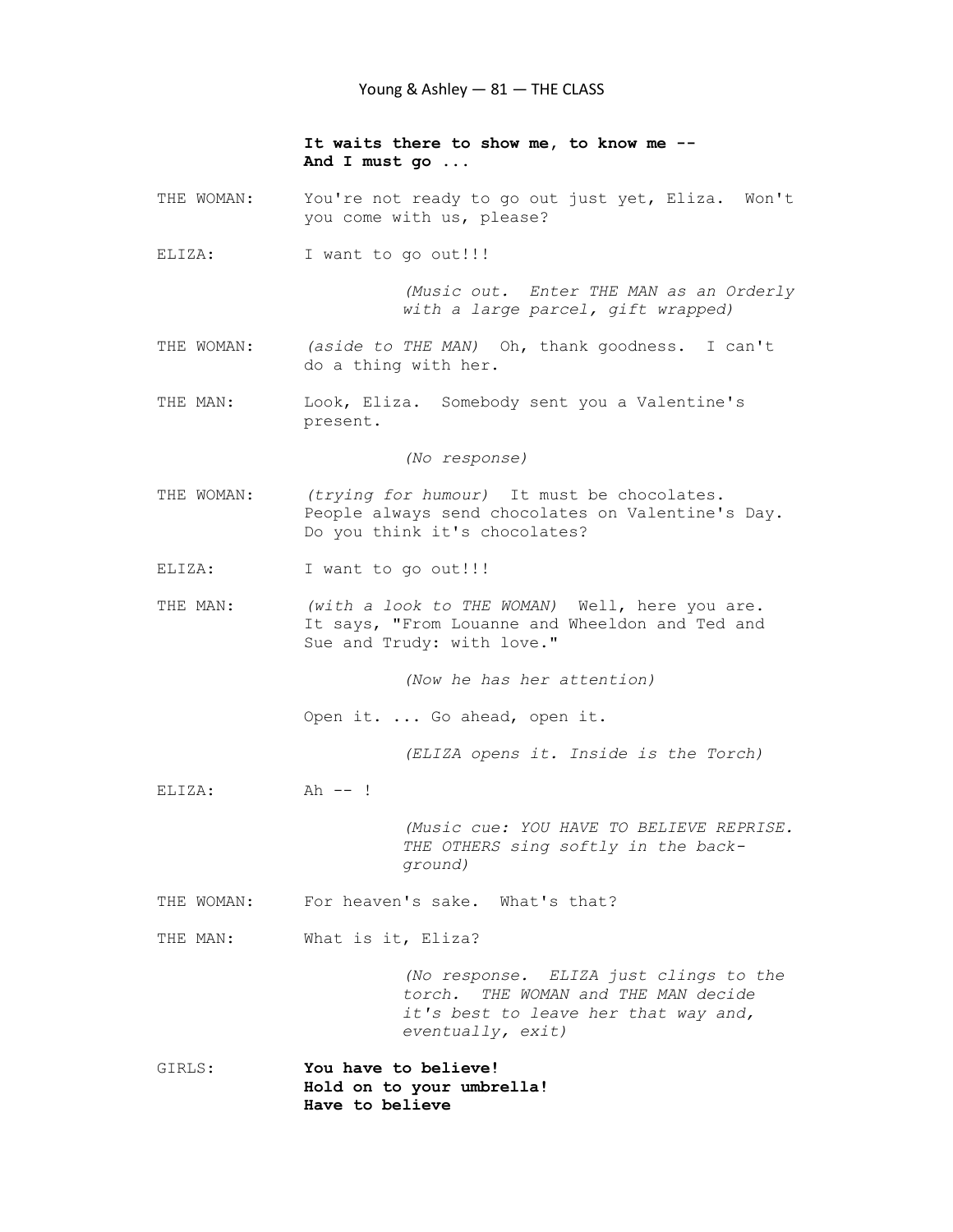# Young & Ashley — 82 — THE CLASS

In Peter Pan.

ADD BOYS: You have to believe That you've got feathers, fella; And you know you can!

ELIZA: You have to believe THE OTHERS: Hmmm -- That someone out there wants you -- Have to believe That you'll get through. You have to believe

ALL: So nothing out there daunts you;

ELIZA: And God knows I do.

 Oh yes, I'm sure I do.... Are you?

> LOUANNE comes forward to enter the next scene. And the calendar flips to March.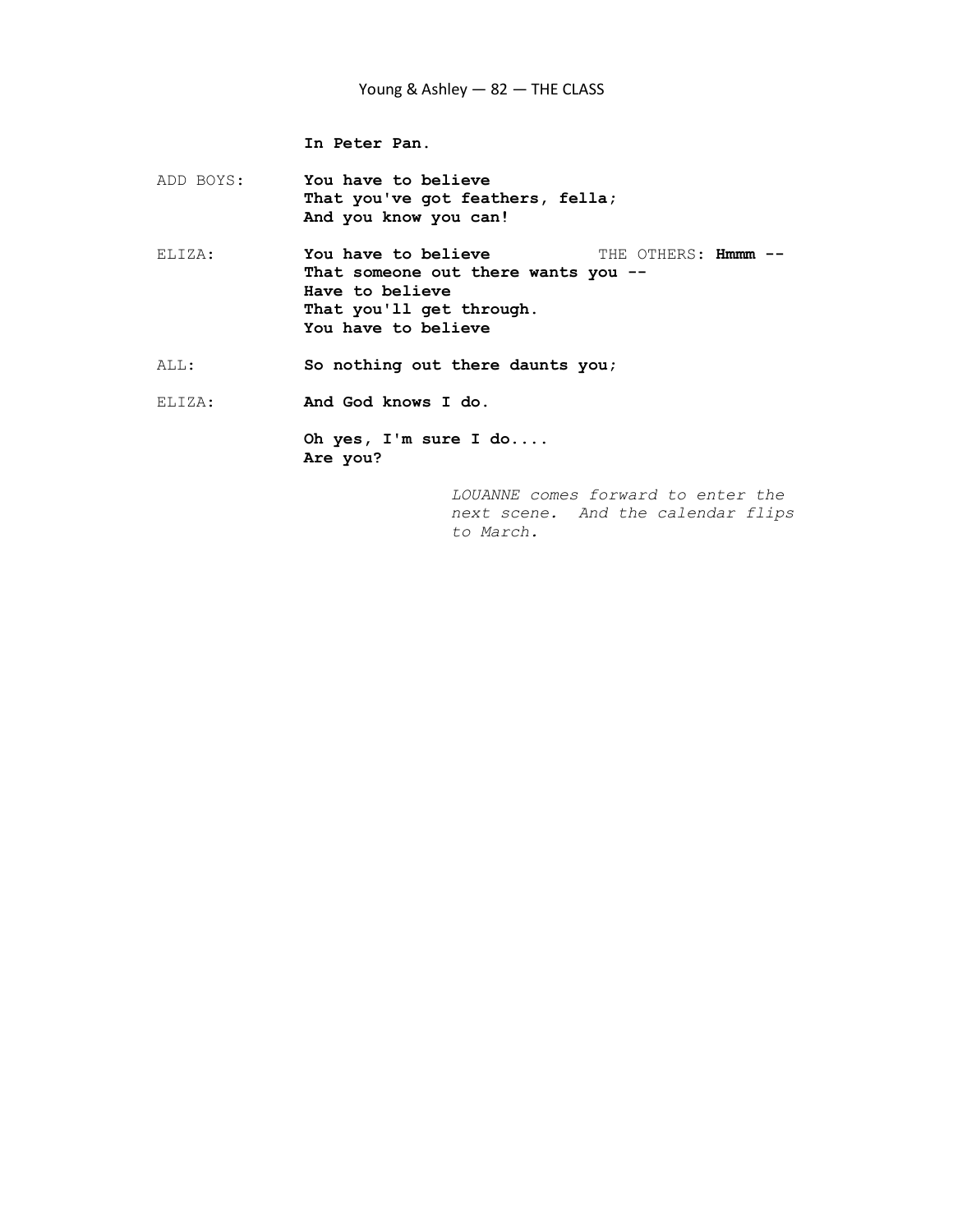### SCENE SEVEN: March

 ELIZA's hospital room. Daytime. LOUANNE presents flowers.

- ELIZA: You turd! You don't have to bring these darn flowers every time, Louanne.
- LOUANNE: Sorry! I just wanted to brighten the place up a little.
- ELIZA: Well, they're lovely. Thankyou. (a big hug)
- LOUANNE: You must be feeling better.
- ELIZA: Yup. A lot better. Oh, I still have the odd moment, you know, but ... I'm almost there!
- LOUANNE: Good!

(Pause)

- ELIZA: You know who came to visit me the other day? "The Head"!
- LOUANNE: Really?
- ELIZA: I couldn't believe it! He was here for almost an hour, and he asked me how I was doing and what my plans were and ... it was nice!
- LOUANNE: What are you plannning, Eliza?
- ELIZA: Well -- when I finally get out of here, I want to work and scrimp and save, and build up a stake, and go to Toronto, and wait on tables, and take classes, and pound the pavement ... !
- LOUANNE: That's great!
- ELIZA: It's all I've ever wanted. So I have to try.

(LOUANNE looks away)

How's everybody in The Class?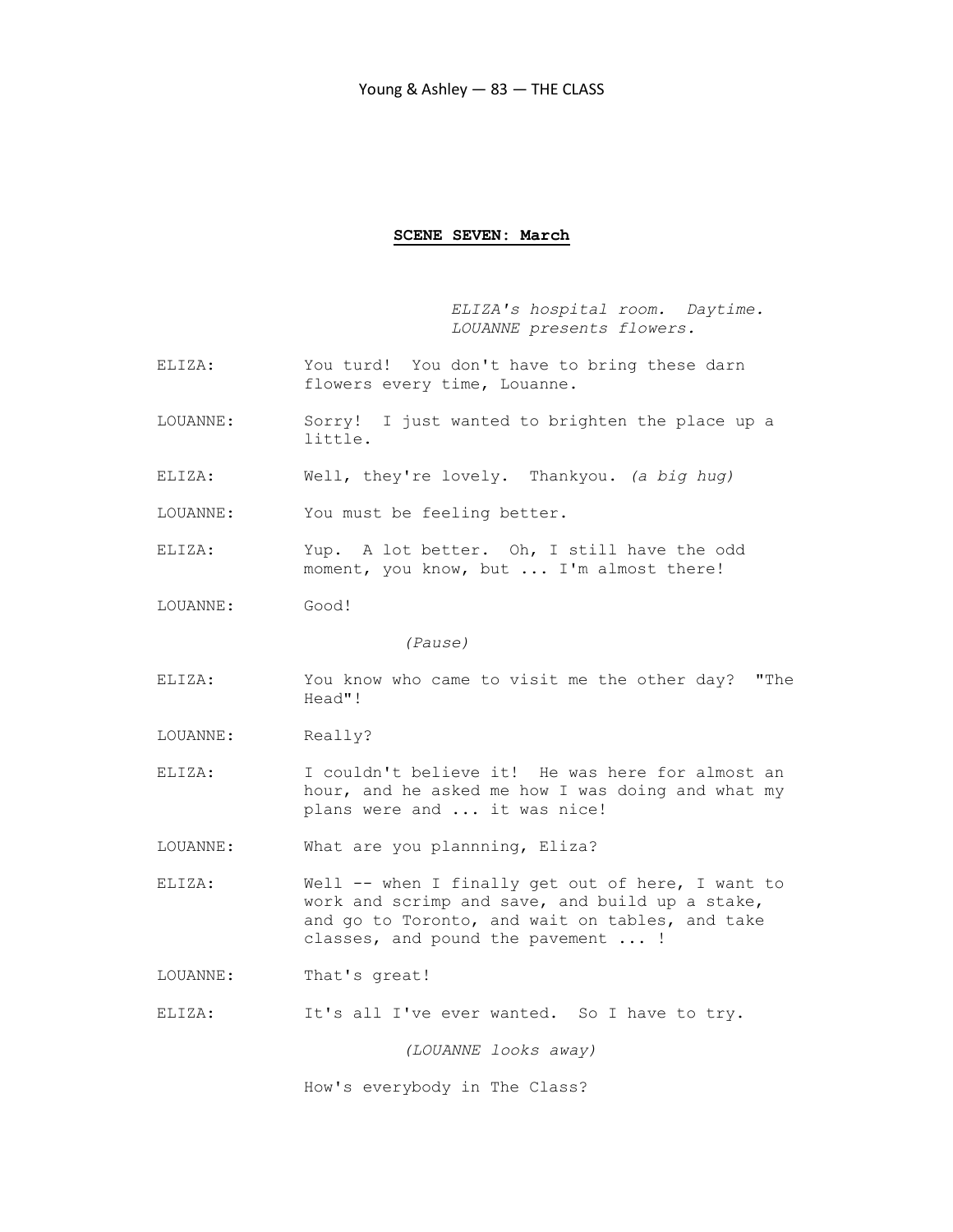- LOUANNE: Great! They're all fine. Trudy's being totally obnoxious, she's so excited about her season at the Showboat; -- and you should see her in rehear sals for Flea In Her Ear: she finally gets to be sexy!
- ELIZA: Yay, Trudy!
- LOUANNE: We're all having a ball with that: I'm wearing the prettiest maid's costume you ever saw -- Oh my God! What am I doing, going on like this when you can't be in it? I'm sorry!

ELIZA: Forget it! Tell me about the rest.

LOUANNE: Well, Ted and Sue have offers from the Young Company in the fall; --

ELIZA: Ted and Sue? Working together?

- LOUANNE: Yup! It's the Lunts again. And Wheeldon's fine. Wheeldon's always fine. He's going to be bril liant in Flea, and he's got feelers from all over the place.
- ELIZA: I'm going to get to see it, you know.
- LOUANNE: Are you?!? Terrific!!
- ELIZA: And what about you?
- LOUANNE: Me? Oh, me! Well ... I'm fine. I'm fine too.
- ELIZA: Really?
- LOUANNE: Sure!
- ELIZA: Come on, Louanne. What is it?

LOUANNE: (sighs) I can't keep anything from you, can I?

(They grin at each other)

Well, it's just that ... Naturally, I'm the only person in the whole class that hasn't even had a nibble! Not from anywhere.

- ELIZA: Not the only person.
- LOUANNE: O---h m---y Go---d!! I'm sorry!!!
- ELIZA: For God's sake quit apologizing!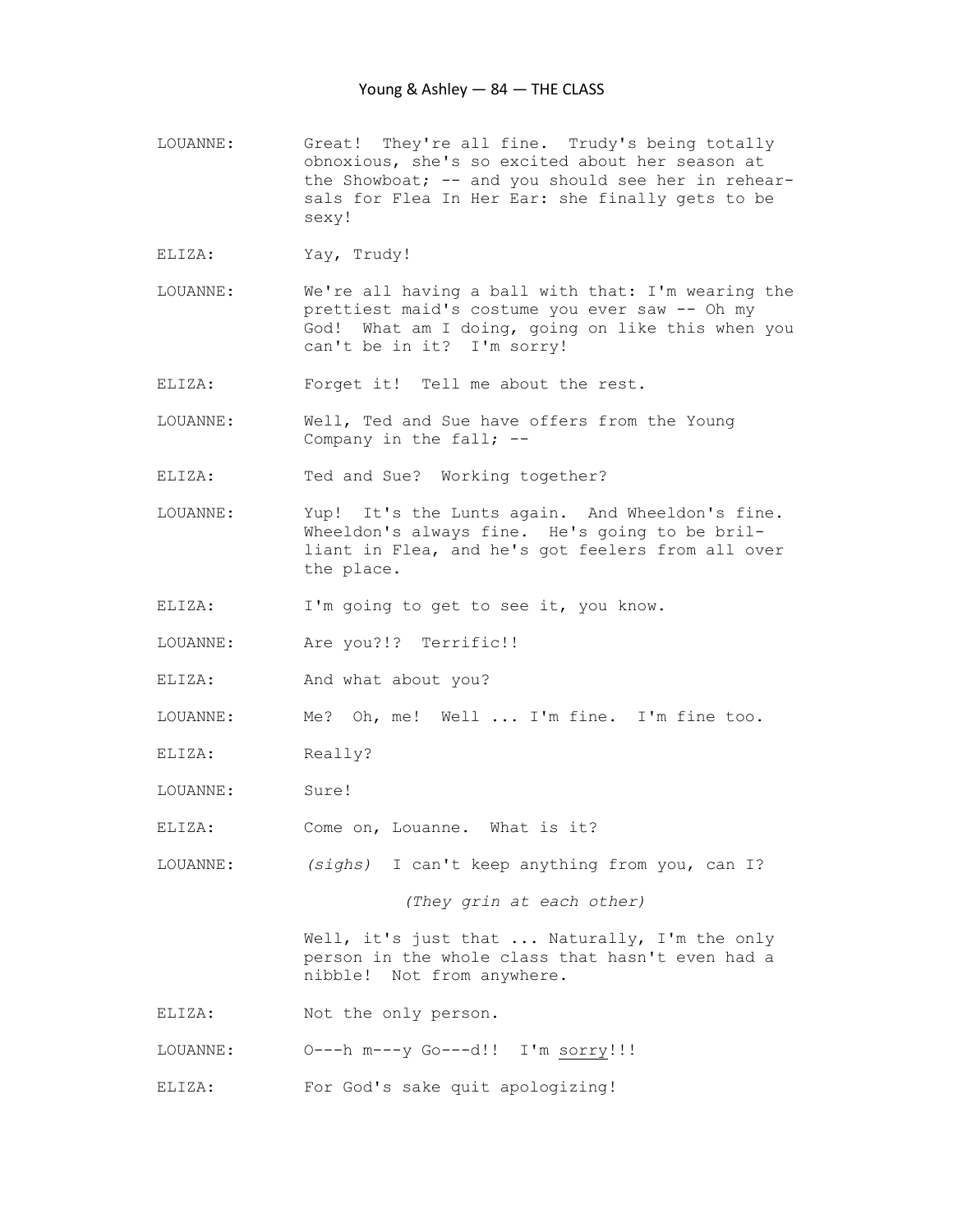(LOUANNE covers her mouth with both hands)

 Louanne, it's only March. It's a little early to get upset about not having offers.

LOUANNE: That's just it! I'm not sure that I am upset about it. And that's what upsets me.

ELIZA: What?

LOUANNE: For three years I've been running my whole life around wanting to be an actor. And now I finally know I could make it. I could.

ELIZA: Sure you could.

LOUANNE: If I wanted to. But do I?

- ELIZA: Huh?
- LOUANNE: Oh, I don't mean the acting part. I love acting. I'll probably always love acting. It's the life that goes with it. I know, I know, after all this time, you're gonna think I'm crazy -- Oops! Sorry. Aaagh!!!

(They both laugh)

- ELIZA: What do you mean, Louanne?
- LOUANNE: You know what I mean. I mean galavanting all across the country, never knowing where you're going to be next month, or who you're going to be working with, or where the rent's going to be coming from ... and living on a schedule that's always out of synch with the rest of the world, so that you start losing touch with your family and your friends, or at least you don't see them for months at a time, and that's if you're lucky, and pretty soon you don't know anybody but people in the theatre, and if you're in town they're out of town, and then vice versa ... Oh I know you could say that's not so different from being a student, most students live like that, not just theatre students -- but then, you see, they get to leave it behind. Well, that's what I want to do too: leave it behind. I don't want to spend the rest of my life living like a student, always having to prove myself to the next person who comes along because they could maybe hire me. That's as bad as waiting for the grades to come out. I mean, how do you keep track of who you are when your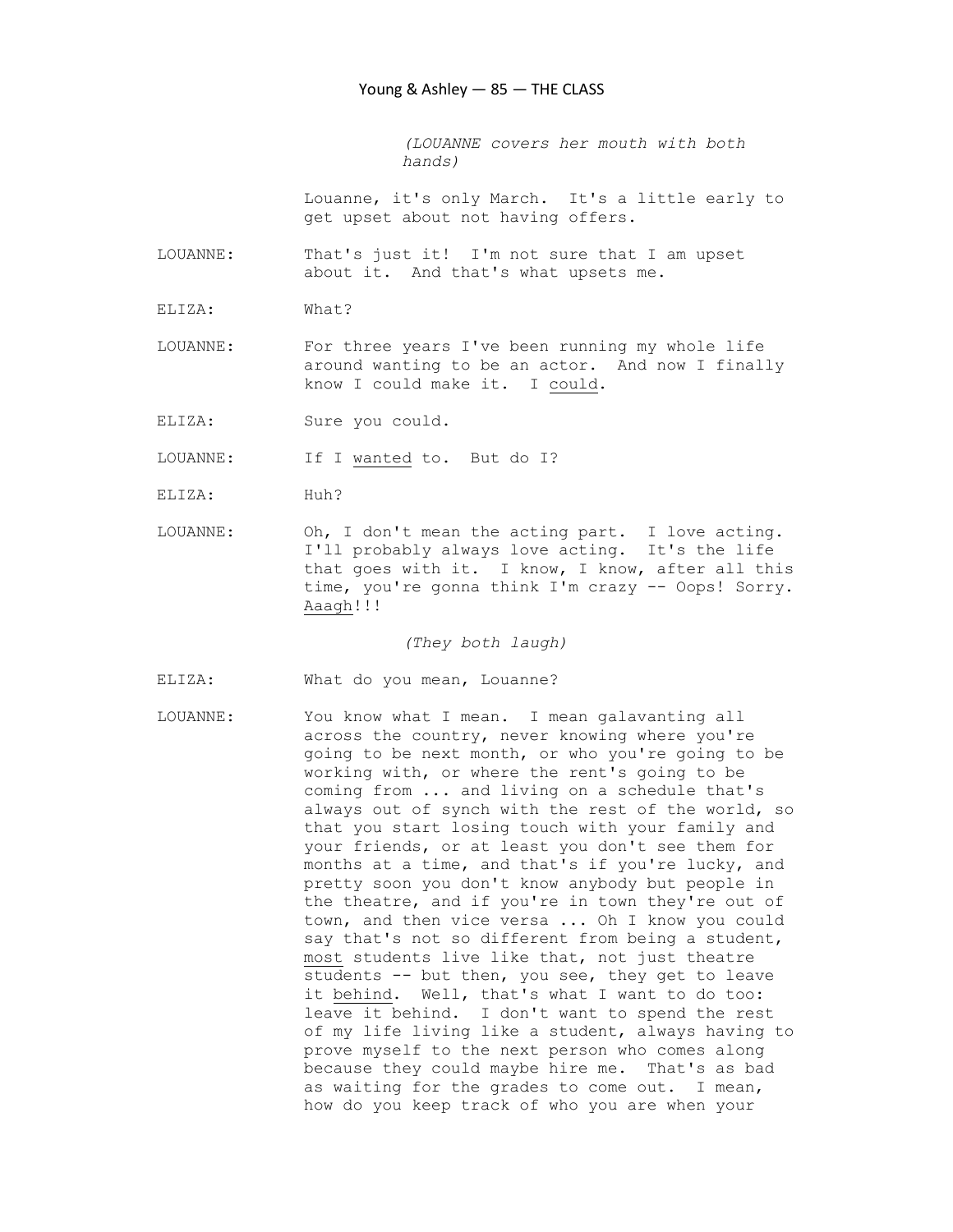whole life depends on somebody else's approval? You know?

- ELIZA: Yeah. I do know. You just have to approve of yourself.
- LOUANNE: But I do! I do approve of myself. And maybe that's why I don't want to put myself through all that. I want to be ... well ... normal. I want a home and kids and people who need me, and I have to know they need me. Not like the theatre. The theatre doesn't need me.
- ELIZA: Some people would argue with you there.
- LOUANNE: Maybe. But I don't think some people could win.

(Pause)

- ELIZA: What do you want to do?
- LOUANNE: Well ... I do have one offer. From the nursing home again. I really miss all those people: old Mr. McTavish, and Mrs. Donizetti, and Mr. Robi chaud, and Mrs. Muehller -- I fell in love with them ast summer. I know they won't always be there, but ... it's not like trying to communi cate with this big black sea of faces that you can only half see in the dark and that all belong to people you don't know: Mr. McTavish is right there in front of you, and there's only one of him! You know?
- ELIZA: What about Wheeldon?
- LOUANNE: Oh, Wheeldon'll survive. Wheeldon will always survive.... It's funny, though. We always thought we'd be together out there.
- ELIZA: I know. So --?
- LOUANNE: So if he wants to go his own way, that's OK, I guess. But ... maybe ... (she shrugs, holding back tears)

 (ELIZA takes her hand. Upstage, a CAN- CAN and audience applause begin to fade in over the intercom and dressing-table lights start to rise. SUE dressed as Raymonde, TRUDY as Olympe, and TED as Tournel explode in the door fresh from their curtain call for A Flea In Her Ear; they tear down decorations)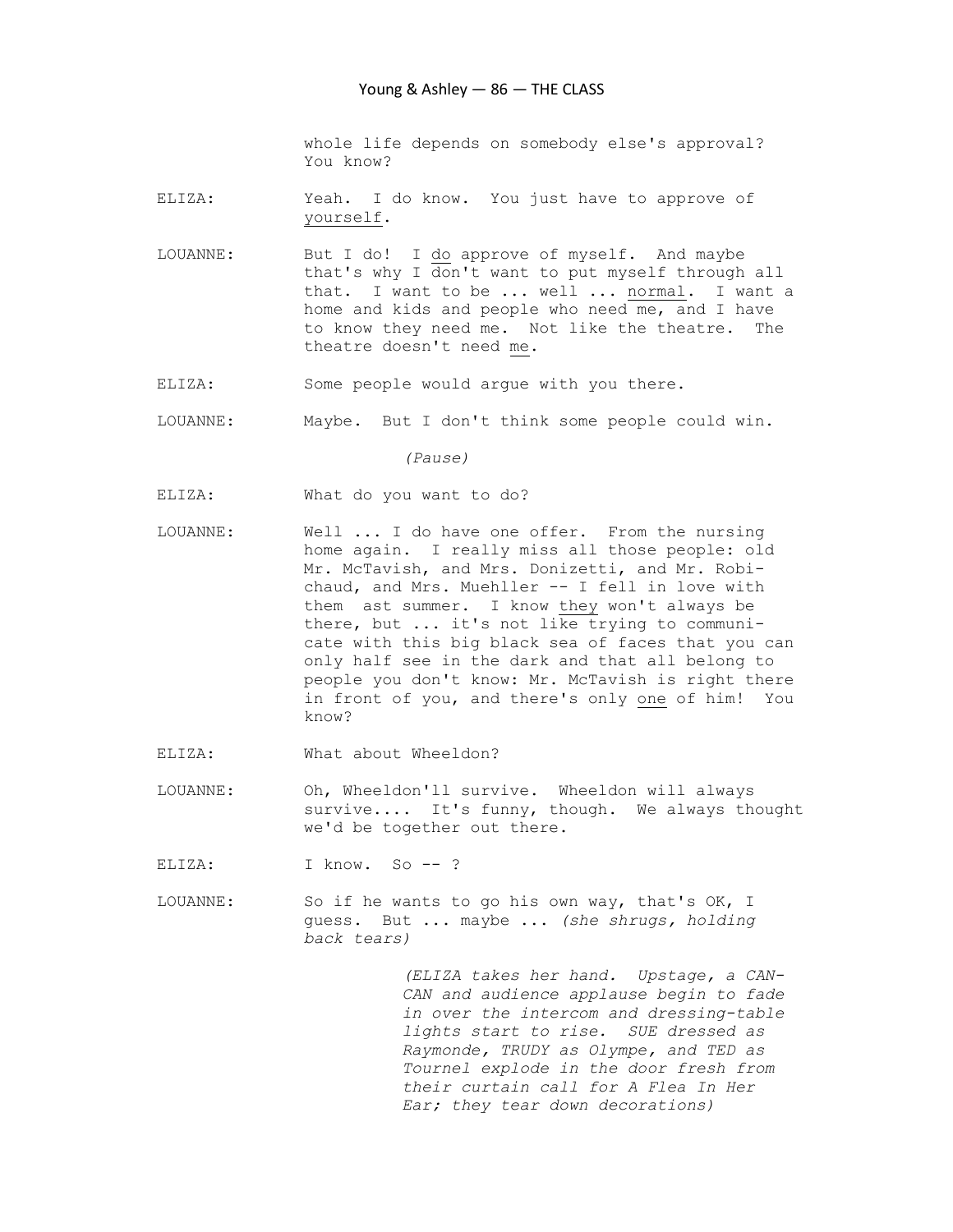| TED:     | Whoooo-ee! We did it! We did it! We did it!<br>We<br>did it! Wasn't Wheeldon magnificent? |
|----------|-------------------------------------------------------------------------------------------|
| SUE:     | Oh God, how I love to see people get on their<br>feet!                                    |
| TRUDY:   | They laughed so hard I thought they were gonna<br>toss their cookies!                     |
| TED:     | What a closing night! $-$                                                                 |
|          | (They carry on more quietly)                                                              |
| ELIZA:   | You really want to do this?                                                               |
| LOUANNE: | Yes. I do.                                                                                |
| ELIZA:   | Then do it. (big hug) Come on. I've got a<br>proposition for you.                         |

 LOUANNE and ELIZA exit as the calendar flips to April and the celebration upstage escalates....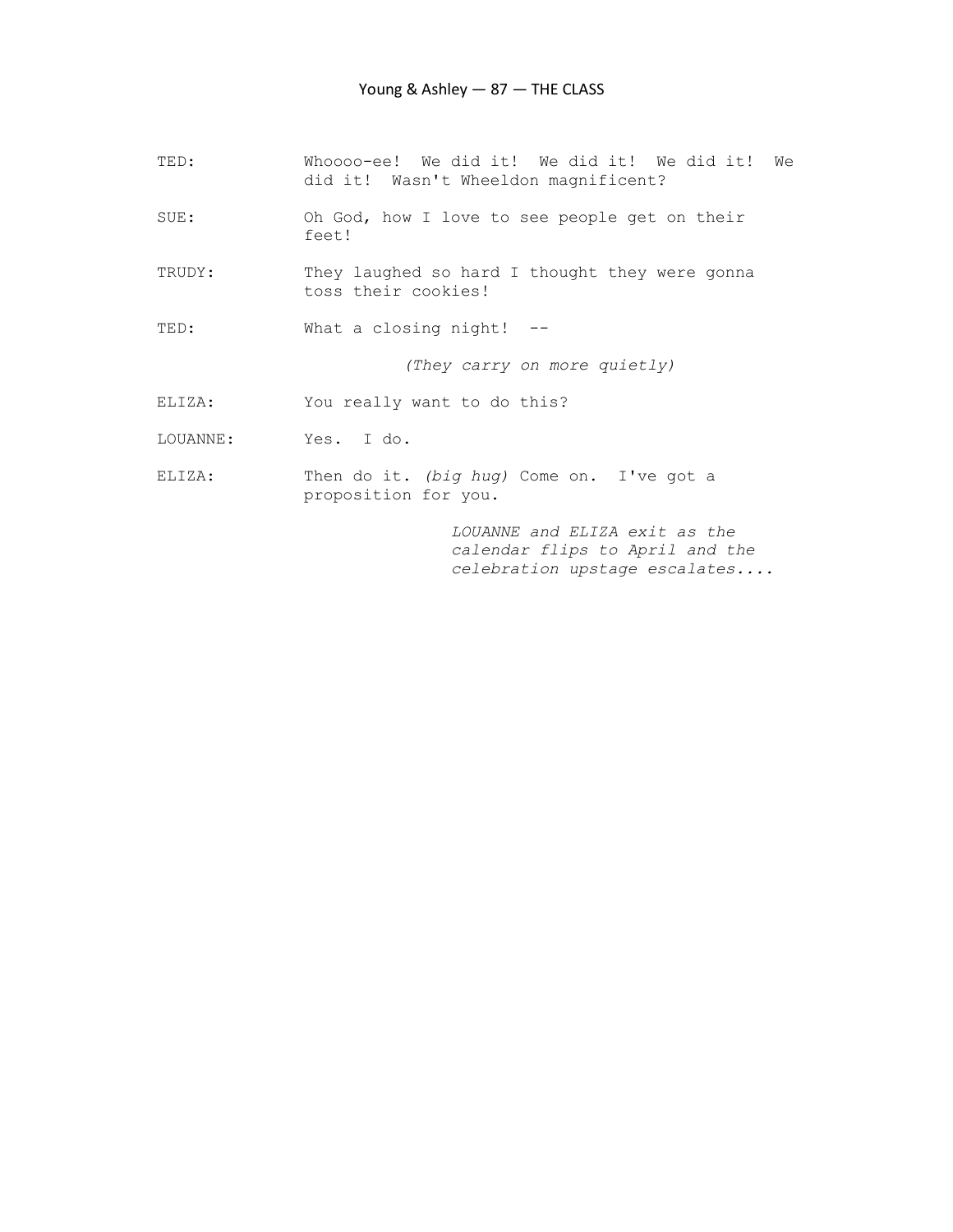### SCENE EIGHT: April

 Enter WHEELDON up left, dressed as Poche in Chandebise's robe, panting -- on a wave of audience applause and laughter over the intercom; the CAN-CAN continues. SUE and TRUDY applaud and hug him.

- TED: Wheeldon, you were super!
- TRUDY: Awesome!
- WHEELDON: Gee, thanks, guys. You weren't so bad yourselves! Where's Louanne?

 (On the intercom, the audience noise changes to a rhythm-clap)

- SUE: Haven't seen her since the company call.
- TED: Geez, listen to that. They are still going!

SUE: That's for you, you know, Wheeldon.

WHEELDON: Aw come on, it's for all of us.

SUE: Yeah, but mostly for you. (beat) I think you should go out there and take another bow. I do, really.

WHEELDON: What --?!

TRUDY: Do it, man! Go for it! I would!

- WHEELDON: You mean -- by myself?
- SUE: Yeah, by yourself. Go on!

TRUDY: They want you, Wheeldon, listen to them!

WHEELDON: I gotta take a leak!

THE WOMAN V.O.:Wheeldon, it looks like these people aren't going to let us go home unless you get out here for one more bow. Do you mind? I'll bring the lights up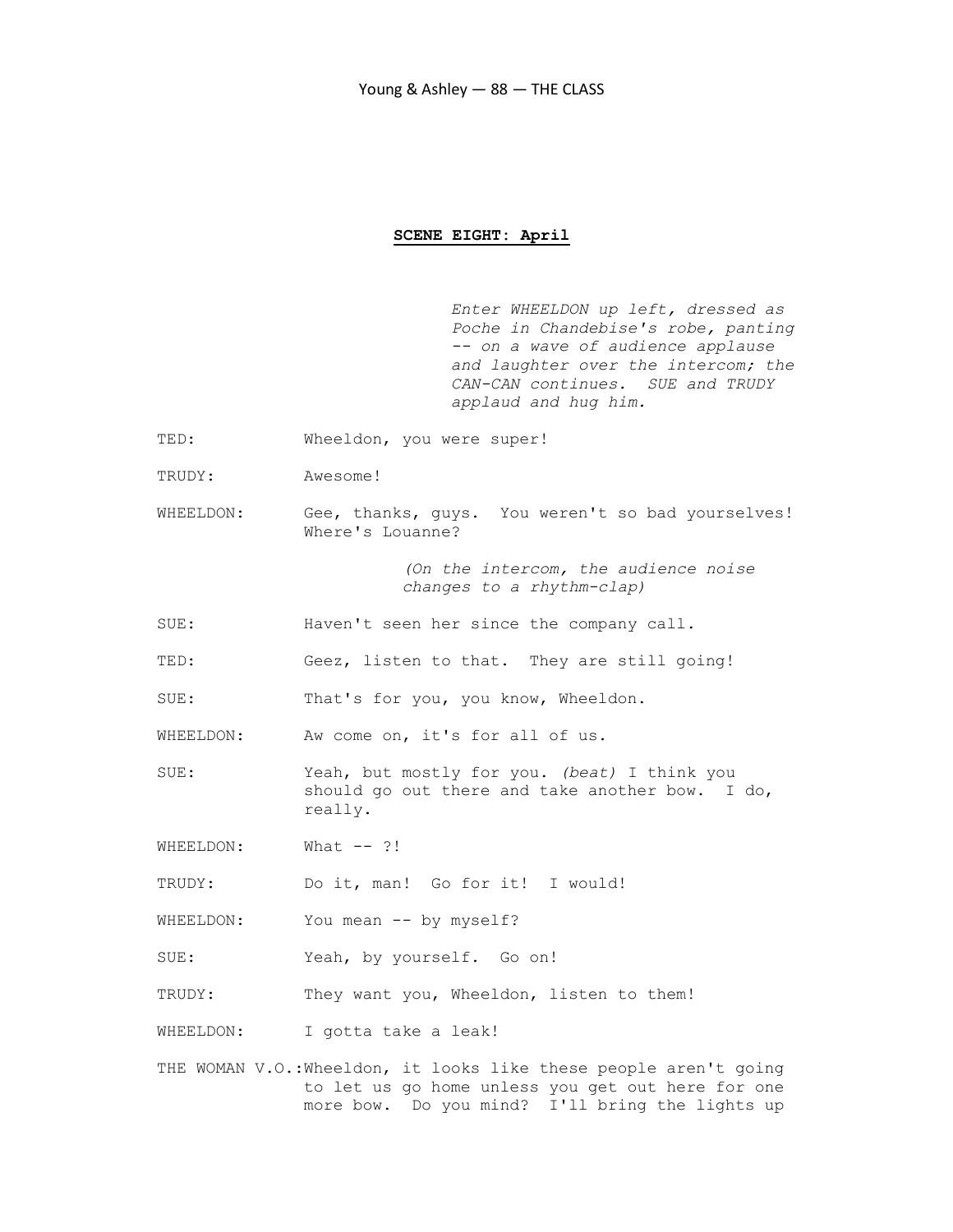### Young & Ashley — 89 — THE CLASS

for you. Wheeldon, onstage please.

THE HEAD V.O.: Wheeldon Beam, get out here!

- TRUDY: What'd we tell ya?! Now can the false modesty crap and move your ass!
- SUE: Yeah!

WHEELDON: (William Hutt at his most regal) You'll have to excuse me now: my public awaits me.

> (WHEELDON sweeps out. TED seems a little removed while SUE listens antsily for the first sign of reaction from the intercom and TRUDY dodges into the bath room, re-emerging a moment later with two bottles and some plastic glasses)

SUE: Oh, where is that champagne?

TRUDY: Ta-da! I was keeping it cool in the toilet.

 (They open and pour as lights dim in the dressing room, and WHEELDON re-enters to the open downstage area in a spot, both delighted and embarrassed as the applause swells again, with whistles, hoots and bravos. He bows, and starts to leave. Enter THE HEAD -- the first time we've seen him in the flesh)

THE HEAD: Wheeldon, hold on there: stay put. And Eliza Stanhope -- I know you're in the audience; would you come up here, please? Ladies and Gentlemen ... Ladies and Gentlemen, if we could have your attention....

> (Applause quiets. A puzzled ELIZA ar rives onstage from the house)

 At the beginning of the school year, I announced a rather special competition. To our top graduating student would go the honour of full membership in an extraordinary multi-national repertory company being put together in connection with the Interna tional Theatre Congress next year. And I'm proud to announce, on the final night before graduation, that the recipient of this award is Mr. Wheeldon Beam!

> (He cuts through a starting wave of applause)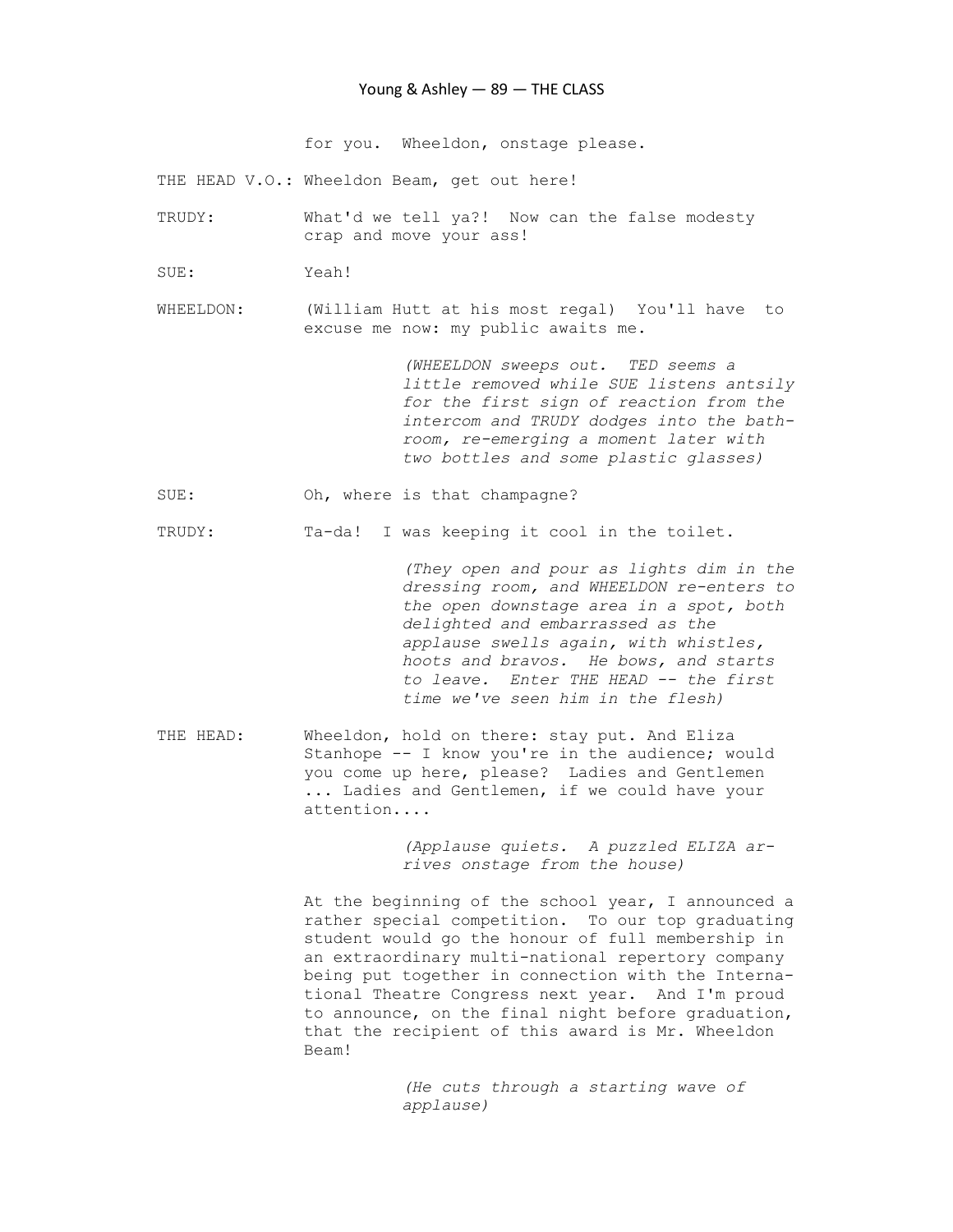I have one more announcement, and it's a bit of a surprise. Our local Civic Theatre let me know recently that they have a position available for the right apprentice. This is nothing like instant stardom; she's going to have to work her way up. But she's been through a lot this year, and I think she's ready for it. I'm going to recommend Miss Eliza Stanhope.... Good luck, both of you!

- THE OTHERS: (screams of delight) Speech! Speech! (they crowd out of the up left dressing room door to watch from the "wings")
- WHEELDON: Oh, Geez -- !
- ELIZA: You first!
- WHEELDON: Thanks! (trying) Uh ... Well ... (to ELIZA) I don't know what to say, really.
- ELIZA: Neither do I!
- WHEELDON: Except thankyou. I wanna say thankyou to my teachers, and directors, and to all of you for watching ... and, yeah, "The Head"! -- You put us through a lot! But especially ... (looks at ELIZA)
- ELIZA: (seeing his thought) Yeah.
- WHEELDON: Your turn.
- ELIZA: But especially to a very special group of people, 'cause ... we go our separate ways now, we've been through a heck of a lot together, and, when I really needed you, you were there. Thanks, guys.
- WHEELDON: Yeah. Thanks.
- THE HEAD: Thankyou, everybody! And good night!

 (WHEELDON and ELIZA are surrounded by THE OTHERS; THE MAN and THE WOMAN join in too. TED hesitates only a moment longer, then congratulates WHEELDON whole-heartedly. Noisy ad libs, during which WHEELDON can be heard asking 'Where's Louanne?', as they haul him offstage. As they clear, LOUANNE is revealed alone in the dressing room, costumed as Antoinette. Music cue: WHAT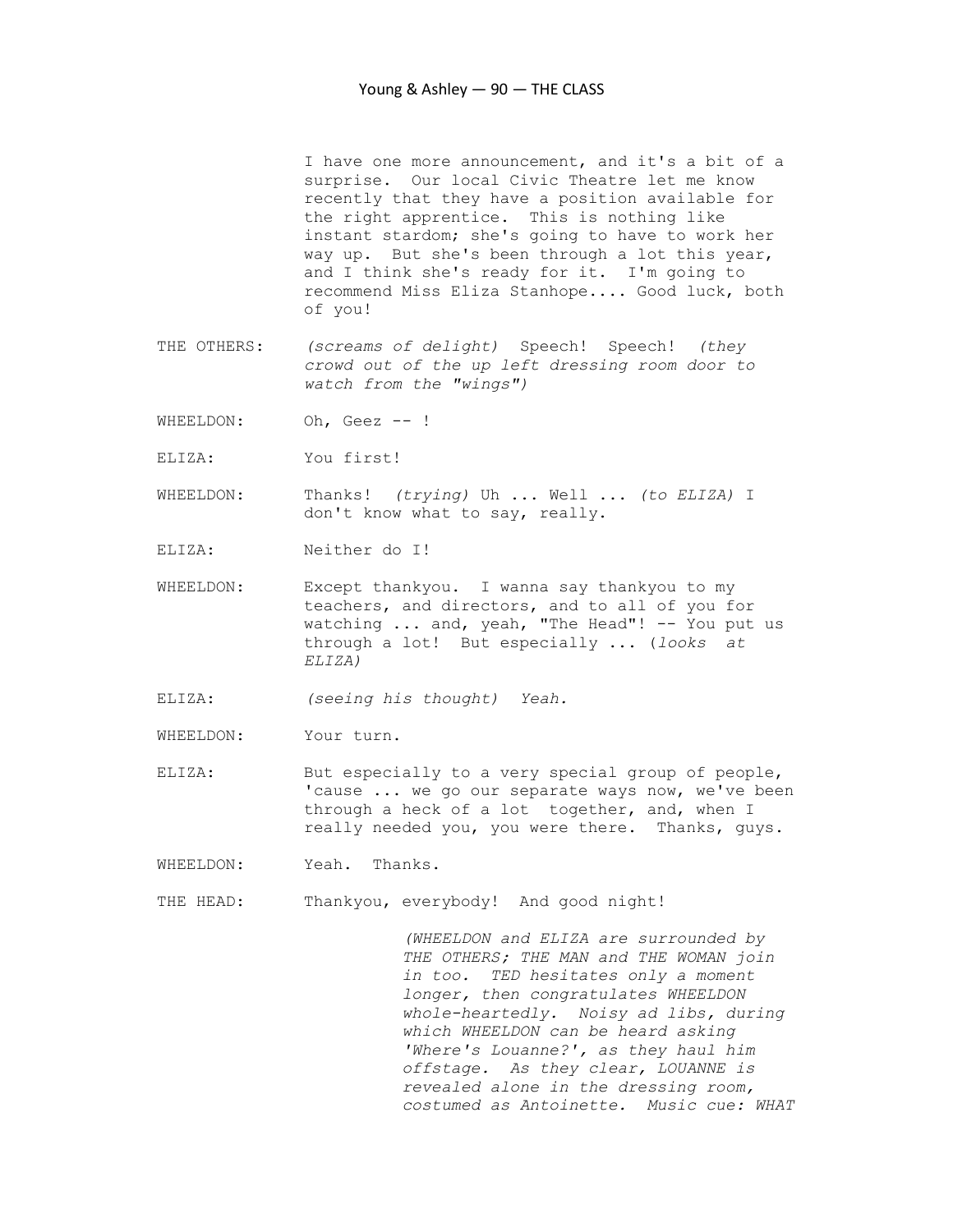ABOUT US REPRISE)

LOUANNE: Now your star is high on the rise, Will love still shine in your eyes? When your life is full of fame and fabulous --What about us?

(Enter WHEELDON)

- WHEELDON: What about --
- LOUANNE: Wheelie! (she stops herself from running to him)
- WHEELDON: Lou. (he stops himself from running to her)
- LOUANNE: You were wonderful tonight.
- WHEELDON: So were you.
- LOUANNE: Congratulations.
- WHEELDON: Thanks. (pause) Well?
- LOUANNE: I'm staying, Whee.
- WHEELDON: Oh. That's it, then?
- LOUANNE: Well ... it'd be really rough -- I know it would, but ... they say absence makes the heart grow fonder. If you want to, we could try anyway. It's up to you.

 (Beat. Then they are in each other's arms. Whistles and applause from the doorways; Music out. Enter TED, SUE, TRUDY and ELIZA and surround them. Hugs again and more noisy ad libbed congratu lations)

- LOUANNE: Eliza, I heard! That's wonderful!
- ELIZA: I still can't believe it! (to THE OTHERS) Louanne and I are going to get a place together while she waits for Wheelie --
- LOUANNE: -- Where her stepmother will not be welcome!
- ELIZA: Oh, sure she will -- on occasion! And you know what? I'm going to make it, you guys! I am! -- I won't be the first successful actress who once got kicked out of school!

OTHERS: Terrific! Awesome! Fabulous! Isn't it great to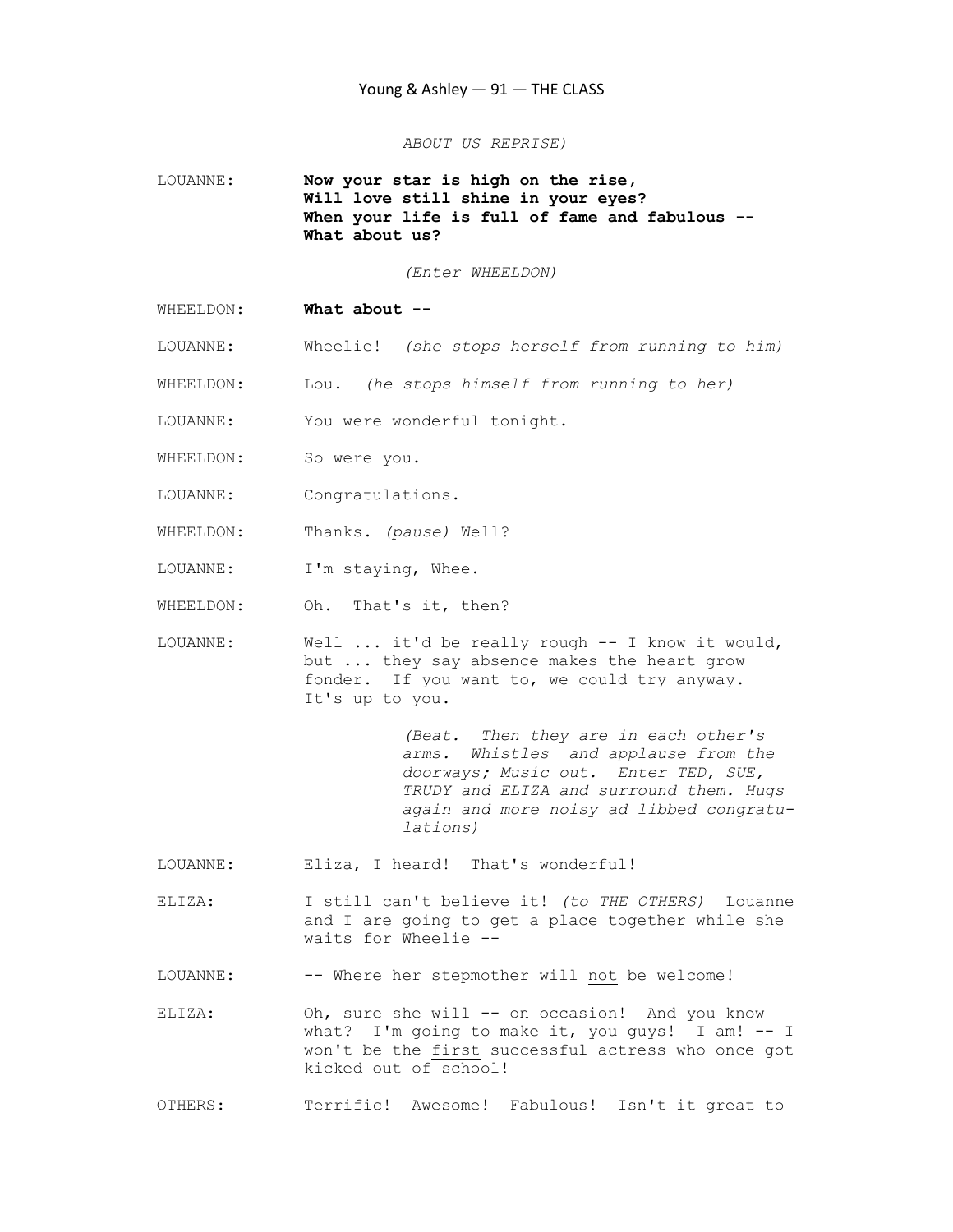be all together again? (Etc.)

- ELIZA: Hey! What are we going to leave for the next group?
- TRUDY: Oh, yeah! The Second Years.
- ELIZA: They'll be Third Years when they get here in September.
- LOUANNE: There's one bottle of champagne left from what "The Head" gave us tonight.

WHEELDON: What about our make-up towels?

TED: Great idea!

- LOUANNE: (wrinkling her nose) I think I'll take them home and wash them, first.
- TRUDY: And put their names on?
- LOUANNE: Mm-hmmm.
- ELIZA: And there's one more thing! --

 (She runs to get it, and returns with ... the Golden Torch. It goes down centre)

THE OTHERS: The Torch! You brought it back! (etc.)

SUE: (not unkindly) Tacky, isn't it?

ELIZA: Yeah. But nice.

(Enter THE WOMAN with valuables box)

THE WOMAN: Valuables! (she begins to distribute them)

 (Music cue: KNOW WHO YOU ARE. The thought dawns on all of them simultan eously: they have to go)

TED: We'd better get at it, I guess.

(pause)

SUE: I guess so.

(pause)

TRUDY: Yeah.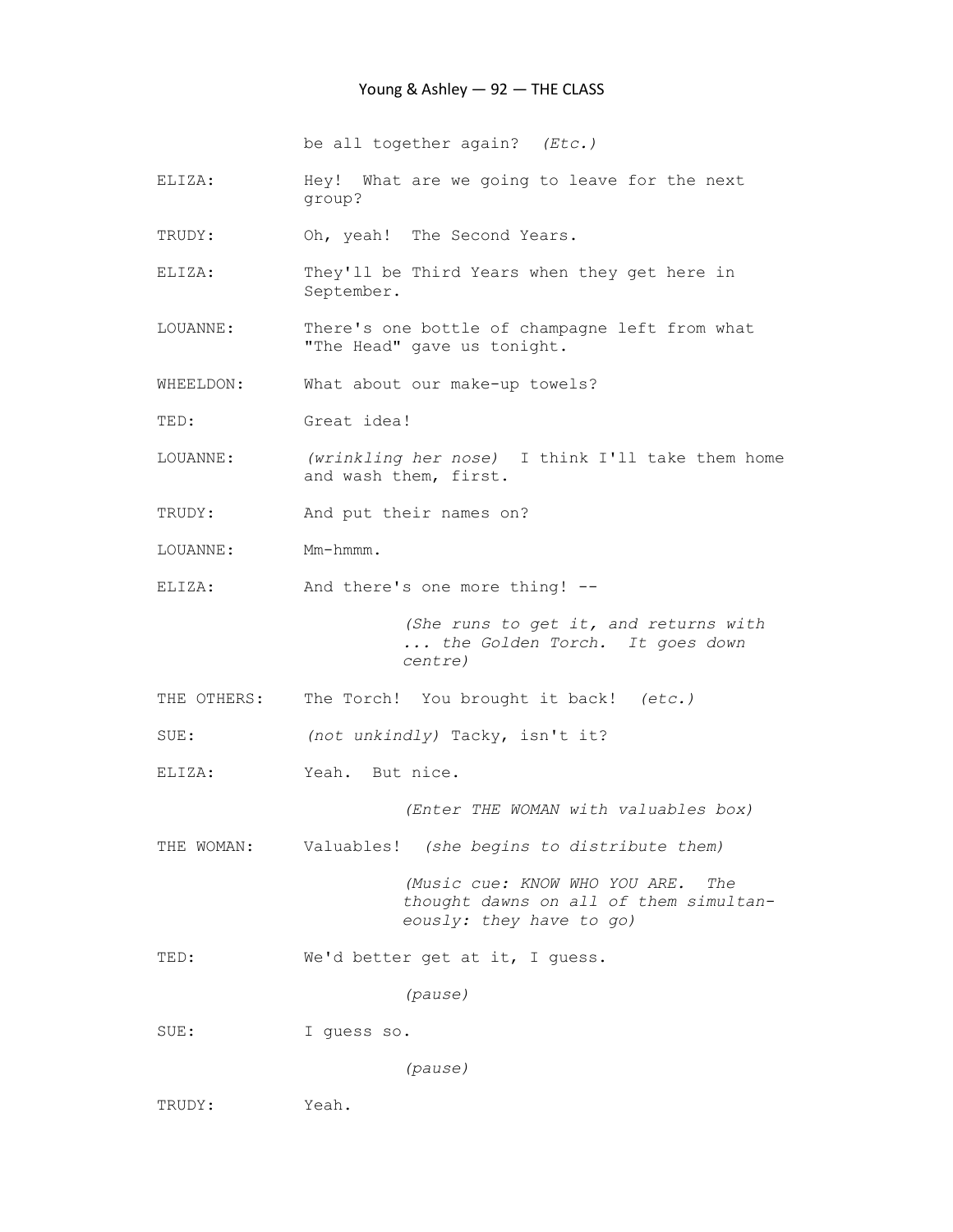(pause)

LOUANNE: O---h m---y Go---d! I don't want to go! (pause) WHEELDON: Come on, Louanne. (Thoughtfully, they begin to pack up their make-up kits, clean out their lockers, and, if they haven't done so already, change. ELIZA stays with the Torch) THE WOMAN: (who has been gathering costumes) Good show tonight, everybody. And I want the rest of the costumes in Wardrobe in five minutes. THE CLASS: (automatically) Thankyou! (Exit THE WOMAN) ELIZA: If we could be here next September, when they arrive in this room, ... what would we say to them? LOUANNE: They're going to go through so much -- ! SUE: I think it helps to know who you are --LOUANNE: "To thine own self be true". TRUDY: Spend your life in aching and crying, And next thing you're dying. ALL: And if by then you still don't know who you are, Or give yourself your due, WHEELDON: And have some faith in what you've got, ALL: Why then you won't get through. I guess you have to know who you are, And make your life begin; TED & ELIZA: Never mind if people are bending The signals you're sending. ALL: And if in time you get to know who you are, ELIZA: And grow a thicker skin, LOUANNE, TRUDY